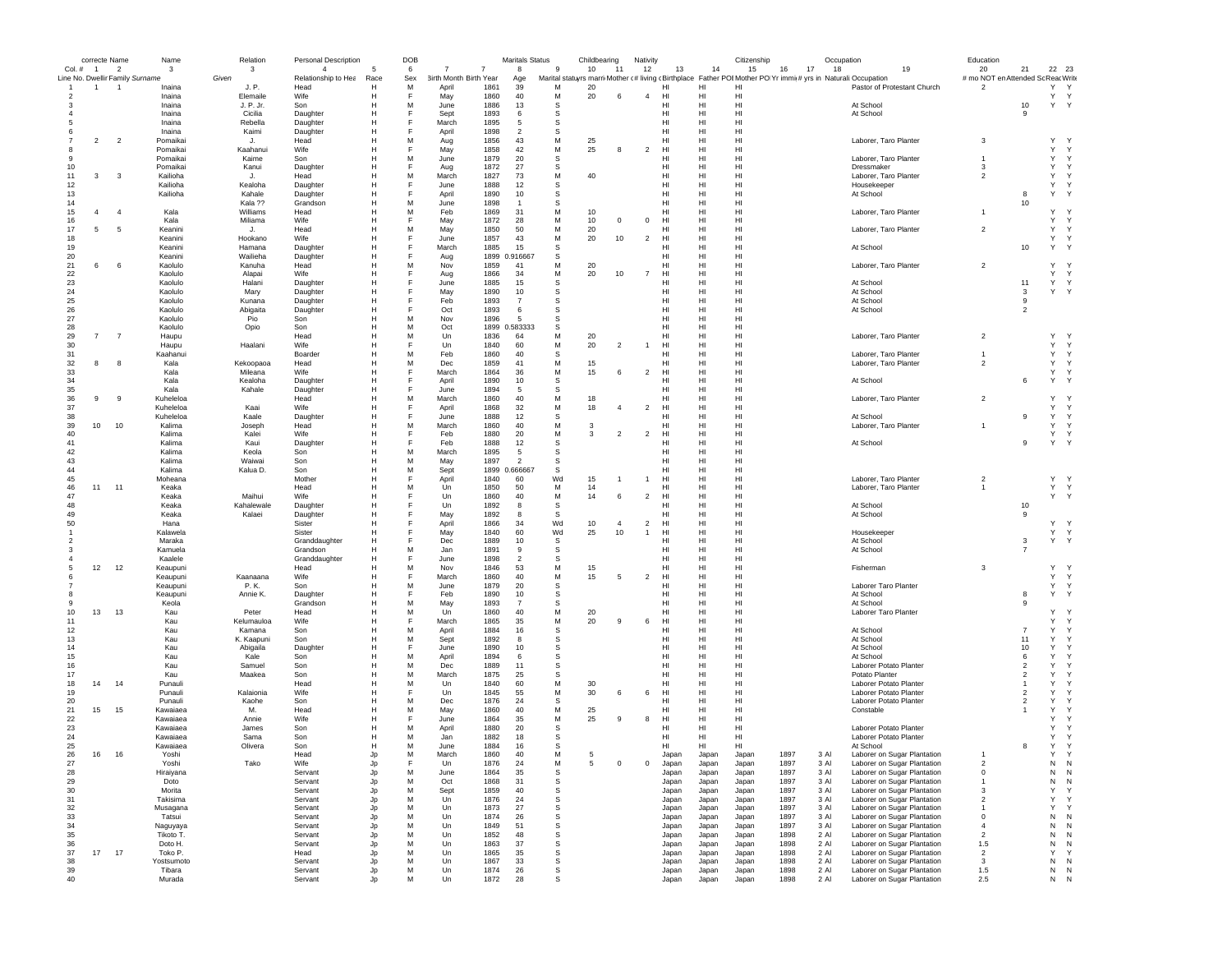|                  | correcte Name  |                                                             | Name                   | Relation                    | Personal Description                  |            | DOB      |                                               | Maritals Status |              | Childbearing                                                                                                         |                | Nativity       |                 |                | Citizenship                       |              | Occupation   |                                                            | Education                                |                |                                        |  |
|------------------|----------------|-------------------------------------------------------------|------------------------|-----------------------------|---------------------------------------|------------|----------|-----------------------------------------------|-----------------|--------------|----------------------------------------------------------------------------------------------------------------------|----------------|----------------|-----------------|----------------|-----------------------------------|--------------|--------------|------------------------------------------------------------|------------------------------------------|----------------|----------------------------------------|--|
| Col. #           | $\overline{1}$ | $\overline{\phantom{a}}$<br>Line No. Dwellir Family Surname | 3                      | 3<br>Given                  | $\overline{4}$<br>Relationship to Hea | -5<br>Race | 6<br>Sex | $\overline{7}$<br>7<br>3irth Month Birth Year | 8               | 9            | 10<br>Marital statuyrs marri Mother (# living (Birthplace Father POI Mother PO Yr immi(# yrs in Naturali: Occupation | 11             | 12             | 13              | 14             | 15                                | 16           | 17<br>18     | 19                                                         | 20<br># mo NOT en Attended Sc Reac Write | 21             | 22 23                                  |  |
| 41               |                |                                                             | Yuoki                  |                             | Servant                               | Jp         | M        | Un<br>1869                                    | Age<br>31       | -S           |                                                                                                                      |                |                | Japan           | Japan          | Japan                             | 1898         | 2 Al         | Laborer on Sugar Plantation                                | -3                                       |                | N<br>N                                 |  |
| 42               |                |                                                             | Takiama                |                             | Servant                               | Jp         | M        | 1859<br>Un                                    | 41              | -S           |                                                                                                                      |                |                | Japan           | Japan          | Japan                             | 1898         | 2 Al         | Laborer on Sugar Plantation                                | $\overline{4}$                           |                | N<br>N                                 |  |
| 43               |                |                                                             | ???ana                 |                             | Servant                               | Jp         | м        | Un<br>1874                                    | 26              | S            |                                                                                                                      |                |                | Japan           | Japan          | Japan                             | 1898         | 2 Al         | Laborer on Sugar Plantation                                | 3                                        |                | N<br>N                                 |  |
| 44               |                |                                                             | Narasami               |                             | Servant                               | Jp         | M        | Nov<br>1872                                   | 27              | s            |                                                                                                                      |                |                | Japan           | Japan          | Japan                             | 1898         | 2 Al         | Laborer on Sugar Plantation                                | $\overline{2}$                           |                | N<br>N                                 |  |
| 45               |                |                                                             | Nasagima               |                             | Servant                               | Jp         | M        | 1871<br>Un                                    | 29              | -S           |                                                                                                                      |                |                | Japan           | Japan          | Japan                             | 1898         | 2 Al         | Laborer on Sugar Plantation                                |                                          |                | N<br>N                                 |  |
| 46               |                |                                                             | Tominao                |                             | Servant                               | Jp         | M        | March<br>1869                                 | 31              | S            |                                                                                                                      |                |                | Japan           | Japan          | Japan                             | 1898         | 2 Al         | Laborer on Sugar Plantation                                |                                          |                | N<br>N                                 |  |
| 47               |                |                                                             | Oto                    |                             | Servant                               | Jp         | M        | April<br>1858                                 | 42              | S            |                                                                                                                      |                |                | Japan           | Japan          | Japan                             | 1898         | 2 Al         | Laborer on Sugar Plantation                                |                                          |                | Y                                      |  |
| 48               | 18             | 18                                                          | Furusaki               |                             | Head                                  | Jp         | M<br>E   | 1860<br>Dec                                   | 40              | M<br>M       |                                                                                                                      |                |                | Japan           | Japan          | Japan                             | 1898         | 2 Al         | Laborer on Sugar Plantation                                | $\mathbf 0$                              |                | Y<br>N                                 |  |
| 49<br>50         |                |                                                             | Furusaki<br>Matsunori  | Morasusi                    | Wife<br>Boarder                       | Jp<br>Jp   | M        | 1874<br>Sept<br>1863<br>Un                    | 26<br>37        | s            | 6                                                                                                                    | $^{\circ}$     | $\mathbf 0$    | Japan           | Japan          | Japan<br>Japan                    | 1898<br>1898 | 2 Al<br>2 Al | Laborer on Sugar Plantation<br>Laborer on Sugar Plantation | $\mathbf 0$                              |                | N<br>N<br>N                            |  |
|                  | 19             | 19                                                          | Kahawai                |                             | Head                                  | H          | M        | 1846<br>May                                   | 54              | M            | 15                                                                                                                   |                |                | Japan<br>HI     | Japan<br>HI    | HI                                |              |              | Laborer Taro Planter                                       | $\overline{\phantom{a}}$                 |                | Y<br>$\checkmark$                      |  |
|                  |                |                                                             | Kahawai                | Luka                        | Wife                                  | н          |          | 1868<br>July                                  | 32              | M            | 15                                                                                                                   | 10             | $\overline{4}$ | HI              | HI             | HI                                |              |              |                                                            |                                          |                | Y<br>Y                                 |  |
|                  |                |                                                             | Kawaiaea               | Moana                       | Granddaughter                         | н          |          | 1890<br>Jan                                   | 10              | s            |                                                                                                                      |                |                | HI              | HI             | HI                                |              |              | At School                                                  |                                          | 10             | Y<br>Y                                 |  |
|                  |                |                                                             | Kawaiaea               | John                        | Grandson                              | н          | м        | March<br>1893                                 | $\overline{7}$  | s            |                                                                                                                      |                |                | HI              | HI             | HI                                |              |              | At School                                                  |                                          | 10             |                                        |  |
|                  |                |                                                             | Kawaiaea               | Joseph                      | Grandson                              | н          | м        | 1897<br>April                                 | 3               | s            |                                                                                                                      |                |                | HI              | HI             | HI                                |              |              |                                                            |                                          |                |                                        |  |
|                  |                |                                                             | Kawaiaea               | Marv                        | Granddaughter                         | н          | F        | 1896<br>May                                   | $\overline{4}$  | S            |                                                                                                                      |                |                | H <sub>II</sub> | HI             | HI                                |              |              |                                                            |                                          |                |                                        |  |
|                  |                |                                                             | Kawaiaea               | Annie                       | Granddaughter                         | н          | F        | Jan<br>1897                                   | 3               | S            |                                                                                                                      |                |                | HI              | HI             | HI                                |              |              |                                                            |                                          |                |                                        |  |
|                  | 20             | 20                                                          | Keiki                  | Jro                         | Head                                  |            | M        | March<br>1838                                 | 62              | M            | 15                                                                                                                   |                |                | HI              | HI             | HI                                |              |              | Laborer Taro Planter                                       | 3                                        |                | Y Y                                    |  |
|                  |                |                                                             | Keiki                  | Hookano                     | Wife                                  | Н          | F        | June<br>1840                                  | 59              | M            | 15                                                                                                                   |                | $\mathbf{1}$   | HI              | HI             | HI                                |              |              |                                                            |                                          |                | Y Y                                    |  |
| 10               |                |                                                             | Keiki                  | Nellie                      | Daughter                              | н<br>H     | F        | 1895<br>Un<br>1865                            | -5<br>35        | S<br>Wd      | 10                                                                                                                   |                |                | HI              | HI<br>HI       | H <sub>1</sub><br>H <sub>II</sub> |              |              |                                                            |                                          |                | Y<br>Y                                 |  |
| 11<br>12         | 21             | 21                                                          | Keiki<br>Kaauwai       | Manu Keiki Makanui          | Mother<br>Head                        | н          | M        | March<br>May<br>1872                          | 28              | M            | 10                                                                                                                   | -4             | $\overline{2}$ | HI<br>HI        | HI             | HI                                |              |              | Nurse<br>Laborer Taro Planter                              | $\overline{2}$                           |                | Y Y                                    |  |
| 13               |                |                                                             | Kaauwai                | Rebetta                     | Wife                                  | н          |          | 1871<br>Dec                                   | 28              | M            | 10                                                                                                                   | 3              | $\overline{2}$ | HI              | HI             | HI                                |              |              |                                                            |                                          |                | Y Y                                    |  |
| 14               |                |                                                             | Kaauwai                | Kuumalani                   | Daughter                              |            |          | 1899<br>Sept                                  | 0.666667        | S            |                                                                                                                      |                |                | HI              | HI             | HI                                |              |              |                                                            |                                          |                |                                        |  |
| 15               |                |                                                             | Kaauwai                | Solomon                     | Son                                   | н          | м        | May<br>1897                                   | 3               | s            |                                                                                                                      |                |                | HI              | HI             | HI                                |              |              |                                                            |                                          |                |                                        |  |
| 16               |                |                                                             | Kaauwai                | John                        | Grandson                              | н          | M        | 1890<br>June                                  | 10              | S            |                                                                                                                      |                |                | HI              | HI             | HI                                |              |              | At School                                                  |                                          | $\overline{7}$ | Y Y                                    |  |
| 17               | 22             | 22                                                          | Hai                    | S. T.                       | Head                                  | н          | M        | 1863<br>Sept                                  | 36              | M            | -8                                                                                                                   |                |                | HI              | HI             | HI                                |              |              | Laborer Taro Planter                                       | 3                                        |                | Y Y                                    |  |
| 18               |                |                                                             | Hai                    | Kuihu                       | Wife                                  |            |          | Oct<br>1864                                   | 35              | M            | 8                                                                                                                    | 6              | $\overline{4}$ | HI              | HI             | HI                                |              |              |                                                            |                                          |                | Y Y                                    |  |
| 19               |                |                                                             | Hai                    | Maale                       | Daughter                              |            |          | 1893<br>Jan                                   | $\overline{7}$  | s            |                                                                                                                      |                |                | нı              | HI             | HI                                |              |              | At School                                                  |                                          | 3              |                                        |  |
| 20               |                |                                                             | Ha                     | Emma                        | Daughter                              | н          |          | Sept<br>1894                                  | 5               | s            |                                                                                                                      |                |                | HI              | HI             | HI                                |              |              |                                                            |                                          |                |                                        |  |
| 21               |                |                                                             | Ha                     | Waineni                     | Son                                   | H          | M        | 1896<br>April                                 | $\overline{4}$  | s            |                                                                                                                      |                |                | HI              | HI             | HI                                |              |              |                                                            |                                          |                |                                        |  |
| 22               |                |                                                             | Hai                    | Mary                        | Daughter                              | H          |          | 1898<br>March                                 | $\overline{2}$  | <sub>S</sub> |                                                                                                                      |                |                | HI              | HI.            | HI                                |              |              |                                                            |                                          |                | Υ                                      |  |
| 23               | 23             | 23                                                          | Maiga                  |                             | Head                                  | Jp         | M        | Un<br>1862                                    | 38              | M            | -5                                                                                                                   |                |                | Japan           | Japan          | Japan                             | 1895         | 5 Al         | Laborer Vegetable Planter                                  | $\overline{2}$                           |                | Y<br>Y                                 |  |
| 24               |                |                                                             | Maiga                  | Huiga                       | Wife                                  | Jp         | F        | Un<br>1872                                    | 28              | М            | 5                                                                                                                    | $^{\circ}$     | $\mathbf 0$    | Japan           | Japan          | Japan                             | 1895         | 5 Al         | Laborer Vegetable Planter                                  | $\overline{2}$                           |                | Y<br>Y                                 |  |
| 25<br>26         | 24             | 24                                                          | Kamasigani<br>Tubonaga |                             | Boarder<br>Head                       | Jp<br>Jp   | M<br>м   | Un<br>1874<br>1858<br>Un                      | 26<br>42        | s<br>М       | 5                                                                                                                    |                |                | Japan<br>Japan  | Japan<br>Japan | Japan<br>Japan                    | 1895<br>1897 | 5 Al<br>3 Al | Laborer Vegetable Planter<br>Laborer Sugar Plantation      |                                          |                | N<br>N<br>Y                            |  |
| 27               |                |                                                             | Tubonaga               | Matsu                       | Wife                                  | Jp         | F        | 1872<br>Un                                    | 28              | М            | -5                                                                                                                   | $\mathbf 0$    | 0              | Japan           | Japan          | Japan                             | 1897         | 3            | Laborer Sugar Plantation                                   | $\overline{2}$                           |                | N<br>N                                 |  |
| 28               |                |                                                             | Sinoto                 |                             | Servant                               | Jp         | M        | 1869<br>Un                                    | 31              | s            |                                                                                                                      |                |                | Japan           | Japan          | Japan                             | 1897         | 3 Al         | Laborer Sugar Plantation                                   | $\overline{1}$                           |                | N<br>N                                 |  |
| 29               |                |                                                             | Takashi                |                             | Servant                               | Jp         | M        | Un<br>1867                                    | 33              | s            |                                                                                                                      |                |                | Japan           | Japan          | Japan                             | 1897         | 3 Al         | Laborer Sugar Plantation                                   | 3                                        |                | N                                      |  |
| 30               |                |                                                             | Nishigami              |                             | Servant                               | Jp         | M        | Un<br>1863                                    | 37              | s            |                                                                                                                      |                |                | Japan           | Japan          | Japan                             | 1897         | 3 Al         | Laborer Sugar Plantation                                   | 2.5                                      |                | N                                      |  |
| 31               |                |                                                             | Okahara                |                             | Servant                               | Jp         | M        | Un<br>1861                                    | 39              | s            |                                                                                                                      |                |                | Japan           | Japan          | Japan                             | 1897         | 3 Al         | Laborer Sugar Plantation                                   | $\overline{1}$                           |                | Y                                      |  |
| 32               |                |                                                             | Yanaiya                |                             | Servant                               | Jp         | M        | 1878<br>Un                                    | 22              | s            |                                                                                                                      |                |                | Japan           | Japan          | Japan                             | 1897         | 3 Al         | Laborer Sugar Plantation                                   | $\Omega$                                 |                | Y                                      |  |
| 33               |                |                                                             | Sagaiya                |                             | Servant                               | Jp         | M        | 1876<br>Un                                    | 24              | s            |                                                                                                                      |                |                | Japan           | Japan          | Japan                             | 1897         | 3 Al         | Laborer Sugar Plantation                                   | -1                                       |                | N<br>N                                 |  |
| 34               | 25             | 25                                                          | Futsa                  |                             | Head                                  | Jp         | M        | Un<br>1859                                    | 41              | S            |                                                                                                                      |                |                | Japan           | Japan          | Japan                             | 1897         | 3 Al         | Laborer Sugar Plantation                                   | $\overline{2}$                           |                | N<br>N                                 |  |
| 35               |                |                                                             | ??agi                  |                             | Servant                               | Jp         | M        | Un<br>1853                                    | 47              | S            |                                                                                                                      |                |                | Japan           | Japan          | Japan                             | 1897         | 3 Al         | Laborer Sugar Plantation                                   | $\overline{2}$                           |                | N<br>N                                 |  |
| 36               |                |                                                             | Susamura               |                             | Servant                               | Jp         | M        | Un<br>1849                                    | 51              | S            |                                                                                                                      |                |                | Japan           | Japan          | Japan                             | 1897         | 3 Al         | Laborer Sugar Plantation                                   |                                          |                | N<br>N                                 |  |
| 37               |                |                                                             | Kisigugi               |                             | Servant                               | Jp         | M        | 1847<br>Un                                    | 53              | s            |                                                                                                                      |                |                | Japan           | Japan          | Japan                             | 1897         | 3 Al         | Laborer Sugar Plantation                                   | -3                                       |                | N<br>N                                 |  |
| 38               |                |                                                             | Mokumoto               |                             | Servant                               | Jp         | M<br>M   | 1853<br>Un                                    | 47              | s<br>S       |                                                                                                                      |                |                | Japan           | Japan          | Japan                             | 1897         | 3 Al         | Laborer Sugar Plantation                                   | $\overline{\phantom{a}}$                 |                | N<br>N<br>N<br>N                       |  |
| 39<br>40         |                |                                                             | Nuroto<br>777          |                             | Servant<br>Servant                    | Jp         | M        | Un<br>1850<br>Un<br>1872                      | 50<br>28        | S            |                                                                                                                      |                |                | Japan           | Japan          | Japan                             | 1897<br>1897 | 3 Al<br>3 Al | Laborer Sugar Plantation                                   |                                          |                | N<br>N                                 |  |
| 41               |                |                                                             | Tonishi                |                             | Servant                               | Jp<br>Jp   | M        | Un<br>1866                                    | 34              | S            |                                                                                                                      |                |                | Japan<br>Japan  | Japan<br>Japan | Japan<br>Japan                    | 1897         | 3 Al         | Laborer Sugar Plantation<br>Laborer Sugar Plantation       | $\overline{2}$                           |                | N                                      |  |
| 42               |                |                                                             | Matsumoto              |                             | Servant                               | Jp         | M        | 1863<br>Un                                    | 37              | s            |                                                                                                                      |                |                | Japan           | Japan          | Japan                             | 1897         | 3 Al         | Laborer Sugar Plantation                                   |                                          |                | N<br>N                                 |  |
| 43               | 26             | 26                                                          | Tamimoto               |                             | Head                                  | Jp         | M        | 1877<br>Un                                    | 23              | s            |                                                                                                                      |                |                | Japan           | Japan          | Japan                             | 1897         | 3 Al         | Laborer Sugar Plantation                                   | $\Omega$                                 |                | N<br>N                                 |  |
| 44               |                |                                                             | Nakamura               |                             | Servant                               | Jp         | M        | 1875<br>Un                                    | 25              | <sub>S</sub> |                                                                                                                      |                |                | Japan           | Japan          | Japan                             | 1897         | 3 Al         | Laborer Sugar Plantation                                   | $\Omega$                                 |                | Y                                      |  |
| 45               |                |                                                             | Yoihisu                |                             | Servant                               | Jp         | M        | 1874<br>Un                                    | 26              | S            |                                                                                                                      |                |                | Japan           | Japan          | Japan                             | 1897         | 3 Al         | Laborer Sugar Plantation                                   | 3                                        |                | Y                                      |  |
| 46               |                |                                                             | Oda                    |                             | Servant                               | Jp         | M        | Un<br>1878                                    | 22              | s            |                                                                                                                      |                |                | Japan           | Japan          | Japan                             | 1897         | 3 Al         | Laborer Sugar Plantation                                   | $\overline{2}$                           |                | N<br>N                                 |  |
| 47               |                |                                                             | Takuhuri               |                             | Servant                               | Jp         | м        | 1873<br>Un                                    | 27              | s            |                                                                                                                      |                |                | Japan           | Japan          | Japan                             | 1897         | 3 Al         | Laborer Sugar Plantation                                   | $\overline{4}$                           |                | N<br>N                                 |  |
| 48               |                |                                                             | Sueda                  |                             | Servant                               | Jp         | м        | 1863<br>Un                                    | 37              | s            |                                                                                                                      |                |                | Japan           | Japan          | Japan                             | 1897         | 3 Al         | Laborer Sugar Plantation                                   | -1                                       |                | Y                                      |  |
| 49               |                |                                                             | Sugoki                 |                             | Servant                               | Jp         | M        | 1866<br>Un                                    | 34              | s            |                                                                                                                      |                |                | Japan           | Japan          | Japan                             | 1897         | 3 Al         | Laborer Sugar Plantation                                   | $^{\circ}$                               |                | Y                                      |  |
| 50               | 27             | 27                                                          | Yoniori<br>Smith       | Kike                        | Servant                               | Jp<br>PH   | M<br>M   | Un<br>1862<br>1864                            | 38<br>35        | S            |                                                                                                                      |                |                | Japan           | Japan          | Japan<br>HI                       | 1897         | 3 Al         | Laborer Sugar Plantation                                   | $^{\circ}$<br>$\mathbf{3}$               |                | N<br>N<br>Y                            |  |
|                  |                |                                                             | Smith                  | Moohira                     | Head<br>Wife                          | н          | F        | Aug<br>May<br>1866                            | 34              | М<br>M       | 20<br>20                                                                                                             | -5             | 3              | HI<br>HI        | HI<br>HI       | HI                                |              |              | Laborer Cattle Ranch                                       |                                          |                | Y<br>Y                                 |  |
|                  |                |                                                             | Smith                  | Kanoho Alfred               | Son                                   | н          | M        | 1883<br>June                                  | 16              | s            |                                                                                                                      |                |                | HI              | HI             | HI                                |              |              | At School                                                  |                                          | 10             | Y<br>Y                                 |  |
|                  |                |                                                             | Smith                  | Julia                       | Daughter                              | н          | F        | 1885<br>Sept                                  | 14              | s            |                                                                                                                      |                |                | H <sub>II</sub> | HI             | HI                                |              |              | At School                                                  |                                          | 9              | Υ                                      |  |
|                  |                |                                                             | Smith                  | Kaaipalaoa                  | Son                                   | H          | M        | 1894<br>March                                 | 6               | s            |                                                                                                                      |                |                | HI              | HI             | HI                                |              |              | At School                                                  |                                          | 8              |                                        |  |
|                  | 28             | 28                                                          | Holohahiki             |                             | Head                                  | н          |          | 1863<br>June                                  | 36              | Wd           | 10                                                                                                                   | $\overline{4}$ | 3              | HI              | HI             | HI                                |              |              |                                                            |                                          |                | Y<br>Y                                 |  |
|                  |                |                                                             | Naimu                  |                             | Mother                                |            |          | Feb<br>1867                                   | 33              | Wd           | 18                                                                                                                   | 10             | 6              | HI              | HI             | HI                                |              |              |                                                            |                                          |                | Υ<br>Y                                 |  |
|                  |                |                                                             | Smith                  | Kike S.                     | Grandson                              | н          | м        | 1894<br>March                                 | 6               | s            |                                                                                                                      |                |                | HI              | HI             | HI                                |              |              | At School                                                  |                                          | 6              |                                        |  |
| -9               | 29             | 29                                                          | Kaaukai                |                             | Head                                  |            | M        | 1862<br>Sept                                  | 37              | М            | 10                                                                                                                   |                |                | HI              | HI             | HI                                |              |              | Laborer Cattle Ranch                                       |                                          |                | Y<br>$\mathbf{v}$                      |  |
| 10               |                |                                                             | Kaaukai                | Luka                        | Wife                                  |            |          | 1854<br>Dec                                   | 45              | M            | 10                                                                                                                   | $\mathbf 0$    | $\mathbf 0$    | HI              | HI             | HI                                |              |              |                                                            |                                          |                | Y<br>Y                                 |  |
| 11               | 30             | 30                                                          | Makaole                |                             | Head                                  |            | M        | Un<br>1840                                    | 60              | M            | 30                                                                                                                   |                |                | HI              | HI             | HI                                |              |              | Laborer Potato Planter                                     | $\overline{2}$                           |                | Y Y                                    |  |
| 12               |                |                                                             | Makaole                | Haniho                      | Wife                                  |            |          | 1844<br>Un                                    | 55              | M<br>S       | 30                                                                                                                   | 6              | $\overline{2}$ | HI              | HI             | HI                                |              |              |                                                            |                                          |                | Y Y                                    |  |
| 13<br>14         |                |                                                             | Kailani<br>Kaniho      |                             | Granddaughter                         | н<br>н     | F        | 1892<br>March<br>1894                         | 8<br>6          | -S           |                                                                                                                      |                |                | HI<br>HI        | HI<br>HI       | HI<br>HI                          |              |              | At School                                                  |                                          | 10<br>9        |                                        |  |
| 15               | 31             | 31                                                          | Kaaihue                |                             | Granddaughter<br>Head                 | н          | M        | April<br>1850<br>Un                           | 50              | M            | 15                                                                                                                   |                |                | H <sub>II</sub> | HI             | HI                                |              |              | At School<br>Laborer Potato Planter                        |                                          |                | Y Y                                    |  |
| 16               |                |                                                             | Kaainue                | Keane                       | Wife                                  |            |          | 1860<br>Un                                    | 40              | М            | 15                                                                                                                   |                |                | нı              | HI             | нı                                |              |              |                                                            |                                          |                |                                        |  |
| 17               |                |                                                             | Kaaihue                | Keanoalii                   | Son                                   | н          | M        | May<br>1876                                   | 24              | s            |                                                                                                                      |                |                | HI              | HI             | HI                                |              |              | Laborer Cattle Ranch                                       | $\overline{2}$                           |                | Y<br>Y                                 |  |
| 18               |                |                                                             | Hulihaahea             |                             | Granddaughter                         | н          | F        | April<br>1892                                 | 8               | s            |                                                                                                                      |                |                | HI              | HI             | HI                                |              |              | At School                                                  |                                          | 8              |                                        |  |
| 19               |                |                                                             | Kaniho                 |                             | Granddaughter                         | н          |          | 1894<br>May                                   | 6               | s            |                                                                                                                      |                |                | HI              | HI             | HI                                |              |              | At School                                                  |                                          | 9              |                                        |  |
| 20               | 32             | 32                                                          | Kamanaole              |                             | Head                                  | н          | M        | 1874<br>June                                  | 25              | М            | $\overline{2}$                                                                                                       |                |                | HI              | HI             | HI                                |              |              | Laborer Potato Planter                                     | $\overline{1}$                           |                | Y Y                                    |  |
| 21               |                |                                                             | Kamanaole              | Kaua                        | Wife                                  | н          | F        | March<br>1881                                 | 19              | M            | $\overline{2}$                                                                                                       | $^{\circ}$     | $\mathbf 0$    | HI              | HI             | HI                                |              |              |                                                            |                                          |                | Y Y                                    |  |
| 22               |                |                                                             | Lua                    |                             | Brother                               | н          | M        | April<br>1895                                 | 5               | s            |                                                                                                                      |                |                | HI              | HI             | HI                                |              |              |                                                            |                                          |                |                                        |  |
| 23               | 33             | 33                                                          | Hasimoto               |                             | Head                                  | Jp         | M        | May<br>1860                                   | 40              | M            | 5                                                                                                                    |                |                | Japan           | Japan          | Japan                             | 1897         | 3 Al         | Laborer Vegetable Planter                                  | $\overline{2}$                           |                | N N                                    |  |
| $24\,$           |                |                                                             | Hasimoto               | Sato                        | Wife                                  | Jp         | E        | 1871<br>April                                 | 29              | M            | 5                                                                                                                    |                | $\overline{1}$ | Japan           | Japan          | Japan                             | 1897         | 3 Al         |                                                            |                                          |                | $\mathsf{Y}$<br>Y                      |  |
| 25               |                |                                                             | Hasimoto               | Yusii                       | Son                                   | Jp         | M<br>M   | 1898<br>June                                  | $\overline{2}$  | s            |                                                                                                                      |                |                | HI              | Japan          | Japan                             |              |              |                                                            |                                          |                |                                        |  |
| ${\bf 26}$<br>27 | 34             | 34                                                          | Manaena                |                             | Head                                  | H<br>H     |          | 1842<br>Un<br>1858                            | 58              | M<br>M       | 26                                                                                                                   | 8              |                | H <sub>II</sub> | HI             | H <sub>II</sub>                   |              |              | Laborer Potato Planter                                     | $\overline{1}$                           |                | Y<br>$\mathsf{v}$<br>Y<br>$\mathsf{Y}$ |  |
| 28               |                |                                                             | Manaena<br>Manaena     | Kaluohano<br>Kaleohano Opio | Wife<br>Daughter                      | Н          |          | Un<br>1882<br>April                           | 42<br>18        | s            | 26                                                                                                                   |                | 3              | HI<br>HI        | HI<br>HI       | HI<br>HI                          |              |              | At School                                                  |                                          | 6              | Y<br>Y                                 |  |
| 29               |                |                                                             | Manaena                | Kapela                      | Daughter                              | н          |          | Dec<br>1884                                   | 15              | s            |                                                                                                                      |                |                | HI              | HI             | HI                                |              |              | At School                                                  |                                          | 3              | Y Y                                    |  |
| 30               |                |                                                             | Manaena                | Koleka                      | Daughter                              | н          |          | 1890<br>June                                  | 9               | s            |                                                                                                                      |                |                | HI              | HI             | HI                                |              |              | At School                                                  |                                          | 8              | Y Y                                    |  |
|                  |                |                                                             |                        |                             |                                       |            |          |                                               |                 |              |                                                                                                                      |                |                |                 |                |                                   |              |              |                                                            |                                          |                |                                        |  |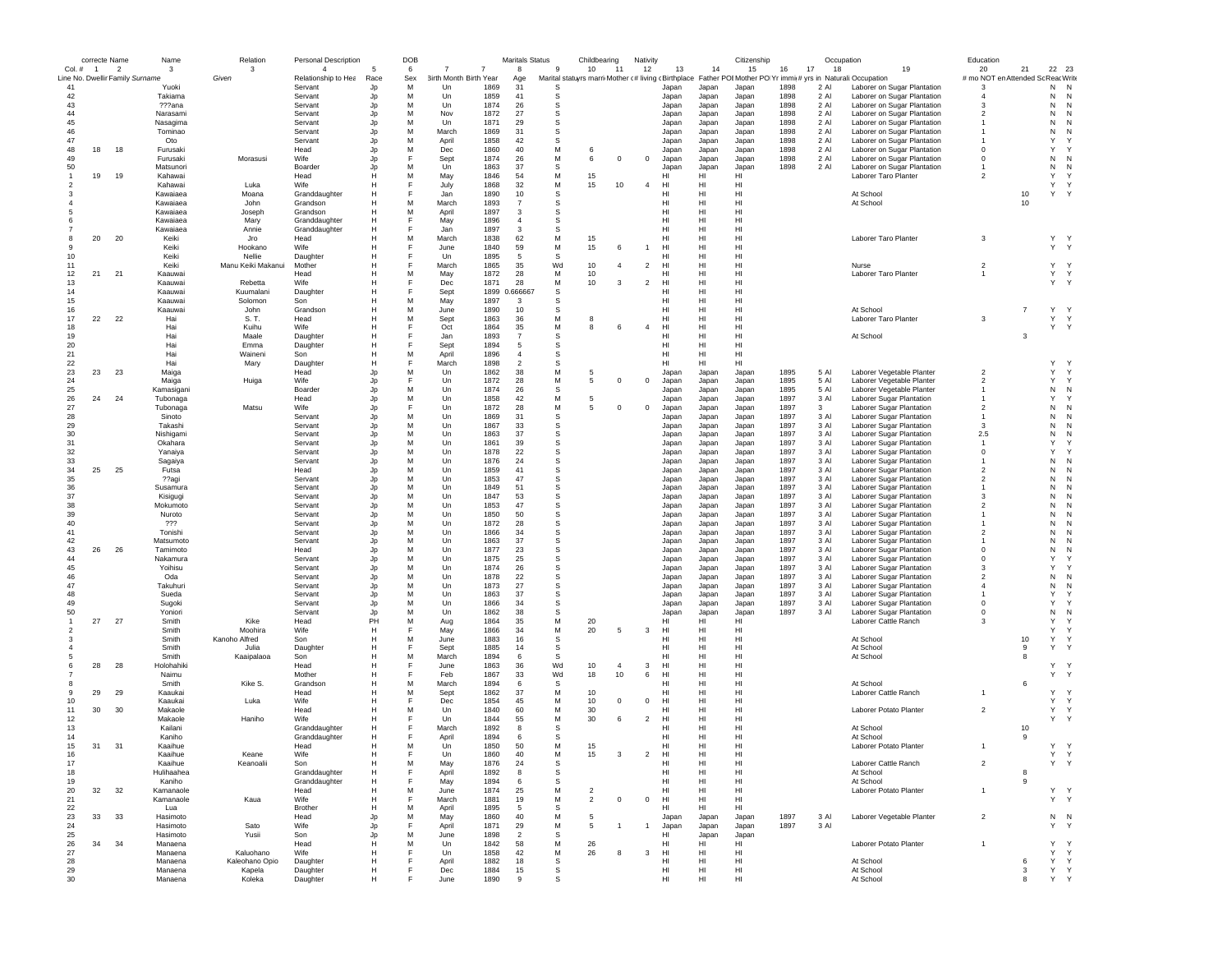|                                 | correcte Name  |                | Name               | Relation               | Personal Description |        | DOB    |                               |              | Maritals Status |                  | Childbearing |                | Nativity       |                    |          | Citizenship          |      | Occupation |                                                                                                               | Education                          |                     |                             |  |
|---------------------------------|----------------|----------------|--------------------|------------------------|----------------------|--------|--------|-------------------------------|--------------|-----------------|------------------|--------------|----------------|----------------|--------------------|----------|----------------------|------|------------|---------------------------------------------------------------------------------------------------------------|------------------------------------|---------------------|-----------------------------|--|
| Col. #                          | $\overline{1}$ | $\overline{2}$ | 3                  | 3                      | $\overline{4}$       | -5     | 6      | $\overline{7}$<br>7           |              | 8               | 9                | 10           | 11             | 12             | 13                 | 14       | 15                   | 16   | 17<br>18   | 19                                                                                                            | 20                                 | 21                  | 22 23                       |  |
| Line No. Dwellir Family Surname |                |                |                    | Given                  | Relationship to Hea  | Race   | Sex    | <b>3irth Month Birth Year</b> |              | Age             |                  |              |                |                |                    |          |                      |      |            | Marital statuyrs marri Mother (# living (Birthplace Father POI Mother PO Yr immi(# yrs in Naturali Occupation | # mo NOT en Attended Sc Reac Write |                     |                             |  |
| 31                              | 35             | 35             | Kawaiaea<br>Kaii   | Mahoo                  | Head                 | н      | E<br>M | Un                            | 1835         | 65<br>40        | Wd<br>S          | 40           | 8              | 5              | HI<br>нı           | HI<br>HI | HI<br>HI             |      |            | Laborer Potato Planter                                                                                        | $\overline{2}$                     |                     | Y<br>$\mathsf{Y}$<br>Y<br>Y |  |
| 32<br>33                        | 36             | 36             | Kawaeaea           | Sam                    | Boarder<br>Head      | н      | M      | Un<br>Dec                     | 1860<br>1877 | 22              | М                | 6            |                |                | нı                 | HI       | HI                   |      |            | Laborer Potato Planter<br>Laborer Potato Planter                                                              | 6                                  |                     | Y<br>Y                      |  |
| 34                              |                |                | Kawaeaea           | Annie                  | Wife                 |        |        | Jan                           | 1874         | 26              | M                | 6            | 3              | 3              | HI                 | HI       | HI                   |      |            |                                                                                                               |                                    |                     | Y Y                         |  |
| 35                              |                |                | Kawaeaea           | Kaaheo                 | Daughter             | н      |        | Dec                           | 1894         | -5              | -S               |              |                |                | HI                 | HI       | HI                   |      |            |                                                                                                               |                                    |                     |                             |  |
| 36                              |                |                | Kawaeaea           | Lilima                 | Daughter             | н      |        | Aug                           | 1898         | $\mathbf{1}$    | S                |              |                |                | HI                 | HI       | HI                   |      |            |                                                                                                               |                                    |                     |                             |  |
| 37                              |                |                | Kawaeaea           | Nancy                  | Daughter             | H      |        | May                           | 1899         | $\mathbf 0$     | S                |              |                |                | HI                 | HI       | HI                   |      |            |                                                                                                               |                                    |                     |                             |  |
| 38                              | 37             | 37             | Williams           |                        | Head                 | Н      | M      | June                          | 1875         | 24              | М                | 5            |                |                | HI                 | HI       | HI                   |      |            | Laborer Fisherman                                                                                             | $\overline{2}$                     |                     | Y<br>Y                      |  |
| 39                              |                |                | Williams           | Kapena                 | Wife                 | н      | E      | March                         | 1878         | 22              | M                | 5            | $\mathbf 0$    | $\mathbf 0$    | HI                 | HI       | H <sub>1</sub>       |      |            |                                                                                                               |                                    |                     | Y<br>Y                      |  |
| 40                              |                |                | Kawaakoa           | J. N.                  | Head                 | H      | M      | April                         | 1860         | 40              | Wd               | $10$         |                |                | H <sub>II</sub>    | HI       | H <sub>II</sub>      |      |            | Laborer Fisherman                                                                                             | $\overline{3}$                     |                     | Y<br>Y                      |  |
| 41                              |                |                | Kawaakoa           | Keholohe               | Son                  | Н      | M      | May                           | 1890         | 10              | <b>S</b>         |              |                |                | H <sub>II</sub>    | HI       | H <sub>II</sub>      |      |            | At School                                                                                                     |                                    | 9                   | Y<br>Y                      |  |
| 42                              | 38             | 38             | Kepio              | J. W.                  | Head                 | Н      | M      | Un                            | 1836         | 64              | M                | 10           |                |                | HI                 | HI       | HI                   |      |            | Laborer Taro Planter                                                                                          | $\overline{4}$                     |                     | Y<br>$\mathsf{Y}$           |  |
| 43                              |                |                | Kepio              | Kamawae                | Wife                 | Н<br>н |        | April                         | 1854         | 46              | М<br>s           | 10           | -5             | 3              | HI                 | HI<br>HI | HI                   |      |            | At School                                                                                                     |                                    | 10                  | Y<br>Y<br>Y<br>Y            |  |
| 44<br>45                        |                |                | Kepio              | Kelela                 | Daughter             | н      |        | June                          | 1890<br>1892 | 10<br>8         |                  |              |                |                | HI                 | HI       | HI<br>HI             |      |            | At School                                                                                                     |                                    | 9                   |                             |  |
| 46                              |                |                | Kepio<br>Kepio     | Kalepo<br>Nekolohe     | Daughter<br>Daughter | н      |        | March<br>Feb                  | 1894         | - 6             | s<br>-S          |              |                |                | HI<br>HI           | HI       | HI                   |      |            | At School                                                                                                     |                                    | 8                   |                             |  |
| 47                              | 39             | 39             | Kuheleloa          |                        | Head                 | H      | M      | March                         | 1870         | 30              | M                | 6            |                |                | HI                 | HI       | HI                   |      |            | Laborer Coffee Planter                                                                                        | $\overline{2}$                     |                     | Y<br><sup>Y</sup>           |  |
| 48                              |                |                | Kuheleloa          | Kaai                   | Wife                 | Н      | E      | Un                            | 1860         | 40              | M                | 6            | $\overline{4}$ | $\overline{2}$ | HI                 | HI       | HI                   |      |            |                                                                                                               |                                    |                     | Y<br>Y                      |  |
| 49                              |                |                | Kuheleloa          | Pihana                 | Son                  | Н      | M      | Sept                          | 1880         | 20              | s                |              |                |                | HI                 | HI       | HI                   |      |            | At School                                                                                                     |                                    | 10                  | Y<br>Y                      |  |
| 50                              |                |                | Kuheleloa          | Aloiheanu              | Daughter             | н      | E      | Nov                           | 1885         | 15              | s                |              |                |                | HI                 | HI       | HI                   |      |            | At School                                                                                                     |                                    | 11                  | Y<br>Y                      |  |
|                                 | 40             | 40             | Hanaole            |                        | Head                 | н      | M      | Un                            | 1840         | 60              | Wd               | 30           |                |                | H <sub>II</sub>    | HI       | H <sub>II</sub>      |      |            | Laborer Potato Planter                                                                                        |                                    |                     | Y<br>Y                      |  |
| $\overline{2}$                  |                |                | Kaala              |                        | Granddaughter        | H      |        | March                         | 1890         | 10              | s                |              |                |                | HI                 | HI       | HI                   |      |            | At School                                                                                                     |                                    | $\mathbf{3}$        | Υ<br>$\mathsf{Y}$           |  |
| -3                              |                |                | Kaai               |                        | Granddaughter        | H      |        | June                          | 1892         | $\overline{7}$  | s                |              |                |                | HI                 | HI       | HI                   |      |            | At School                                                                                                     |                                    | 9                   |                             |  |
|                                 |                |                | Maka               |                        | Grandson             | Н      | м      | Oct                           | 1894         | 5               | s                |              |                |                | HI                 | HI       | HI                   |      |            | At School                                                                                                     |                                    | 6                   |                             |  |
|                                 |                |                | Kawailoa           |                        | Grandson             | н      | м<br>M | May                           | 1896         | $\overline{4}$  | s                |              |                |                | HI                 | HI       | HI<br>H <sub>1</sub> |      |            |                                                                                                               |                                    |                     |                             |  |
|                                 | 41             | 41             | Kalani<br>Kalani   |                        | Head                 | н<br>Н |        | Jan                           | 1875<br>1876 | 25<br>24        | M<br>M           | 12           |                | $\overline{4}$ | HI                 | HI<br>HI | H <sub>1</sub>       |      |            | Laborer Cattle Ranch                                                                                          | $\overline{2}$                     |                     | Y Y<br>Y Y                  |  |
|                                 |                |                | Kalani             | lpo<br>Kamila          | Wife<br>Daughter     | н      |        | March<br>April                | 1890         | 10              | s                | 12           | -6             |                | HI<br>HI           | HI       | HI                   |      |            | At School                                                                                                     |                                    | 11                  | Y Y                         |  |
|                                 |                |                | Kalani             | Elia                   | Daughter             | Н      |        | June                          | 1891         | 8               | s                |              |                |                | HI                 | HI       | HI                   |      |            | At School                                                                                                     |                                    | 9                   |                             |  |
| 10                              |                |                | Kalani             | Kamaelehua             | Son                  | н      | M      | Nov                           | 1896         | 3               | s                |              |                |                | HI                 | HI       | HI                   |      |            |                                                                                                               |                                    |                     |                             |  |
| 11                              |                |                | Kalani             | Keliihalahala          | Son                  | H      | M      | June                          | 1898         | $\overline{1}$  | s                |              |                |                | HI                 | HI       | H <sub>II</sub>      |      |            |                                                                                                               |                                    |                     |                             |  |
| 12                              |                |                | Ah Lung            |                        | Servant              | Ch     | M      | Un                            | 1845         | 55              | s                |              |                |                | China              | China    | China                | 1890 | 10 Al      | Cook                                                                                                          | $\overline{2}$                     |                     | Y                           |  |
| 13                              | 42             | 42             | Kaikala            |                        | Head                 | H      | M      | Un                            | 1840         | 60              | M                | 35           |                |                | HI                 | HI       | HI                   |      |            | Laborer Potato Planter                                                                                        | $\overline{2}$                     |                     | Y<br>Y                      |  |
| 14                              |                |                | Kaikala            | Kahinau                | Wife                 | Н      | F      | Un                            | 1850         | 50              | M                | 35           | 22             | $\overline{c}$ | HI                 | HI       | HI                   |      |            |                                                                                                               |                                    |                     | Y<br>Y                      |  |
| 15                              | 43             | 43             | Makaia             |                        | Head                 | Н      | M      | Un                            | 1852         | 48              | М                | 6            |                |                | HI                 | HI       | HI                   |      |            | Laborer Potato Planter                                                                                        | $\overline{2}$                     |                     | Y<br>Y                      |  |
| 16                              |                |                | Makaia             | Aloikeanu              | Wife                 | н      | E      | Nov                           | 1868         | 31              | М                | 6            | 3              | $\overline{1}$ | HI                 | HI       | HI                   |      |            |                                                                                                               |                                    |                     | Y<br>Y                      |  |
| 17                              |                |                | Makaia             | Kaai                   | Son                  | н      | M      | Feb                           | 1880         | 20              | s                |              |                |                | HI                 | HI       | HI                   |      |            | At School                                                                                                     |                                    | $\overline{7}$      | Y<br>$\mathsf{Y}$           |  |
| 18                              |                |                | Kaai               |                        | Granddaughter        | н      | F      | May                           | 1898         | $\overline{2}$  | S                |              |                |                | H <sub>II</sub>    | HI       | H <sub>II</sub>      |      |            |                                                                                                               |                                    |                     |                             |  |
| 19                              | 44             | 44             | Kalalau            |                        | Head                 | H      | M      | June                          | 1860         | 39              | M                | 20           |                |                | HI                 | HI       | HI                   |      |            | Laborer Potato Planter                                                                                        | $^{\circ}$                         |                     | Υ<br>$\mathsf{Y}$           |  |
| 20<br>21                        |                |                | Kalalau            | Kahinau<br>Kahaha???ni | Wife                 | Н<br>н | F<br>M | April                         | 1870         | 30              | M<br>$\mathbb S$ | 20           | -5             | 5              | HI<br>HI           | HI       | HI<br>HI             |      |            |                                                                                                               |                                    |                     | Y<br>Y<br>Y                 |  |
| $22\,$                          |                |                | Kalalau            |                        | Son                  | H      | M      | March<br>Feb                  | 1888<br>1890 | 12<br>10        | s                |              |                |                | HI                 | HI<br>HI | H <sub>II</sub>      |      |            | At School<br>At School                                                                                        |                                    | 6<br>$\overline{c}$ | Y<br>Y Y                    |  |
| 23                              |                |                | Kalalau<br>Kalalau | Manaioulu<br>Kalaola   | Son<br>Son           | H      | M      | Jan                           | 1893         | $\overline{7}$  | s                |              |                |                | H <sub>II</sub>    | HI       | H <sub>II</sub>      |      |            | At School                                                                                                     |                                    | $\mathbf{3}$        |                             |  |
| 24                              |                |                | Kalalau            | Kamala                 | Daughter             | H      |        | June                          | 1895         | 5               | s                |              |                |                | HI                 | HI       | HI                   |      |            |                                                                                                               |                                    |                     |                             |  |
| 25                              |                |                | Kalalau            | Hamura                 | Son                  | н      | M      | Nov                           | 1897         | 3               | S                |              |                |                | HI                 | HI       | HI                   |      |            |                                                                                                               |                                    |                     |                             |  |
| 26                              | 45             | 45             | Garnell            | M. S.                  | Head                 | Ca     | M      | Nov                           | 1840         | 59              | М                | 38           |                |                | Illinois           | New York | New York             | 1891 | 9 Den      | Coffee Planter                                                                                                |                                    |                     | Y<br><sup>Y</sup>           |  |
| 27                              |                |                | Garnell            | Emma J.                | Wife                 | Ca     |        | April                         | 1834         | 66              | M                | 38           | 3              | $\overline{c}$ | England            | England  | England              | 1891 | 9          |                                                                                                               |                                    |                     | Y<br>Y                      |  |
| 28                              | 46             | 46             | Maku               | Tanada                 | Head                 | Jp     | M      | Un                            | 1868         | 32              | M                | -5           |                |                | Japan              | Japan    | Japan                | 1895 | 5 Al       | Laborer Coffee Planter                                                                                        | $\overline{2}$                     |                     | Y<br>Y                      |  |
| 29                              |                |                | Maku               | Miku                   | Wife                 | Jp     |        | Un                            | 1876         | 24              | M                | 5            |                | $\overline{1}$ | Japan              | Japan    | Japan                | 1895 | 5          | Waiter                                                                                                        |                                    |                     | N<br>N                      |  |
| 30                              |                |                | Maku               | Usifi                  | Son                  | Jp     | M      | May                           | 1898         | $\overline{2}$  | s                |              |                |                | HI                 | Japan    | Japan                |      |            |                                                                                                               |                                    |                     |                             |  |
| 31                              |                |                | Ufimoto            |                        | Servant              | Jp     | M      | June                          | 1872         | 27              | s                |              |                |                | Japan              | Japan    | Japan                | 1896 | 4 Al       | Laborer Coffee Planter                                                                                        |                                    |                     | N<br>N                      |  |
| 32                              |                |                | Yabegawa           |                        | Servant              | Jp     | м      | March                         | 1874         | 26              | s                |              |                |                | Japan              | Japan    | Japan                | 1896 | 4 Al       | Laborer Coffee Planter                                                                                        | $\overline{2}$                     |                     | N<br>$\mathsf{N}$           |  |
| 33                              | 47             | 47             | Starkey            | W. P.                  | Head                 | Ca     | M      | Dec                           | 1858         | 41              | s                |              |                |                | England (L England |          | England              | 1878 | 22 Al      | School Teacher                                                                                                | $\overline{1}$                     |                     | Y<br>Y                      |  |
| 34                              | 48             | 48             | Kaikala            |                        | Head                 | H<br>H | M<br>E | May                           | 1864         | 36              | M                | -5           |                |                | HI                 | HI       | HI                   |      |            | Laborer Taro Planter                                                                                          | $\overline{1}$                     |                     | Y<br>Y<br>Y                 |  |
| 35<br>36                        | 49             | 49             | Kaikala<br>Makaio  | Kahinau                | Wife                 | Н      | M      | March                         | 1872<br>1868 | 28<br>31        | M<br>М           | 5<br>10      | $^{\circ}$     | $\mathbf 0$    | HI<br>HI           | HI<br>HI | HI<br>HI             |      |            | Laborer Taro Planter                                                                                          | $\overline{2}$                     |                     | Y<br>Y<br>Y                 |  |
| 37                              |                |                | Makaio             | Aloikeanu              | Head<br>Wife         | н      |        | Dec<br>Oct                    | 1873         | 26              | M                | 10           | 6              | $\overline{c}$ | HI                 | HI       | HI                   |      |            |                                                                                                               |                                    |                     | Y<br>Y                      |  |
| 38                              |                |                | Makaio             | Kaai                   | Son                  | н      | м      | Feb                           | 1890         | 10              | s                |              |                |                | HI                 | HI       | HI                   |      |            |                                                                                                               |                                    |                     |                             |  |
| 39                              |                |                | Kaai               |                        | Grandson             | H      | M      | March                         | 1894         | - 6             | -S               |              |                |                | HI                 | HI       | HI                   |      |            |                                                                                                               |                                    |                     |                             |  |
| 40                              | 50             | 50             | Kalalau            |                        | Head                 | H      | M      | Un                            | 1858         | 42              | M                | 11           |                |                | HI                 | HI       | HI                   |      |            | Laborer Taro Planter                                                                                          | $\overline{2}$                     |                     | Υ<br><sup>Y</sup>           |  |
| 41                              |                |                | Kalalau            | Kanunau                | Wife                 | Н      | F      | Un                            | 1856         | 44              | M                | 11           | 6              | $\overline{1}$ | HI                 | HI       | HI                   |      |            |                                                                                                               |                                    |                     | Y<br>Y                      |  |
| 42                              |                |                | Kalalau            | Koolani                | Son                  | н      | M      | June                          | 1885         | 14              | s                |              |                |                | HI                 | HI       | HI                   |      |            | At School                                                                                                     |                                    | 9                   | Y<br>Y                      |  |
| 43                              | 51             | 51             | Enoka              |                        | Head                 | н      | M      | Dec                           | 1863         | 37              | М                | 19           |                |                | HI                 | HI       | HI                   |      |            | Laborer Taro Planter                                                                                          | $\overline{1}$                     |                     | Y<br>Y                      |  |
| 44                              |                |                | Enoka              | Kaulauani              | Wife                 | H      | F      | Jan                           | 1864         | 36              | M                | 19           | 8              | $\overline{4}$ | H <sub>II</sub>    | HI       | H <sub>II</sub>      |      |            |                                                                                                               |                                    |                     | Y<br>$\mathsf{Y}$           |  |
| 45                              |                |                | Enoka              | Kalaukahili            | Son                  | H      | M      | April                         | 1886         | 14              | s                |              |                |                | HI                 | HI       | HI                   |      |            | At School                                                                                                     |                                    | 6                   | Y<br>$\mathsf{Y}$           |  |
| 46                              |                |                | Enoka              | Erona J.               | Son                  | Н      | M      | June                          | 1888         | 12              | s                |              |                |                | HI                 | HI       | HI                   |      |            | At School                                                                                                     |                                    | $\overline{7}$      | Y<br>$\mathsf{Y}$           |  |
| 47<br>48                        |                |                | Enoka              | Kaalauahi              | Daughter             | н      |        | May                           | 1892         | 8<br>6          | s<br>s           |              |                |                | HI                 | HI       | HI<br>HI             |      |            | At School                                                                                                     |                                    | 8<br>$\overline{7}$ |                             |  |
| 49                              |                |                | Enoka<br>Keao      | Inoaoke                | Daughter<br>Boarder  | н      | м      | Sept<br>Oct                   | 1894<br>1860 | 40              | -S               |              |                |                | HI<br>HI           | HI<br>HI | HI                   |      |            | At School<br>Laborer Taro Planter                                                                             | $\overline{2}$                     |                     | Y<br>$\mathbf{v}$           |  |
| 50                              |                |                | Ah Sum             |                        | Servant              | Ch     | M      | Nov                           | 1874         | 26              | S                |              |                |                | China              | China    | China                | 1885 | 15 Al      | Cook                                                                                                          | $\overline{2}$                     |                     | N<br>N                      |  |
|                                 | 52             | 52             | Kahaleuahi         | Kepio                  | Head                 | н      | M      | May                           | 1864         | 36              | M                | 15           |                |                | HI                 | HI       | HI                   |      |            | Potato Planter                                                                                                | $\overline{2}$                     |                     | Y<br>$\mathsf{Y}$           |  |
|                                 |                |                | Kahaleuahi         | Kealoha                | Wife                 |        |        | June                          | 1870         | 29              | М                | 15           | 10             | 6              | HI                 | HI       | HI                   |      |            |                                                                                                               |                                    |                     | Y<br>Y                      |  |
| -3                              |                |                | Kahaleuahi         | Kaawa                  | Son                  | н      | м      | Jan                           | 1887         | 13              | s                |              |                |                | HI                 | HI       | HI                   |      |            | At School                                                                                                     |                                    | -9                  | Y<br>Y                      |  |
|                                 |                |                | Kahaleuahi         | Namahana               | Daughter             | н      | F      | Oct                           | 1892         | $\overline{7}$  | -S               |              |                |                | HI                 | HI       | HI                   |      |            | At School                                                                                                     |                                    | $\overline{7}$      | $\mathsf{Y}$<br>Y           |  |
|                                 |                |                | Kahaleuahi         | Poni                   | Daughter             | H      |        | Nov                           | 1895         | $\overline{a}$  | <b>S</b>         |              |                |                | HI                 | HI       | HI                   |      |            |                                                                                                               |                                    |                     |                             |  |
|                                 |                |                | Kahaleuahi         | Kalehaahao             | son                  |        |        | Sept                          | 1898         |                 | s                |              |                |                | нı                 | HI       | HI                   |      |            |                                                                                                               |                                    |                     |                             |  |
|                                 |                |                | Kahaleuahi         | Kupu                   | Daughter             | н      | F      | Feb                           | 1900         | 0.25            | s                |              |                |                | HI                 | HI       | HI                   |      |            |                                                                                                               |                                    |                     |                             |  |
| 8                               | 53             | 53             | Akahi              |                        | Head                 | н      | M      | March                         | 1867         | 33              | М                | 10           |                |                | HI                 | HI       | HI                   |      |            | Potato Planter                                                                                                | $\mathbf{3}$                       |                     | Y Y<br>Y Y                  |  |
| 9<br>10                         |                |                | Akahi<br>Akahi     | Malaea<br>Kalahele     | Wife                 | н<br>н | F<br>M | May<br>June                   | 1870<br>1893 | 30<br>- 6       | М<br>s           | 10           | 8              | 6              | HI<br>HI           | HI<br>HI | HI<br>HI             |      |            | At School                                                                                                     |                                    | 10                  |                             |  |
| 11                              |                |                | Akahi              | Paahao                 | Son<br>Daughter      | н      | E      | Sept                          | 1894         | -5              | s                |              |                |                | HI                 | HI       | HI                   |      |            | At School                                                                                                     |                                    | $\sqrt{5}$          |                             |  |
| 12                              |                |                | Akahi              | Kamuela                | Son                  | н      | M      | Dec                           | 1898         | $\overline{1}$  | s                |              |                |                | HI                 | HI       | HI                   |      |            |                                                                                                               |                                    |                     |                             |  |
| 13                              |                |                | Akahi              | Kalei                  | Son                  | н      | M      | Jan                           | 1896         | $\overline{4}$  | s                |              |                |                | HI                 | HI       | HI                   |      |            |                                                                                                               |                                    |                     |                             |  |
| 14                              |                |                | Akahi              | Lika C.                | Son                  | н      | M      | June                          |              | 1899 0.916667   | s                |              |                |                | HI                 | HI       | HI                   |      |            |                                                                                                               |                                    |                     |                             |  |
| 15                              |                |                | Akahi              | Kaaialii               | Daughter             | H      | F      | Nov                           | 1889         | 11              | s                |              |                |                | HI                 | HI       | H <sub>II</sub>      |      |            | At School                                                                                                     |                                    | 11                  | Y<br>$\mathsf{Y}$           |  |
| 16                              |                |                | Akahi              | Samson                 | Brother?             | H      | M      | April                         | 1872         | 28              | s                |              |                |                | HI                 | HI.      | H <sub>II</sub>      |      |            | Potato Planter                                                                                                | $\overline{2}$                     |                     | Y<br>Y                      |  |
| 17                              | 54             | 54             | Nehemia            | G. B.                  | Head                 | н      | M      | March                         | 1860         | 40              | M                | 8            |                |                | H <sub>II</sub>    | HI.      | HI                   |      |            | <b>Taro Planter</b>                                                                                           | $\overline{2}$                     |                     | Y<br>Y                      |  |
| 18                              |                |                | Nehemia            | Kealohapili            | Wife                 | н      | F      | Un                            | 1862         | 38              | М                | 8            |                |                | HI                 | HI       | HI                   |      |            |                                                                                                               |                                    |                     | Y<br>Y                      |  |
| 19                              | 55             | 55             | Ah On              |                        | Head                 | Ch     | M      | Un                            | 1862         | 38              | М                | 15           |                |                | China              | China    | China                | 1890 | 10 Al      | Vegetable Planter                                                                                             | $\overline{1}$                     |                     | Y Y                         |  |
| 20                              |                |                | Ah On              | Kahili                 | Wife                 | н      |        | Oct                           | 1874         | 26              | М                | 15           | -5             | $\overline{2}$ | HI                 | HI       | HI                   |      |            |                                                                                                               |                                    |                     | Y Y                         |  |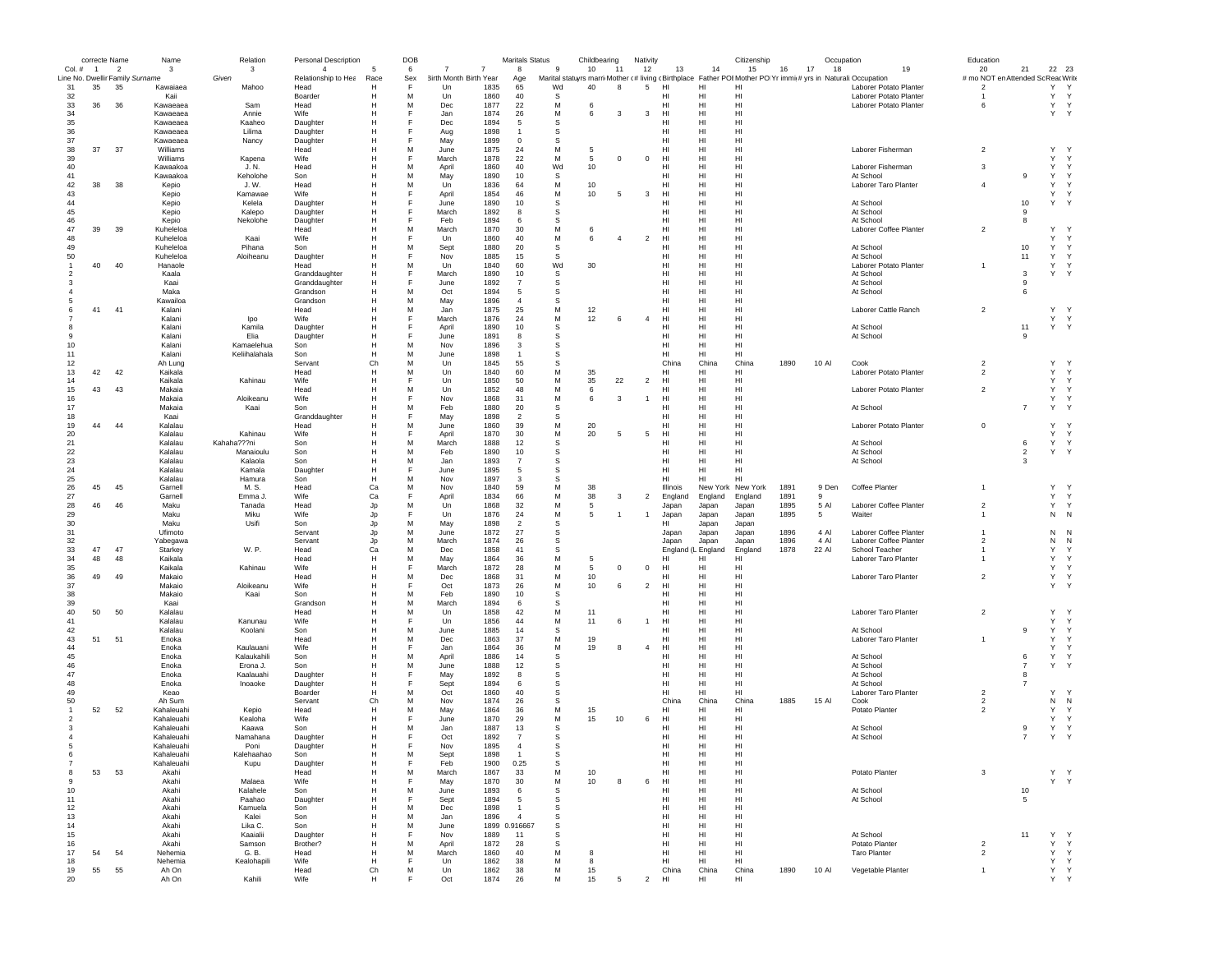|                          | correcte Name  |                | Name                            | Relation            | Personal Description  |              | DOB    |                               |              | <b>Maritals Status</b> |                  | Childbearing                                                                                                   | Nativity       |                 |                        | Citizenship          |      | Occupation |                                                      | Education                                 |                     |                     |              |
|--------------------------|----------------|----------------|---------------------------------|---------------------|-----------------------|--------------|--------|-------------------------------|--------------|------------------------|------------------|----------------------------------------------------------------------------------------------------------------|----------------|-----------------|------------------------|----------------------|------|------------|------------------------------------------------------|-------------------------------------------|---------------------|---------------------|--------------|
| Col. #                   | $\overline{1}$ | $\overline{2}$ | 3                               | 3                   | $\overline{4}$        | 5            | 6      | $\overline{7}$<br>7           |              | 8                      | -9               | 10<br>11                                                                                                       | 12             | 13              | 14                     | 15                   | 16   | 17<br>18   | 19                                                   | 20                                        | 21                  | 22 23               |              |
|                          |                |                | Line No. Dwellir Family Surname | Given               | Relationship to Hea   | Race         | Sex    | <b>3irth Month Birth Year</b> |              | Age                    |                  | Marital statuyrs marri Mother (# living (Birthplace Father POI Mother PO Yr immi(# yrs in Naturali: Occupation |                |                 |                        |                      |      |            |                                                      | # mo NOT en Attended Sc Reac Write        |                     |                     |              |
| 21                       |                |                | Ah On                           | Ah On<br>Emalia     | Son                   | Ch-H         | M<br>F | Sept                          | 1891         | 8<br>$\overline{2}$    | S<br>S           |                                                                                                                |                | HI<br>HI        | China<br>China         | HI<br>HI             |      |            | At School                                            |                                           | 8                   |                     |              |
| 22<br>23                 |                |                | Ah On<br>Leong Kee              |                     | Daughter<br>Servant   | Ch-H<br>Ch   | M      | June<br>May                   | 1898<br>1849 | 51                     | s                |                                                                                                                |                | China           | China                  | China                | 1885 | 15 Al      | Cook                                                 |                                           |                     | Y                   |              |
| 24                       | 56             | 56             | Mahia                           |                     | Head                  | H            | M      | Un                            | 1860         | 40                     | М                | 5                                                                                                              |                | HI              | HI                     | HI                   |      |            | Potato Planter                                       | $\overline{\mathbf{2}}$                   |                     | Y                   | Y            |
| 25                       |                |                | Mahia                           | Puwe???             | Wife                  | Н            | E      | Un                            | 1862         | 38                     | M                | 5                                                                                                              |                | HI              | HI                     | HI                   |      |            |                                                      |                                           |                     | Y                   | $\mathsf{Y}$ |
| 26                       | 57             | 57             | Nohua                           | S.                  | Head                  | H            | M      | Un                            | 1845         | 55                     | M                | 35                                                                                                             |                | HI              | HI                     | HI                   |      |            | Potato Planter                                       | $\overline{1}$                            |                     | Y                   | Y            |
| 27                       |                |                | Nohua                           | Kamole              | Wife                  | H            | F      | Un                            | 1847         | 53                     | M                | 35<br>10                                                                                                       | 6              | HI              | HI                     | HI                   |      |            |                                                      |                                           |                     | Y                   |              |
| 28                       |                |                | Nohua                           | Apia                | Daughter              | Н            | E      | Nov                           | 1879         | 21                     | s                |                                                                                                                |                | HI              | H                      | HI                   |      |            | Potato Planter                                       | $\overline{2}$                            |                     | Y                   |              |
| 29                       |                |                | Nohua                           | Hoopii              | Son                   | Н            | M      | Dec                           | 1882         | 17                     | s                |                                                                                                                |                | HI              | HI                     | H <sub>1</sub>       |      |            | Potato Planter                                       | $\mathbf{1}$                              |                     | Y                   |              |
| 30                       |                |                | Nohua                           | Mauna               | Son                   | H            | M      | May                           | 1884         | 16                     | s                |                                                                                                                |                | HI              | HI                     | H1                   |      |            | At School                                            |                                           | 9                   | Y                   |              |
| 31                       |                |                | Nohua                           | Maui                | Daughter              | H            | E      | March                         | 1886         | 14                     | s                |                                                                                                                |                | HI.             | HI                     | H1                   |      |            | At School                                            |                                           | 8<br>$\overline{7}$ | Y                   |              |
| 32<br>33                 |                |                | Nohua<br>Nohua                  | Kalaehano<br>Daniel | Son<br>Son            | н<br>H       | M<br>M | April                         | 1888<br>1881 | 12<br>18               | s<br>s           |                                                                                                                |                | HI<br>HI        | HI<br>HI               | HI<br>HI             |      |            | At School<br>Potato Planter                          | $^{\circ}$                                |                     | Y<br>Y              |              |
| 34                       | 58             | 58             | Kaleikini                       |                     | Head                  | н            | M      | June<br>Aug                   | 1878         | 21                     | М                | $\overline{\mathbf{c}}$                                                                                        |                | HI              | HI                     | HI                   |      |            | Potato Planter                                       | 3                                         |                     | Y                   |              |
| 35                       |                |                | Kaleikini                       | Kawaa               | Wife                  | н            | E      | June                          | 1880         | 19                     | M                | $\overline{2}$<br>$^{\circ}$                                                                                   | $\,0\,$        | HI              | HI                     | HI                   |      |            |                                                      |                                           |                     | Y                   |              |
| 36                       | 59             | 59             | Makalii                         |                     | Head                  | н            | M      | Un                            | 1837         | 63                     | M                | $\mathbf 0$                                                                                                    |                | HI              | HI                     | H <sub>1</sub>       |      |            | Potato Planter                                       | $\overline{2}$                            |                     | Y                   |              |
| 37                       |                |                | Makalii                         | Manahinau           | Wife                  | H            | F      | Un                            | 1840         | 60                     | M                | $\mathbf 0$<br>6                                                                                               | $\overline{4}$ | HI              | HI                     | HI                   |      |            |                                                      |                                           |                     | Y                   |              |
| 38                       | 60             | 60             | Piahanaia                       |                     | Head                  | Н            | M      | Un                            | 1840         | 60                     | M                | 30                                                                                                             |                | HI              | HI                     | HI                   |      |            | Fisherman                                            | $\overline{1}$                            |                     | Y                   | Y            |
| 39                       |                |                | Piahanaia                       | Keanaeaini          | Wife                  | H            | E      | Un                            | 1850         | 50                     | M                | 30                                                                                                             |                | HI              | HI                     | HI                   |      |            |                                                      |                                           |                     | Y                   | Y            |
| 40                       | 61             | 61             | Makia                           |                     | Head                  | Н            | M      | March                         | 1850         | 50                     | M                | 19                                                                                                             |                | HI              | HI                     | H <sub>1</sub>       |      |            | Potato Planter                                       | 3                                         |                     | $\mathsf{Y}$        | Y            |
| 41                       |                |                | Makia                           | Puiwea              | Wife                  | H            | E      | Jan.                          | 1860         | 40                     | M                | 19<br>$\overline{4}$                                                                                           | $\overline{2}$ | H <sub>II</sub> | HI                     | H1                   |      |            |                                                      |                                           |                     | Y                   | <sup>Y</sup> |
| 42                       |                |                | Makia                           | Kawaa               | Daughter              | H            |        | Feb                           |              | 1900 0.416667          | S                |                                                                                                                |                | HI              | HI                     | HI                   |      |            |                                                      |                                           |                     |                     |              |
| 43<br>44                 | 62             | 62             | Bright                          | Charles<br>Hanah    | Head<br>Wife          | Ca-H<br>Ca-H | M<br>F | May                           | 1874<br>1880 | 26<br>20               | М<br>М           | 3<br>3<br>$\overline{2}$                                                                                       | $\overline{2}$ | HI<br>HI        | California<br>Colorado | H <sub>1</sub><br>HI |      |            | Carpenter                                            | $\overline{2}$                            |                     | Y Y<br>Y Y          |              |
| 45                       |                |                |                                 | Henry               | Son                   | PH           | M      | April<br>Sept                 | 1898         | $\overline{2}$         | S                |                                                                                                                |                | HI              | HI                     | HI                   |      |            |                                                      |                                           |                     |                     |              |
| 46                       |                |                |                                 | George              | Son                   | PH           | M      | Jan                           | 1900         | 0.416667               | s                |                                                                                                                |                | HI              | HI                     | HI                   |      |            |                                                      |                                           |                     |                     |              |
| 47                       |                |                | Williams                        | Henry               | Brother in law        | Ca-H         | M      | May                           | 1883         | 17                     | S                |                                                                                                                |                | HI              | Colorado               | H <sub>1</sub>       |      |            | Carpenter                                            |                                           |                     | Y                   | $\mathbf{v}$ |
| 48                       | 63             | 63             | Kanele                          |                     | Head                  | н            | M      | Un                            | 1849         | 50                     | M                | 30                                                                                                             |                | HI              | HI                     | HI                   |      |            | Potato Planter                                       | $\overline{1}$                            |                     | Y                   | $\mathsf{Y}$ |
| 49                       |                |                | Kanele                          | Lono                | Wife                  | Н            | E      | Un                            | 1850         | 50                     | М                | 30<br>15                                                                                                       | 8              | HI              | H                      | HI                   |      |            |                                                      |                                           |                     | Y                   | Y            |
| 50                       |                |                | Kanele                          | Kuiawa              | Daughter              | H            | E      | May                           | 1873         | 27                     | $\mathbb S$      |                                                                                                                |                | HI              | HI                     | HI                   |      |            |                                                      |                                           |                     | $\mathsf{Y}$        | Y            |
| $\overline{1}$           |                |                | Kanele                          | Niuehiwa            | Daughter              | н            | E      | March                         | 1875         | 25                     | s                |                                                                                                                |                | HI              | HI                     | H <sub>1</sub>       |      |            | Seamstress                                           | $\mathbf{1}$                              |                     | Y                   | Y            |
| $\overline{\phantom{a}}$ |                |                | Kanele                          | Julia               | Daughter              | H            | E      | Feb                           | 1877         | 23                     | S                |                                                                                                                |                | HI              | HI                     | H1                   |      |            | Seamstress                                           | $\overline{2}$                            |                     | Y                   | Y            |
| -3                       |                |                | Kanele                          | Pilamena            | Daughter              | н            | F      | May                           | 1878         | 22                     | s                |                                                                                                                |                | HI              | HI                     | HI                   |      |            | Dressmaker                                           | $\overline{1}$                            |                     | Y                   | Y            |
|                          |                |                | Kanele                          | Keluhananui         | Son                   | Н            | M      | June                          | 1890         | 9                      | s                |                                                                                                                |                | HI              | HI                     | HI                   |      |            | At School                                            |                                           | 10                  | Y                   | Y            |
|                          |                |                | Kanele                          | Keahi               | Son                   | H            | M      | Feb                           | 1888         | 12<br>$\overline{7}$   | s<br>s           |                                                                                                                |                | HI<br>HI        | HI<br>HI               | HI                   |      |            | At School                                            |                                           | 9<br>11             | Y                   | Y            |
|                          |                |                | Kanele<br>Kanele                | Julian<br>Kalei     | Daughter<br>Son       | н<br>н       | M      | Oct<br>Sept                   | 1892<br>1898 | $\mathbf{1}$           | S                |                                                                                                                |                | HI              | HI                     | HI<br>HI             |      |            | At School                                            |                                           |                     |                     |              |
| -8                       |                |                | Mailekini                       |                     | Granddaughter         | Н            | E      | Dec                           | 1898         | $\overline{1}$         | S                |                                                                                                                |                | HI              | HI                     | HI                   |      |            |                                                      |                                           |                     |                     |              |
| 9                        | 64             | 64             | Kaua                            | J. W.               | Head                  | Н            | M      | Un                            | 1837         | 63                     | М                | 38                                                                                                             |                | HI              | HI                     | HI                   |      |            | Carpenter                                            | $\overline{1}$                            |                     | Y                   |              |
| 10                       |                |                | Kaua                            | Hiiana              | Wife                  | Н            | F      | Un                            | 1844         | 56                     | M                | 38<br>10                                                                                                       | 8              | HI              | HI                     | HI                   |      |            |                                                      |                                           |                     | Y                   | Y            |
| 11                       |                |                | Kaua                            | Kauai               | Daughter              | н            | E      | Nov                           | 1862         | 37                     | Wd               | $\overline{1}$                                                                                                 | $\overline{1}$ | HI              | HI                     | HI                   |      |            | Dressmaker                                           | $\overline{2}$                            |                     | Y                   | Y            |
| 12                       |                |                | Kaua                            | Kanoholoa           | Daughter              | H            | E      | March                         | 1878         | 22                     | s                |                                                                                                                |                | HI              | HI                     | H1                   |      |            | Dressmaker                                           | $\overline{1}$                            |                     | Y                   | Y            |
| 13                       |                |                | Kaua                            | Kalahauoli          | Son                   | H            | M      | June                          | 1880         | 19                     | S                |                                                                                                                |                | HI              | HI                     | H1                   |      |            | <b>Taro Planter</b>                                  | 3                                         |                     | Y Y                 |              |
| 14                       |                |                | Kaua                            | Kapeka              | Daughter              | H            |        | Oct                           | 1882         | 17                     | S                |                                                                                                                |                | HI              | HI                     | HI                   |      |            | At School                                            |                                           | 11                  | Y Y                 |              |
| 15                       |                |                | Kaua                            | Lini                | Son                   | н            | M      | March                         | 1896         | $\overline{4}$         | S                |                                                                                                                |                | HI              | HI                     | HI                   |      |            |                                                      |                                           |                     |                     |              |
| 16                       |                |                | Lepeka                          |                     | Granddaughter         | Н            |        | May                           | 1897         | 3                      | S                |                                                                                                                |                | HI              | HI                     | HI                   |      |            |                                                      |                                           |                     |                     |              |
| 17<br>18                 | 65             | 65             | Lona<br>Lupalimu                | P. W.               | Granddaughter<br>Head | н<br>H       | M      | June<br>Feb                   | 1835         | 1899 0.916667<br>65    | s<br>M           | $\overline{7}$                                                                                                 |                | HI<br>HI        | HI<br>HI               | HI<br>H <sub>1</sub> |      |            | Fisherman                                            | $\overline{2}$                            |                     | Y Y                 |              |
| 19                       |                |                | Lupalimu                        | Kaihiha             | Wife                  | Н            |        | Un                            | 1852         | 48                     | M                | $\overline{7}$<br>$\overline{7}$                                                                               | 5              | HI              | HI                     | HI                   |      |            |                                                      |                                           |                     | Y Y                 |              |
| 20                       |                |                | Kalamalama                      |                     | Grandson              | н            | M      | June                          | 1895         | 5                      | S                |                                                                                                                |                | HI              | HI                     | HI                   |      |            |                                                      |                                           |                     |                     |              |
| 21                       |                |                | Marie                           |                     | Granddaughter         | Н            | F      | March                         | 1896         | $\overline{4}$         | s                |                                                                                                                |                | HI              | H                      | HI                   |      |            |                                                      |                                           |                     |                     |              |
| 22                       |                |                | Kanoe Kamanau                   |                     | Grandson              | H            | M      | June                          | 1894         | 5                      | s                |                                                                                                                |                | HI              | HI                     | H <sub>1</sub>       |      |            |                                                      |                                           |                     |                     |              |
| 23                       | 66             | 66             | Kahoomomoa                      |                     | Head                  | H            | M      | March                         | 1849         | 52                     | М                | 10                                                                                                             |                | HI.             | HI                     | H1                   |      |            | <b>Taro Planter</b>                                  | $\overline{1}$                            |                     | Y                   | $\mathsf{Y}$ |
| 24                       |                |                | Kahoomomoa                      | Opunui              | Wife                  | H            | E      | April                         | 1852         | 48                     | M                | 10<br>-6                                                                                                       | $\overline{2}$ | HI.             | HI                     | H1                   |      |            |                                                      |                                           |                     | Y                   | Y            |
| 25                       |                |                | Kahoomomoa                      | Kimo                | Grandson              | н            | M      | May                           | 1888         | 12                     | s                |                                                                                                                |                | HI              | HI                     | HI                   |      |            | At School                                            |                                           | 10                  | Y                   | $\mathsf{Y}$ |
| 26<br>27                 |                |                | Kahoomomoa                      | Kaulo               | Daughter              | н            | F<br>M | May                           | 1890         | 10                     | s<br>s           |                                                                                                                |                | HI              | HI<br>HI               | HI                   |      |            | At School                                            |                                           | 10                  | Y                   | Y            |
| 28                       | 67             | 67             | Kahoomomoa<br>Keaka             | Ambrose             | Son<br>Head           | н<br>н       | M      | June<br>March                 | 1894<br>1860 | 5<br>40                | Wd               | 22                                                                                                             |                | HI<br>HI        | HI                     | HI<br>HI             |      |            | <b>Taro Planter</b>                                  |                                           |                     | Υ                   | $\mathbf{v}$ |
| 29                       | 68             | 68             | Awahia                          |                     | Head                  | H            | M      | April                         | 1862         | 38                     | M                | 5                                                                                                              |                | HI              | HI                     | H <sub>1</sub>       |      |            | <b>Taro Planter</b>                                  | 3                                         |                     | Y                   | Y            |
| 30                       |                |                | Awahia                          | Kaaeale             | Wife                  | H            | F      | Un                            | 1868         | 32                     | M                | 5<br>$\overline{2}$                                                                                            | $\overline{1}$ | HI              | HI                     | HI                   |      |            |                                                      |                                           |                     | Y                   | $\mathsf{Y}$ |
| 31                       |                |                | Awahia                          | Halemano            | Son                   | Н            | M      | Un                            | 1878         | 22                     | S                |                                                                                                                |                | HI              | н                      | HI                   |      |            | Laborer Sugar Plantation                             | $\overline{2}$                            |                     | Y                   | Y            |
| 32                       |                |                | Kaia                            |                     | Mother                | H            | E      | Un                            | 1840         | 60                     | Wd               | 30<br>6                                                                                                        | 3              | HI              | HI                     | HI                   |      |            | Nurse                                                | $\mathbf{1}$                              |                     | Y                   | Y            |
| 33                       | 69             | 69             | Ki                              | Ρ.                  | Head                  | Н            | M      | June                          | 1843         | 56                     | М                | 40                                                                                                             |                | HI              | HI                     | HI                   |      |            | <b>Taro Planter</b>                                  | 3                                         |                     | Y                   | Y            |
| 34                       |                |                | Ki                              | Marie               | Wife                  | H            | E      | Jan.                          | 1850         | 50                     | M                | 40<br>$\overline{4}$                                                                                           |                | H <sub>II</sub> | HI                     | H1                   |      |            |                                                      |                                           |                     | Y                   | $\checkmark$ |
| 35                       |                |                | Ki                              | Kapeka              | Daughter              | н            | F      | March                         | 1884         | 16                     | s                |                                                                                                                |                | HI              | HI                     | HI                   |      |            | At School                                            |                                           | 10                  | Y                   |              |
| 36                       | 70             | 70             | Kahewahewanui                   |                     | Head                  | H            | M      | Un                            | 1840         | 60                     | Wd               | 30                                                                                                             |                | HI              | HI                     | HI                   |      |            | <b>Taro Planter</b>                                  | $\overline{2}$                            |                     | Y                   |              |
| 37<br>38                 |                |                | Nahehaa<br>Luilia               | Liilii              | Boarder<br>Boarder    | Н<br>н       | M<br>M | Un<br>Un                      | 1865<br>1860 | 35<br>40               | S<br>s           |                                                                                                                |                | HI<br>HI        | HI<br>HI               | HI<br>HI             |      |            | Laborer Sugar Plantation<br>Laborer Sugar Plantation | $\overline{2}$<br>$\overline{\mathbf{2}}$ |                     | Y<br>Y              |              |
| 39                       | 71             | 71             | Fugimoto                        |                     | Head                  | Jp           | M      | March                         | 1862         | 38                     | М                | 5                                                                                                              |                | Japan           | Japan                  | Japan                | 1885 | 15 Al      | Vegetable Planter                                    |                                           |                     | Y                   |              |
| 40                       |                |                | Fugimoto                        | Takamoto            | Wife                  | Jp           |        | April                         | 1872         | 28                     | М                | 5<br>$\Omega$                                                                                                  | $\mathbf 0$    | Japan           | Japan                  | Japan                | 1890 | 10         |                                                      |                                           |                     | N                   | N            |
| 41                       |                |                | Mahi                            |                     | Partner               | Jp           | M      | Feb                           | 1873         | 27                     | S                |                                                                                                                |                | Japan           | Japan                  | Japan                | 1890 | 10 Al      | Laborer, Vegetable Planter                           |                                           |                     | N                   | N            |
| 42                       |                |                | Sugiwati                        |                     | Partner               | Jp           | M      | March                         | 1876         | 24                     | S                |                                                                                                                |                | Japan           | Japan                  | Japan                | 1890 | 10 Al      | Laborer, Vegetable Planter                           | $\overline{2}$                            |                     | N                   | N            |
| 43                       | 72             | 72             | Pauahi                          | Enoha               | Head                  | Н            | M      | April                         | 1862         | 38                     | М                | 15                                                                                                             |                | HI              | HI                     | HI                   |      |            | Laborer, Government Road                             |                                           |                     | Y                   |              |
| 44                       |                |                | Pauahi                          | Kamua               | Wife                  | H            | E      | May                           | 1868         | 32                     | M                | 15<br>6                                                                                                        | 3              | HI              | HI                     | HI                   |      |            |                                                      |                                           |                     | $\mathsf{Y}$        | Y            |
| 45                       |                |                | Pauahi                          | His??               | Son                   | H            | M      | June                          | 1890         | 10                     | S                |                                                                                                                |                | HI              | HI                     | HI                   |      |            | At School                                            |                                           | $10$                | Y                   |              |
| 46                       |                |                | Pauan                           | 22                  | Daughte               | н            |        | Jar                           | 1894         |                        | 5                |                                                                                                                |                | нı              | н                      | ы                    |      |            |                                                      |                                           |                     |                     |              |
| 47                       |                |                | Pauahi                          | Enoha               | Son                   | н            | M      | Oct                           | 1896         | 3                      | s                |                                                                                                                |                | HI              | HI                     | HI                   |      |            |                                                      |                                           |                     |                     |              |
| 48                       | 73             | 73             | Kamaka                          | Lono                | Head                  | н            | M<br>E | Sept                          | 1860         | 40                     | М                | 20                                                                                                             |                | HI              | HI                     | HI                   |      |            | <b>Taro Planter</b>                                  | $\overline{2}$                            |                     | Υ                   | Y            |
| 49<br>50                 |                |                | Kamaka<br>Kamaka                | Ke ???<br>Naai      | Wife                  | н<br>н       | F      | Nov<br>Dec                    | 1862<br>1890 | 38<br>10               | M<br>$\mathbb S$ | 20<br>-8                                                                                                       | $\overline{4}$ | HI<br>HI        | HI<br>HI               | HI<br>HI             |      |            | At School                                            |                                           | 10                  | Y<br>Y Y            | Y            |
| $\overline{1}$           |                |                | Kamaka                          | Keai                | Daughter<br>Daughter  | н            | F      | May                           | 1891         | 9                      | S                |                                                                                                                |                | HI              | HI                     | HI                   |      |            | At School                                            |                                           | 10                  |                     |              |
| $\overline{2}$           |                |                | Kamaka                          | Emma                | Daughter              | н            | F      | June                          | 1897         | $\overline{2}$         | S                |                                                                                                                |                | HI              | HI                     | HI                   |      |            |                                                      |                                           |                     |                     |              |
| 3                        |                | 74 74          | Ah Ping                         |                     | Head                  | Ch           | M      | May                           | 1852         | 48                     | М                | 10                                                                                                             |                | China           | China                  | China                | 1885 | 15 Al      | Store Keeper                                         | $^{\circ}$                                |                     | Y Y                 |              |
| $\overline{4}$           |                |                | Ah Ping                         | Chui Pon            | Wife                  | Ch           | E      | March                         | 1869         | 31                     | M                | 10<br>5                                                                                                        | $\overline{4}$ | China           | China                  | China                | 1885 | 15 Al      |                                                      |                                           |                     |                     |              |
| 5                        |                |                | Ah Ping                         | Yuen Puo            | Son                   | Ch           | M      | April                         | 1894         | 6                      | s                |                                                                                                                |                | HI              | China                  | China                |      |            | At School                                            |                                           | 10                  |                     |              |
| 6                        |                |                | Ah Ping                         | Ah Nau              | Daughter              | Ch           | F      | June                          | 1891         | 8                      | s                |                                                                                                                |                | HI              | China                  | China                |      |            | At School                                            |                                           | 6                   |                     |              |
|                          |                |                | Weing Qui                       |                     | Servant               | Ch           | M      | Un                            | 1868         | 32                     | s                |                                                                                                                |                | China           | China                  | China                | 1890 | 10 Al      | Cook                                                 | $\mathbf 0$                               |                     | Y                   | $\mathsf{Y}$ |
| 8                        | 75             | 75             | Chong Pau                       |                     | Head                  | Ch           | M      | Un                            | 1862         | 38                     | s                |                                                                                                                |                | China           | China                  | China                | 1892 | 8 Al       | Contractor to Cultivate Cane                         | $\mathbf{1}$                              |                     | N                   | N            |
| 9                        |                |                | Lu Mau                          |                     | Partner               | Ch           | М      | Un                            | 1863         | 37                     | s                |                                                                                                                |                | China           | China                  | China                | 1896 | 4 Al       | Contractor to Cultivate Cane                         | $\overline{2}$                            |                     | N N                 |              |
| 10                       |                |                | Leong Yun                       |                     | Partner               | Ch           | М      | Un                            | 1873         | 27                     | s                |                                                                                                                |                | China           | China                  | China                | 1895 | 5 AI       | Contractor to Cultivate Cane                         |                                           |                     | ${\sf N} - {\sf N}$ |              |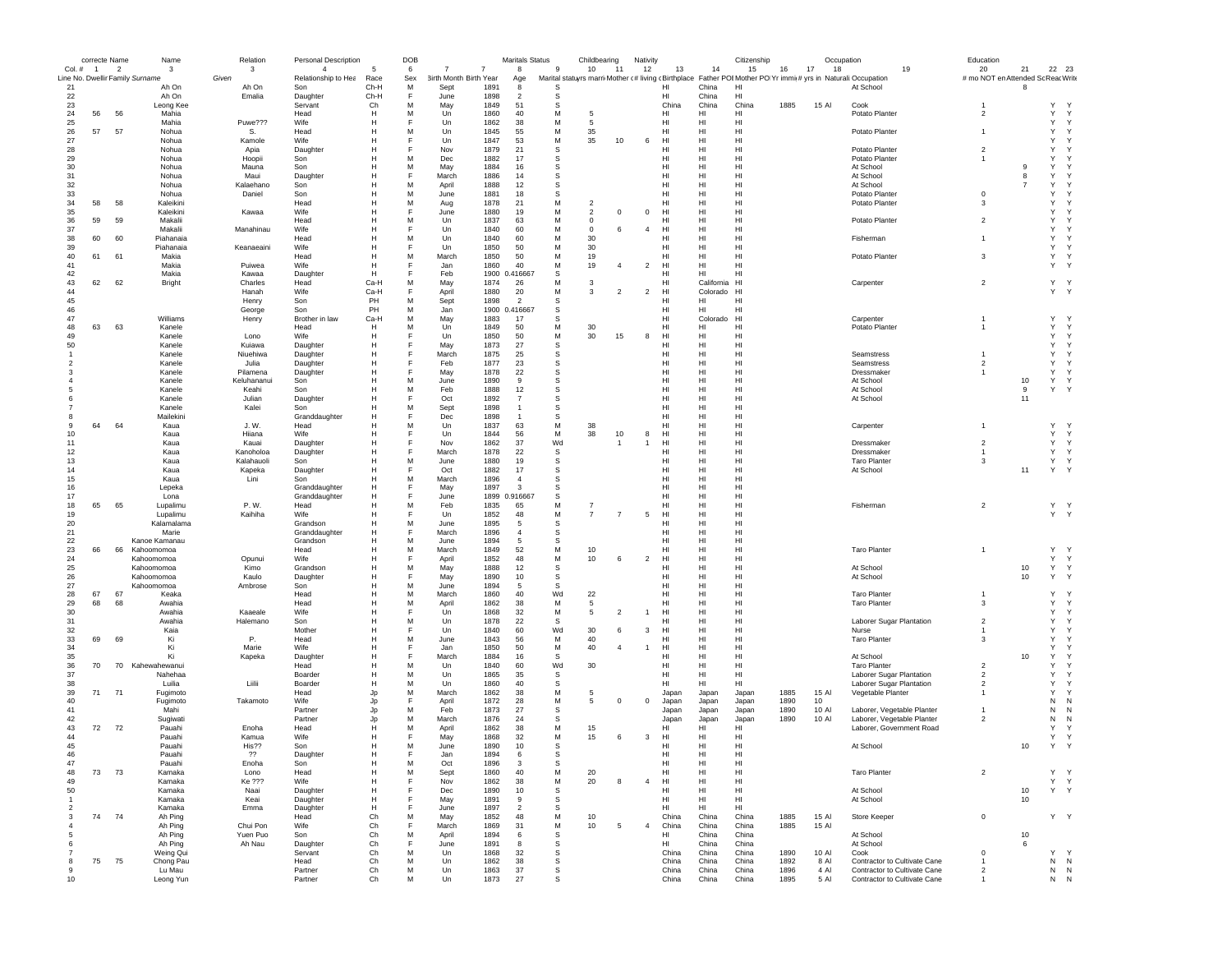|                | correcte Name  |                                 | Name        | Relation    | <b>Personal Description</b> |          | DOB |                        |              | <b>Maritals Status</b> |              | Childbearing                                        | Nativity       |                |                | Citizenship       |              | Occupation     |                                     | Education                |             |              |
|----------------|----------------|---------------------------------|-------------|-------------|-----------------------------|----------|-----|------------------------|--------------|------------------------|--------------|-----------------------------------------------------|----------------|----------------|----------------|-------------------|--------------|----------------|-------------------------------------|--------------------------|-------------|--------------|
| Col. #         | $\overline{1}$ | $\overline{\phantom{a}}$        | 3           | 3           | $\overline{4}$              | 5        | 6   | 7<br>7                 |              | 8                      | 9            | 10<br>11                                            | 12             | 13             | 14             | 15                | 16           | 17<br>18       | 19                                  | 20                       | 21<br>22 23 |              |
|                |                | Line No. Dwellir Family Surname |             | Given       | Relationship to Hea         | Race     | Sex | 3irth Month Birth Year |              | Age                    |              | Marital statuyrs marri Mother c# living cBirthplace |                |                | Father PO      | <b>EMother PO</b> | Yr immic#    |                | yrs in Naturali: Occupation         | # mo NOT en Attended So  | ReacWrite   |              |
| 11             |                |                                 | Ah Chi      |             | Partner                     | Ch       | м   | Un                     | 1874         | 26                     | S            |                                                     |                | China          | China          | China             | 1897         | 3 AI           | Contractor to Cultivate Cane        | -3                       | N           | N            |
| 12             |                |                                 | Song Pong   |             | Partner                     | Ch       | M   | Un                     | 1875         | 25                     | -S           |                                                     |                | China          | China          | China             | 1897         | 3 Al           | Contractor to Cultivate Cane        | $^{\circ}$               | N           | N            |
| 13             |                |                                 | Ah Tam      |             | Partner                     | Ch       | M   | Un                     | 1869         | 31                     | s            |                                                     |                | China          | China          | China             | 1894         | 6 Al           | Contractor to Cultivate Cane        | $\Omega$                 | Y           | $\checkmark$ |
| 14             |                |                                 | Ah Fa       |             | Partner                     | Ch       | M   | Un                     | 1864         | 36                     | S            |                                                     |                | China          | China          | China             | 1890         | 10 AI          | Contractor to Cultivate Cane        |                          | Y           |              |
| 15             | 76             | 76                              | Lau Jim     |             | Head                        | Ch       | M   | Un                     | 1862         | 38                     | S            |                                                     |                | China          | China          | China             | 1888         | 12 Al          | Contractor to Cultivate Cane        | $\overline{2}$           | Y           |              |
| 16             |                |                                 | Look King   |             | Partner                     | Ch       | M   | Un                     | 1850         | 50                     | s            |                                                     |                | China          | China          | China             | 1880         | 20 Al          | Contractor to Cultivate Cane        | $\overline{2}$           | Y           |              |
| 17             |                |                                 | Ping Yuen   |             | Partner                     | Ch       | M   | Un                     | 1849         | 51                     | S            |                                                     |                | China          | China          | China             | 1876         | 24 Al          | Contractor to Cultivate Cane        | -1                       | Y           |              |
| 18             |                |                                 | Fook Loon   |             | Partner                     | Ch       | M   | Un                     | 1847         | 53                     | <b>S</b>     |                                                     |                | China          | China          | China             | 1880         | 20 AI          | Contractor to Cultivate Cane        | $\mathbf{3}$             | Y           |              |
| 19             |                |                                 | Ah Hong     |             | Partner                     | Ch       | M   | Un                     | 1863         | 37                     | S            |                                                     |                | China          | China          | China             | 1892         | 8 Al           | Contractor to Cultivate Cane        | $^{\circ}$               | N           |              |
| 20             |                |                                 | Kui Lung    |             | Partner                     | Ch       | M   | Un                     | 1868         | 32                     | S            |                                                     |                | China          | China          | China             | 1885         | 15 AI          | Contractor to Cultivate Cane        | $^{\circ}$               | N           | N            |
| 21             |                |                                 | Taup Jim    |             | Partner                     | Ch       | M   | Un                     | 1864         | 36                     | S            |                                                     |                | China          | China          | China             | 1887         | 13 Al          | Contractor to Cultivate Cane        |                          | N           | N            |
| 22             |                |                                 | Kam Chow    |             | Partner                     | Ch       | м   | Un                     | 1876         | 24                     | s            |                                                     |                | China          | China          | China             | 1897         | 3 Al           | Contractor to Cultivate Cane        | 2.5                      | N           | N            |
| 23             |                |                                 | Ah Hing     |             | Partner                     | Ch       | M   | Un                     | 1871         | 29                     | s            |                                                     |                | China          | China          | China             | 1896         | 4 Al           | Contractor to Cultivate Cane        | $\mathbf{3}$             | N           | N            |
| 24             |                |                                 | Ah Wing     |             | Partner                     | Ch       | M   | Un                     | 1849         | 51                     | S            |                                                     |                | China          | China          | China             | 1875         | 25 Al          | Contractor to Cultivate Cane        | 1.5                      | Υ           |              |
| 25             |                |                                 | Ah Chin     |             | Partner                     | Ch       | M   | Un                     | 1852         | 48                     | S            |                                                     |                | China          | China          | China             | 1880         | 20 Al          | Contractor to Cultivate Cane        | $\mathbf{1}$             | Y           |              |
| 26             | 77             | 77                              | Ah Fook     |             | Head                        | Ch       | M   | Un                     | 1869         | 31                     | s            |                                                     |                | China          | China          | China             | 1890         | 10 AI          | Contractor to Cultivate Cane        |                          | Y           |              |
| 27             |                |                                 | On Kee      |             | Partner                     | Ch       | M   | Un                     | 1858         | 42                     | s            |                                                     |                | China          | China          | China             | 1892         | 8 Al           | Contractor to Cultivate Cane        | $\overline{2}$           | N           | N            |
| 28             |                |                                 | Fook Chi    |             | Partner                     | Ch       | M   | Un                     | 1856         | 44                     | <sub>S</sub> |                                                     |                | China          | China          | China             | 1888         | 12 AI          | Contractor to Cultivate Cane        | -1                       | Y           | Y            |
| 29             |                |                                 | Ah Sui      |             | Partner                     | Ch       | M   | Un                     | 1863         | 37                     | <sub>S</sub> |                                                     |                | China          | China          | China             | 1885         | 15 AI          | Contractor to Cultivate Cane        | $\overline{\phantom{a}}$ | Y           |              |
| 30             |                |                                 | Ah Joi      |             | Partner                     | Ch       | M   | Un                     | 1865         | 35                     | S            |                                                     |                | China          | China          | China             | 1889         | 11 Al          | Contractor to Cultivate Cane        |                          | Y           |              |
| 31             |                |                                 | Ah POing    |             | Partner                     | Ch       | M   | Un                     | 1867         | 33                     | S            |                                                     |                | China          | China          | China             | 1892         | 8 Al           | Contractor to Cultivate Cane        |                          | N           | N            |
| 32             |                |                                 | Lung Tong   |             | Partner                     | Ch       | M   | Un                     | 1868         | 32                     | s            |                                                     |                | China          | China          | China             | 1890         | 10 Al          | Contractor to Cultivate Cane        | $^{\circ}$               | N           | N            |
| 33             | 78             | 78                              | Wong Ham    |             | Head                        | Ch       | M   | Un                     | 1859         | 41                     | s            |                                                     |                | China          | China          | China             | 1883         | 17 AI          | Contractor to Cultivate Cane        | 3                        | Y           |              |
| 34             |                |                                 | Tim Sing    |             | Partner                     | Ch       | M   | Un                     | 1870         | 30                     | S            |                                                     |                | China          | China          | China             | 1890         | 10 Al          | Contractor to Cultivate Cane        | 2.5                      | N           | N            |
| 35             |                |                                 | Kui Chong   |             | Partner                     | Ch       | M   | Un                     | 1872         | 28                     | S            |                                                     |                | China          | China          | China             | 1892         | 8 Al           | Contractor to Cultivate Cane        | 3                        | N           | N            |
| 36             |                |                                 | Ah Lick     |             | Partner                     | Ch       | M   | Un                     | 1845         | 55                     | S            |                                                     |                | China          | China          | China             | 1875         | 25 AI          | Contractor to Cultivate Cane        |                          | Y           |              |
| 37             |                |                                 | Ah Tan      |             | Partner                     | Ch       | M   | Un                     | 1847         | 53                     | s            |                                                     |                | China          | China          | China             | 1880         | 20 AI          | Contractor to Cultivate Cane        | $\overline{2}$           | Y           |              |
| 38             |                |                                 |             |             |                             |          | M   |                        |              |                        | S            |                                                     |                |                |                |                   |              |                |                                     |                          | Y           | Y            |
|                |                |                                 | Su Choy     |             | Partner                     | Ch<br>Ch | M   | Un                     | 1840<br>1853 | 60<br>47               | <sub>S</sub> |                                                     |                | China<br>China | China<br>China | China<br>China    | 1869<br>1883 | 31 Al<br>17 AI | Contractor to Cultivate Cane        | $\overline{2}$           |             | N            |
| 39             |                |                                 | Lamp Choy   |             | Partner                     |          |     | Un                     |              |                        |              |                                                     |                |                |                |                   |              |                | Contractor to Cultivate Cane        | $\mathbf{3}$             | N           |              |
| 40             |                |                                 | Hirada      |             | Partner                     | Ch       | M   | Un                     | 1851         | 49                     | S            |                                                     |                | China          | China          | China             | 1881         | 19 AI          | Contractor to Cultivate Cane        | $\overline{2}$           | N           | N            |
| 41             |                |                                 | Suju        |             | Partner                     | Ch       | M   | Un                     | 1844         | 56                     | S            |                                                     |                | China          | China          | China             | 1873         | 27 Al          | Contractor to Cultivate Cane        |                          | Y           |              |
| 42             | 79             | 79                              | Obino Choi  |             | Head                        | Jp       | M   | Un                     | 1858         | 42                     | s            |                                                     |                | Japan          | Japan          | Japan             | 1880         | 20 AI          | Contractor to Cultivate Cane        |                          | Y           |              |
| 43             |                |                                 | Iwamoto     |             | Partner                     | Jp       | м   | Un                     | 1869         | 31                     | s            |                                                     |                | Japan          | Japan          | Japan             | 1895         | 5 Al           | Contractor to Cultivate Cane        | 3                        | N           | N            |
| 44             |                |                                 | Kawachuchi  |             | Partner                     | Jp       | M   | Un                     | 1870         | 30                     | s            |                                                     |                | Japan          | Japan          | Japan             | 1896         | 4 Al           | Contractor to Cultivate Cane        | -4                       | N           | N            |
| 45             |                |                                 | Morita      |             | Partner                     | Jp       | M   | Un                     | 1871         | 29                     | s            |                                                     |                | Japan          | Japan          | Japan             | 1894         | 6 Al           | Contractor to Cultivate Cane        | $\overline{2}$           | N           | N            |
| 46             |                |                                 | Fugita      |             | Partner                     | Jp       | M   | Un                     | 1847         | 53                     | S            |                                                     |                | Japan          | Japan          | Japan             | 1895         | 5 Al           | Contractor to Cultivate Cane        | $\mathbf 0$              | N           | N            |
| 47             |                |                                 | Tusui       |             | Partner                     | Jp       | M   | Un                     | 1851         | 49                     | S            |                                                     |                | Japan          | Japan          | Japan             | 1896         | 4 Al           | Contractor to Cultivate Cane        |                          | N           |              |
| 48             |                |                                 | Tagimora    |             | Partner                     | Jp       | M   | Un                     | 1848         | 52                     | s            |                                                     |                | Japan          | Japan          | Japan             | 1896         | 4 Al           | Contractor to Cultivate Cane        | $\overline{2}$           | N           | N            |
| 49             |                |                                 | Morasima    |             | Partner                     | Jp       | M   | Un                     | 1840         | 60                     | S            |                                                     |                | Japan          | Japan          | Japan             | 1896         | 4 AI           | <b>Contractor to Cultivate Cane</b> |                          | N           | N            |
| 50             |                |                                 | Sakami To   |             | Partner                     | Jp       | M   | Un                     | 1873         | 27                     | <sub>S</sub> |                                                     |                | Japan          | Japan          | Japan             | 1895         | 5 AI           | Contractor to Cultivate Cane        | $\Omega$                 | N           | N            |
| $\overline{1}$ | 80             | 80                              | Mika        |             | Head                        | Jp       | M   | March                  | 1860         | 40                     | M            | 10                                                  |                | Japan          | Japan          | Japan             | 1899         | 1 Al           | Laborer Sugar Plantation            |                          | Y           |              |
|                |                |                                 | Mika        | Lospsa      | Wife                        | Jp       |     | Un                     | 1870         | 30                     | M            | 10<br>$\overline{2}$                                | $^{\circ}$     | Japan          | Japan          | Japan             | 1899         | 1 Al           | Laborer Sugar Plantation            | $\overline{2}$           | N           | N            |
|                | 81             | 81                              | Nagamoto    |             | Head                        | Jp       | M   | Nov                    | 1862         | 37                     | М            | 5                                                   |                | Japan          | Japan          | Japan             | 1899         | 1 Al           | Laborer Sugar Plantation            |                          | Y           |              |
|                |                |                                 | Nagamoto    | Hirai Yoshi | Wife                        | Jp       |     | June                   | 1875         | 25                     | М            | 3<br>-5                                             | 3              | Japan          | Japan          | Japan             | 1899         | 1 Al           | Laborer Sugar Plantation            | $\overline{2}$           | Υ           |              |
|                |                |                                 | Nagamoto    | Tano        | Son                         | Jp       | M   | March                  | 1897         | 3                      | s            |                                                     |                | Japan          | Japan          | Japan             | 1899         | 1 Al           |                                     |                          |             |              |
|                |                |                                 | Yoshibagi   |             | Servant                     | Jp       | M   | Un                     | 1859         | 41                     | s            |                                                     |                | Japan          | Japan          | Japan             | 1899         | 1 Al           | Laborer Sugar Plantation            |                          | ${\sf N}$   | N            |
|                |                |                                 | Talunochili |             | Servant                     | Jp       | M   | Un                     | 1860         | 40                     | S            |                                                     |                | Japan          | Japan          | Japan             | 1899         | 1 Al           | Laborer Sugar Plantation            |                          | N           | N            |
|                |                |                                 | Asagi       |             | Servant                     | Jp       | M   | Un                     | 1861         | 39                     | S            |                                                     |                | Japan          | Japan          | Japan             | 1899         | 1 Al           | Laborer Sugar Plantation            | $\overline{2}$           | N           | N            |
|                |                |                                 | Yumibo      |             | Servant                     |          | M   | Un                     | 1870         | 30                     | S            |                                                     |                | Japan          | Japan          | Japan             | 1899         | 1 Al           |                                     | 3                        | N           | N            |
|                |                |                                 |             |             |                             | Jp       | M   |                        |              | 32                     | M            |                                                     |                |                |                |                   |              |                | Laborer Sugar Plantation            | $\Delta$                 | Y           | Y            |
| 10             | 82             | 82                              | Morigawa    |             | Head<br>Wife                | Jp       | F   | Nov                    | 1867<br>1873 |                        | M            |                                                     |                | Japan          | Japan          | Japan             | 1899         | 1 Al<br>1 Al   | Laborer Sugar Plantation            | $\overline{\phantom{a}}$ | Y           | $\checkmark$ |
| 11             |                |                                 | Morigawa    | Sego        |                             | Jp       | M   | April                  |              | 27                     | M            | 8<br>$\overline{2}$                                 | $\mathbf 0$    | Japan          | Japan          | Japan             | 1899         |                | Laborer Sugar Plantation            |                          |             | N            |
| 12             | 83             | 83                              | Y Keda      |             | Head                        | Jp       |     | Un                     | 1857         | 43                     |              | 6                                                   |                | Japan          | Japan          | Japan             | 1899         | 1 Al           | Laborer Sugar Plantation            | -1                       | N           |              |
| 13             |                |                                 | Y Keda      | Takaicho    | Wife                        | Jp       |     | Oct                    | 1869         | 30                     | М            | 3<br>6                                              |                | Japan          | Japan          | Japan             | 1899         | 1 Al           | Laborer Sugar Plantation            | $\mathbf 0$              | Y           |              |
| 14             |                | 84                              | Matsuda     |             | Head                        | Jp       | M   | Dec                    | 1868         | 32                     | М            | 8                                                   |                | Japan          | Japan          | Japan             | 1899         | 1 Al           | Laborer Sugar Plantation            | $\mathbf 0$              | Y           |              |
| 15             |                |                                 | Matsuda     | Tahihari    | Wife                        | Jp       |     | May                    | 1878         | 23                     | М            | 8<br>3                                              | $\overline{2}$ | Japan          | Japan          | Japan             | 1899         | 1 Al           | Laborer Sugar Plantation            |                          | N           | N            |
| 16             |                |                                 | Matsuda     | Minauchi    | Daughter                    | Jp       |     | May                    | 1895         | 5                      | s            |                                                     |                | Japan          | Japan          | Japan             | 1899         | 1 Al           |                                     |                          |             |              |
| 17             |                |                                 | Matsuda     | Mainago     | Son                         | Jp       | M   | March                  | 1897         | 3                      | S            |                                                     |                | Japan          | Japan          | Japan             | 1899         | 1 Al           |                                     |                          |             |              |
| 18             |                | 85                              | Nagashima   |             | Head                        | Jp       | M   | Nov                    | 1860         | 40                     | M            | -7                                                  |                | Japan          | Japan          | Japan             | 1899         | 1 Al           | Laborer Sugar Plantation            |                          | Y Y         |              |
| 19             |                |                                 | Nagashima   | Yoio        | Wife                        | Jp       | F   | Dec                    | 1871         | 29                     | M            | $\overline{7}$                                      | $\overline{2}$ | Japan          | Japan          | Japan             | 1899         | 1 Al           | Laborer Sugar Plantation            | $\mathbf{1}$             | Y Y         |              |
| 20             |                |                                 | Nagashima   | Tiyohiro    | Daughter                    | Jp       | E   | June                   | 1897         | 3                      | s            |                                                     |                | Japan          | Japan          | Japan             | 1899         | 1 Al           |                                     |                          |             |              |
| 21             |                |                                 | Nagashima   | Uwaguchi    | Son                         | Jp       | M   | April                  | 1898         | $\overline{2}$         | s            |                                                     |                | Japan          | Japan          | Japan             | 1899         | 1 Al           |                                     |                          |             |              |
| $22\,$         | 84             | 86                              | Tumisi      |             | Head                        | Jp       | M   | Un                     | 1863         | 37                     | M            |                                                     |                | Japan          | Japan          | Japan             | 1899         | 1 Al           | Laborer Sugar Plantation            |                          | Y           |              |
| 23             |                |                                 | Tumisi      | Furugo      | Wife                        | Jp       |     | Un                     | 1878         | 22                     | M            | $\overline{7}$<br>3                                 | $^{\circ}$     | Japan          | Japan          | Japan             | 1899         | 1 Al           | Laborer Sugar Plantation            | $\overline{2}$           | Y           | Y            |
| 24             |                |                                 | Tomishigi   |             | Servant                     | Jp       | м   | Un                     | 1862         | 38                     | S            |                                                     |                | Japan          | Japan          | Japan             | 1899         | 1 Al           | Laborer Sugar Plantation            | $\mathbf{1}$             | N           | N            |
| 25             |                |                                 | Tokogi      |             | Servant                     | Jp       | M   | Un                     | 1865         | 35                     | s            |                                                     |                | Japan          | Japan          | Japan             | 1899         | 1 Al           | Laborer Sugar Plantation            | $\overline{2}$           | N           | N            |
| 26             |                | 87                              | Kobaiyashi  |             | Head                        | Jp       | м   | March                  | 1860         | 40                     | Wd           | 10                                                  |                | Japan          | Japan          | Japan             | 1897         | 3 Al           | Laborer Sugar Plantation            | -1                       | Y           | Y            |
| 27             |                |                                 | Kobaivashi  | Taros       | Son                         | Jp       | M   | Nov                    | 1883         | 17                     | s            |                                                     |                | Japan          | Japan          | Japan             | 1897         | 3 Al           | Laborer Sugar Plantation            | $\overline{2}$           | Y           | $\checkmark$ |
| 28             |                |                                 | Mokiyoshi   |             | Servant                     | Jp       | M   | Un                     | 1869         | 31                     | S            |                                                     |                | Japan          | Japan          | Japan             | 1897         | 3 Al           | Laborer Sugar Plantation            | 3                        | N           | N            |
| 29             |                |                                 | Tiehiro     |             | Servant                     | Jp       | M   | Un                     | 1861         | 39                     | S            |                                                     |                | Japan          | Japan          | Japan             | 1897         | 3 Al           | Laborer Sugar Plantation            | 2.5                      | N           | N            |
| 30             |                |                                 | Tida        |             | Servant                     | Jp       | M   | Un                     | 1872         | 28                     | S            |                                                     |                | Japan          | Japan          | Japan             | 1897         | 3 Al           | Laborer Sugar Plantation            | $\mathbf{1}$             | N           | N            |
| 31             |                |                                 | Makumoto    |             | Servant                     | Jp       | M   | Un                     | 1873         | 27                     | S            |                                                     |                | Japan          | Japan          | Japan             | 1897         | 3 Al           | Laborer Sugar Plantation            | -5                       | N           | N            |
| 32             |                |                                 | Heiyau      |             | Servant                     | Jp       | M   | Un                     | 1866         | 34                     | <b>S</b>     |                                                     |                | Japan          | Japan          | Japan             | 1897         | 3 Al           | Laborer Sugar Plantation            | $\mathbf{3}$             | N           | N            |
| 33             |                | 88                              | Koedo       |             | Head                        | Jo       | M   | May                    | 1863         | 37                     | M            | -5                                                  |                | Japan          | Japan          | Japan             | 1897         | 3 Al           | Laborer Sugar Plantation            | $\overline{2}$           | Y           | Y            |
| 34             |                |                                 | Koedo       | Takiyo      | Wife                        | Jp       |     | April                  | 1869         | 31                     | M            | 5<br>$^{\circ}$                                     | $\mathbf 0$    | Japan          | Japan          | Japan             | 1897         | 3 Al           | Laborer Sugar Plantation            | $\overline{2}$           | Y           | Y            |
| 35             | 85             | 89                              | Tamechigi   |             | Head                        |          | M   | June                   | 1866         | 33                     | М            | 6                                                   |                | Japan          | Japan          | Japan             | 1897         | 3 Al           | Laborer Sugar Plantation            | 3                        | Y           |              |
| 36             |                |                                 | Tamechig    |             | Wife                        |          |     | Dec                    | 1874         | 25                     | M            |                                                     |                | Japar          |                | Japar             | 1897         | 3 Al           | aborer Sugar Plantation             |                          |             |              |
| 37             |                | 90                              | Tetaro      |             | Head                        | Jp       | M   | Un                     | 1860         | 40                     | $\mathbb S$  |                                                     |                | Japan          | Japan          | Japan             | 1897         | 3 AI           | Laborer Sugar Plantation            | $\overline{2}$           | ${\sf N}$   | N            |
| 38             |                |                                 | Inoga       |             | Servant                     | Jp       | M   | Un                     | 1845         | 55                     | s            |                                                     |                | Japan          | Japan          | Japan             | 1897         | 3 Al           | Laborer Sugar Plantation            | $\overline{1}$           | N           | N            |
| 39             |                |                                 | Tamihara    |             | Servant                     | Jp       | M   | Un                     | 1849         | 51                     | s            |                                                     |                | Japan          | Japan          | Japan             | 1897         | 3 Al           | Laborer Sugar Plantation            | $\overline{2}$           | N           | N            |
| 40             |                |                                 | Torado      |             | Servant                     | Jp       | M   | Un                     | 1851         | 49                     | s            |                                                     |                | Japan          | Japan          | Japan             | 1897         | 3 Al           | Laborer Sugar Plantation            | 2.5                      | N           | N            |
| 41             |                |                                 | Tachiburo   |             | Servant                     | Jp       | M   | Un                     | 1853         | 47                     | s            |                                                     |                | Japan          | Japan          | Japan             | 1897         | 3 Al           | Laborer Sugar Plantation            | 3.5                      | N           | N            |
| 42             |                |                                 |             |             |                             |          | M   | Un                     | 1871         | 29                     | s            |                                                     |                |                |                |                   |              | 3 Al           |                                     | $\overline{4}$           | N           | N            |
| 43             |                |                                 | Tihero      |             | Servant<br>Servant          | Jp       | M   |                        | 1874         | 26                     | s            |                                                     |                | Japan          | Japan          | Japan             | 1897<br>1897 | 3 Al           | Laborer Sugar Plantation            | 6                        | N           | N            |
|                |                |                                 | Konijuro    |             |                             | Jp       | M   | Un                     |              |                        | s            |                                                     |                | Japan          | Japan          | Japan             |              |                | Laborer Sugar Plantation            | 3                        | N           | N            |
| 44             |                |                                 | Murana      |             | Servant                     | Jp       |     | Un                     | 1869         | 31                     |              |                                                     |                | Japan          | Japan          | Japan             | 1897         | 3 Al           | Laborer Sugar Plantation            |                          |             |              |
| 45             |                |                                 | Tenichiro   |             | Servant                     | Jp       | M   | Un                     | 1875         | 25                     | S            |                                                     |                | Japan          | Japan          | Japan             | 1897         | 3 Al           | Laborer Sugar Plantation            | $\overline{2}$           | N           | N            |
| 46             |                |                                 | Canmiyo     |             | Servant                     | Jp       | M   | Un                     | 1859         | 41                     | s            |                                                     |                | Japan          | Japan          | Japan             | 1897         | 3 Al           | Laborer Sugar Plantation            | $^{\circ}$               | N           | N            |
| 47             |                |                                 | Tosai       |             | Servant                     | Jp       | м   | Un                     | 1849         | 51                     | s            |                                                     |                | Japan          | Japan          | Japan             | 1897         | 3 Al           | Laborer Sugar Plantation            |                          | N           | N            |
| 48             |                |                                 | Tagumura    |             | Servant                     | Jp       | м   | Un                     | 1848         | 52                     | s            |                                                     |                | Japan          | Japan          | Japan             | 1897         | 3 Al           | Laborer Sugar Plantation            | $\overline{2}$           | ${\sf N}$   | N            |
| 49             |                |                                 | Makochichi  |             | Servant                     | Jp       | M   | Un                     | 1853         | 47                     | S            |                                                     |                | Japan          | Japan          | Japan             | 1897         | 3 Al           | Laborer Sugar Plantation            | $\overline{2}$           | ${\sf N}$   | N            |
| 50             |                |                                 | Tumina      |             | Servant                     | Jc       | M   | Un                     | 1867         | 33                     | S            |                                                     |                | Japan          | Japan          | Japan             | 1897         | 3 Al           | Laborer Sugar Plantation            |                          | N           | N            |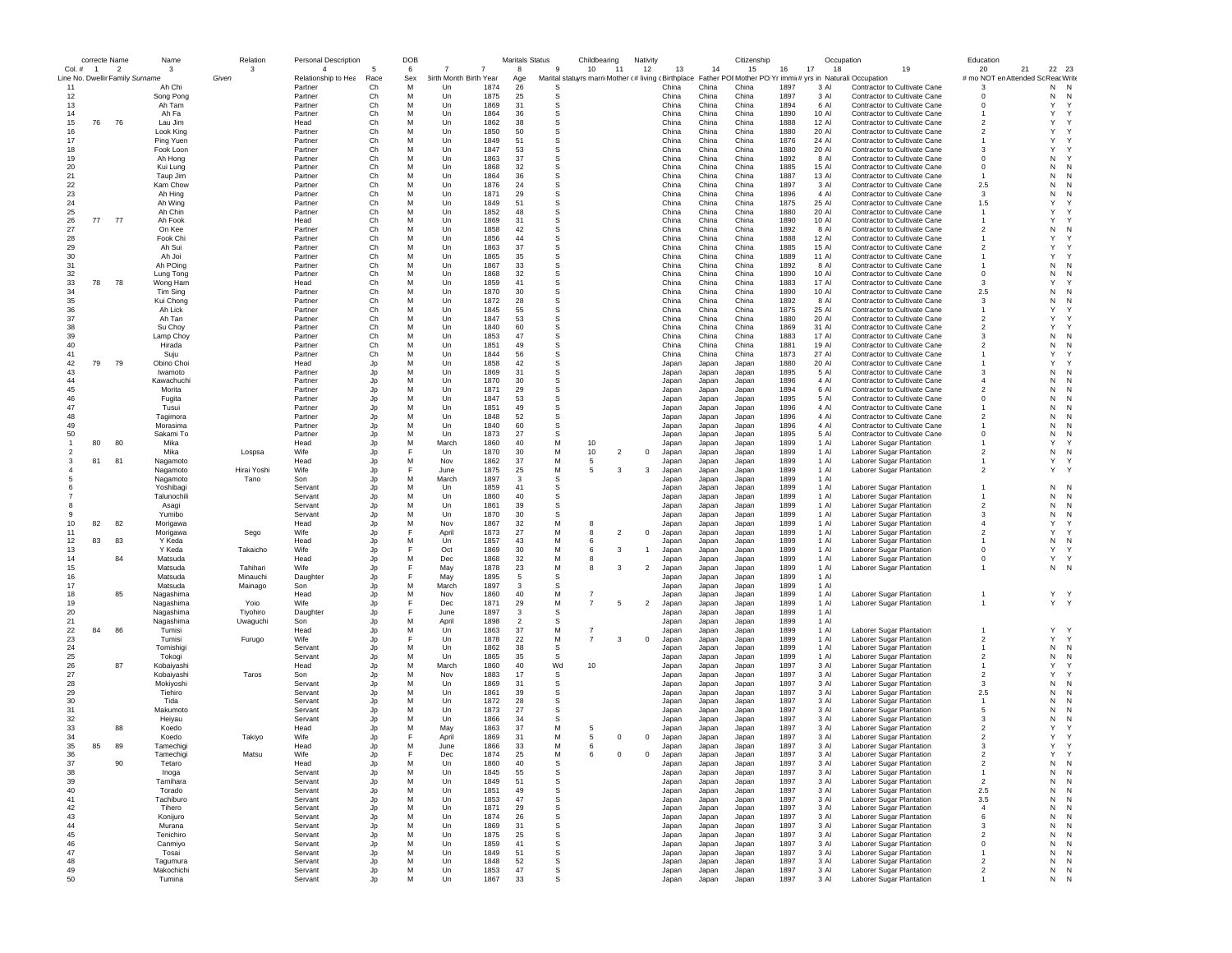|                          | correcte Name  |                                       | Name                | Relation          | <b>Personal Description</b> |            | DOB      |                             |              | <b>Maritals Status</b> |          | Childbearing             | Nativity       |                |                | Citizenship                                                                                                            |              |                | Occupation                                           | Education                          |              |                     |
|--------------------------|----------------|---------------------------------------|---------------------|-------------------|-----------------------------|------------|----------|-----------------------------|--------------|------------------------|----------|--------------------------|----------------|----------------|----------------|------------------------------------------------------------------------------------------------------------------------|--------------|----------------|------------------------------------------------------|------------------------------------|--------------|---------------------|
| $Col.$ #                 | $\overline{1}$ | $\overline{\phantom{a}}$              | $\mathbf{3}$        | 3                 | $\overline{4}$              |            | 6        |                             | 7            | 8                      | -9       | 10<br>11                 | 12             | 13             | 14             | 15                                                                                                                     | 16<br>17     | 18             | 19                                                   | 20                                 | 21           | 22 23               |
|                          |                | Line No. Dwellir Family Surname<br>91 | Nakahama            | Given             | Relationship to Hea<br>Head | Race<br>Jp | Sex<br>M | irth Month Birth Year<br>Un | 1860         | Age<br>40              | S        |                          |                | Japan          | Japan          | Marital statuyrs marri Mother (# living (Birthplace Father POI Mother PO Yr immi(# yrs in Naturali:Occupation<br>Japan | 1897         | 3 AI           | Laborer Sugar Plantation                             | # mo NOT en Attended Sc Reac Write |              | N<br>N              |
|                          |                |                                       | Yoshida             |                   | Servant                     | Jp         | M        | Un                          | 1870         | 30                     | s        |                          |                | Japan          | Japan          | Japan                                                                                                                  | 1897         | 3 Al           | Laborer Sugar Plantation                             | $\overline{2}$                     |              | N<br>N              |
|                          |                |                                       | Sirikumi            |                   | Servant                     | Jp         | M        | Un                          | 1862         | 38                     | s        |                          |                | Japan          | Japan          | Japan                                                                                                                  | 1897         | 3 Al           | Laborer Sugar Plantation                             |                                    |              | N<br>N              |
|                          |                |                                       | Fugihara            |                   | Servant                     | Jp         | M        | Un                          | 1868         | 32                     | s        |                          |                | Japan          | Japan          | Japan                                                                                                                  | 1897         | 3 Al           | Laborer Sugar Plantation                             | $\overline{\phantom{a}}$           |              | N<br>N              |
|                          |                |                                       | Imada               |                   | Servant                     | Jp         | M        | Un                          | 1864         | 36                     | S        |                          |                | Japan          | Japan          | Japan                                                                                                                  | 1897         | 3 Al           | Laborer Sugar Plantation                             | $\overline{2}$                     |              | N<br>N              |
|                          |                |                                       | Wamoto              |                   | Servant                     | Jp         | M        | Un                          | 1859         | 41                     | s        |                          |                | Japan          | Japan          | Japan                                                                                                                  | 1897         | 3 Al           | Laborer Sugar Plantation                             | 2.5                                |              | N                   |
|                          |                |                                       | Kumimoto            |                   | Servant                     | Jp         | M        | Un                          | 1851         | 49                     | S        |                          |                | Japan          | Japan          | Japan                                                                                                                  | 1899         | 1 Al           | Laborer Sugar Plantation                             | 3                                  |              | N<br>N              |
|                          |                |                                       | Wasuda              |                   | Servant                     | Jp         | M        | Un                          | 1872         | 28                     | S        |                          |                | Japan          | Japan          | Japan                                                                                                                  | 1899         | 1 Al           | Laborer Sugar Plantation                             | $\overline{4}$                     |              | N<br>N              |
| -9                       |                |                                       | Kawanada            |                   | Servant                     | Jp         | M        | Un                          | 1874         | 26                     | S        |                          |                | Japan          | Japan          | Japan                                                                                                                  | 1899         | $1$ Al         | Laborer Sugar Plantation                             | $\overline{\phantom{a}}$           |              | N<br>N              |
| 10                       |                |                                       | Mitsu               |                   | Servant                     | Jp         | M        | Un                          | 1873         | 27                     | S        |                          |                | Japan          | Japan          | Japan                                                                                                                  | 1899         | 1 Al           | Laborer Sugar Plantation                             | 3                                  |              | N<br>N              |
| 11                       |                |                                       | Kunishimoto         |                   | Servant                     | Jp         | M        | Un                          | 1878         | 22                     | S        |                          |                | Japan          | Japan          | Japan                                                                                                                  | 1899         | 1 Al           | Laborer Sugar Plantation                             | $\overline{1}$                     |              | N<br>N              |
| 12                       | 86             | 92                                    | Yasumori            |                   | Servant                     | Jp         | M<br>M   | Un                          | 1859         | 41<br>40               | s<br>M   | 17                       |                | Japan          | Japan          | Japan                                                                                                                  | 1899         | 1 Al<br>17 Al  | Laborer Sugar Plantation                             | $\overline{2}$                     |              | N<br>N<br>Y<br>Y    |
| 13<br>14                 |                |                                       | Ho You<br>Ho You    | Ah Sum            | Head<br>Wife                | Ch<br>Ch   | E        | March<br>April              | 1860<br>1877 | 23                     | М        | 17<br>3                  | 3              | China<br>China | China<br>China | China<br>China                                                                                                         | 1883<br>1885 | 15 Al          | Store Keeper                                         |                                    |              | Y                   |
| 15                       |                |                                       | Ho You              | Ah Lum            | Son                         | Ch         | M        | Dec                         | 1895         | $\overline{4}$         | s        |                          |                | HI             | China          | China                                                                                                                  |              |                |                                                      |                                    |              |                     |
| 16                       |                |                                       | Ho You              | Ah Foon           | Daughter                    | Ch         | F        | April                       | 1896         | $\overline{4}$         | S        |                          |                | HI             | China          | China                                                                                                                  |              |                |                                                      |                                    |              |                     |
| 17                       |                |                                       | Ho You              | Ah Look           | Son                         | Ch         | M        | June                        | 1898         | $\overline{1}$         | s        |                          |                | HI             | China          | China                                                                                                                  |              |                |                                                      |                                    |              |                     |
| 18                       |                | 93                                    | Sing Yow            |                   | Head                        | Ch         | M        | July                        | 1862         | 37                     | M        | 15                       |                | China          | China          | China                                                                                                                  | 1877         | 23 Al          | Store Keeper                                         | $\mathbf{1}$                       |              | Y Y                 |
| 19                       |                |                                       | Sing Yow            | <b>Hock See</b>   | Wife                        | Ch         | F        | Aug                         | 1873         | 26                     | М        | 15<br>$\Delta$           | $\overline{4}$ | China          | China          | China                                                                                                                  | 1885         | 15 Al          |                                                      |                                    |              | Y Y                 |
| 20                       |                |                                       | Sing Yow            | Ah Sung           | Son                         | Ch         | M        | Jan                         | 1890         | 10                     | S        |                          |                | HI             | China          | China                                                                                                                  |              |                | At School                                            |                                    | $10$         | Y Y                 |
| 21                       |                |                                       | Sing Yow            | Ah Yip            | Son                         | Ch         | M        | Oct                         | 1892         | $\overline{7}$         | S        |                          |                | HI             | China          | China                                                                                                                  |              |                | At School                                            |                                    | 9            |                     |
| 22                       |                |                                       | Sing Yow            | Lamp Hing         | Son                         | Ch         | M        | May                         | 1897         | 3                      | S        |                          |                | HI             | China          | China                                                                                                                  |              |                |                                                      |                                    |              |                     |
| 23                       |                |                                       | Sing Yow            | Ah Sip            | Son                         | Ch         | M        | Dec                         | 1899         | 0.416667               | S        |                          |                | HI             | China          | China                                                                                                                  |              |                |                                                      |                                    |              |                     |
| 24                       |                |                                       | Chong Ah Hoao       |                   | Servant                     | Ch         | M        | Oct                         | 1860         | 40                     | s        |                          |                | China          | China          | China                                                                                                                  | 1890         | 10 Al          | Cook                                                 | $\overline{\mathbf{2}}$            |              | N<br>N              |
| 25                       |                |                                       | Ah Sauch            |                   | Servant                     | Ch         | M        | May                         | 1859         | 41                     | S        |                          |                | China          | China          | China                                                                                                                  | 1890         | 10 Al          | Cook                                                 |                                    |              | ${\sf N}$<br>N      |
| 26                       | 87             | 94                                    | Ahu                 |                   | Head                        | Ch         | M        | Oct                         | 1861         | 38                     | M        | 12                       |                | China          | China          | China                                                                                                                  | 1890         | 10 Al          | Clerk                                                |                                    |              | Y                   |
| 27                       |                |                                       | Ahu                 | Maiana            | Wife                        | н          | F        | March                       | 1877         | 23                     | M        | 12<br>$\overline{2}$     |                | HI             | HI             | HI                                                                                                                     |              |                |                                                      |                                    |              |                     |
| 28                       |                |                                       | Akiao               |                   | Niece                       | Ch-H       | F        | June                        | 1898         | $\overline{1}$         | S        |                          |                | HI             | China          | HI                                                                                                                     |              |                |                                                      |                                    |              |                     |
| 29                       |                |                                       | Apo                 |                   | Servant                     | Ch         | M        | Un                          | 1862         | 38                     | s        |                          |                | China          | China          | China                                                                                                                  | 1870         | 30 Al          | Cook                                                 | $\overline{2}$                     |              | Υ                   |
| 30                       |                | 95                                    | Hu                  |                   | Head                        | H<br>H     | M<br>E   | Feb                         | 1872         | 28                     | M        | 13                       |                | HI             | HI             | HI                                                                                                                     |              |                | Laborer Sugar Plantation                             | $\mathbf{1}$                       |              | Y<br>$\mathsf{Y}$   |
| 31                       |                |                                       | Hu                  | Lilia             | Wife                        |            | M        | .lar                        | 1873         | 27<br>$\overline{2}$   | M<br>S   | 13<br>-6                 |                | HI.            | HI             | HI                                                                                                                     |              |                |                                                      |                                    |              | Y Y                 |
| 32<br>33                 | 88             | 96                                    | Hu<br>Mau           | George H.<br>John | Son<br>Head                 | н<br>Н     | M        | April<br>May                | 1898<br>1874 | 26                     | M        |                          |                | HI<br>HI       | HI<br>HI       | HI<br>HI                                                                                                               |              |                | Laborer Sugar Plantation                             | $\overline{2}$                     |              | Y Y                 |
| 34                       |                |                                       | Mau                 | Kealoha           | Wife                        | н          |          | June                        | 1882         | 17                     | М        |                          | 1              | HI             | HI             | HI                                                                                                                     |              |                |                                                      |                                    |              | Y Y                 |
| 35                       |                |                                       | Mau                 | Kanohouieha       | Son                         | н          | M        | March                       | 1897         | 3                      | s        |                          |                | HI             | HI             | HI                                                                                                                     |              |                |                                                      |                                    |              |                     |
| 36                       |                |                                       | Nua                 |                   | Uncle                       | H          | M        | Nov                         | 1866         | 33                     | S        |                          |                | HI             | HI             | H <sub>1</sub>                                                                                                         |              |                | Fisherman                                            | $\overline{2}$                     |              | Y Y                 |
| 37                       | 89             | 97                                    | Puhuhi              | Т.                | Head                        | H          | M        | Un                          | 1830         | 70                     | M        | 40                       |                | HI             | HI             | HI                                                                                                                     |              |                | Fisherman                                            | $\overline{2}$                     |              | Y Y                 |
| 38                       |                |                                       | Puhuhi              | Nanalu            | Wife                        | H          | F        | Un                          | 1840         | 60                     | M        | 40<br>14                 | 6              | HI             | HI             | HI                                                                                                                     |              |                |                                                      |                                    |              | Y Y                 |
| 39                       |                |                                       | Hellen              |                   | Granddaughter               | H          | E        | March                       | 1895         | 5                      | S        |                          |                | HI             | HI             | HI                                                                                                                     |              |                |                                                      |                                    |              |                     |
| 40                       |                |                                       | Sarah               |                   | Granddaughter               | H          | F        | Feb                         | 1900         | 0.25                   | s        |                          |                | HI             | HI             | HI                                                                                                                     |              |                |                                                      |                                    |              |                     |
| 41                       | 90             | 98                                    | Sira                |                   | Head                        | H          | M        | May                         | 1873         | 27                     | M        | 5                        |                | HI             | HI             | HI                                                                                                                     |              |                | Laborer Sugar Plantation                             |                                    |              | Y                   |
| 42                       |                |                                       | Sira                | Luana             | Wife                        | H          |          | June                        | 1879         | 20                     | M        | $^{\circ}$<br>5          | $^{\circ}$     | HI.            | HI             | HI                                                                                                                     |              |                |                                                      |                                    |              | Y<br>Y              |
| 43                       |                |                                       | Mau                 | Puhuai            | Uncle                       | H          | M        | Aug                         | 1883         | 17                     | Wd       |                          |                | HI             | HI             | HI                                                                                                                     |              |                | Laborer Sugar Plantation                             |                                    |              | Y                   |
| 44                       | 91             | 99                                    | Kahele              | To                | Head                        | Н          | M        | Sept                        | 1842         | 57                     | М        | 27                       |                | HI             | HI             | HI                                                                                                                     |              |                | Laborer Taro Plantation                              | $\overline{2}$                     |              | Y<br>Y              |
| 45                       |                |                                       | Kahele              | Malualani         | Wife                        | Н          |          | Oct                         | 1844         | 55                     | М        | 27<br>10                 | 5              | HI             | HI             | HI                                                                                                                     |              |                |                                                      |                                    |              | Y<br>Y              |
| 46                       |                |                                       | Kahele              | Kulaniu           | Son                         | н          | M        | April                       | 1881         | 19                     | s        |                          |                | HI             | HI             | HI                                                                                                                     |              |                | Laborer Sugar Plantation                             | $\overline{2}$                     |              | Y                   |
| 47                       | 92             | 100                                   | Tabuama             |                   | Head                        | Jp         | M        | April                       | 1860         | 40                     | s        |                          |                | Japan          | Japan          | Japan                                                                                                                  | 1895         | 5 Al           | Vegetables Planter                                   |                                    |              | Y                   |
| 48                       |                |                                       | Takichi             |                   | Partner                     | Jp         | M        | Dec                         | 1872         | 29                     | s        |                          |                | Japan          | Japan          | Japan                                                                                                                  | 1895         | 5 Al           | Vegetables Planter                                   | $\overline{2}$                     |              | Υ                   |
| 49                       |                |                                       | Tanchich            |                   | Partner                     | Jp         | M        | Oct                         | 1869         | 31                     | s        |                          |                | Japan          | Japan          | Japan                                                                                                                  | 1895         | 5 Al           | Vegetables Planter                                   | 3                                  |              | Y                   |
| 50                       |                |                                       | Junaro              |                   | Partner                     | Jp         | M<br>M   | May                         | 1873         | 27                     | s<br>M   |                          |                | Japan          | Japan          | Japan                                                                                                                  | 1895         | 5 AI           | Vegetables Planter                                   | $\overline{2}$                     |              | N<br>N              |
| $\overline{\phantom{a}}$ | 93             | 101                                   | Masagi<br>Masagi    |                   | Head<br>Wife                | Jp         |          | Un<br>Un                    | 1860<br>1868 | 40<br>32               | M        | 12<br>12<br>3            | $\overline{1}$ | Japan          | Japan          | Japan                                                                                                                  | 1898<br>1898 | 2 Al<br>$2$ Al | Laborer Sugar Plantation                             | $\overline{2}$                     |              | Y<br>N<br>N         |
| -3                       |                |                                       | Masagi              | Otsuiya<br>Tanu   | Daughter                    | Jp<br>Jp   |          | May                         | 1898         | $\overline{2}$         | s        |                          |                | Japan<br>Japan | Japan<br>Japan | Japan<br>Japan                                                                                                         | 1898         | 2 Al           | Laborer Sugar Plantation<br>Laborer Sugar Plantation |                                    |              |                     |
|                          |                |                                       | Atohada             |                   | Servant                     | Jp         | M        | Un                          | 1860         | 40                     | S        |                          |                | Japan          | Japan          | Japan                                                                                                                  | 1898         | 2 Al           | Laborer Sugar Plantation                             | 2.5                                |              | Y                   |
|                          | 94             | 102                                   | Morito              |                   | Head                        | Jp         | M        | March                       | 1862         | 38                     | M        | 5                        |                | Japan          | Japan          | Japan                                                                                                                  | 1898         | 2 Al           | Laborer Sugar Plantation                             | 3.5                                |              | Y                   |
|                          |                |                                       | Morito              | Sono              | Wife                        | Jp         | E        | April                       | 1873         | 27                     | М        | 5<br>$^{\circ}$          | $^{\circ}$     | Japan          | Japan          | Japan                                                                                                                  | 1898         | 2 Al           | Laborer Sugar Plantation                             | $\overline{4}$                     |              | N<br>N              |
|                          | 95             | 103                                   | Hirokani            |                   | Head                        | Jp         | M        | Un                          | 1860         | 40                     | s        |                          |                | Japan          | Japan          | Japan                                                                                                                  | 1898         | 2 Al           | Laborer Sugar Plantation                             | $\overline{2}$                     | $\mathsf{Y}$ |                     |
| 8                        |                |                                       | Oiyamaiye           |                   | Servant                     | Jp         | M        | Un                          | 1862         | 38                     | s        |                          |                | Japan          | Japan          | Japan                                                                                                                  | 1898         | 2 Al           | Laborer Sugar Plantation                             |                                    |              | N<br>N              |
| 9                        |                |                                       | Kobayiashi          |                   | Servant                     | Jp         | M        | Un                          | 1863         | 37                     | S        |                          |                | Japan          | Japan          | Japan                                                                                                                  | 1898         | 2 Al           | Laborer Sugar Plantation                             |                                    |              | N<br>N              |
| 10                       |                |                                       | Yoshida             |                   | Servant                     | Jp         | M        | Un                          | 1861         | 39                     | s        |                          |                | Japan          | Japan          | Japan                                                                                                                  | 1898         | 2 Al           | Laborer Sugar Plantation                             | $\overline{2}$                     |              | N                   |
| 11                       |                |                                       | Yamane              |                   | Servant                     | Jp         | M        | Oct                         | 1859         | 40                     | s        |                          |                | Japan          | Japan          | Japan                                                                                                                  | 1898         | 2 Al           | Laborer Sugar Plantation                             | $\overline{2}$                     |              | Y                   |
| 12                       |                |                                       | Laiyachi            |                   | Servant                     | Jp         | M        | June                        | 1875         | 25                     | S        |                          |                | Japan          | Japan          | Japan                                                                                                                  | 1898         | 2 Al           | Laborer Sugar Plantation                             | 3                                  |              | Y                   |
| 13                       |                |                                       | Matsuera            |                   | Servant                     | Jp         | M        | Feb                         | 1872         | 28                     | S        |                          |                | Japan          | Japan          | Japan                                                                                                                  | 1898         | $2$ Al         | Laborer Sugar Plantation                             | $\mathfrak{p}$                     |              | N<br>N              |
| 14                       |                |                                       | Kivmura             |                   | Servant                     | Jp         | M        | Un                          | 1863         | 37                     | S        |                          |                | Japan          | Japan          | Japan                                                                                                                  | 1898         | 2 Al           | Laborer Sugar Plantation                             | $\overline{2}$                     |              | N<br>N              |
| 15                       | 96             | 104                                   | Ysumoku             |                   | Head                        | Jp         | M        | Un                          | 1870         | 30                     | M        | 5                        |                | Japan          | Japan          | Japan                                                                                                                  | 1898         | 2 Al           | Laborer Sugar Plantation                             |                                    |              | N<br>N              |
| 16                       |                |                                       | Ysumoku             | Okomi             | Wife                        | Jp         |          | Un                          | 1876         | 24                     | М        | 5<br>$^{\circ}$          | $^{\circ}$     | Japan          | Japan          | Japan                                                                                                                  | 1898         | 2 Al           | Laborer Sugar Plantation                             | 2.5                                |              | Y                   |
| 17<br>18                 |                |                                       | Ysumoku<br>Watanabe | Kinyu             | Servant<br>Servant          | Jp         | M<br>M   | Un<br>Un                    | 1866<br>1863 | 34<br>37               | S<br>s   |                          |                | Japan          | Japan          | Japan                                                                                                                  | 1898<br>1898 | 2 Al<br>2 Al   | Laborer Sugar Plantation                             | 1.5<br>$\overline{2}$              |              | N<br>N<br>N<br>N    |
| 19                       |                |                                       | Araiya              |                   | Servant                     | Jp         | M        | Un                          | 1864         | 36                     | S        |                          |                | Japan<br>Japan | Japan          | Japan                                                                                                                  | 1898         | 2 Al           | Laborer Sugar Plantation<br>Laborer Sugar Plantation | 3                                  |              | N<br>N              |
| 20                       | 97             | 105                                   | Yamamoto            |                   | Head                        | Jp<br>Jp   | M        | Un                          | 1865         | 35                     | S        |                          |                | Japan          | Japan<br>Japan | Japan<br>Japan                                                                                                         | 1898         | 2 Al           | Laborer Sugar Plantation                             | $\mathfrak{p}$                     |              | N<br>N              |
| 21                       |                |                                       | Osuifua             |                   | Servant                     | Jp         | M        | Un                          | 1869         | 31                     | S        |                          |                | Japan          | Japan          | Japan                                                                                                                  | 1898         | 2 Al           | Laborer Sugar Plantation                             |                                    |              | Y                   |
| 22                       |                |                                       | Kataya              |                   | Servant                     | Jp         | M        | March                       | 1873         | 27                     | S        |                          |                | Japan          | Japan          | Japan                                                                                                                  | 1898         | 2 Al           | Laborer Sugar Plantation                             | 2                                  |              | N<br>N              |
| 23                       |                |                                       | Simoto              |                   | Servant                     | Jp         | M        | April                       | 1872         | 28                     | S        |                          |                | Japan          | Japan          | Japan                                                                                                                  | 1898         | $2$ Al         | Laborer Sugar Plantation                             | 2                                  |              | N<br>N              |
| 24                       |                |                                       | Fujia               |                   | Servant                     | Jp         | M        | Feb                         | 1871         | 29                     | S        |                          |                | Japan          | Japan          | Japan                                                                                                                  | 1898         | $2$ Al         | Laborer Sugar Plantation                             |                                    |              | N<br>N              |
| 25                       |                |                                       | Ito                 |                   | Servant                     | .ln        | M        | Un                          | 1870         | 30                     | <b>s</b> |                          |                | Japan          | Japan          | Japan                                                                                                                  | 1898         | 2 Al           | Laborer Sugar Plantation                             |                                    |              | N<br>N              |
| 26                       | 98             | 106                                   | Unijihara           |                   | Head                        | JĮ         |          | March                       | 1869         | 31                     |          |                          |                | Japan          | Japan          | Japan                                                                                                                  | 1898         | 2 Al           | Laborer Sugar Plantation                             |                                    |              |                     |
| 27                       |                |                                       | Unijihara           | Tamuya            | Wife                        | Jp         | F        | June                        | 1875         | 25                     | М        | 5                        |                | Japan          | Japan          | Japan                                                                                                                  | 1898         | 2 Al           | Laborer Sugar Plantation                             | $\overline{2}$                     |              | Y Y                 |
| 28                       |                |                                       | Unijihara           | Tatsu             | Son                         | Jp         | M        | May                         | 1897         | 3                      | s        |                          |                | Japan          | Japan          | Japan                                                                                                                  | 1898         | 2 Al           |                                                      |                                    |              |                     |
| 29                       | 99             | 107                                   | Ushiwara            |                   | Head                        | Jp         | M        | Oct                         | 1860         | 39                     | M        | $\overline{7}$           |                | Japan          | Japan          | Japan                                                                                                                  | 1899         | 1 Al           | Laborer Sugar Plantation                             | 3                                  |              | Y Y                 |
| 30                       |                |                                       | Ushiwara            | Kaiue             | Wife                        | Jp         | E        | Dec                         | 1874         | 25                     | M        | $\overline{7}$<br>3      | $\overline{2}$ | Japan          | Japan          | Japan                                                                                                                  | 1899         | 1 Al           | Laborer Sugar Plantation                             | $\overline{4}$                     |              | Y Y                 |
| 31                       |                |                                       | Ushiwara            | Isugi             | Daughter                    | Jp         | F        | June                        | 1898         | $\overline{2}$         | S        |                          |                | Japan          | Japan          | Japan                                                                                                                  | 1899         | 1 Al           |                                                      |                                    |              |                     |
| 32                       | 100            | 108                                   | Sibaga              |                   | Head                        | Jp         | M        | Un                          | 1867         | 33                     | M        | 5                        |                | Japan          | Japan          | Japan                                                                                                                  | 1899         | 1 Al           | Laborer Sugar Plantation                             | $\mathbf{1}$                       |              | Y<br>$\mathsf{Y}$   |
| 33                       |                |                                       | Sibaga              | Oda               | Wife                        | Jp         | F<br>M   | Un                          | 1878         | 22                     | М<br>M   | 5<br>$^{\circ}$          | $\mathbf{0}$   | Japan          | Japan          | Japan                                                                                                                  | 1899<br>1899 | 1 Al<br>1 Al   | Laborer Sugar Plantation                             | $\overline{2}$                     |              | N<br>N<br>Y         |
| 34<br>35                 | 101 109        |                                       | Hiraiya<br>Hiraiya  | Saiji             | Head<br>Wife                | Jp<br>Jp   | F        | Nov<br>April                | 1863<br>1870 | 37<br>29               | M        | 5<br>5<br>$\overline{2}$ | $\mathbf{1}$   | Japan<br>Japan | Japan          | Japan                                                                                                                  | 1899         | 1 Al           | Laborer Sugar Plantation<br>Laborer Sugar Plantation | $\mathbf{1}$<br>3                  |              | Y<br>Y Y            |
| 36                       |                |                                       | Hiraiya             | Tameola           | Son                         | Jp         | M        | March                       | 1896         | $\overline{4}$         | S        |                          |                | Japan          | Japan<br>Japan | Japan<br>Japan                                                                                                         | 1899         | 1 Al           |                                                      |                                    |              |                     |
| 37                       | 102 110        |                                       | Yamoto              |                   | Head                        | Jp         | M        | March                       | 1858         | 42                     | М        | 3                        |                | Japan          | Japan          | Japan                                                                                                                  | 1899         | 1 Al           | Laborer Sugar Plantation                             |                                    |              | Y<br>$\mathsf{Y}$   |
| 38                       |                |                                       | Yamoto              | Saiyi             | Wife                        | Jp         | E        | July                        | 1871         | 28                     | М        | 3<br>$\overline{1}$      | 0              | Japan          | Japan          | Japan                                                                                                                  | 1899         | 1 Al           | Laborer Sugar Plantation                             | $\overline{\mathbf{2}}$            |              | Υ<br>Y              |
| 39                       | 103 111        |                                       | Ogitawaga           |                   | Head                        | Jp         | М        | Un                          | 1870         | 30                     | s        |                          |                | Japan          | Japan          | Japan                                                                                                                  | 1899         | 1 Al           | Laborer Sugar Plantation                             | $\overline{4}$                     |              | ${\sf N}$ ${\sf N}$ |
| 40                       |                |                                       | Takeda              |                   | Servant                     | Jo         | M        | Un                          | 1867         | 33                     | s        |                          |                | Japan          | Japan          | Japan                                                                                                                  | 1899         | 1 Al           | Laborer Sugar Plantation                             | $\mathfrak{p}$                     |              | N<br>${\sf N}$      |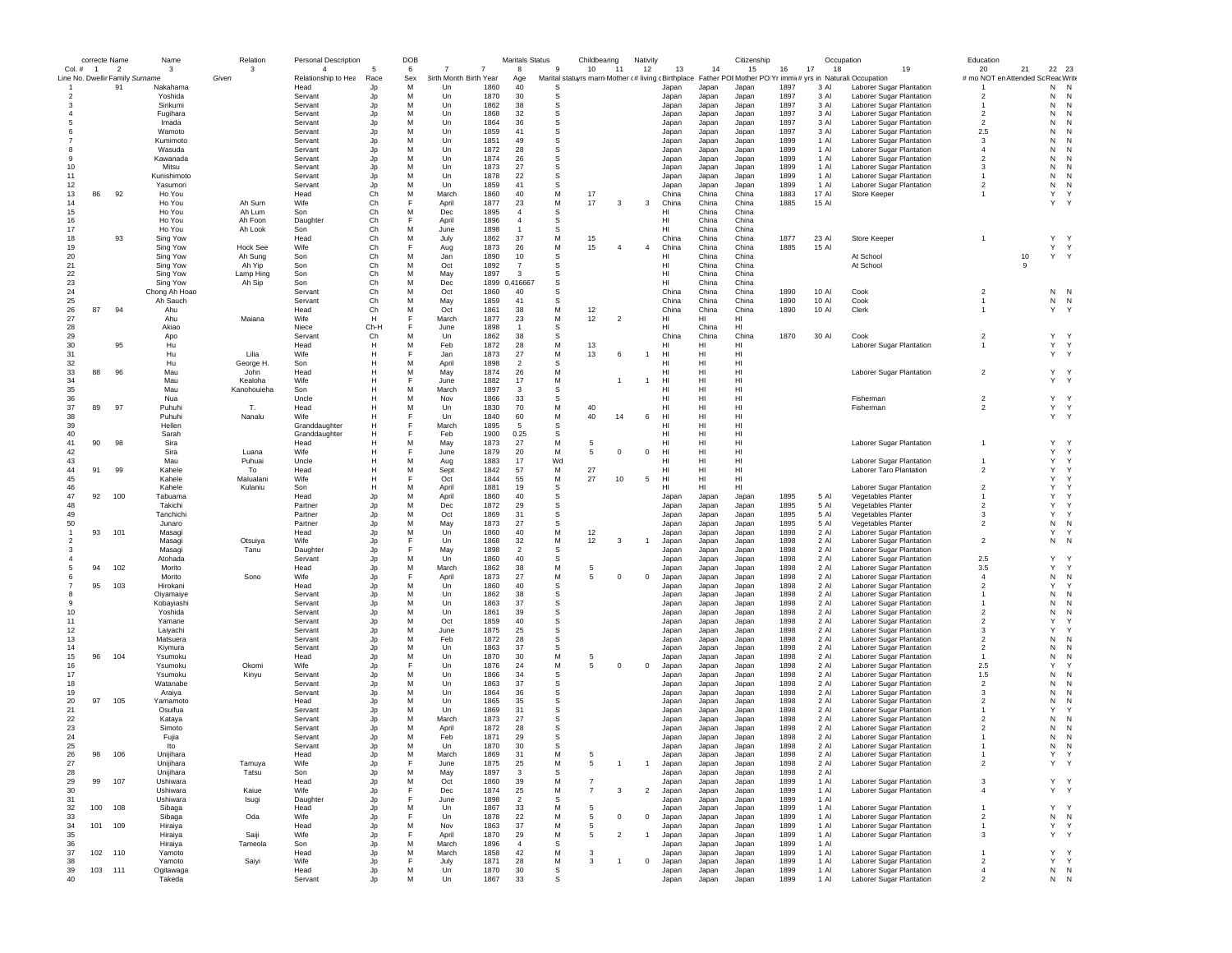|          | correcte Name  |                                 | Name                 | Relation   | <b>Personal Description</b>    |            | DOB      |                                   |              | <b>Maritals Status</b> |                                                           | Childbearing   |                | Nativity       |                |                | Citizenship                                                        |              |               | Occupation                                           | Education                                |           |                   |
|----------|----------------|---------------------------------|----------------------|------------|--------------------------------|------------|----------|-----------------------------------|--------------|------------------------|-----------------------------------------------------------|----------------|----------------|----------------|----------------|----------------|--------------------------------------------------------------------|--------------|---------------|------------------------------------------------------|------------------------------------------|-----------|-------------------|
| Col. #   | $\overline{1}$ | $\overline{\phantom{a}}$        | 3                    | 3<br>Given | $\Delta$                       | 5          | 6        | -7<br>7<br>3irth Month Birth Year |              | 8                      | -9                                                        | 10             | 11             | 12             | 13             | 14             | 15<br>16                                                           | 17           | 18            | 19                                                   | 20<br># mo NOT en Attended Sc Reac Write | 21        | 22 23             |
| 41       |                | Line No. Dwellir Family Surname | Oshima               |            | Relationship to Hea<br>Servant | Race<br>Jp | Sex<br>M | Un                                | 1863         | Age<br>37              | Marital statuyrs marri Mother c# living c Birthplace<br>S |                |                |                | Japan          | Japan          | Father POI Mother PO Yr immi(# yrs in Naturali:Occupation<br>Japan | 1899         | 1 Al          | Laborer Sugar Plantation                             | -3                                       | N         | N                 |
| 42       |                |                                 | Yokoda               |            | Servant                        | Jp         | M        | Un                                | 1861         | 39                     | -S                                                        |                |                |                | Japan          | Japan          | Japan                                                              | 1899         | 1 Al          | Laborer Sugar Plantation                             |                                          | N         | N                 |
| 43       |                |                                 | Yamoto               |            | Servant                        | Jp         | M        | Un                                | 1860         | 40                     | s                                                         |                |                |                | Japan          | Japan          | Japan                                                              | 1899         | 1 Al          | Laborer Sugar Plantation                             |                                          | N         | N                 |
| 44       |                |                                 | Yamemoto             |            | Servant                        | Jp         | M        | Un                                | 1859         | 41                     | s                                                         |                |                |                | Japan          | Japan          | Japan                                                              | 1899         | 1 Al          | Laborer Sugar Plantation                             | $\overline{2}$                           | Y         | Y                 |
| 45       |                |                                 | Tutsumoto            |            | Servant                        | Jp         | M        | Un                                | 1857         | 43                     | -S                                                        |                |                |                | Japan          | Japan          | Japan                                                              | 1899         | 1 Al          | Laborer Sugar Plantation                             | $\overline{2}$                           | Y         | $\checkmark$      |
| 46       |                |                                 | Okubo                |            | Servant                        | Jp         | M        | Un                                | 1853         | 47                     | S                                                         |                |                |                | Japan          | Japan          | Japan                                                              | 1899         | 1 Al          | Laborer Sugar Plantation                             | $\mathbf 0$                              | Y         | Y                 |
| 47       |                |                                 | Tatsugo              |            | Servant                        | Jp         | M        | Un                                | 1851         | 49                     | S                                                         |                |                |                | Japan          | Japan          | Japan                                                              | 1899         | 1 Al          | Laborer Sugar Plantation                             | $^{\circ}$                               | N         | N                 |
| 48<br>49 | 104            | 112                             | Murata<br>Murata     | Akinaga    | Head<br>Wife                   | Jp<br>Jp   | M<br>F   | Un<br>Un                          | 1848<br>1869 | 52<br>31               | M<br>M                                                    | 5              | 3              | $\overline{1}$ | Japan<br>Japan | Japan<br>Japan | Japan<br>Japan                                                     | 1899<br>1899 | 1 Al<br>1 Al  | Laborer Sugar Plantation                             | $\overline{2}$                           | Y<br>N    | $\mathsf{N}$      |
| 50       |                |                                 | Murata               | Tamiyo     | Son                            | Jp         | M        | June                              | 1895         | -5                     | s                                                         |                |                |                | Japan          | Japan          | Japan                                                              | 1899         | 1 Al          | Laborer Sugar Plantation                             |                                          |           |                   |
|          |                | 113                             | Yoshimura            |            | Head                           | Jp         | M        | March                             | 1860         | 40                     | M                                                         | $\overline{4}$ |                |                | Japan          | Japan          | Japan                                                              | 1898         | 2 Al          | Laborer Sugar Plantation                             | -1                                       | Y         |                   |
|          |                |                                 | Yoshimura            | Nishimoto  | Wife                           | Jp         | F        | Dec                               | 1871         | 29                     | M                                                         |                | $\Omega$       | $^{\circ}$     | Japan          | Japan          | Japan                                                              | 1898         | 2 Al          | Laborer Sugar Plantation                             | $\overline{2}$                           | Y         |                   |
|          |                | 114                             | Yoshida              |            | Head                           | Jp         | M        | Un                                | 1869         | 31                     | s                                                         |                |                |                | Japan          | Japan          | Japan                                                              | 1898         | 2 Al          | Laborer Sugar Plantation                             | $\overline{2}$                           | N         | N                 |
|          |                |                                 | Ysumura              |            | Servant                        | Jp         | М        | Un                                | 1867         | 33                     | s                                                         |                |                |                | Japan          | Japan          | Japan                                                              | 1898         | 2 Al          | Laborer Sugar Plantation                             | 3                                        | N         | N                 |
|          |                |                                 | Yamamoto             |            | Servant                        | Jp         | М        | Un                                | 1863         | 37                     | s                                                         |                |                |                | Japan          | Japan          | Japan                                                              | 1898         | 2 Al          | Laborer Sugar Plantation                             | $\overline{2}$                           | N         | N                 |
|          |                |                                 | Tamoto               |            | Servant                        | Jp         | M        | Un                                | 1867         | 33                     | s                                                         |                |                |                | Japan          | Japan          | Japan                                                              | 1898         | 2 Al          | Laborer Sugar Plantation                             |                                          | N         | N                 |
|          |                |                                 | Sagihara             |            | Servant                        | Jp         | M<br>M   | Nov                               | 1859<br>1851 | 40<br>48               | S<br>s                                                    |                |                |                | Japan          | Japan          | Japan                                                              | 1898<br>1898 | 2 Al<br>2 Al  | Laborer Sugar Plantation                             | $\overline{2}$<br>$\overline{2}$         | Y<br>N    |                   |
|          |                |                                 | Nishigani<br>Saijima |            | Servant<br>Servant             | Jp<br>Jp   | M        | Sept<br>April                     | 1841         | 59                     | s                                                         |                |                |                | Japan<br>Japan | Japan<br>Japan | Japan<br>Japan                                                     | 1898         | 2 Al          | Laborer Sugar Plantation<br>Laborer Sugar Plantation | 3                                        | N         |                   |
| 10       |                |                                 | Kumasagi             |            | Servant                        | Jp         | M        | Un                                | 1862         | 38                     | s                                                         |                |                |                | Japan          | Japan          | Japan                                                              | 1898         | 2 Al          | Laborer Sugar Plantation                             | $\overline{2}$                           | Y         |                   |
| 11       |                | 115                             | Siroto               |            | Head                           | Jp         | M        | May                               | 1863         | 37                     | M                                                         |                |                |                | Japan          | Japan          | Japan                                                              | 1898         | 2 Al          | Laborer Sugar Plantation                             | $\overline{2}$                           | Y         | Y                 |
| 12       |                |                                 | Siroto               | Tagi       | Wife                           | Jp         |          | Dec                               | 1873         | 26                     | M                                                         |                | $\overline{4}$ | $\overline{2}$ | Japan          | Japan          | Japan                                                              | 1898         | 2 Al          | Laborer Sugar Plantation                             | 3                                        | N         | N                 |
| 13       |                |                                 | Siroto               | Yoshi      | Son                            | Jp         | M        | Feb                               | 1894         | 6                      | S                                                         |                |                |                | Japan          | Japan          | Japan                                                              | 1898         | 2 Al          |                                                      |                                          |           |                   |
| 14       |                |                                 | Siroto               | Tano       | Daughter                       | Jp         |          | March                             | 1896         | $\overline{4}$         | s                                                         |                |                |                | Japan          | Japan          | Japan                                                              | 1898         | 2 Al          |                                                      |                                          |           |                   |
| 15       | 105            | 116                             | Fugiota              |            | Head                           | Jp         | M        | Un                                | 1870         | 30                     | s                                                         |                |                |                | Japan          | Japan          | Japan                                                              | 1898         | 2 Al          | Laborer Sugar Plantation                             | $\overline{2}$                           | Y         | <sup>Y</sup>      |
| 16       |                |                                 | Nishigi              |            | Servant                        | Jp         | M        | Un                                | 1876         | 24                     | s                                                         |                |                |                | Japan          | Japan          | Japan                                                              | 1898         | 2 Al          | Laborer Sugar Plantation                             | 3                                        | ${\sf N}$ | N                 |
| 17       |                |                                 | Tanesige             |            | Servant                        | Jp         | M<br>M   | Un                                | 1871         | 29                     | S                                                         |                |                |                | Japan          | Japan          | Japan                                                              | 1898         | 2 Al          | Laborer Sugar Plantation                             | 3.5                                      | ${\sf N}$ | N                 |
| 18<br>19 |                |                                 | Siwaga               |            | Servant                        | Jp<br>Jp   | M        | Un                                | 1869<br>1863 | 31<br>37               | S<br>s                                                    |                |                |                | Japan          | Japan          | Japan                                                              | 1898<br>1898 | 2 Al<br>2 Al  | Laborer Sugar Plantation<br>Laborer Sugar Plantation | $\overline{2}$<br>1.5                    | N<br>N    | N<br>N            |
| 20       |                |                                 | Tuginada<br>Oramura  |            | Servant<br>Servant             | Jp         | M        | Un<br>Un                          | 1866         | 34                     | s                                                         |                |                |                | Japan<br>Japan | Japan<br>Japan | Japan<br>Japan                                                     | 1898         | 2 Al          | Laborer Sugar Plantation                             | 2.5                                      | N         | $\mathsf{N}$      |
| 21       |                | 117                             | Yamamoto             |            | Head                           | Jp         | M        | Un                                | 1859         | 41                     | M                                                         | 10             |                |                | Japan          | Japan          | Japan                                                              | 1898         | 2 Al          | Laborer Sugar Plantation                             | 3                                        | Y         | Y                 |
| 22       |                |                                 | Yamamoto             | Tatoa      | <b>Wife</b>                    | Jp         | F        | Un                                | 1871         | 29                     | M                                                         | 10             | -5             | -3             | Japan          | Japan          | Japan                                                              | 1898         | 2 Al          | Laborer Sugar Plantation                             | $\overline{2}$                           | Y         |                   |
| 23       |                |                                 | Yamamoto             | Fugi       | Son                            | Jp         | M        | Un                                | 1892         | 8                      | s                                                         |                |                |                | Japan          | Japan          | Japan                                                              | 1898         | 2 Al          |                                                      |                                          |           |                   |
| 24       |                |                                 | Yamamoto             | Moiri      | Son                            | Jp         | M        | Un                                | 1896         | -5                     | s                                                         |                |                |                | Japan          | Japan          | Japan                                                              | 1898         | 2 Al          |                                                      |                                          |           |                   |
| 25       |                |                                 | Yamamoto             | Tonu       | Daughter                       | Jp         | F        | Un                                | 1897         | 3                      | s                                                         |                |                |                | Japan          | Japan          | Japan                                                              | 1898         | 2 Al          |                                                      |                                          |           |                   |
| 26       | 106            | 118                             | Muranada             |            | Head                           | Jp         | М        | March                             | 1868         | 32                     | M                                                         | -5             |                |                | Japan          | Japan          | Japan                                                              | 1899         | 1 Al          | Laborer Sugar Plantation                             |                                          |           | Y Y               |
| 27       |                |                                 | Muranada             | Tawada     | Wife                           | Jp         | F        | Dec                               | 1864         | 35                     | M                                                         | -5             | 3              | $\overline{2}$ | Japan          | Japan          | Japan                                                              | 1899         | 1 Al          | Laborer Sugar Plantation                             | $\overline{2}$                           |           | Y Y               |
| 28       |                |                                 | Muranada             | Isugi      | Son                            | Jp         | M        | Oct                               | 1895         | $\overline{4}$         | s                                                         |                |                |                | Japan          | Japan          | Japan                                                              | 1899         | 1 Al          |                                                      |                                          |           |                   |
| 29       |                |                                 | Muranada             | Tamiryo    | Daughter                       | Jp         | F<br>M   | June                              | 1896         | 3                      | S                                                         |                |                |                | Japan          | Japan          | Japan                                                              | 1899         | 1 Al          |                                                      |                                          |           |                   |
| 30<br>31 |                |                                 | Nagawa<br>Yamanaga   |            | Servant<br>Servant             | Jp<br>Jp   | M        | Un<br>Un                          | 1869<br>1860 | 31<br>40               | s<br>s                                                    |                |                |                | Japan<br>Japan | Japan<br>Japan | Japan<br>Japan                                                     | 1898<br>1898 | 2 Al<br>2 Al  | Laborer Sugar Plantation                             | $\overline{2}$                           | N<br>N    | $\mathsf{N}$<br>N |
| 32       | 107            | 119                             | Fugida               |            | Head                           | Jp         | M        | Un                                | 1852         | 48                     | M                                                         |                |                |                | Japan          | Japan          | Japan                                                              | 1898         | 2 Al          | Laborer Sugar Plantation<br>Laborer Sugar Plantation | 3                                        | Y         | Y                 |
| 33       |                |                                 | Fugida               | Satoshira  | <b>Wife</b>                    | Jp         | F        | Un                                | 1873         | 27                     | M                                                         | 6              | $\mathbf{3}$   | $\overline{1}$ | Japan          | Japan          | Japan                                                              | 1898         | 2 Al          | Laborer Sugar Plantation                             | $\overline{2}$                           | Υ         | <sup>Y</sup>      |
| 34       |                |                                 | Fugida               | Furuiya    | Daughter                       | Jp         | F        | June                              | 1897         | $\overline{2}$         | s                                                         |                |                |                | Japan          | Japan          | Japan                                                              | 1898         | 2 Al          |                                                      |                                          |           |                   |
| 35       |                | 120                             | Sato                 |            | Head                           | Jp         | M        | Un                                | 1871         | 29                     | S                                                         |                |                |                | Japan          | Japan          | Japan                                                              | 1898         | 2 Al          | Laborer Sugar Plantation                             |                                          | Y         |                   |
| 36       |                |                                 | Miyagada             |            | Servant                        | Jp         | M        | Un                                | 1863         | 37                     | s                                                         |                |                |                | Japan          | Japan          | Japan                                                              | 1898         | 2 Al          | Laborer Sugar Plantation                             |                                          | N         | N                 |
| 37       |                |                                 | Miyasawa             |            | Servant                        | Jp         | M        | Un                                | 1861         | 39                     | s                                                         |                |                |                | Japan          | Japan          | Japan                                                              | 1898         | 2 Al          | Laborer Sugar Plantation                             | $\overline{2}$                           | N         | N                 |
| 38       |                |                                 | Mashihira            |            | Servant                        | Jp         | M        | Un                                | 1868         | 32                     | s                                                         |                |                |                | Japan          | Japan          | Japan                                                              | 1898         | 2 Al          | Laborer Sugar Plantation                             | -3                                       | N         | N                 |
| 39       |                |                                 | Yasiamo              |            | Servant                        | Jp         | M        | Un                                | 1852         | 48                     | S                                                         |                |                |                | Japan          | Japan          | Japan                                                              | 1898         | 2 Al          | Laborer Sugar Plantation                             | $\overline{4}$                           | Y         |                   |
| 40       |                |                                 | Yoshigawa            |            | Servant                        | Jp         | M        | Un                                | 1858         | 42                     | S                                                         |                |                |                | Japan          | Japan          | Japan                                                              | 1898         | 2 Al          | Laborer Sugar Plantation                             | $\overline{2}$                           | N         | N                 |
| 41<br>42 |                |                                 | Tanemori             |            | Servant                        | Jp<br>Jp   | M<br>M   | Un                                | 1849<br>1845 | 51                     | s<br>s                                                    |                |                |                | Japan          | Japan          | Japan                                                              | 1898<br>1898 | 2 Al<br>2 Al  | Laborer Sugar Plantation                             | 3                                        | Y         | N                 |
| 43       |                |                                 | Sagai<br>Murayame    |            | Servant<br>Servant             | Jp         | M        | Un<br>Un                          | 1859         | 55<br>41               | s                                                         |                |                |                | Japan<br>Japan | Japan<br>Japan | Japan<br>Japan                                                     | 1898         | 2 Al          | Laborer Sugar Plantation<br>Laborer Sugar Plantation | $\overline{4}$                           | N<br>N    | N                 |
| 44       |                |                                 | Kiraiya              |            | Servant                        | Jp         | M        | Un                                | 1867         | 33                     | s                                                         |                |                |                | Japan          | Japan          | Japan                                                              | 1898         | 2 Al          | Laborer Sugar Plantation                             | 6                                        | N         | N                 |
| 45       |                | 121                             | Fukiya               |            | Head                           | Jp         | М        | March                             | 1868         | 32                     | M                                                         | 10             |                |                | Japan          | Japan          | Japan                                                              | 1898         | 2 Al          | Laborer Sugar Plantation                             | $\overline{2}$                           | Y         |                   |
| 46       |                |                                 | Fukiya               | Fafa       | Wife                           | Jp         | F        | April                             | 1869         | 31                     | M                                                         | 10             | -5             | $\overline{2}$ | Japan          | Japan          | Japan                                                              | 1898         | 2 Al          | Laborer Sugar Plantation                             | 3                                        | Υ         |                   |
| 47       |                |                                 | Fukiya               | Yoshigagi  | Son                            | Jp         | М        | Un                                | 1890         | 10                     | s                                                         |                |                |                | Japan          | Japan          | Japan                                                              | 1898         | 2 Al          | At School                                            |                                          | 10        |                   |
| 48       |                |                                 | Fukiya               | Tameyio    | Daughter                       | Jp         | F        | Un                                | 1892         | 8                      | s                                                         |                |                |                | Japan          | Japan          | Japan                                                              | 1898         | 2 Al          | At School                                            |                                          | 6         |                   |
| 49       |                |                                 | Ogato                |            | Servant                        | Jp         | M        | May                               | 1874         | 26                     | s                                                         |                |                |                | Japan          | Japan          | Japan                                                              | 1898         | 2 Al          | Laborer Sugar Plantation                             | $\mathbf 0$                              | Ν         | N                 |
| 50       |                |                                 | Nishiga              |            | Servant                        | Jp         | M        | Oct                               | 1871         | 29                     | S                                                         |                |                |                | Japan          | Japan          | Japan                                                              | 1898         | 2 Al          | Laborer Sugar Plantation                             |                                          | N<br>Y    | N<br>Y            |
|          | 108            | 122                             | Ah Chiong            |            | Head                           | Ch         | M<br>M   | May<br>Un                         | 1860<br>1859 | 40<br>41               | s<br>s                                                    |                |                |                | China          | China          | China                                                              | 1888<br>1898 | 12 Al<br>2 Al | Laborer Sugar Plantation<br>Laborer Sugar Plantation | $\overline{2}$                           | N         | N                 |
|          |                |                                 | Nishimoato<br>Tako   |            | Servant<br>Servant             | Jp<br>Jp   | M        | Un                                | 1861         | 39                     | s                                                         |                |                |                | Japan<br>Japan | Japan<br>Japan | Japan<br>Japan                                                     | 1898         | 2 Al          | Laborer Sugar Plantation                             | $\overline{4}$                           | N         | N                 |
|          |                |                                 | Tikiholi             |            | Servant                        | Jp         | M        | Un                                | 1863         | 37                     | s                                                         |                |                |                | Japan          | Japan          | Japan                                                              | 1898         | 2 Al          | Laborer Sugar Plantation                             | $\mathbf{3}$                             | N         | N                 |
|          |                |                                 | Sawada               |            | Servant                        | Jp         | M        | March                             | 1869         | 31                     | S                                                         |                |                |                | Japan          | Japan          | Japan                                                              | 1898         | 2 Al          | Laborer Sugar Plantation                             | $\overline{2}$                           | Y         |                   |
|          |                |                                 | Sagohira             |            | Servant                        | Jp         | M        | June                              | 1871         | 29                     | S                                                         |                |                |                | Japan          | Japan          | Japan                                                              | 1898         | 2 Al          | Laborer Sugar Plantation                             |                                          | Y         |                   |
|          |                |                                 | Ata                  |            | Servant                        | Jp         | M        | April                             | 1873         | 27                     | s                                                         |                |                |                | Japan          | Japan          | Japan                                                              | 1898         | 2 Al          | Laborer Sugar Plantation                             | $^{\circ}$                               | N         | N                 |
|          |                |                                 | Tanabe               |            | Servant                        | Jp         | M        | Un                                | 1876         | 24                     | s                                                         |                |                |                | Japan          | Japan          | Japan                                                              | 1898         | 2 Al          | Laborer Sugar Plantation                             | $^{\circ}$                               | N         | N                 |
|          |                |                                 | Yoshioka             |            | Servant                        | Jp         | M        | Un                                | 1858         | 42                     | s                                                         |                |                |                | Japan          | Japan          | Japan                                                              | 1898         | 2 Al          | Laborer Sugar Plantation                             | $\overline{2}$                           | N         | N                 |
| 10       |                |                                 | Akiyama              |            | Servant                        | Jp         | M        | Un                                | 1867         | 33                     | S                                                         |                |                |                | Japan          | Japan          | Japan                                                              | 1898         | 2 Al          | Laborer Sugar Plantation                             |                                          | Y         |                   |
| 11<br>12 |                |                                 | Otago                |            | Servant                        | Jp         | M<br>M   | March<br>Oct                      | 1863<br>1850 | 37<br>49               | S<br>s                                                    |                |                |                | Japan          | Japan          | Japan                                                              | 1898<br>1898 | 2 Al<br>2 Al  | Laborer Sugar Plantation                             | $\mathbf{3}$<br>$\overline{2}$           | N<br>N    | N                 |
| 13       |                |                                 | Toyioda<br>Saiyama   |            | Servant<br>Servant             | Jp<br>Jp   | M        | Dec                               | 1852         | 47                     | -S                                                        |                |                |                | Japan<br>Japan | Japan<br>Japan | Japan<br>Japan                                                     | 1898         | 2 AI          | Laborer Sugar Plantation<br>Laborer Sugar Plantation |                                          | Y         |                   |
| 14       |                |                                 | Morigawa             |            | Servant                        | Jp         | м        | Un                                | 1853         | 47                     | S                                                         |                |                |                | Japan          | Japan          | Japan                                                              | 1898         | 2 Al          | Laborer Sugar Plantation                             | $\mathfrak{p}$                           | N         | N                 |
| 15       |                |                                 | Mondana              |            | Servant                        | .In        | M        | Un                                | 1860         | 40                     | <b>S</b>                                                  |                |                |                | Japan          | Japan          | Japan                                                              | 1898         | 2 Al          | Laborer Sugar Plantation                             | $\Omega$                                 | Y         | Y                 |
| 16       |                |                                 | Nagasago             |            | Servant                        |            |          | Un                                | 18/2         | 28                     | 5                                                         |                |                |                | Japar          | Japan          | Japar                                                              | 1898         | 2 AI          | Laborer Sugar Plantation                             | 0                                        |           |                   |
| 17       |                |                                 | Nishigawa            |            | Servant                        | Jp         | M        | Un                                | 1874         | 26                     | s                                                         |                |                |                | Japan          | Japan          | Japan                                                              | 1898         | 2 Al          | Laborer Sugar Plantation                             |                                          | N         | N                 |
| 18       |                |                                 | Misiutsu             |            | Servant                        | Jp         | M        | Un                                | 1864         | 36                     | s                                                         |                |                |                | Japan          | Japan          | Japan                                                              | 1898         | 2 Al          | Laborer Sugar Plantation                             | $^{\circ}$                               | N         | N                 |
| 19       |                |                                 | Ogu Tomitsu          |            | Servant                        | Jp         | М        | Nov                               | 1865         | 34                     | s                                                         |                |                |                | Japan          | Japan          | Japan                                                              | 1898         | 2 Al          | Laborer Sugar Plantation                             | $\overline{4}$                           | N         | N                 |
| 20       |                |                                 | Takamori             |            | Servant                        | Jp         | M        | Sept                              | 1863         | 37                     | s                                                         |                |                |                | Japan          | Japan          | Japan                                                              | 1898         | 2 Al          | Laborer Sugar Plantation                             | -3                                       | Y         | Y                 |
| 21       |                |                                 | Tamisago             |            | Servant                        | Jp         | М        | Un                                | 1847         | 53                     | s                                                         |                |                |                | Japan          | Japan          | Japan                                                              | 1898         | 2 Al          | Laborer Sugar Plantation                             | $\overline{2}$                           | Y         | $\mathsf{Y}$      |
| 22       |                |                                 | Oiyama               |            | Servant                        | Jp         | М        | Un                                | 1848         | 52                     | s                                                         |                |                |                | Japan          | Japan          | Japan                                                              | 1898         | 2 Al          | Laborer Sugar Plantation                             | $\mathbf{1}$                             | $\,$ N    | N                 |
| 23<br>24 |                |                                 | Takonitsu            |            | Servant                        | Jp         | M<br>M   | Un                                | 1853<br>1854 | 47<br>46               | s<br>$\mathbb S$                                          |                |                |                | Japan          | Japan          | Japan                                                              | 1898<br>1898 | 2 Al<br>2 Al  | Laborer Sugar Plantation                             | $\mathbf{1}$<br>$\overline{2}$           | N<br>Y    | N<br>Y            |
| 25       |                |                                 | Torikawa<br>Towagiwa |            | Servant<br>Servant             | Jp<br>Jp   | M        | Un<br>Un                          | 1859         | 41                     | s                                                         |                |                |                | Japan<br>Japan | Japan<br>Japan | Japan<br>Japan                                                     | 1898         | 2 Al          | Laborer Sugar Plantation<br>Laborer Sugar Plantation | $\overline{1}$                           | Y         | $\mathsf{Y}$      |
| 26       | 109            | 123                             | Yawaoda              |            | Head                           | Jp         | M        | March                             | 1869         | 31                     | M                                                         |                |                |                | Japan          | Japan          | Japan                                                              | 1898         | 2 Al          | Laborer Sugar Plantation                             | -1                                       | Y         | $\mathsf{Y}$      |
| 27       |                |                                 | Yawaoda              | Oto        | Wife                           | Jp         | F        | Nov                               | 1871         | 28                     | M                                                         | $\overline{7}$ | $\overline{2}$ | $\overline{1}$ | Japan          | Japan          | Japan                                                              | 1898         | 2 Al          | Laborer Sugar Plantation                             | $\overline{2}$                           | N         | N                 |
| 28       |                |                                 | Yawaoda              | Furuiya    | Son                            | Jp         | M        | April                             | 1895         | 5                      | s                                                         |                |                |                | Japan          | Japan          | Japan                                                              | 1898         | 2 Al          |                                                      |                                          |           |                   |
| 29       | 110            | 124                             | Simamoto             |            | Head                           | Jp         | М        | March                             | 1873         | 27                     | M                                                         | 5              |                |                | Japan          | Japan          | Japan                                                              | 1898         | 2 Al          | Laborer Sugar Plantation                             | $\mathbf{1}$                             | N N       |                   |
| 30       |                |                                 | Simamoto             | Hara       | Wife                           | Jp         |          | April                             | 1878         | 22                     | M                                                         | 5              | $\mathbf 0$    | $\overline{0}$ | Japan          | Japan          | Japan                                                              | 1898         | 2 Al          | Laborer Sugar Plantation                             |                                          |           | Y Y               |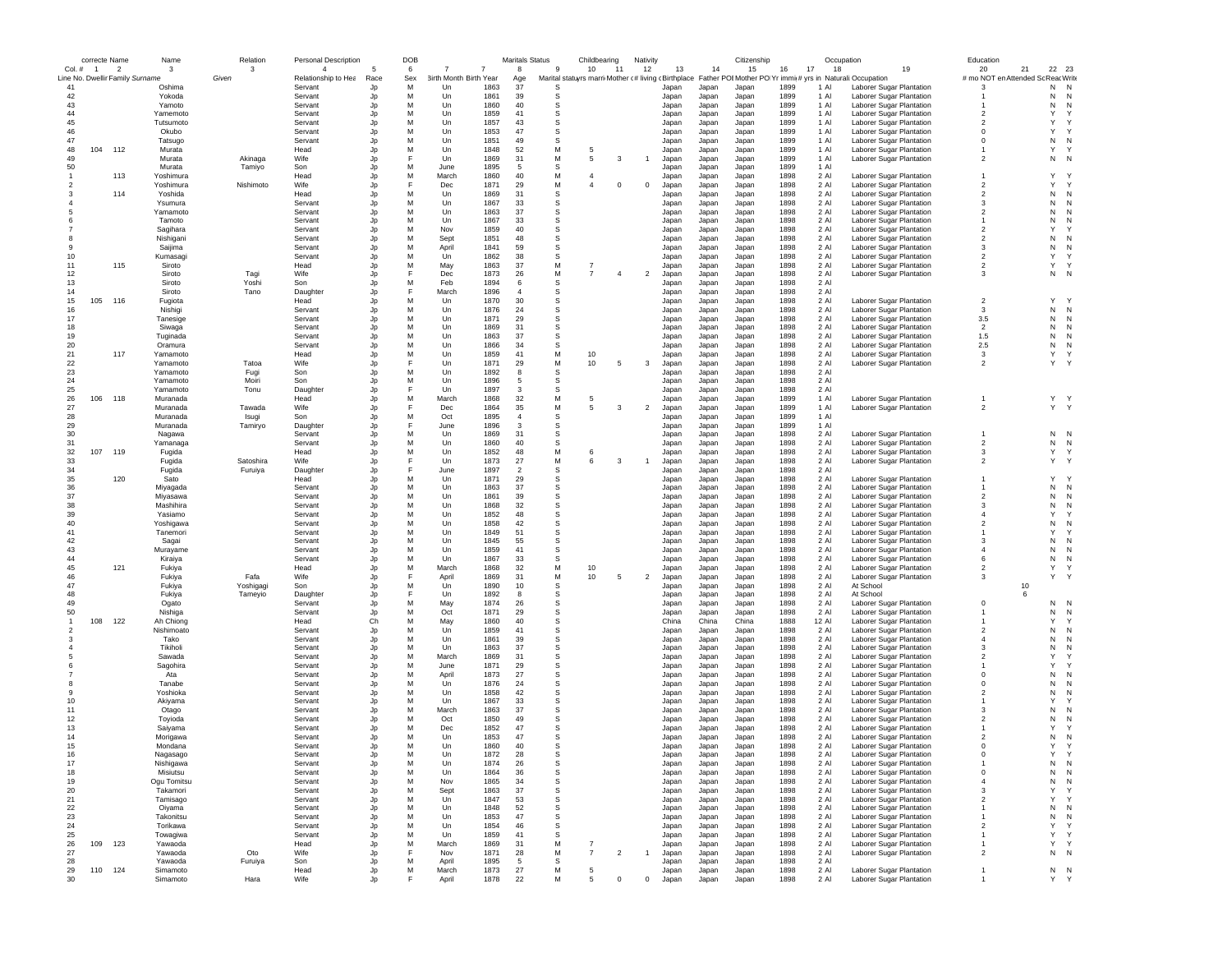|                |                | correcte Name                   | Name                   | Relation | <b>Personal Description</b> |          | DOB      |                              |              | <b>Maritals Status</b> |             | Childbearing                                        | Nativity       |                |                | Citizenship    |              | Occupation           |                                                                                        | Education                                            |                |                     |
|----------------|----------------|---------------------------------|------------------------|----------|-----------------------------|----------|----------|------------------------------|--------------|------------------------|-------------|-----------------------------------------------------|----------------|----------------|----------------|----------------|--------------|----------------------|----------------------------------------------------------------------------------------|------------------------------------------------------|----------------|---------------------|
| Col.#          | $\overline{1}$ | $\overline{\phantom{a}}$        | -3                     | 3        |                             |          | 6        |                              |              | 8                      | -9          | 10<br>-11                                           | 12             | 13             | 14             | 15             | 16<br>17     | 18                   | 19                                                                                     | 20                                                   | 21             | 22 23               |
| 31             |                | Line No. Dwellir Family Surname | Kawamoto               | Given    | Relationship to Hea<br>Head | Race     | Sex<br>M | 3irth Month Birth Year<br>Un | 1859         | Age<br>41              | M           | Marital statuyrs marri Mother (# living (Birthplace |                |                |                |                | 1898         | 2 AI                 | Father POI Mother PO Yr immi(# yrs in Naturali: Occupation<br>Laborer Sugar Plantation | # mo NOT en Attended Sc Reac Write<br>$\overline{2}$ |                | Υ<br>Y              |
| 32             | 111            | 125                             | Kawamoto               | Mitsu    | Wife                        | Jp<br>Jp | E        | Un                           | 1871         | 29                     | M           | $^{\circ}$<br>4                                     | $^{\circ}$     | Japan<br>Japan | Japan<br>Japan | Japan<br>Japan | 1898         | 2 Al                 | Laborer Sugar Plantation                                                               |                                                      |                | N<br>N              |
| 33             |                | 126                             | Muramoto               |          | Head                        | Jp       | M        | Un                           | 1868         | 32                     | M           | 6                                                   |                | Japan          | Japan          | Japan          | 1898         | 2 Al                 | Laborer Sugar Plantation                                                               |                                                      |                | Y<br>Y              |
| 34             |                |                                 | Muramoto               | Otisu    | Wife                        | Jp       |          | Un                           | 1879         | 21                     | M           | $\Omega$<br>6                                       | $^{\circ}$     | Japan          | Japan          | Japan          | 1898         | 2 Al                 | Laborer Sugar Plantation                                                               | $\overline{\phantom{a}}$                             |                | Y<br>$\mathsf{Y}$   |
| 35             | 112            | 127                             | Muranada               |          | Head                        | Jo       | M        | Un                           | 1850         | 50                     | M           |                                                     |                | Japan          | Japan          | Japan          | 1898         | 2 Al                 | Laborer Sugar Plantation                                                               |                                                      |                | Υ<br>$\mathsf{Y}$   |
| 36             |                |                                 | Muranada               | Ishihara | Wife                        | Jp       | E        | Nov                          | 1867         | 32                     | M           | 8                                                   |                | Japan          | Japan          | Japan          | 1898         | 2 Al                 | Laborer Sugar Plantation                                                               | $^{\circ}$                                           |                | N<br>N              |
| 37             |                |                                 | Muranada               | Tanaiya  | Daughter                    | Jp       |          | April                        | 1894         | 6                      | S           |                                                     |                | Japan          | Japan          | Japan          | 1898         | 2 Al                 |                                                                                        |                                                      |                |                     |
| 38             | 113            | 128                             | Tasagachi              |          | Head                        | Jp       | M        | March                        | 1860         | 40                     | M           | 9                                                   |                | Japan          | Japan          | Japan          | 1898         | 2 Al                 | Laborer Sugar Plantation                                                               |                                                      |                | Υ<br><sup>Y</sup>   |
| 39             |                |                                 | Tasagachi              | Amioka   | Wife                        | Jp       | E        | Dec                          | 1869         | 30                     | M           | 9<br>3                                              | $\overline{2}$ | Japan          | Japan          | Japan          | 1898         | 2 Al                 | Laborer Sugar Plantation                                                               | $\overline{\phantom{a}}$                             |                | $N$ N               |
| 40             |                |                                 | Tasagachi              | Taneo    | Daughter                    | Jo       | M        | May                          | 1892         | 8                      | S           |                                                     |                | Japan          | Japan          | Japan          | 1898         | 2 Al                 |                                                                                        |                                                      |                | Υ                   |
| 41<br>42       | 114            | 129                             | Oginada<br>Oginada     | Nagima   | Head<br>Wife                | Jp<br>Jp |          | Un<br>Un                     | 1870<br>1873 | 30<br>27               | M<br>М      | 5<br>5<br>$^{\circ}$                                | $^{\circ}$     | Japan<br>Japan | Japan<br>Japan | Japan<br>Japan | 1898<br>1898 | 2 Al<br>2 Al         | Laborer Sugar Plantation<br>Laborer Sugar Plantation                                   | $\overline{2}$                                       |                | N<br>N              |
| 43             |                | 130                             | Suragi                 |          | Head                        | Jp       | M        | Un                           | 1871         | 29                     | M           | $\overline{7}$                                      |                | Japan          | Japan          | Japan          | 1898         | 2 Al                 | Laborer Sugar Plantation                                                               | $\overline{2}$                                       |                | N<br>N              |
| 44             |                |                                 | Suragi                 | Chiyo    | Wife                        | Jp       | F        | Un                           | 1880         | 20                     | M           | $\overline{7}$<br>$^{\circ}$                        | $\mathbf 0$    | Japan          | Japan          | Japan          | 1898         | 2 Al                 | Laborer Sugar Plantation                                                               |                                                      |                | N<br>N              |
| 45             | 115            | 131                             | Murashiga              |          | Head                        | Jp       | M        | Nov                          | 1859         | 41                     | M           | $\overline{a}$                                      |                | Japan          | Japan          | Japan          | 1890         | 10 Al                | Vegetables Planter                                                                     | $\overline{\phantom{a}}$                             |                | Y                   |
| 46             |                |                                 | Murashiga              | Tumuiwa  | Wife                        | Jo       | F        | Jan                          | 1874         | 26                     | M           | $^{\circ}$                                          | $^{\circ}$     | Japan          | Japan          | Japan          | 1890         | 10 Al                | Vegetables Planter                                                                     |                                                      |                | N<br>N              |
| 47             |                | 132                             | Suinaga                |          | Head                        | Jp       | M        | Un                           | 1849         | 51                     | s           |                                                     |                | Japan          | Japan          | Japan          | 1893         | 7 Al                 | Vegetables Planter                                                                     |                                                      |                | Y                   |
| 48             |                |                                 | Hiramoto               |          | Partner                     | Jp       | M        | Un                           | 1861         | 39                     | s           |                                                     |                | Japar          | Japan          | Japan          | 1892         | 8 AI                 | Vegetables Planter                                                                     | 3                                                    |                | N<br>N              |
| 49             |                |                                 | Kawagami               |          | Partner                     | Jp       | M        | Un                           | 1867         | 33                     | S           |                                                     |                | Japan          | Japan          | Japan          | 1894         | 6 Al                 | Vegetables Planter                                                                     | $\Delta$                                             |                | N<br>N              |
| 50             |                |                                 | Sarata                 |          | Partner                     | Jp       | M        | $_{\text{Un}}$               | 1864         | 36                     | S           |                                                     |                | Japan          | Japan          | Japan          | 1895         | 5 AI                 | Vegetables Planter                                                                     | $\overline{\phantom{a}}$                             |                | N<br>N              |
|                |                | 133                             | Tawada                 |          | Head                        | Jp       | M        | March                        | 1869         | 31                     | M           | -5                                                  |                | Japan          | Japan          | Japan          | 1899         | 1 Al                 | Laborer Sugar Plantation                                                               |                                                      |                | Y                   |
|                |                |                                 | Tawada                 | Skigura  | Wife                        | Jp       | M        | June                         | 1875         | 24                     | M<br>M      | 5<br>$^{\circ}$                                     | $^{\circ}$     | Japan          | Japan          | Japan          | 1899         | 1                    | Laborer Sugar Plantation                                                               | $\overline{2}$                                       |                | Y<br>N              |
|                | 116            | 134                             | Morimoto<br>Morimoto   | Yieia    | Head<br>Wife                | Jp<br>Jp |          | Un<br>Un                     | 1859<br>1871 | 41<br>29               | M           | 6<br>$^{\circ}$<br>6                                | $^{\circ}$     | Japan<br>Japan | Japan<br>Japan | Japan<br>Japan | 1899<br>1899 | 1 Al<br>$\mathbf{1}$ | Laborer Sugar Plantation<br>Laborer Sugar Plantation                                   | $\overline{2}$                                       |                | N<br>N<br>N         |
|                | 117            | 135                             | Muramoto               |          | Head                        | Jp       | M        | Oct                          | 1862         | 37                     | M           | 4                                                   |                | Japan          | Japan          | Japan          | 1899         | 1 Al                 | Laborer Sugar Plantation                                                               | -3                                                   |                | Y                   |
|                |                |                                 | Muramoto               | Turi     | Wife                        | Jp       |          | Dec                          | 1874         | 25                     | M           | $\Omega$                                            | $^{\circ}$     | Japan          | Japan          | Japan          | 1899         | 1                    | Laborer Sugar Plantation                                                               | $\overline{2}$                                       |                | N<br>N              |
|                |                | 136                             | Kobaviashi             |          | Head                        | Jo       | M        | Un                           | 1860         | 40                     | S           |                                                     |                | Japan          | Japan          | Japan          | 1899         | 1 Al                 | Laborer Sugar Plantation                                                               |                                                      |                | Y                   |
|                |                |                                 | Muranada               |          | Servant                     | Jp       | M        | Un                           | 1852         | 48                     | s           |                                                     |                | Japan          | Japan          | Japan          | 1899         | 1 Al                 | Laborer Sugar Plantation                                                               |                                                      |                | N<br>N              |
|                |                |                                 | Asuma                  |          | Servant                     | Jp       | M        | Un                           | 1854         | 46                     | s           |                                                     |                | Japan          | Japan          | Japan          | 1899         | 1 Al                 | Laborer Sugar Plantation                                                               | $\Omega$                                             |                | N<br>N              |
| 10             |                |                                 | Yoshimura              |          | Servant                     | Jp       | M        | Un                           | 1849         | 51                     | S           |                                                     |                | Japan          | Japan          | Japan          | 1899         | $1$ Al               | Laborer Sugar Plantation                                                               | $\overline{\phantom{a}}$                             |                | N<br>N              |
| 11             |                |                                 | Tiorada                |          | Servant                     | Jp       | M        | Nov                          | 1866         | 33                     | S           |                                                     |                | Japan          | Japan          | Japan          | 1899         | $1$ Al               | Laborer Sugar Plantation                                                               |                                                      |                | N<br>N              |
| 12             |                |                                 | Yoshida                |          | Servant                     | Jo       | M        | Dec                          | 1868         | 31                     | S           |                                                     |                | Japan          | Japan          | Japan          | 1899         | 1 Al                 | Laborer Sugar Plantation                                                               | 3                                                    |                | Y                   |
| 13             |                |                                 | Satsuhana              |          | Servant                     | Jp       | M        | June                         | 1869         | 31                     | s           |                                                     |                | Japan          | Japan          | Japan          | 1899         | 1 Al                 | Laborer Sugar Plantation                                                               | $\overline{4}$                                       |                | N<br>N              |
| 14             |                |                                 | Katayiama              |          | Servant                     | Jp       | M        | Un                           | 1871         | 29                     | s           |                                                     |                | Japan          | Japan          | Japan          | 1899         | 1 Al                 | Laborer Sugar Plantation                                                               | $\overline{2}$                                       |                | N<br>N              |
| 15             |                |                                 | Tiso                   |          | Servant                     | Jp       | M        | Un                           | 1862         | 38                     | s           |                                                     |                | Japan          | Japan          | Japan          | 1899         | 1 Al                 | Laborer Sugar Plantation                                                               |                                                      |                | N<br>N              |
| 16             | 118            | 137                             | Ebisu                  |          | Head                        | Jp       | M        | March                        | 1859         | 41                     | S           |                                                     |                | Japan          | Japan          | Japan          | 1899         | 1 Al                 | Laborer Sugar Plantation                                                               | $\overline{\phantom{a}}$                             |                | N<br>N<br>Y         |
| 17             |                |                                 | Nie Magochi            |          | Servant                     | Jp       | M        | Un                           | 1857         | 43                     | S           |                                                     |                | Japan          | Japan          | Japan          | 1899         | 1 Al                 | Laborer Sugar Plantation                                                               | 3                                                    |                |                     |
| 18<br>19       |                |                                 | Amano                  |          | Servant                     | Jp       | M<br>M   | Un<br>Un                     | 1862<br>1849 | 38<br>51               | S<br>s      |                                                     |                | Japan          | Japan          | Japan          | 1899<br>1899 | 1 Al<br>1 Al         | Laborer Sugar Plantation<br>Laborer Sugar Plantation                                   | $\overline{2}$                                       |                | N<br>N<br>N         |
| 20             |                |                                 | Nogofuchi<br>Satsugo   |          | Servant<br>Servant          | Jp<br>Jp | M        | Un                           | 1853         | 47                     | S           |                                                     |                | Japan<br>Japan | Japan<br>Japan | Japan<br>Japan | 1899         | 1 Al                 | Laborer Sugar Plantation                                                               |                                                      |                | Y                   |
| 21             |                |                                 | Mitsu                  |          | Servant                     | Jp       | M        | Un                           | 1865         | 35                     | S           |                                                     |                | Japan          | Japan          | Japan          | 1899         | $1$ Al               | Laborer Sugar Plantation                                                               | $\mathbf{3}$                                         |                | N<br>N              |
| 22             |                |                                 | Tanada                 |          | Servant                     | Jp       | M        | $_{\text{Un}}$               | 1863         | 37                     | S           |                                                     |                | Japan          | Japan          | Japan          | 1899         | $1$ Al               | Laborer Sugar Plantation                                                               | $\overline{4}$                                       |                | N<br>N              |
| 23             |                |                                 | Tuchuchi               |          | Servant                     | Jo       | M        | Un                           | 1867         | 33                     | S           |                                                     |                | Japan          | Japan          | Japan          | 1899         | 1 Al                 | Laborer Sugar Plantation                                                               | $\mathfrak{p}$                                       |                | N<br>N              |
| 24             |                |                                 | Makuoda                |          | Servant                     | Jp       | M        | Un                           | 1868         | 32                     | S           |                                                     |                | Japan          | Japan          | Japan          | 1899         | 1 Al                 | Laborer Sugar Plantation                                                               | 3                                                    |                | N                   |
| 25             |                |                                 | Harada                 |          | Servant                     | Jp       | M        | Un                           | 1871         | 29                     | s           |                                                     |                | Japan          | Japan          | Japan          | 1899         | 1 Al                 | Laborer Sugar Plantation                                                               | $\overline{2}$                                       |                | N<br>N              |
| 26             | 119            | 138                             | Simada                 |          | Head                        | Jp       | M        | March                        | 1861         | 39                     | M           | 5                                                   |                | Japan          | Japan          | Japan          | 1897         | 3 Al                 | Laborer Sugar Plantation                                                               |                                                      |                | Y                   |
| 27             |                |                                 | Simada                 | Isuwa    | Wife                        | Jp       | E        | April                        | 1878         | 22                     | M           | 5<br>$\Omega$                                       | $^{\circ}$     | Japan          | Japan          | Japan          | 1897         | 3                    | Laborer Sugar Plantation                                                               | $\overline{\phantom{a}}$                             |                | Y                   |
| 28             |                |                                 | Nasimoto               |          | Servant                     | Jp       | M        | Un                           | 1860         | 40                     | S           |                                                     |                | Japan          | Japan          | Japan          | 1897         | 3 Al                 | Laborer Sugar Plantation                                                               |                                                      |                | N<br>N              |
| 29             |                |                                 | Awamura                |          | Servant                     | Jp       | M        | Un                           | 1871         | 29                     | s           |                                                     |                | Japan          | Japan          | Japan          | 1897         | 3 Al                 | Laborer Sugar Plantation                                                               | 3                                                    |                | N                   |
| 30             |                |                                 | Okano                  |          | Servant                     | Jp       | M        | Un                           | 1861         | 39                     | s           |                                                     |                | Japan          | Japan          | Japan          | 1897         | 3 Al                 | Laborer Sugar Plantation                                                               | $\overline{2}$                                       |                | N                   |
| 31             |                |                                 | Tamida                 |          | Servant                     | Jp       | M        | Un                           | 1866         | 34                     | S           |                                                     |                | Japar          | Japan          | Japan          | 1897         | 3 Al                 | Laborer Sugar Plantation                                                               |                                                      |                | Y                   |
| 32<br>33       | 120            | 139                             | Anbo<br>Anbo           | Izuchi   | Head<br>Wife                | Jp<br>Jo | M        | Nov<br>April                 | 1859<br>1873 | 40<br>27               | M<br>M      | 6<br>6<br>$^{\circ}$                                | $\mathbf{0}$   | Japan<br>Japan | Japan          | Japan          | 1897<br>1897 | 3 Al<br>3            | Laborer Sugar Plantation                                                               | $\overline{4}$                                       |                | Y<br>Y              |
| 34             |                | 140                             | Tuchihara              |          | Head                        | Jp       | M        | May                          | 1861         | 39                     | M           | 3                                                   |                | Japan          | Japan<br>Japan | Japan<br>Japan | 1897         | 3 Al                 | Laborer Sugar Plantation                                                               | $\overline{2}$                                       |                | Y                   |
| 35             |                |                                 | Tuchihara              | Timu     | Wife                        | Jp       |          | Feb                          | 1873         | 27                     | M           | 3<br>$^{\circ}$                                     | $^{\circ}$     | Japan          | Japan          | Japan          | 1897         | 3                    | Laborer Sugar Plantation<br>Laborer Sugar Plantation                                   | 3                                                    |                | N<br>N              |
| 36             |                | 141                             | Anbo Bentaro           |          | Head                        | Jp       | M        | Dec                          | 1847         | 53                     | M           | $\overline{a}$                                      |                | Japar          | Japan          | Japan          | 1897         | 3 Al                 | Laborer Sugar Plantation                                                               | $\overline{2}$                                       |                | Y                   |
| 37             |                |                                 | Anbo Bentaro           | Matsu    | Wife                        | Jp       | F        | March                        | 1869         | 31                     | M           | $^{\circ}$<br>$\overline{a}$                        | $\mathbf 0$    | Japan          | Japan          | Japan          | 1897         | 3                    | Laborer Sugar Plantation                                                               |                                                      |                | N<br>N              |
| 38             | 121            | 142                             | Hanada                 |          | Head                        | Jp       | M        | Un                           | 1857         | 43                     | M           | 8                                                   |                | Japan          | Japan          | Japan          | 1897         | 3 Al                 | Laborer Sugar Plantation                                                               | 3                                                    |                | Y                   |
| 39             |                |                                 | Hanada                 | Tame     | Wife                        | Jp       |          | Un                           | 1869         | 31                     | M           | $^{\circ}$<br>8                                     | $^{\circ}$     | Japan          | Japan          | Japan          | 1897         | 3                    | Laborer Sugar Plantation                                                               | $\overline{2}$                                       |                | Y                   |
| 40             | 122            | 143                             | Yawamoto               |          | Head                        | Jp       | M        | Nov                          | 1863         | 36                     | M           | 10                                                  |                | Japan          | Japan          | Japan          | 1897         | 3 Al                 | Laborer Sugar Plantation                                                               |                                                      |                | N<br>$\mathbb{N}$   |
| 41             |                |                                 | Yawamoto               | Toyio    | Wife                        | Jp       | E        | Un                           | 1873         | 27                     | M           | 10<br>3                                             | $\overline{2}$ | Japan          | Japan          | Japan          | 1897         | 3                    | Laborer Sugar Plantation                                                               | $\overline{2}$                                       |                | Υ                   |
| 42             |                |                                 | Yawamoto               | Fugioda  | Daughter                    | Jp       |          | March                        | 1891         | 9                      | S           |                                                     |                | Japan          | Japan          | Japan          | 1897         | 3                    | At School                                                                              |                                                      | 10             |                     |
| 43             |                |                                 | Yawamoto               | Neiya    | Son                         | Jp       | M        | June.                        | 1895         | -5                     | S           |                                                     |                | Japar          | Japan          | Japan          | 1897         | 3                    | At School                                                                              |                                                      | $\overline{4}$ |                     |
| 44             | 123            | 144                             | Sukida                 |          | Head                        | Jo       | M        | Un                           | 1860         | 40                     | M           | 8                                                   |                | Japar          | Japan          | Japan          | 1897         | 3 Al                 | Laborer Sugar Plantation                                                               |                                                      |                | Υ                   |
| 45             |                |                                 | Sukida                 | Atino    | Wife                        | Jp       |          | Un                           | 1868         | 32                     | M<br>S      | 8<br>$\overline{2}$                                 |                | Japan          | Japan          | Japan          | 1897         | 3<br>3               | Laborer Sugar Plantation                                                               | $\overline{2}$                                       |                | Y<br>Y<br>Y         |
| 46<br>47       |                |                                 | Sukida                 | Daiso    | Son                         | Jp       | M<br>M   | June                         | 1894         | 6<br>40                | M           | 10                                                  |                | Japan          | Japan          | Japan          | 1897<br>1897 |                      |                                                                                        | $\overline{2}$                                       |                | Y<br>Y<br>Y         |
| 48             |                | 145                             | Nishimoto<br>Nishimoto | Tahara   | Head<br>Wife                | Jp<br>Jp |          | March<br>Un                  | 1860<br>1872 | 28                     | M           | 10<br>$\Delta$                                      | $\overline{2}$ | Japar<br>Japan | Japan<br>Japan | Japan<br>Japan | 1897         | 3 Al<br>3            | Laborer Sugar Plantation<br>Laborer Sugar Plantation                                   |                                                      |                | N<br>N              |
| 49             |                |                                 | Nishimoto              | Uchigami | Son                         | Jp       | M        | April                        | 1894         | 6                      | S           |                                                     |                | Japan          | Japan          | Japan          | 1897         | 3                    |                                                                                        |                                                      |                |                     |
| 50             |                |                                 | Nishimoto              | Honda    | Daughter                    | Jp       |          | May                          | 1896         | $\overline{4}$         | S           |                                                     |                | Japan          | Japan          | Japan          | 1897         | 3                    |                                                                                        |                                                      |                |                     |
|                | 124            | 146                             | Morioda                |          | Head                        | Jp       | M        | May                          | 1860         | 40                     | M           | 5                                                   |                | Japan          | Japan          | Japan          | 1897         | 3 Al                 | Laborer Sugar Plantation                                                               |                                                      |                | N<br>N              |
|                |                |                                 | Morioda                | Sume     | Wife                        | Jp       | E        | April                        | 1869         | 31                     | M           | 5<br>$\Omega$                                       | $^{\circ}$     | Japan          | Japan          | Japan          | 1897         | 3                    | Laborer Sugar Plantation                                                               |                                                      |                | N<br>N              |
|                |                |                                 | Simizu                 |          | Boarder                     | Jp       | M        | Un                           | 1863         | 37                     | S           |                                                     |                | Japan          | Japan          | Japan          | 1897         | 3 AI                 | Laborer Sugar Plantation                                                               | $\overline{\phantom{a}}$                             |                | N<br>N              |
|                |                |                                 | Hasimoto               |          | Boarder                     | Jo       | M        | Un                           | 1867         | 33                     | S           |                                                     |                | Japan          | Japan          | Japan          | 1897         | 3 AI                 | Laborer Sugar Plantation                                                               |                                                      |                | N<br>N              |
|                |                | 147                             | Samaru                 |          | Head                        | . In     | M        | Un                           | 1864         | 36                     | M           |                                                     |                | Japan          | Japan          | Japan          | 1897         | 3 Al                 | Laborer Sugar Plantation                                                               | $\mathfrak{p}$                                       |                | N<br>N              |
|                |                |                                 | samaru                 | Otamoko  | Wife                        | Jŗ       |          | <b>NO/</b>                   | 1874         | 25                     | M           |                                                     |                | Japan          | Japan          | Japan          | 1897         |                      | Laborer Sugar Plantation                                                               |                                                      |                | N<br>- IN           |
| $\overline{7}$ |                | 148                             | Sugioda                |          | Head                        | Jp       | M        | Un                           | 1869         | 31                     | $\mathbb S$ |                                                     |                | Japan          | Japan          | Japan          | 1897         | 3 Al                 | Laborer Sugar Plantation                                                               | 3                                                    |                | Y<br>Υ              |
| 8              |                |                                 | Kisasimura             |          | Servant                     | Jp       | М        | Un                           | 1863         | 37                     | s           |                                                     |                | Japan          | Japan          | Japan          | 1897         | 3 Al                 | Laborer Sugar Plantation                                                               | $\overline{\mathbf{2}}$                              |                | N<br>N              |
| 9              |                |                                 | Kasigawa               |          | Servant                     | Jp       | M        | Oct                          | 1861         | 39                     | s           |                                                     |                | Japan          | Japan          | Japan          | 1897         | 3 Al                 | Laborer Sugar Plantation                                                               |                                                      |                | N<br>N<br>Y<br>Y    |
| 10<br>11       |                |                                 | Kayuda<br>Matsuoda     |          | Servant<br>Servant          | Jp       | M<br>M   | Nov<br>Un                    | 1859<br>1850 | 40<br>50               | s<br>s      |                                                     |                | Japan          | Japan          | Japan          | 1897         | 3 Al                 | Laborer Sugar Plantation                                                               | $^{\circ}$<br>$^{\circ}$                             |                | N                   |
|                |                |                                 |                        |          | Servant                     | Jp       | M        | Un                           | 1853         | 47                     | s           |                                                     |                | Japan          | Japan          | Japan          | 1897<br>1897 | 3 Al<br>3 Al         | Laborer Sugar Plantation                                                               | $\mathbf{1}$                                         |                | N<br>N              |
| 12<br>13       |                |                                 | Honda T<br>Yamamoto    |          | Servant                     | Jp<br>Jp | M        | Un                           | 1852         | 48                     | S           |                                                     |                | Japan<br>Japan | Japan<br>Japan | Japan<br>Japan | 1897         | 3 Al                 | Laborer Sugar Plantation<br>Laborer Sugar Plantation                                   | $\overline{2}$                                       |                | N<br>Y<br>Y         |
| 14             | 125            | 149                             | Tatasake               |          | Head                        | Jp       | M        | Nov                          | 1860         | 40                     | M           | 6                                                   |                | Japan          | Japan          | Japan          | 1897         | 3 Al                 | Laborer Sugar Plantation                                                               | $\mathbf{3}$                                         |                | Y<br>Y              |
| 15             |                |                                 | Tatasake               | Yoshi    | Wife                        | Jp       | F        | April                        | 1871         | 29                     | M           | 6<br>$^{\circ}$                                     | $\mathbf 0$    | Japan          | Japan          | Japan          | 1897         | 3 <sup>1</sup>       | Laborer Sugar Plantation                                                               | $\overline{2}$                                       |                | Y                   |
| 16             |                | 150                             | Yamasiga               |          | Head                        | Jp       | M        | Dec                          | 1849         | 50                     | M           | 5                                                   |                | Japan          | Japan          | Japan          | 1897         | 3 Al                 | Laborer Sugar Plantation                                                               | $\overline{1}$                                       |                | ${\sf N}$<br>N      |
| 17             |                |                                 | Yamasiga               | Tuiyohio | Wife                        | Jp       | F        | Jan                          | 1869         | 31                     | М           | $\overline{2}$<br>5                                 |                | Japan          | Japan          | Japan          | 1897         | $\mathbf{3}$         | Laborer Sugar Plantation                                                               | $\overline{2}$                                       |                | N<br>N              |
| 18             |                |                                 | Yamasiga               | Tando    | Son                         | Jp       | M        | May                          | 1890         | 10                     | s           |                                                     |                | Japan          | Japan          | Japan          | 1897         | 3                    | At School                                                                              |                                                      | 10             | Y<br>Y              |
| 19             | 126            | 151                             | Ogamura                |          | Head                        | Jp       | M        | Un                           | 1862         | 38                     | s           |                                                     |                | Japan          | Japan          | Japan          | 1897         | 3 Al                 | Laborer Sugar Plantation                                                               | $\mathbf{1}$                                         |                | Y<br>Y              |
| 20             |                |                                 | Nagamura               |          | Servant                     | Jo       | M        | Un                           | 1873         | 27                     | s           |                                                     |                | Japan          | Japan          | Japan          | 1897         | 3 Al                 | Laborer Sugar Plantation                                                               | $\mathfrak{p}$                                       |                | N<br>$\overline{N}$ |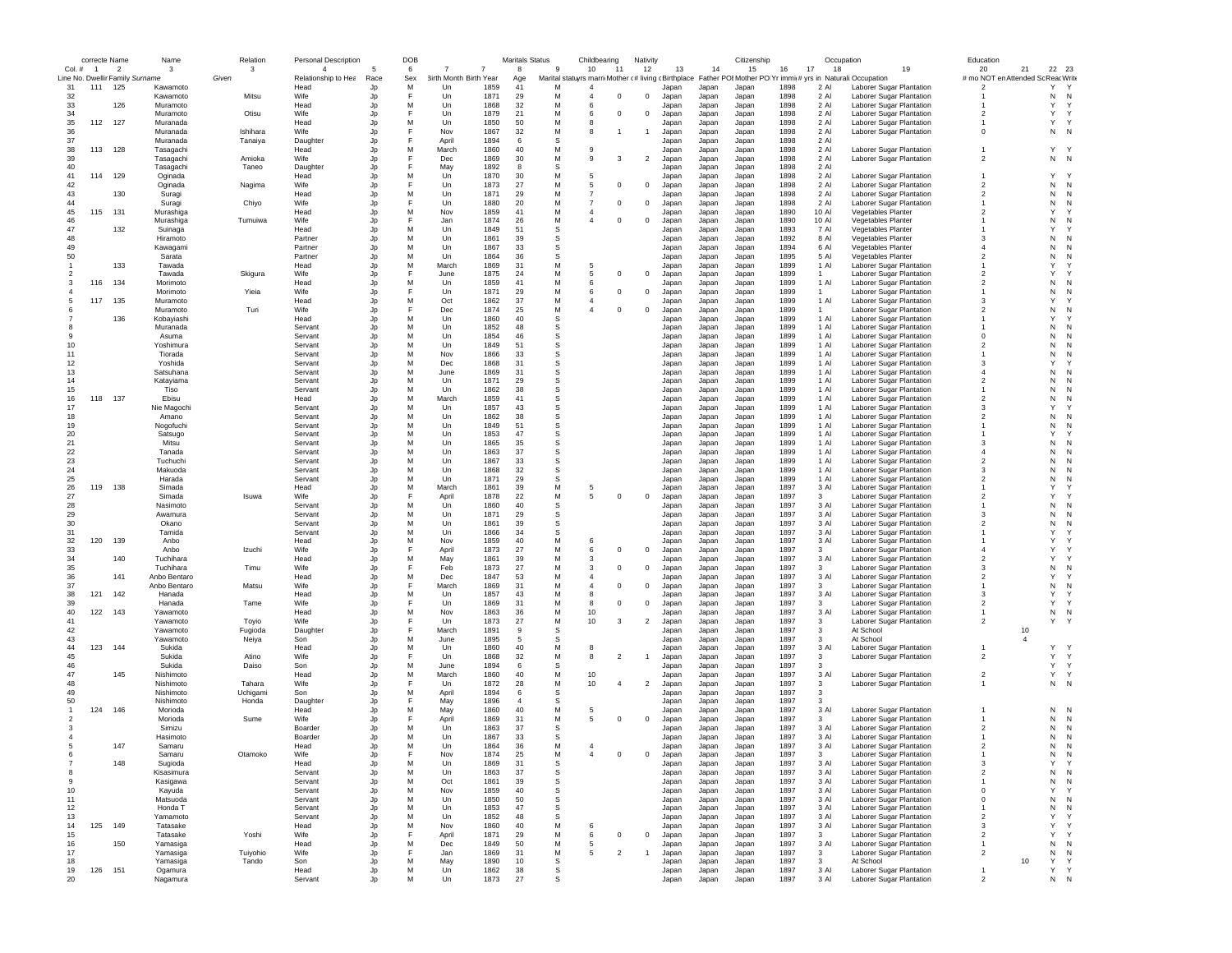|                | correcte Name                   |                | Name       | Relation              | Personal Description |      | DOB |                        |               | <b>Maritals Status</b> |              | Childbearing |                | Nativity       |                 |                 | Citizenship |      |              | Occupation                                                                                                    | Education               |                |              |              |
|----------------|---------------------------------|----------------|------------|-----------------------|----------------------|------|-----|------------------------|---------------|------------------------|--------------|--------------|----------------|----------------|-----------------|-----------------|-------------|------|--------------|---------------------------------------------------------------------------------------------------------------|-------------------------|----------------|--------------|--------------|
| $Col. \#$      | $\overline{1}$                  | $\overline{2}$ | 3          | 3                     | 4                    | -5   | 6   |                        | 7             | 8                      | 9            | 10           | 11             | 12             | 13              | 14              | 15          | 16   | 17<br>18     | 19                                                                                                            | 20                      | 21             | 22           | 23           |
|                | Line No. Dwellir Family Surname |                |            | Given                 | Relationship to Hea  | Race | Sex | 3irth Month Birth Year |               | Age                    |              |              |                |                |                 |                 |             |      |              | Marital statuyrs marri Mother (# living (Birthplace Father POI Mother PO Yr immi(# yrs in Naturali Occupation | # mo NOT en Attended So |                | : Reac Write |              |
| 21             |                                 |                | Watahara   |                       | Servant              | Jp   | M   | Un                     | 1871          | 29                     | <sub>S</sub> |              |                |                | Japan           | Japan           | Japan       | 1897 | 3 Al         | Laborer Sugar Plantation                                                                                      | -3                      |                | N            | $\mathsf{N}$ |
| 22             |                                 |                | Otani      |                       | Servant              | Jp   | M   | Un                     | 1861          | 39                     | s            |              |                |                | Japan           | Japan           | Japan       | 1897 | 3 Al         | Laborer Sugar Plantation                                                                                      | $\overline{2}$          |                | N            | N            |
| 23             |                                 |                | Wakaharo   | Yomuzi                | Servant              | Jp   | M   | Un                     | 1858          | 42                     | s            |              |                |                | Japan           | Japan           | Japan       | 1897 | 3 Al         | Laborer Sugar Plantation                                                                                      |                         |                | N            | N            |
| 24             |                                 |                | Watahara   | Jori                  | Servant              | Jp   | М   | Un                     | 1855          | 45                     | s            |              |                |                | Japan           | Japan           | Japan       | 1897 | 3 Al         | Laborer Sugar Plantation                                                                                      | $\overline{2}$          |                | Y            |              |
| 25             |                                 |                | Tumisuga   |                       | Servant              | Jp   | М   | Un                     | 1859          | 41                     | S            |              |                |                | Japan           | Japan           | Japan       | 1897 | 3 Al         | Laborer Sugar Plantation                                                                                      | $\mathbf{1}$            |                | Y            | Y            |
| 26             | 127                             | 152            | Oshida     |                       | Head                 | Jp   | M   | March                  | 1863          | 37                     | M            | -5           |                |                | Japan           | Japan           | Japan       | 1899 | 1 Al         | Laborer Sugar Plantation                                                                                      |                         |                | Y            |              |
| 27             |                                 |                | Oshida     | Okuna                 | Wife                 | Jp   | F   | Dec                    | 1875          | 25                     | M            | 5            | $\mathbf{1}$   | -1             | Japan           | Japan           | Japan       | 1899 | 1            | Laborer Sugar Plantation                                                                                      | $\Omega$                |                | Y            | $\mathsf{Y}$ |
| 28             |                                 |                | Oshida     | Tsu                   | Daughter             | Jp   | F   | June                   | 1894          | 5                      | s            |              |                |                | Japan           | Japan           | Japan       | 1899 | $\mathbf{1}$ |                                                                                                               |                         |                |              |              |
| 29             |                                 | 153            | Okamura    |                       | Head                 | Jp   | М   | April                  | 1859          | 41                     | M            | 6            |                |                | Japan           | Japan           | Japan       | 1899 | 1 Al         | Laborer Sugar Plantation                                                                                      | $\mathbf{1}$            |                | Υ            |              |
| 30             |                                 |                | Okamura    | Nishimoto Tano        | Wife                 | Jp   | F   | May                    | 1870          | 30                     | M            | 6            | $\mathbf 0$    | $\mathbf 0$    | Japan           | Japan           | Japan       | 1899 | $\mathbf{1}$ | Laborer Sugar Plantation                                                                                      | $\overline{2}$          |                | N            | N            |
| 31             | 128                             | 154            | Nagata     |                       | Head                 | Jp   | M   | Un                     | 1871          | 29                     | M            | 5            |                |                | Japan           | Japan           | Japan       | 1899 | 1 Al         | Laborer Sugar Plantation                                                                                      | $\overline{2}$          |                | Y            | Y            |
| 32             |                                 |                | Nagata     | Yumeji                | Wife                 | Jp   | F   | Nov                    | 1878          | 21                     | M            | -5           | $^{\circ}$     | $\mathbf 0$    | Japan           | Japan           | Japan       | 1899 | $\mathbf{1}$ | Laborer Sugar Plantation                                                                                      | -3                      |                | Y            |              |
| 33             | 129                             | 155            | Yamachugi  |                       | Head                 | Jp   | M   | Un                     | 1860          | 40                     | S            |              |                |                | Japan           | Japan           | Japan       | 1899 | 1 Al         | Laborer Sugar Plantation                                                                                      | $\overline{2}$          |                | N            | N            |
| 34             |                                 |                | Furugawa   |                       | Servant              | Jp   | М   | Un                     | 1861          | 39                     | S            |              |                |                | Japan           | Japan           | Japan       | 1899 | 1 Al         | Laborer Sugar Plantation                                                                                      |                         |                | N            |              |
| 35             |                                 |                | Tamiga     |                       | Servant              | Jp   | М   | Un                     | 1871          | 29                     | s            |              |                |                | Japan           | Japan           | Japan       | 1899 | 1 Al         | Laborer Sugar Plantation                                                                                      | $\overline{4}$          |                | N            | N            |
| 36             |                                 |                | Muradami   |                       | Servant              | Jp   | М   | Un                     | 1849          | 51                     | s            |              |                |                | Japan           | Japan           | Japan       | 1899 | 1 Al         | Laborer Sugar Plantation                                                                                      | $\overline{2}$          |                | Y            |              |
| 37             |                                 |                | Tukumori   |                       | Servant              | Jp   | M   | Nov                    | 1853          | 47                     | S            |              |                |                | Japan           | Japan           | Japan       | 1899 | $1$ Al       | Laborer Sugar Plantation                                                                                      | $\mathbf{3}$            |                | Y            |              |
| 38             |                                 |                | Takohara   | Υ                     | Servant              | Jp   | М   | Oct                    | 1857          | 43                     | s            |              |                |                | Japan           | Japan           | Japan       | 1899 | 1 Al         | Laborer Sugar Plantation                                                                                      | $\overline{2}$          |                | N            | N            |
| 39             |                                 |                | Takohara   | T                     | Servant              | Jp   | М   | Sept                   | 1868          | 31                     | s            |              |                |                | Japan           | Japan           | Japan       | 1899 | 1 Al         | Laborer Sugar Plantation                                                                                      | $\mathbf{1}$            |                | N            | N            |
| 40             |                                 |                | Takohara   | М                     | Servant              | Jp   | М   | Jan                    | 1867          | 33                     | S            |              |                |                | Japan           | Japan           | Japan       | 1899 | 1 Al         | Laborer Sugar Plantation                                                                                      | 3                       |                | N            | N            |
| 41             |                                 |                | Okada      |                       | Servant              | Jp   | M   | Un                     | 1861          | 39                     | s            |              |                |                | Japan           | Japan           | Japan       | 1899 | 1 Al         | Laborer Sugar Plantation                                                                                      | $\overline{2}$          |                | N<br>Y       | N            |
| 42             |                                 |                | Maidochi   |                       | Servant              | Jp   | М   | Un                     | 1870          | 30                     | S            |              |                |                | Japan           | Japan           | Japan       | 1899 | 1 Al         | Laborer Sugar Plantation                                                                                      |                         |                |              |              |
| 43             |                                 |                | Nashioda   |                       | Servant              | Jp   | M   | Un                     | 1871          | 29                     | S            |              |                |                | Japan           | Japan           | Japan       | 1899 | 1 Al         | Laborer Sugar Plantation                                                                                      | $\mathbf{3}$            |                | N            | N            |
| 44             |                                 |                | Kawachugi  |                       | Servant              | Jp   | М   | Nov                    | 1858          | 42                     | s            |              |                |                | Japan           | Japan           | Japan       | 1899 | 1 Al         | Laborer Sugar Plantation                                                                                      | $\overline{4}$          |                | Y            |              |
| 45             |                                 |                | Emura      |                       | Servant              | Jp   | М   | Un                     | 1853          | 47                     | s            |              |                |                | Japan           | Japan           | Japan       | 1899 | 1 Al         | Laborer Sugar Plantation                                                                                      | $\overline{2}$          |                | Y            |              |
| 46             |                                 |                | Sanaki     |                       | Servant              | Jp   | М   | Un                     | 1849          | 51                     | s            |              |                |                | Japan           | Japan           | Japan       | 1899 | 1 Al         | Laborer Sugar Plantation                                                                                      | -3                      |                | N            | N            |
| 47             |                                 |                | Magaota    |                       | Servant              | Jp   | M   | April                  | 1857          | 43                     | s            |              |                |                | Japan           | Japan           | Japan       | 1899 | 1 Al         | Laborer Sugar Plantation                                                                                      | $\overline{2}$          |                | N            | N            |
| 48             |                                 |                | Nagata     |                       | Servant              | Jp   | M   | March                  | 1867          | 33                     | S            |              |                |                | Japan           | Japan           | Japan       | 1899 | $1$ Al       | Laborer Sugar Plantation                                                                                      | $\mathbf{1}$            |                | N            | N            |
| 49             |                                 |                | Nawachugi  |                       | Servant              | Jp   | M   | Un                     | 1868          | 32                     | s            |              |                |                | Japan           | Japan           | Japan       | 1899 | 1 Al         | Laborer Sugar Plantation                                                                                      | 3                       |                | Y            |              |
| 50             |                                 |                | Tanayawa   |                       | Servant              | Jp   | М   | Un                     | 1870          | 30                     | s            |              |                |                | Japan           | Japan           | Japan       | 1899 | 1 Al         | Laborer Sugar Plantation                                                                                      | $\overline{2}$          |                | N            | N            |
|                |                                 | 156            | Sentaro    | Ishii                 | Head                 | Jp   | M   | Un                     | 1840          | 60                     | М            | 12           |                |                | Japan           | Japan           | Japan       | 1867 | 33 Nat       | Cook                                                                                                          |                         |                | Y            |              |
|                |                                 |                | Sentaro    | Kahele                | Wife                 | Н    | F   | Un                     | 1856          | 44                     | M            | 12           | $\overline{7}$ | $\overline{7}$ | HI              | HI              | HI          |      |              |                                                                                                               |                         |                | Y            |              |
|                |                                 |                | Sentaro    | Christina             | Daughter             | Jp-H | F   | May                    | 1885          | 15                     | s            |              |                |                | HI              | Japan           | HI          |      |              | At School                                                                                                     |                         | 10             | Y            | Y            |
|                |                                 |                | Sentaro    | Alferd                | Son                  | Jp-H | M   | April                  | 1890          | 10                     | s            |              |                |                | HI              | Japan           | HI          |      |              | At School                                                                                                     |                         | 8              | Y            |              |
|                |                                 |                | Sentaro    | Erizabeta (Elizabeth) | Daughter             | Jp-H | F   | June                   | 1892          | $\overline{7}$         | s            |              |                |                | HI              | Japan           | HI          |      |              | At School                                                                                                     |                         | $\overline{7}$ |              |              |
|                |                                 |                | Sentaro    | Abbie                 | Daughter             | Jp-H | F   | Aug                    | 1894          | 5                      | s            |              |                |                | HI              | Japan           | HI          |      |              | At School                                                                                                     |                         | 5              |              |              |
|                |                                 |                | Sentaro    | Memaru                | Son                  | Jp-H | M   | May                    | 1897          | 3                      | s            |              |                |                | HI              | Japan           | HI          |      |              |                                                                                                               |                         |                |              |              |
| 8              |                                 |                | Sentaro    | Kobai                 | Son                  | Jp-H | M   | June                   | 1898          | $\overline{1}$         | s            |              |                |                | HI              | Japan           | HI          |      |              |                                                                                                               |                         |                |              |              |
| -9             |                                 |                | Sentaro    | Komatsu (Marie)       | Daughter             | Jp-H | E   | Jan                    | 1900 0.333333 |                        | S            |              |                |                | HI              | Japan           | HI          |      |              |                                                                                                               |                         |                |              |              |
| 10             | 130                             | 157            | Punaheke   | J. H.                 | Head                 | н    | M   | Un                     | 1852          | 48                     | M            | 15           |                |                | HI              | HI              | HI          |      |              | <b>Taro Planter</b>                                                                                           | $\overline{2}$          |                | Υ            |              |
| 11             |                                 |                | Punaheke   | Laina                 | Wife                 |      | F   | Un                     | 1861          | 39                     | M            | 15           | 6              | $\overline{4}$ | HI              | HI              | HI          |      |              |                                                                                                               |                         |                | Y            | Y            |
| 12             |                                 |                | Punaheke   | Hellen                | Daughter             |      | F   | Nov                    | 1883          | 16                     | s            |              |                |                | HI              | HI              | HI          |      |              | At School                                                                                                     |                         | 11             | Y Y          |              |
|                |                                 |                |            |                       |                      |      | М   |                        |               |                        |              |              |                |                |                 |                 | HI          |      |              |                                                                                                               |                         |                | $\mathbf{Y}$ | Y            |
| 13<br>14       |                                 |                | Punaheke   | Kaohe                 | Son                  |      |     | Dec                    | 1886          | 13<br>-9               | s            |              |                |                | HI              | HI<br>HI        | HI          |      |              | At School                                                                                                     |                         | 8              |              |              |
|                |                                 |                | Punaheke   | Rosallia              | Daughter             |      | F   | Nov                    | 1890          | 8                      | s            |              |                |                | HI              |                 |             |      |              | At School                                                                                                     |                         | -9             |              |              |
| 15             |                                 |                | Punaheke   | Kealoha               | Daughter             |      |     | Jan                    | 1892          |                        | s            |              |                |                | HI              | HI              | HI          |      |              | At School                                                                                                     |                         |                |              |              |
| 16             |                                 |                | Kaleohia   |                       | Niece                |      | F   | May                    | 1894          | 6                      | S            |              |                |                | HI              | HI              | HI          |      |              |                                                                                                               |                         |                |              |              |
| 17             |                                 |                | Nakila Uia |                       | Aunt                 |      | F   | Un                     | 1854          | 46                     | Wd           | 15           | 6              | $\overline{4}$ | HI              | HI              | HI          |      |              | Dressmaker                                                                                                    | $\overline{2}$          |                | Y            |              |
| 18             | 131                             | 158            | Kahanu     | D. H.                 | Head                 |      | М   | June                   | 1841          | 59                     | M            | 30           |                |                | HI              | HI              | HI          |      |              | <b>Taro Planter</b>                                                                                           | $\overline{1}$          |                | $\mathsf{Y}$ | Y            |
| 19             |                                 |                | Kahanu     | Wahineaea             | Wife                 | н    | F   | March                  | 1850          | 50                     | M            | 30           | $\mathsf 0$    | $\mathbf 0$    | H <sub>II</sub> | HI              | HI          |      |              |                                                                                                               |                         |                | Y.           | Y            |
| 20             |                                 |                | Julia      |                       | Granddaughter        | н    | F   | April                  | 1892          | 8                      | S            |              |                |                | HI              | HI              | HI          |      |              | At School                                                                                                     |                         | 8              |              |              |
| 21             |                                 | 159            | Pamaialu   | K. H.                 | Head                 |      | M   | March                  | 1855          | 45                     | M            | 5            |                |                | HI              | HI              | HI          |      |              | Fisherman                                                                                                     | 3                       |                | Y            |              |
| 22             |                                 |                | Pamaialu   | Amie                  | Wife                 |      | F   | April                  | 1878          | 22                     | М            | 5            | 3              | 1              | HI              | HI              | HI          |      |              |                                                                                                               |                         |                | Y            | Y            |
| 23             |                                 |                | Pamaialu   | Pamaiaulu S.          | Son                  | н    | M   | June                   | 1883          | 17                     | S            |              |                |                | HI              | HI              | HI          |      |              | Laborer Sugar Plantation                                                                                      | $\overline{2}$          |                | Y            | Y            |
| 24             | 132                             | 160            | Kahue      | N.                    | Head                 | н    | M   | Un                     | 1835          | 65                     | М            | 25           |                |                | HI              | H <sub>II</sub> | HI          |      |              | Carpenter                                                                                                     | $\mathbf{1}$            |                | Y            | Y            |
| 25             |                                 |                | Kahue      | Kauhone               | <b>Wife</b>          |      | F   | April                  | 1850          | 50                     | M            | 25           | $\mathbf 0$    | $\mathbf 0$    | HI              | H <sub>II</sub> | HI          |      |              |                                                                                                               |                         |                | Y            | $\checkmark$ |
| 26             | 133                             | 161            | lhu        | J. N.                 | Head                 |      | M   | June                   | 1852          | 47                     | M            | 12           |                |                | HI              | HI              | HI          |      |              | Overseer Sugar Plantation                                                                                     | $\overline{1}$          |                | Υ            | Y            |
| 27             |                                 |                | Ihu        | Luisa                 | Wife                 |      | F   | Aug                    | 1848          | 51                     | M            | 12           | 5              | 1              | HI              | HI              | HI          |      |              |                                                                                                               |                         |                | Y            | Y            |
| 28             |                                 |                | Ihu        | Mele                  | Daughter             |      | F   | Nov                    | 1886          | 13                     | s            |              |                |                | HI              | HI              | HI          |      |              | At School                                                                                                     | 10                      |                | Y            | Y            |
| 29             |                                 |                | Ihu        | Kahula                | Daughter             | н    |     | Dec                    | 1895          | $\overline{4}$         | s            |              |                |                | HI              | HI              | HI          |      |              |                                                                                                               |                         |                |              |              |
| 30             |                                 |                | Kimo       |                       | Grandson             | н    | M   | Aug                    | 1888          | 11                     | S            |              |                |                | HI              | HI              | HI          |      |              | At School                                                                                                     | 9                       |                | Y            |              |
| 31             | 134                             | 162            | Lui        | J. A.                 | Head                 | н    | М   | Aug                    | 1866          | 33                     | M            | 16           |                |                | HI              | HI              | HI          |      |              | Carpenter                                                                                                     | 3                       |                | Υ            | $\mathsf{Y}$ |
| 32             |                                 |                | Lui        | Kepeka                | Wife                 |      | F   | June                   | 1865          | 34                     | M            | 16           | 6              | $\overline{4}$ | HI              | HI              | HI          |      |              |                                                                                                               |                         |                | Y            | Y            |
| 33             |                                 |                | Lui        | Kiliona               | Son                  |      | М   | Aug                    | 1886          | 13                     | S            |              |                |                | HI              | HI              | HI          |      |              | At School                                                                                                     | 10                      |                | Y            | Y            |
| 34             |                                 |                | Lui        | Kaluna                | Son                  |      | М   | July                   | 1889          | 10                     | s            |              |                |                | HI              | HI              | HI          |      |              | At School                                                                                                     | -9                      |                | Y            | Y            |
| 35             |                                 |                | Lui        | Keola                 | Son                  |      | M   | May                    | 1897          | 3                      | S            |              |                |                | HI              | H <sub>II</sub> | HI          |      |              |                                                                                                               |                         |                |              |              |
| 36             |                                 |                | Lui        | Sira                  | Son                  |      | M   | May                    | 1898          | $\overline{2}$         | s            |              |                |                | HI              | HI              | HI          |      |              |                                                                                                               |                         |                |              |              |
| 37             | 135                             | 163            | Kaonohe    |                       | Head                 |      | М   | Dec                    | 1871          | 29                     | M            | 6            |                |                | HI              | HI              | HI          |      |              | Laborer Sugar Plantation                                                                                      | $\overline{2}$          |                | Y Y          |              |
| 38             |                                 |                | Kaonohe    | Kaulu                 | Wife                 |      |     | April                  | 1881          | 19                     | M            | 6            | 3              | 3              | HI              | HI              | HI          |      |              |                                                                                                               |                         |                | $Y - Y$      |              |
| 39             |                                 |                | Kaonohe    | Maka                  | Son                  | н    | M   | March                  | 1898          | $\overline{c}$         | s            |              |                |                | HI              | HI              | HI          |      |              |                                                                                                               |                         |                |              |              |
| 40             |                                 |                | Kaonohe    | Andrew                | Son                  |      | М   | June                   | 1899 0.916667 |                        | S            |              |                |                | HI              | HI              | HI          |      |              |                                                                                                               |                         |                |              |              |
| 41             |                                 |                | Kaonohe    | Kalii                 | Daughter             |      | Е   | Anril                  | 1896          | $\overline{4}$         | s            |              |                |                | HI              | HI              | HI          |      |              |                                                                                                               |                         |                |              |              |
| 42             |                                 |                | Keanu      |                       | Cousin               | н    | М   | May                    | 1886          | 14                     | s            |              |                |                | HI              | HI              | HI          |      |              | At School                                                                                                     |                         |                | Υ            |              |
| 43             | 136                             | 164            | Makawahine |                       | Head                 |      | М   | Un                     | 1850          | 50                     | Wd           | 25           |                |                | HI              | HI              | HI          |      |              | <b>Taro Planter</b>                                                                                           | 3                       |                | Y            | Y            |
| 44             | 137                             | 165            | Pakana     | Liilii                | Head                 |      | M   | April                  | 1863          | 37                     | М            | 20           |                |                | HI              | HI              | HI          |      |              | Fisherman                                                                                                     | $\overline{2}$          |                | Y            | Y            |
| 45             |                                 |                | Pakana     | Auwaekulimoku         | Wife                 | н    | F   | Dec                    | 1863          | 36                     | M            | 20           | 8              | $\overline{2}$ | HI              | HI              | HI          |      |              |                                                                                                               |                         |                | Y            | Y            |
| 46             |                                 |                | Pakana     | Kaumaun               | S∩n                  |      |     | Dec                    | 1884          | 16                     | s            |              |                |                |                 | H               |             |      |              | At School                                                                                                     | 10                      |                | Y            | $\checkmark$ |
| 47             |                                 |                | Pakana     | Keanau                |                      | Н    | F   |                        | 1892          | 8                      |              |              |                |                | HI              | HI              | HI          |      |              |                                                                                                               |                         |                |              |              |
|                |                                 |                |            |                       | Daughter             |      |     | May                    |               |                        | S            |              |                |                |                 |                 |             |      |              | At School                                                                                                     | 6                       |                |              |              |
| 48             |                                 |                | Pakana     | Aukahalani            | Daughter             | н    | F   | June                   | 1899 0.916667 |                        | s            |              |                |                | HI              | HI              | HI          |      |              |                                                                                                               |                         |                |              |              |
| 49             | 138                             | 166            | Keanini    |                       | Head                 | н    | M   | Un                     | 1857          | 42                     | M            | 23           |                |                | HI              | HI              | HI          |      |              | Laborer Sugar Plantation                                                                                      | 3                       |                | Y            | Y            |
| 50             |                                 |                | Keanini    | Hookano               | Wife                 | н    | E   | Un                     | 1860          | 40                     | M            | 23           | 10             | $\overline{2}$ | HI              | HI              | HI          |      |              |                                                                                                               |                         |                | Y            | Y            |
| $\mathbf{1}$   | 139                             | 167            | Makaole    | J. K.                 | Head                 | н    | M   | March                  | 1850          | 50                     | M            | 30           |                |                | H <sub>II</sub> | HI              | HI          |      |              | Potato Planter                                                                                                | $\overline{1}$          |                | Y            | Y            |
| $\overline{2}$ |                                 |                | Makaole    | Lono                  | Wife                 | н    | E   | June                   | 1851          | 49                     | M            | 30           | 15             | 8              | HI              | HI              | HI          |      |              |                                                                                                               |                         |                | Y            | Y            |
| 3              |                                 |                | Makaole    | Kuiawa                | Daughter             | н    | F   | Nov                    | 1877          | 22                     | s            |              |                |                | HI              | HI              | HI          |      |              | Seamstress                                                                                                    | $\overline{2}$          |                | Y            | Y            |
| $\overline{4}$ |                                 |                | Makaole    | Nuuhiwa               | Son                  |      | М   | March                  | 1878          | 22                     | S            |              |                |                | HI              | HI              | HI          |      |              | Nurse                                                                                                         | $\overline{4}$          |                | Y            | Y            |
| 5              |                                 |                | Makaole    | Julia                 | Daughter             | н    | F   | Feb                    | 1880          | 20                     | s            |              |                |                | HI              | HI              | HI          |      |              | Dressmaker                                                                                                    | $\overline{2}$          |                | Y            | Y            |
| 6              |                                 |                | Makaole    | Pilamela              | Daughter             | н    | F   | May                    | 1882          | 18                     | s            |              |                |                | HI              | HI              | HI          |      |              | At School                                                                                                     |                         | 10             | Y            | Y            |
| $\overline{7}$ |                                 |                | Makaole    | Keluhananui           | Son                  |      | M   | Jan                    | 1888          | 12                     | s            |              |                |                | HI              | HI              | HI          |      |              | At School                                                                                                     |                         | 11             | Y            | $\mathsf{Y}$ |
| 8              |                                 |                | Makaole    | Keahi                 | Daughter             | н    |     | Feb                    | 1890          | 10                     | S            |              |                |                | HI              | HI              | HI          |      |              | At School                                                                                                     |                         | 9              | Y            | $\mathsf{Y}$ |
| 9              |                                 |                | Makaole    | Julia                 | Daughter             | Н    |     | Oct                    | 1894          | 5                      | S            |              |                |                | HI              | HI              | HI          |      |              | At School                                                                                                     |                         | 8              |              |              |
| 10             |                                 |                | Makaole    | Kalei                 | Daughter             |      |     | Sept                   | 1896          | 3                      | S            |              |                |                | HI              | HI              | HI          |      |              |                                                                                                               |                         |                |              |              |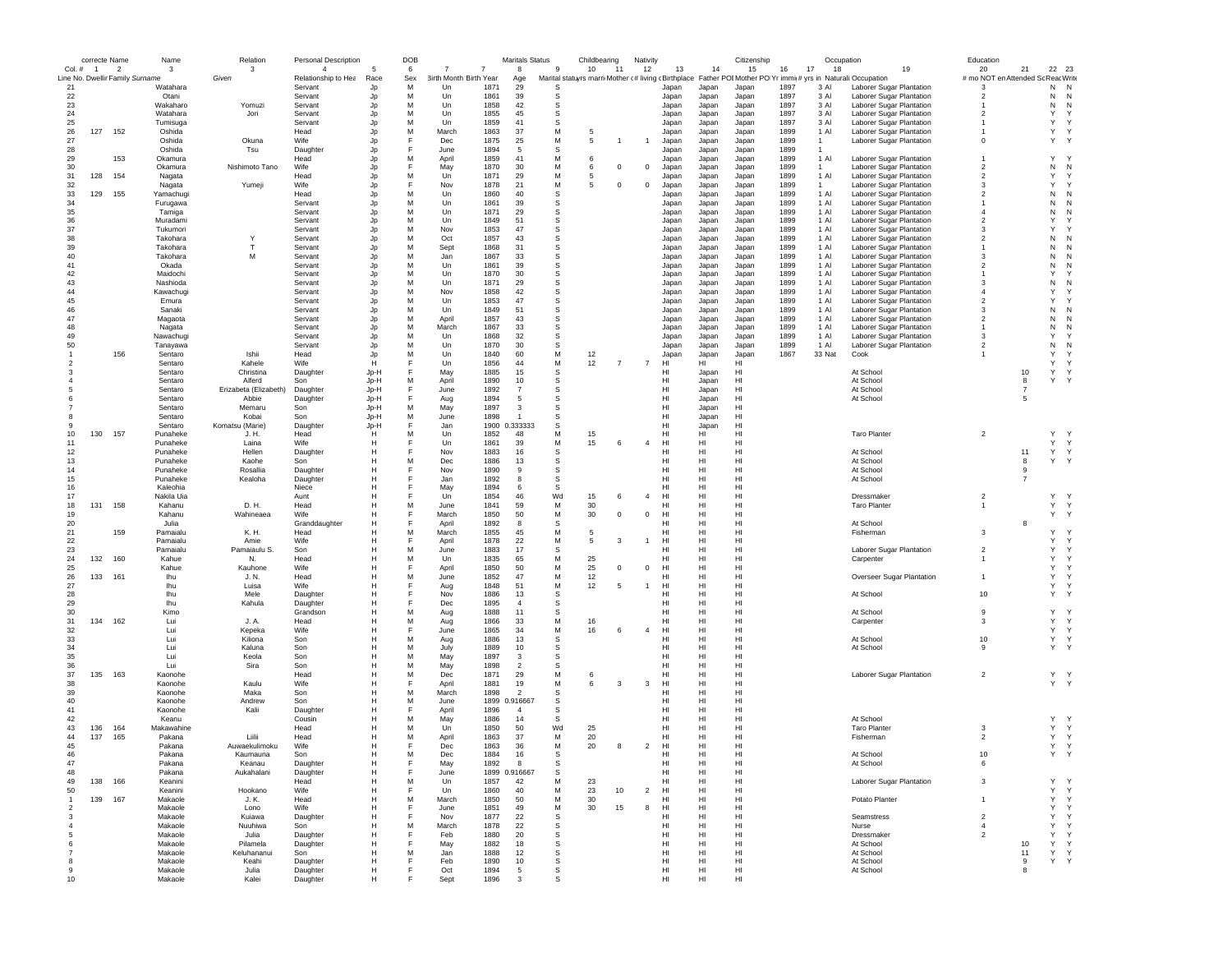|               | correcte Name  |                                 | Name                  | Relation             | Personal Description            |           | DOB      |                                                      |              | Maritals Status      |         | Childbearing |                | Nativity       |                       |                    | Citizenship           |              | Occupation     |                                                                                                               | Education                          |                |                   |                              |
|---------------|----------------|---------------------------------|-----------------------|----------------------|---------------------------------|-----------|----------|------------------------------------------------------|--------------|----------------------|---------|--------------|----------------|----------------|-----------------------|--------------------|-----------------------|--------------|----------------|---------------------------------------------------------------------------------------------------------------|------------------------------------|----------------|-------------------|------------------------------|
| Col. #        | $\overline{1}$ | $\overline{\phantom{a}}$        | 3                     | 3                    | $\overline{4}$                  | -5        | 6        | $\overline{7}$<br>7<br><b>3irth Month Birth Year</b> |              | 8                    | 9       | 10           | 11             | 12             | 13                    | 14                 | 15                    | 16           | 17<br>18       | 19                                                                                                            | 20                                 | 21             | 22 23             |                              |
| 11            |                | Line No. Dwellir Family Surname | Makaole               | Given<br>Mailekini   | Relationship to Hea<br>Daughter | Race<br>н | Sex<br>E | Dec                                                  | 1898         | Age                  | -S      |              |                |                | ні                    | HI                 | HI                    |              |                | Marital statuyrs marri Mother (# living (Birthplace Father POI Mother PO Yr immi(# yrs in Naturali Occupation | # mo NOT en Attended Sc Reac Write |                |                   |                              |
| 12            | 140            | 168                             | Hinai                 | Kamaie               | Head                            | Н         | м        | Feb                                                  | 1864         | 36                   | M       | 18           |                |                | HI                    | HI                 | HI                    |              |                | Potato Planter                                                                                                | 3                                  |                | Y                 |                              |
| 13            |                |                                 | Hinai                 | Isabella             | Wife                            |           |          | Un                                                   | 1867         | 32                   | М       | 18           |                | 8              | HI                    | HI                 | HI                    |              |                |                                                                                                               |                                    |                | Y                 | Y                            |
| 14            |                |                                 | Hinai                 | Hamoau               | Son                             | н         | м        | Sept                                                 | 1883         | 17                   | s       |              |                |                | HI                    | HI                 | HI                    |              |                | At School                                                                                                     |                                    | 11             | Y                 | Y                            |
| 15<br>16      |                |                                 | Hinai<br>Hinai        | Joseph K.<br>John H. | Son<br>Son                      | н<br>Н    | м<br>M   | Feb<br>Sept                                          | 1885<br>1887 | 15<br>12             | -S<br>S |              |                |                | HI<br>HI              | HI<br>HI           | H <sub>1</sub><br>HI  |              |                | At School<br>At School                                                                                        |                                    | 10<br>9        | Y<br>Y            | $\mathsf{Y}$<br>Y            |
| 17            |                |                                 | Hinai                 | Kalauliko            | Son                             | Н         | M        | May                                                  | 1890         | 10                   | S       |              |                |                | HI                    | HI                 | HI                    |              |                | At School                                                                                                     |                                    | $\overline{7}$ | Y Y               |                              |
| 18            |                |                                 | Hinai                 | Anna                 | Daughter                        |           | E        | June                                                 | 1891         | 8                    | S       |              |                |                | HI                    | HI                 | HI                    |              |                | At School                                                                                                     |                                    | 8              |                   |                              |
| 19            |                |                                 | Hinai                 | Naukane              | Daughter                        | н         |          | Dec                                                  | 1894         | 5                    | S       |              |                |                | HI                    | HI                 | HI                    |              |                | At School                                                                                                     |                                    | 6              |                   |                              |
| 20            |                |                                 | Hinai                 | Emilly               | Daughter                        | H         |          | March                                                | 1896         | $\overline{4}$       | s       |              |                |                | HI                    | HI                 | HI                    |              |                |                                                                                                               |                                    |                |                   |                              |
| 21            |                |                                 | Hinai                 | Abelahama            | Son                             | H         | M        | Nov                                                  | 1900<br>1897 | 0.5                  | s       |              |                |                | HI                    | HI                 | HI                    |              |                |                                                                                                               |                                    |                |                   |                              |
| 22<br>23      | 141            | 169                             | Hinai<br>Ah Tiu       | Kealoha              | Daughter<br>Head                | н<br>Ch   | M        | March<br>Un                                          | 1861         | $\mathbf{3}$<br>39   | s<br>s  |              |                |                | HI<br>China           | HI<br>China        | HI<br>China           | 1882         | 18 Al          | <b>Raising Pigs</b>                                                                                           |                                    |                | Y                 |                              |
| 24            |                |                                 | Ah Tai                |                      | Partner                         | Ch        | м        | Un                                                   | 1852         | 48                   | s       |              |                |                | China                 | China              | China                 | 1884         | 16 Al          | Raising Pigs                                                                                                  | $\mathbf 0$                        |                | Y                 | Y                            |
| 25            |                |                                 | Ah Moi                |                      | Partner                         | Ch        | м        | Un                                                   | 1859         | 41                   | s       |              |                |                | China                 | China              | China                 | 1880         | 20 Al          | Raising Pigs                                                                                                  | $\overline{1}$                     |                | Y                 | Y                            |
| 26            | 142            | 170                             | Ching                 | Sam                  | Head                            | Ch        | M        | July                                                 | 1864         | 35                   | M       | 18           |                |                | China                 | China              | China                 | 1883         | 17 AI          | Cook                                                                                                          | $\overline{1}$                     |                | Y Y               |                              |
| 27            |                |                                 | Ching                 | Tame Toy             | Wife                            | Ch        | M        | Un                                                   | 1870         | 30                   | M       | 18           | 3              | 3              | China                 | China              | China                 | 1883         | 17             |                                                                                                               |                                    |                | Y Y               |                              |
| 28<br>29      |                |                                 | Ching<br>Ching        | Yun Sun<br>Yuck Moi  | Son<br>Daughter                 | Ch<br>Ch  | E        | May<br>March                                         | 1895<br>1898 | 5<br>$\overline{2}$  | s<br>s  |              |                |                | HI<br>HI              | China<br>China     | China<br>China        |              |                |                                                                                                               |                                    |                |                   |                              |
| 30            |                |                                 | Ching                 | Yack Tip             | Daughter                        | Ch        | E        | Nov                                                  | 1899         | 0.5                  | s       |              |                |                | HI                    | China              | China                 |              |                |                                                                                                               |                                    |                |                   |                              |
| 31            |                |                                 | Ah Kee                |                      | Boarder                         | Ch        | M        | March                                                | 1870         | 30                   | s       |              |                |                | China                 | China              | China                 | 1890         | 10 Al          | Raising Chickens                                                                                              | 3                                  |                | Y                 |                              |
| 32            | 143            | 171                             | Hinai                 | Kuaia                | Head                            | н         | M        | April                                                | 1864         | 36                   | M       | 20           |                |                | HI                    | HI                 | HI                    |              |                | Potatoes Planter                                                                                              |                                    |                | Y                 | Y                            |
| 33            |                |                                 | Hinai                 | Makikulani           | Wife                            | H         |          | June                                                 | 1867         | 32                   | M       | 20           | 10             | 6              | HI                    | HI                 | HI                    |              |                |                                                                                                               |                                    |                | Y                 | Y                            |
| 34            |                |                                 | Hinai                 | Kaluhikula           | Daughter                        | Н         |          | March                                                | 1884         | 16                   | S       |              |                |                | HI                    | HI                 | HI                    |              |                | At School                                                                                                     |                                    | 11             | Y                 | Y                            |
| 35<br>36      |                |                                 | Hinai<br>Hinai        | Annie<br>Kekini      | Daughter                        | н<br>Н    |          | Dec<br>June                                          | 1886<br>1888 | 13<br>11             | s<br>s  |              |                |                | HI<br>HI              | HI<br>HI           | HI<br>HI              |              |                | At School<br>At School                                                                                        |                                    | 9<br>10        | Y<br>Y            | Y<br>$\mathsf{Y}$            |
| 37            |                |                                 | Hinai                 | Haluna               | Daughter<br>Son                 | Н         | M        | Sept                                                 | 1890         | 9                    | S       |              |                |                | H <sub>II</sub>       | HI                 | H <sub>II</sub>       |              |                | At School                                                                                                     |                                    | 6              | Y                 | $\mathsf{Y}$                 |
| 38            |                |                                 | Hinai                 | Kahale               | Son                             | н         | M        | May                                                  | 1894         | 6                    | S       |              |                |                | HI                    | HI                 | HI                    |              |                |                                                                                                               |                                    |                |                   |                              |
| 39            |                |                                 | Hinai                 | Kalani               | Daughter                        |           |          | April                                                | 1896         | $\overline{4}$       | S       |              |                |                | HI                    | HI                 | HI                    |              |                |                                                                                                               |                                    |                |                   |                              |
| 40            | 144            | 172                             | Nailiili              |                      | Head                            | н         | м        | Un                                                   | 1840         | 60                   | Wd      | 35           |                |                | HI                    | HI                 | HI                    |              |                | Potatoes Planter                                                                                              |                                    |                | Y                 |                              |
| 41            | 145            | 173                             | Kukae                 |                      | Head                            | н         |          | Un                                                   | 1850         | 50                   | Wd      | 25           | 17             | 8              | HI                    | HI                 | HI                    |              |                | Housekeeper                                                                                                   | $\overline{2}$                     |                | Y                 | Y                            |
| 42            | 146            | 174                             | Kaaiai                | Keawe                | Head                            | H<br>H    | M        | March                                                | 1871         | 29                   | M<br>M  | 12<br>12     | $^{\circ}$     |                | HI                    | HI                 | H <sub>II</sub><br>HI |              |                | Laborer Cattle Ranch                                                                                          | $\overline{1}$                     |                | Y<br>Y            | Y<br>Y                       |
| 43<br>44      | 147            | 175                             | Kaaiai<br>Keawe       | Kailani<br>John      | Wife<br>Head                    | Н         | M        | April<br>March                                       | 1860<br>1865 | 40<br>35             | М       | 10           |                | $\mathbf 0$    | HI<br>HI              | HI<br>HI           | HI                    |              |                | Laborer Cattle Ranch                                                                                          | $\overline{2}$                     |                | Y                 | Y                            |
| 45            |                |                                 | Keawe                 | Kaimana              | Wife                            | н         | F        | April                                                | 1870         | 30                   | М       | 10           | $\overline{4}$ | $\overline{2}$ | HI                    | HI                 | HI                    |              |                |                                                                                                               |                                    |                | Y                 |                              |
| 46            |                |                                 | Keawe                 | Keawe                | Son                             | н         | м        | March                                                | 1885         | 15                   | s       |              |                |                | HI                    | HI                 | HI                    |              |                | At School                                                                                                     |                                    | 9              | Y                 |                              |
| 47            |                |                                 | Keawe                 | John L.              | Son                             | H         | M        | Aug                                                  | 1887         | 12                   | -S      |              |                |                | HI                    | HI                 | HI                    |              |                | At School                                                                                                     |                                    | 8              | Y                 |                              |
| 48            | 148            | 176                             | Kenui                 |                      | Head                            | H         | M        | Un                                                   | 1843         | 57                   | Wd      | 37           |                |                | H <sub>II</sub>       | HI                 | H <sub>II</sub>       |              |                | Laborer Cattle Ranch                                                                                          |                                    |                | Y                 | $\checkmark$                 |
| 49            | 149            | 177                             | Kalu                  | W. P.                | Head                            | H         | M        | Oct                                                  | 1849         | 51                   | M       | 30           |                |                | HI                    | HI                 | HI                    |              |                | Laborer Cattle Ranch                                                                                          | $\overline{2}$                     |                | Y                 | $\mathsf{Y}$                 |
| 50            |                |                                 | Kalu                  | Kahilahila           | Wife                            | Н         | F<br>M   | Dec                                                  | 1854         | 46                   | M       | 30           | 12             | 9              | HI                    | HI                 | HI                    |              |                |                                                                                                               |                                    |                | Y                 | Y                            |
| $\mathcal{P}$ |                |                                 | Kalu<br>Kalu          | Kalauna<br>Naauao    | Son<br>Son                      | н<br>H    | M        | July<br>Oct                                          | 1887<br>1894 | 12<br>5              | s<br>s  |              |                |                | HI<br>HI              | HI<br>HI           | HI<br>HI              |              |                | At School<br>At School                                                                                        |                                    | 11<br>10       | Y                 | Y                            |
|               |                |                                 | Kalu                  | Kamanu               | Son                             | H         | M        | Nov                                                  | 1890         | -9                   | s       |              |                |                | H <sub>II</sub>       | HI                 | H <sub>II</sub>       |              |                | At School                                                                                                     |                                    | 9              | Y                 | <sup>Y</sup>                 |
|               |                |                                 | Kalu                  | Maki                 | Son                             | H         | M        | April                                                | 1896         | $\overline{4}$       | s       |              |                |                | HI                    | HI                 | HI                    |              |                |                                                                                                               |                                    |                |                   |                              |
|               | 150            | 178                             | Naihu                 | J.W.                 | Head                            |           | M        | May                                                  | 1844         | 56                   | М       | 14           |                |                | HI                    | HI                 | HI                    |              |                | Raising Pigs and Chickens                                                                                     | $\overline{2}$                     |                | Y Y               |                              |
|               |                |                                 | Naihu                 | Kalaomalio           | Wife                            |           |          | June                                                 | 1854         | 45                   | М       | 14           | $\overline{2}$ | $\overline{2}$ | HI                    | HI                 | HI                    |              |                |                                                                                                               |                                    |                | Y                 | Y                            |
|               |                |                                 | Naihu                 | Kalaomalia           | Daughter                        | н         |          | April                                                | 1888         | 12                   | s       |              |                |                | HI                    | HI                 | HI                    |              |                | At School                                                                                                     |                                    | 10             | Y                 | Y                            |
|               |                |                                 | Naihu                 | Nalani               | Daughter                        | Н         |          | May                                                  | 1891         | 9                    | s       |              |                |                | HI                    | HI                 | HI                    |              |                | At School                                                                                                     |                                    | 6              |                   |                              |
|               |                |                                 | Naihu                 | Joe                  | Uncle                           | н         | M<br>M   | March                                                | 1837         | 63                   | S       |              |                |                | HI                    | HI                 | HI                    |              |                | Potatoes Planter                                                                                              | 3                                  |                | Y                 | <sup>Y</sup><br>$\mathsf{Y}$ |
| 10<br>11      | 151            | 179                             | Kailiehu<br>Kailiehu  | Lahela               | Head<br>Wife                    |           |          | Dec<br>Feb                                           | 1861<br>1863 | 38<br>37             | M<br>M  | 18<br>18     | 10             | $\overline{7}$ | HI<br>HI              | HI<br>HI           | HI<br>HI              |              |                | Manager Cattle Ranch                                                                                          | $\overline{2}$                     |                | Y.<br>Y           | Y                            |
| 12            |                |                                 | Kailiehu              | Hale                 | Daughter                        | н         |          | March                                                | 1883         | 17                   | s       |              |                |                | HI                    | HI                 | HI                    |              |                | At School                                                                                                     |                                    | 9              | Y Y               |                              |
| 13            |                |                                 | Kailiehu              | Kailuhu Lulu         | Son                             | H         | M        | April                                                | 1891         | 9                    | s       |              |                |                | H <sub>II</sub>       | HI                 | H <sub>II</sub>       |              |                | At School                                                                                                     |                                    | 6              |                   |                              |
| 14            |                |                                 | Kailiehu              | Joseph K.            | Son                             | H         | M        | June                                                 | 1895         | $\overline{a}$       | s       |              |                |                | H <sub>II</sub>       | HI                 | H <sub>II</sub>       |              |                |                                                                                                               |                                    |                |                   |                              |
| 15            |                |                                 | Kailiehu              | Kuhauahi             | Daughter                        | H         |          | Feb                                                  | 1898         | $\overline{2}$       | s       |              |                |                | HI                    | HI                 | HI                    |              |                |                                                                                                               |                                    |                |                   |                              |
| 16            |                |                                 | Kailiehu              | Lelia                | Daughter                        | Н         |          | June                                                 | 1876         | 23<br>$\overline{7}$ | s       |              |                |                | HI                    | HI                 | HI                    |              |                | Laborer Cattle Ranch                                                                                          |                                    | 6              | Y Y               |                              |
| 17<br>18      |                |                                 | Kailiehu<br>Kaikanu   | Lahela               | Daughter<br>Brother             | н<br>н    | м        | March<br>Sept                                        | 1893<br>1874 | 25                   | s<br>s  |              |                |                | HI<br>HI              | HI<br>HI           | HI<br>HI              |              |                | At School<br>Laborer Cattle Ranch                                                                             | $\overline{2}$                     |                | Υ                 | Y                            |
| 19            |                |                                 | Kapua                 |                      | Mother                          | н         | M        | Nov                                                  | 1840         | 59                   | Wd      | 30           | -4             | $\overline{a}$ | HI                    | HI                 | HI                    |              |                | Housekeeper                                                                                                   |                                    |                | Y                 | Y                            |
| 20            |                |                                 | Kaualania             |                      | Boarder                         | н         | M        | Jan                                                  | 1874         | 26                   | s       |              |                |                | HI                    | HI                 | HI                    |              |                | Raising Chickens                                                                                              | 3                                  |                | Y                 | $\mathsf{Y}$                 |
| 21            | 152            | 180                             | Ololua                |                      | Head                            | Н         | M        | Oct                                                  | 1850         | 49                   | М       | 20           |                |                | HI                    | HI                 | HI                    |              |                | Potatoes Planter                                                                                              | $\overline{2}$                     |                | Y Y               |                              |
| 22            |                |                                 | Ololua                | Nalau                | Wife                            | Н         | F        | Dec                                                  | 1860         | 39                   | M       | 20           | $^{\circ}$     | $\mathbf 0$    | HI                    | HI                 | HI                    |              |                |                                                                                                               |                                    |                | Y Y               |                              |
| 23<br>24      |                |                                 | Kalaeohia<br>Kailianu |                      | Granddaughter                   | н<br>H    | M        | June                                                 | 1894<br>1895 | 6<br>-5              | s<br>s  |              |                |                | HI<br>H <sub>II</sub> | HI<br>HL.          | HI<br>HI              |              |                | At School                                                                                                     |                                    | 6              |                   |                              |
| 25            |                |                                 | Man King              |                      | Grandson<br>Servant             | Ch        | M        | May<br>Un                                            | 1850         | 50                   | s       |              |                |                | China                 | China              | China                 | 1885         | 15 Al          | <b>Raising Pigs</b>                                                                                           |                                    |                | Y.                | $\mathsf{Y}$                 |
| 26            | 153            | 181                             | Kane                  | Maihepa              | Head                            | H         | M        | May                                                  | 1872         | 28                   | M       | 3            |                |                | HI                    | HI                 | HI                    |              |                | School Teacher                                                                                                |                                    |                | Y Y               |                              |
| 27            |                |                                 |                       | Nellie               | Wife                            |           |          | April                                                | 1878         | 22                   | М       | 3            | $\overline{4}$ | $\overline{4}$ | HI                    | California         | HI                    |              |                |                                                                                                               |                                    |                | Y                 | $\mathsf{Y}$                 |
| 28            |                |                                 |                       | Alfred H.            | Son                             | н         | м        | Nov                                                  | 1898         | -1                   | s       |              |                |                | HI                    | HI                 | HI                    |              |                |                                                                                                               |                                    |                |                   |                              |
| 29            |                |                                 |                       | Anna                 | Daughter                        | н         |          | March                                                | 1896         | $\overline{4}$       | s       |              |                |                | HI                    | HI                 | HI                    |              |                |                                                                                                               |                                    |                |                   |                              |
| 30            |                |                                 | Kaholo                | Keawe                | Cousin                          | H         | м        | April                                                | 1886         | 14                   | S       |              |                |                | HI                    | HI                 | HI                    |              |                | At School                                                                                                     |                                    | 10             | Y                 |                              |
| 31            | 154            | 182                             | Buchlowitz            | Abner                | Head                            | Ca        | M<br>M   | Oct                                                  | 1854         | 45                   | Wd<br>S |              |                |                | Germany               | Germany            | Germany               | 1885         | 15 AI          | Manager of Sugar Plantation<br>Bookkeeper Sugar Plantation                                                    |                                    |                | Y                 | $\mathsf{Y}$                 |
| 32<br>33      | 155            | 183                             | Strechwaley<br>Gross  | Carl<br>Α.           | Boarder<br>Head                 | Ca<br>Ca  | м        | Nov<br>Nov                                           | 1877<br>1862 | 22<br>37             | -S      |              |                |                | Germany<br>Germany    | Germany<br>Germany | Germany<br>Germany    | 1895<br>1885 | 5 Al<br>15 Nat | <b>Head Overseer</b>                                                                                          | $\overline{2}$                     |                | Y<br>$\mathsf{Y}$ | Y<br>Y                       |
| 34            | 156            | 184                             | Paele                 |                      | Head                            | н         | м        | Nov                                                  | 1852         | 47                   | М       | 18           |                |                | HI                    | HI                 | HI                    |              |                | Potatoes Planter                                                                                              | $\overline{1}$                     |                | Y                 | Y                            |
| 35            |                |                                 | Paele                 | Kaaikaula            | Wife                            | н         |          | <b>June</b>                                          | 1868         | 31                   | M       | 18           | 10             | 5              | H <sub>II</sub>       | HI                 | HI                    |              |                |                                                                                                               |                                    |                | Y                 | $\mathsf{Y}$                 |
| 36            |                |                                 | Paele                 | Joseph               | son                             |           |          | adn                                                  | 1884         | -16                  | 5       |              |                |                | нı                    | HI                 | HI                    |              |                | At School                                                                                                     |                                    | 10             |                   |                              |
| 37            |                |                                 | Paele                 | Joe                  | Son                             | Н         | M        | Jan                                                  | 1886         | 14                   | s       |              |                |                | HI                    | HI                 | HI                    |              |                | At School                                                                                                     |                                    | 9              | Y                 | Y                            |
| 38            |                |                                 | Paele                 | Samson               | Son                             | Н         | M        | May                                                  | 1889         | 11                   | s       |              |                |                | HI                    | HI                 | HI                    |              |                | At School                                                                                                     |                                    | 11             | Y Y               |                              |
| 39            |                |                                 | Paele                 | Beke                 | Daughter                        | н         | F        | Sept                                                 | 1892         | 8                    | s       |              |                |                | HI                    | HI                 | HI                    |              |                | At School                                                                                                     |                                    | 8              |                   |                              |
| 40<br>41      | 157 185        |                                 | Paele<br>Makaliilii   | Kalohelani           | Son<br>Head                     | н<br>н    | м<br>M   | June<br>Feb                                          | 1895<br>1855 | - 6<br>45            | -S<br>М | 20           |                |                | HI<br>HI              | HI<br>HI           | HI<br>HI              |              |                | <b>Taro Planter</b>                                                                                           | $\overline{1}$                     |                | Y Y               |                              |
| 42            |                |                                 | Makaliilii            | Naola                | Wife                            | н         | F        | June                                                 | 1860         | 40                   | M       | 20           | 6              | $\overline{c}$ | HI                    | HI                 | HI                    |              |                |                                                                                                               |                                    |                | Y Y               |                              |
| 43            |                |                                 | Makaliilii            | Makalii              | Son                             | H         | M        | Aug                                                  | 1886         | 14                   | s       |              |                |                | HI                    | HI                 | HI                    |              |                | At School                                                                                                     |                                    | 8              | Y Y               |                              |
| 44            |                |                                 | Makaliilii            | Makiui               | Son                             | H         | M        | May                                                  | 1890         | 10                   | s       |              |                |                | HI                    | HI                 | HI                    |              |                | At School                                                                                                     |                                    | 9              | Y                 | Y                            |
| 45            | 158            | 186                             | Smith                 | Chas.                | Head                            | PH        | M        | June                                                 | 1878         | 22                   | M       | 15           |                |                | H <sub>II</sub>       | HI                 | H <sub>II</sub>       |              |                | Laborer, Cattle Ranch                                                                                         | $\overline{1}$                     |                | Y Y               |                              |
| 46            |                |                                 | Smith                 | Ellen                | Wife                            | PH        | F        | April                                                | 1880         | 20                   | M       | 15           | 6              | 3              | H <sub>II</sub>       | HI                 | H <sub>II</sub>       |              |                |                                                                                                               |                                    |                | Y Y               |                              |
| 47<br>48      |                |                                 | Smith<br>Smith        | Rebella<br>Charles   | Daughter<br>Son                 | PH<br>PH  | F<br>M   | Aug<br>May                                           | 1890<br>1895 | 10<br>5              | s<br>s  |              |                |                | HI<br>HI              | HI<br>HI           | HI<br>HI              |              |                | At School                                                                                                     |                                    | 10             | Y Y               |                              |
| 49            |                |                                 | Smith                 | Kike                 | Son                             | PH        | M        | June                                                 | 1898         | $\overline{2}$       | s       |              |                |                | HI                    | HI                 | HI                    |              |                |                                                                                                               |                                    |                |                   |                              |
| 50            |                |                                 | Ah Fuk                |                      | Servant                         | Ch        | M        | Un                                                   | 1860         | 40                   | s       |              |                |                | China                 | China              | China                 | 1890         | 10 AI          | Raising Chickens                                                                                              |                                    |                | Y Y               |                              |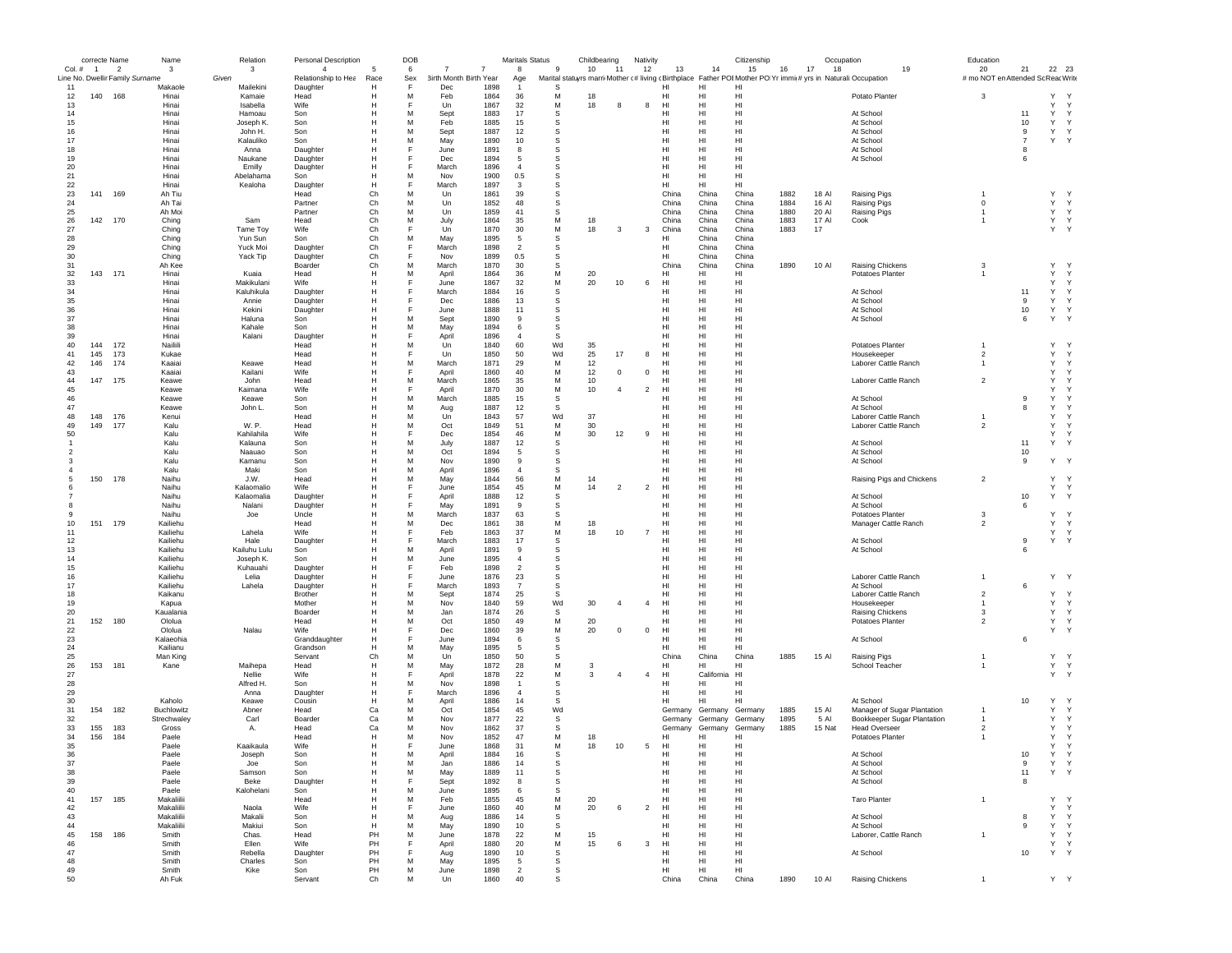|               | correcte Name |                | Name                            | Relation   | Personal Description |        | DOB |                        |                | <b>Maritals Status</b> |           | Childbearing   |                          | Nativity       |                         |                 | Citizenship |      | Occupation |                                                                                                               | Education                         |                |                    |  |
|---------------|---------------|----------------|---------------------------------|------------|----------------------|--------|-----|------------------------|----------------|------------------------|-----------|----------------|--------------------------|----------------|-------------------------|-----------------|-------------|------|------------|---------------------------------------------------------------------------------------------------------------|-----------------------------------|----------------|--------------------|--|
|               | Col. # 1      | $\overline{2}$ | 3                               | 3          | $\overline{4}$       | -5     | 6   |                        | $\overline{7}$ | 8                      | 9         | 10             | 11                       | 12             | 13                      | 14              | 15          | 16   | 17<br>18   | 19                                                                                                            | 20                                | 21             | 22 23              |  |
|               |               |                | Line No. Dwellir Family Surname | Given      | Relationship to Hea  | Race   | Sex | 3irth Month Birth Year |                | Age                    |           |                |                          |                |                         |                 |             |      |            | Marital statuyrs marri Mother (# living (Birthplace Father POI Mother PO Yr immi(# yrs in Naturali:Occupation | # mo NOT en Attended Sc ReacWrite |                |                    |  |
|               | 159           | 187            | Kaupu                           | л          | Head                 | Н      | M   | March                  | 1860           | 40                     | м         | 10             |                          |                | HI                      | HI              | HI          |      |            | Laborer Sugar Plantation                                                                                      | $\mathbf 0$                       |                | Y<br>Y             |  |
| 2             |               |                | Kaupu                           | Kaajakala  | <b>Wife</b>          |        | F   | June                   | 1874           | 25                     | M         | 10             | $^{\circ}$               | $\mathbf 0$    | HI                      | HI              | HI          |      |            |                                                                                                               |                                   |                | Y<br>$\mathsf{Y}$  |  |
| з             | 160           | 188            | Kaaipalaoa                      |            | Head                 |        | M   | June                   | 1849           | 50                     | M         | 31             |                          |                | HI                      | HI              | HI          |      |            | Laborer Cattle Ranch                                                                                          | $\overline{1}$                    |                | Y<br>Y             |  |
|               |               |                | Kaaipalaoa                      | Aimoku     | Wife                 |        |     | May                    | 1853           | 47                     | M         | 31             | 10                       | $\overline{4}$ | HI                      | HI              | HI          |      |            |                                                                                                               |                                   |                | Υ<br>$\mathsf{Y}$  |  |
|               |               |                | Kaaipalaoa                      | Meleana    | Daughter             |        | F   | April                  | 1888           | 12                     | s         |                |                          |                | нı                      | HI              | HI          |      |            | At School                                                                                                     |                                   | 10             | Y                  |  |
|               |               |                | Kaaipalaoa                      | Kaohoni    | Daughter             | н      | Е   | March                  | 1882           | 18                     | s         |                |                          |                | нı                      | HI              | HI          |      |            | At School                                                                                                     |                                   | 9              | Υ                  |  |
|               | 161           | 189            | Kaonohi                         | Mapu       | Head                 | н      | M   | April                  | 1872           | 28                     | М         | $\overline{4}$ |                          |                | нı                      | HI              | HI          |      |            | Potatoes Planter                                                                                              |                                   |                | Y                  |  |
| 8             |               |                | Kaonohi                         | Meleana    | Wife                 | н      | F   | Oct                    | 1877           | 22                     | M         | $\overline{4}$ | 3                        | -1             | HI                      | H1              | HI          |      |            |                                                                                                               |                                   |                | Y                  |  |
| 9             |               |                | Kaonohi                         | Kaleihuia  | Son                  | H      | М   | Nov                    | 1881           | 19                     | S         |                |                          |                | HI                      | HI              | HI          |      |            | At School                                                                                                     |                                   | 10             | Y                  |  |
| 10            | 162           | 190            | Tavasa                          | James      | Head                 | Port   | M   | Un                     | 1861           | 39                     | s         |                |                          |                | Portuga                 | Portugal        | Portugal    | 1885 | 15 Al      | Manager Cattle Ranch                                                                                          |                                   |                | Y<br>Υ             |  |
| 11            |               |                | Ferriria                        | John       | Boarder              | Port   | M   | March                  | 1874           | 26                     | S         |                |                          |                | HI                      | Portugal        | Portugal    |      |            | Laborer Cattle Ranch                                                                                          | 3                                 |                | Y<br>Y             |  |
|               |               |                |                                 |            |                      | Ch     | M   |                        | 1860           |                        |           |                |                          |                | China                   |                 |             | 1890 |            |                                                                                                               | $\overline{2}$                    |                | Y<br>Y             |  |
| 12            |               |                | Ah Fook                         |            | Servant              |        |     | Un                     |                | 40                     | s         |                |                          |                |                         | China           | China       |      | 10 AI      | Cook                                                                                                          |                                   |                | Y<br>$\mathsf{Y}$  |  |
| 13            | 163           | 191            | Kalani                          |            | Head                 | н      | M   | May                    | 1854           | 46                     | M         | 20             |                          |                | HI                      | HI              | HI          |      |            | Potatoes Planter                                                                                              | $\overline{\phantom{a}}$          |                |                    |  |
| 14            |               |                | Kalani                          | Hinau      | Wife                 | н      | F   | Nov                    | 1856           | 43                     | M         | 20             | 10                       | 5              | HI                      | HI              | HI          |      |            |                                                                                                               |                                   |                | Y<br>$\mathsf{Y}$  |  |
| 15            |               |                | Kalani                          | Kahaleauki | Son                  | Н      | М   | Sept                   | 1889           | 10                     | S         |                |                          |                | HI                      | HI              | HI          |      |            | At School                                                                                                     |                                   | 11             | Y<br>$\mathsf{Y}$  |  |
| 16            |               |                | Kalani                          | Makaio     | Son                  |        | M   | Dec                    | 1891           | 8                      | S         |                |                          |                | HI                      | HI              | HI          |      |            | At School                                                                                                     |                                   | 6              |                    |  |
| 17            |               |                | Kalani                          | Kaloola    | Son                  |        | M   | Jan                    | 1893           | $\overline{7}$         | S         |                |                          |                | HI                      | HI              | HI          |      |            | At School                                                                                                     |                                   | $\overline{7}$ |                    |  |
| 18            |               |                | Kalani                          | Kaai       | Daughter             |        | F   | Aug                    | 1895           | $\overline{4}$         | S         |                |                          |                | HI                      | HI              | HI          |      |            |                                                                                                               |                                   |                |                    |  |
| 19            |               |                | Kalani                          | Suke       | Daughter             |        | F   | June                   | 1898           | $\overline{1}$         | S         |                |                          |                | HI                      | H               | HI          |      |            |                                                                                                               |                                   |                |                    |  |
| 20            |               |                | Kaai                            |            | Granddaughter        |        | F   | March                  | 1888           | 12                     | s         |                |                          |                | HI                      | HI              | HI          |      |            | At School                                                                                                     |                                   | 10             | Y                  |  |
|               |               | 192            |                                 |            | Head                 |        | М   |                        |                |                        |           |                |                          |                | HI                      | HI              | HI          |      |            |                                                                                                               | 3                                 |                | Y Y                |  |
| 21            | 164           |                | Honolulu                        |            |                      |        |     | Un                     | 1835           | 65                     | Wd        | 30             |                          |                |                         |                 |             |      |            | Housekeeper                                                                                                   |                                   |                |                    |  |
| 22            |               |                | Kauie                           |            | Granddaughter        |        | F   | March                  | 1897           | 3                      | s         |                |                          |                | HI                      | HI              | HI          |      |            |                                                                                                               |                                   |                |                    |  |
| 23            | 165           | 193            | Akulii                          | J. Snr.    | Head                 | н      | М   | Un                     | 1837           | 63                     | М         | 40             |                          |                | HI                      | HI              | HI          |      |            | Potatoes Planter                                                                                              | $\overline{2}$                    |                | Y.<br>$\mathsf{Y}$ |  |
| 24            |               |                | Akulii                          | Nohomalie  | <b>Wife</b>          | н      | F   | Un                     | 1841           | 59                     | M         | 40             | $\overline{4}$           | $\overline{2}$ | HI                      | HI              | HI          |      |            |                                                                                                               |                                   |                | Y<br>Y             |  |
| 25            | 166           | 194            | Laie                            | Chas       | Head                 | Ca-H   | М   | June                   | 1873           | 26                     | M         | 8              |                          |                | HI                      | New York HI     |             |      |            | School Teacher                                                                                                | $\mathbf{1}$                      |                | Y Y                |  |
| 26            |               |                | Laie                            | Mary       | Wife                 | Port-H | F   | Dec                    | 1873           | 26                     | M         | 8              | 5                        | $\overline{4}$ | HI                      | Portugal        | HI          |      |            |                                                                                                               |                                   |                | Y Y                |  |
| 27            |               |                | Laie                            | Hoomau     | Son                  | PH     | М   | Oct                    | 1893           | 6                      | s         |                |                          |                | HI                      | HI              | HI          |      |            | At School                                                                                                     |                                   | 10             |                    |  |
| 28            |               |                | Laie                            | Luisa      | Daughter             | PH     | F   | Aug                    | 1895           | $\overline{4}$         | s         |                |                          |                | HI                      | HI              | HI          |      |            |                                                                                                               |                                   |                |                    |  |
|               |               |                | Laie                            |            |                      | PH     | M   |                        | 1898           |                        |           |                |                          |                | HI                      | H               | HI          |      |            |                                                                                                               |                                   |                |                    |  |
| 29            |               |                |                                 | Benjamin   | Son                  |        |     | Oct                    |                | -1                     | s         |                |                          |                |                         |                 |             |      |            |                                                                                                               |                                   |                |                    |  |
| 30            | 167           | 195            | Hina                            |            | Head                 | H      | М   | Un                     | 1828           | 72                     | M         | 27             |                          |                | HI                      | HI              | HI          |      |            | Potatoes Planter                                                                                              |                                   |                | Y                  |  |
| 31            |               |                | Hina                            | Uia        | Wife                 | н      | F   | Un                     | 1845           | 55                     | M         | 27             | $\overline{4}$           | 3              | HI                      | HI              | HI          |      |            |                                                                                                               |                                   |                | Y<br>Y             |  |
| 32            | 168           | 196            | Hina                            | Andrew     | Head                 |        | М   | March                  | 1876           | 24                     | М         | $\overline{2}$ |                          |                | HI                      | HI              | HI          |      |            | School Teacher                                                                                                | $\mathbf{1}$                      |                | Y<br>Y             |  |
| 33            |               |                | Hina                            | Rebbecca   | Wife                 | н      | F   | May                    | 1877           | 23                     | М         | $\overline{2}$ | $\mathbf 0$              | $\mathbf 0$    | HI                      | HI              | HI          |      |            |                                                                                                               |                                   |                | Y<br>Y             |  |
| 34            | 169           | 197            | Haulainamoku                    |            | Head                 | н      | M   | June                   | 1869           | 30                     | Wd        | 15             |                          |                | HI                      | HI              | HI          |      |            | Potatoes Planter                                                                                              | $\overline{2}$                    |                | Y<br>$\mathsf{Y}$  |  |
| 35            | 170           | 198            | Hauwahiu                        |            | Head                 | н      | M   | Un                     | 1840           | 60                     | M         | 31             |                          |                | HI                      | HI              | HI          |      |            | Fisherman                                                                                                     | $\overline{1}$                    |                | Y                  |  |
|               |               |                |                                 |            |                      |        | F   |                        | 1847           |                        | M         |                | $\overline{2}$           | $^{\circ}$     |                         |                 |             |      |            |                                                                                                               |                                   |                | Y                  |  |
| 36            |               |                | Hauwahiu                        | Pupuha     | Wife                 |        |     | Un                     |                | 53                     |           | 31             |                          |                | HI                      | HI              | HI          |      |            |                                                                                                               |                                   |                |                    |  |
| 37            |               |                | Wahineaea                       |            | Grandson             |        | M   | May                    | 1892           | 8                      | s         |                |                          |                | HI                      | HI              | HI          |      |            | At School                                                                                                     |                                   | 9              |                    |  |
| 38            |               |                | Kaili                           |            | Boarder              |        | М   | Un                     | 1863           | 37                     | s         |                |                          |                | HI                      | HI              | HI          |      |            | Potatoes Planter                                                                                              | $\overline{2}$                    |                | Y                  |  |
| 39            | 171           | 199            | Ahulii                          | Josua Sr.? | Head                 |        | М   | Dec                    | 1854           | 45                     | M         | 28             |                          |                | нı                      | HI              | HI          |      |            | <b>Raising Cattle</b>                                                                                         | $\overline{2}$                    |                | Y<br>Y             |  |
| 40            |               |                | Ahulii                          | Inoaola    | <b>Wife</b>          |        | F   | Un                     | 1852           | 48                     | M         | 28             |                          | $\overline{4}$ | HI                      | HI              | HI          |      |            |                                                                                                               |                                   |                | Y<br>Y             |  |
| 41            |               |                | Ahulii                          | Rahapa     | Daughter             |        | F   | April                  | 1876           | 24                     | s         |                |                          |                | HI                      | HI              | HI          |      |            | Dressmaker                                                                                                    |                                   |                | Y<br>Y             |  |
| 42            | 172           | 200            | Ahulii                          | Mikekolo   | Head                 |        | M   | March                  | 1873           | 27                     | M         | $\overline{4}$ |                          |                | HI                      | HI              | HI          |      |            | Potatoes Planter                                                                                              |                                   |                | Y<br>Y             |  |
| 43            |               |                |                                 | Mele       |                      |        |     |                        | 1880           |                        |           | $\overline{4}$ | $\mathbf 0$              | $\mathbf 0$    | HI                      | HI              | HI          |      |            |                                                                                                               |                                   |                | Y<br>Y             |  |
|               |               |                | Ahulii                          |            | Wife                 |        |     | May                    |                | 20                     | М         |                |                          |                |                         |                 |             |      |            |                                                                                                               |                                   |                |                    |  |
| 44            | 173           | 201            | Alaulu                          | Josua Jr.  | Head                 |        | M   | Nov                    | 1877           | 22                     | М         | -5             |                          |                | HI                      | HI              | HI          |      |            | Potatoes Planter                                                                                              | $\overline{2}$                    |                | Y<br>Y             |  |
| 45            |               |                | Alaulu                          | Kaimehana  | Wife                 |        | Е   | June                   | 1879           | 20                     | M         | -5             | $\overline{\phantom{a}}$ | $\overline{2}$ | HI                      | HI              | HI          |      |            |                                                                                                               |                                   |                | Y                  |  |
| 46            |               |                | Alaulu                          | Kawa       | Daughter             |        | F   | March                  | 1892           | 8                      | s         |                |                          |                | HI                      | HI              | HI          |      |            | At School                                                                                                     |                                   | 9              |                    |  |
| 47            |               |                | Alaulu                          | Hookano    | Daughter             |        |     | May                    | 1893           | $\overline{7}$         | s         |                |                          |                | HI                      | HI              | HI          |      |            | At School                                                                                                     |                                   | $\overline{7}$ |                    |  |
| 48            |               | 202            | Keanini                         |            | Head                 |        | М   | April                  | 1857           | 43                     | М         | 20             |                          |                | HI                      | HI              | HI          |      |            | <b>Taro Planter</b>                                                                                           | $\mathbf 0$                       |                | Y                  |  |
| 49            |               |                | Keanini                         | Kawaka     | Wife                 | н      | F   | June                   | 1860           | 40                     | M         | 20             | 9                        | 5              | HI                      | HI              | HI          |      |            |                                                                                                               |                                   |                | Υ<br>Y             |  |
|               |               |                |                                 |            |                      |        |     |                        |                |                        |           |                |                          |                |                         |                 |             |      |            |                                                                                                               |                                   |                |                    |  |
| 50            |               |                | Keanini                         | Konaaha    | Daughter             | н      |     | Nov                    | 1886           | 14                     | S         |                |                          |                | HI                      | HI              | HI          |      |            | At School                                                                                                     |                                   | 10             | Y<br>Y             |  |
| $\mathbf{1}$  | 174           | 203            | Marciello                       | A.         | Head                 | Port   | M   | Un                     | 1847           | 53                     | M         | 21             |                          |                | Portugal                | Portugal        | Portugal    | 1870 | 30 Nat     | Raising Cattle                                                                                                |                                   |                | Y<br>Y             |  |
| $\mathcal{P}$ |               |                | Marciello                       | Kailieha   | Wife                 | н      | F   | April                  | 1857           | 43                     | M         | 21             | 9                        | 5              | HI                      | HI              | ні          |      |            |                                                                                                               |                                   |                | Y<br>Y             |  |
|               |               |                | Marciello                       | Autoni M.  | Son                  | Port-H | M   | June                   | 1881           | 19                     | s         |                |                          |                | нı                      | Portugal        | HI          |      |            | Laborer Cattle Ranch                                                                                          | $\mathbf{1}$                      |                | Y<br>Y             |  |
|               |               |                | Marciello                       | Joe        | Son                  | Port-H | M   | Nov                    | 1883           | 16                     | s         |                |                          |                | HI                      | Portugal        | HI          |      |            | At School                                                                                                     |                                   | 10             | Y                  |  |
|               |               |                | Marciello                       | Maria      | Daughter             | Port-H | F   | Sept                   | 1889           | 10                     | s         |                |                          |                | HI                      | Portugal        | HI          |      |            | At School                                                                                                     |                                   | 9              | Y                  |  |
|               |               |                | Marciello                       | Frank      | Son                  | Port-H | M   | June                   | 1895           | -5                     | -S        |                |                          |                | HI                      | Portugal        | HI          |      |            | At School                                                                                                     |                                   | 11             |                    |  |
|               |               | 204            | Luka                            |            | Head                 | Н      | М   | Un                     | 1847           | 53                     | M         | 20             |                          |                | HI                      | HI              | HI          |      |            | Potatoes Planter                                                                                              | $\mathbf{1}$                      |                | Y<br>$\mathsf{Y}$  |  |
|               |               |                |                                 |            |                      |        | F   |                        |                |                        |           |                |                          |                |                         |                 |             |      |            |                                                                                                               |                                   |                | $\mathsf{Y}$       |  |
| 8             |               |                | Luka                            | Kewalo     | Wife                 | н      |     | Un                     | 1852           | 48                     | M         | 20             | $^{\circ}$               | $^{\circ}$     | HI                      | HI              | HI          |      |            |                                                                                                               |                                   |                | Υ                  |  |
|               |               |                | Luka                            | Kelukula   | Daughter             |        | F   | June                   | 1893           | 6                      | s         |                |                          |                | нı                      | HI              | HI          |      |            | At School                                                                                                     |                                   | $\overline{7}$ |                    |  |
| 10            | 175           | 205            | Maui                            |            | Head                 | н      | M   | May                    | 1875           | 25                     | М         | 8              |                          |                | нı                      | HI              | HI          |      |            | <b>Taro Planter</b>                                                                                           | $\overline{c}$                    |                | Y<br>Y             |  |
| 11            |               |                | Maui                            | Wahinekapu | <b>Wife</b>          | н      | F   | June                   | 1873           | 26                     | M         | 8              | $\circ$                  | $^{\circ}$     | HI                      | HI              | HI          |      |            |                                                                                                               |                                   |                | Y<br>Y             |  |
| 12            | 176           | 206            | Kaili                           |            | Head                 | н      | M   | Un                     | 1863           | 37                     | M         | 13             |                          |                | HI                      | H               | HI          |      |            | <b>Taro Planter</b>                                                                                           | $\overline{2}$                    |                | Y<br>Y             |  |
| 13            |               |                | Kaili                           | Kekahu     | Wife                 | Н      |     | Dec                    | 1870           | 30                     | M         | 13             | 8                        | 5              | HI                      | HI              | HI          |      |            |                                                                                                               |                                   |                | Y<br>$\mathsf{Y}$  |  |
| 14            |               |                | Kaili                           | Kaili      | Son                  |        | M   | April                  | 1888           | 12                     | s         |                |                          |                | HI                      | HI              | HI          |      |            | At School                                                                                                     |                                   | 10             | Y<br>Y             |  |
| 15            |               |                | Kaili                           | Loipai     | Son                  |        | M   | May                    | 1890           | 10                     | s         |                |                          |                | HI                      | HI              | HI          |      |            | At School                                                                                                     |                                   | 9              | $\mathsf{Y}$<br>Y  |  |
| 16            |               |                | Kaili                           | Keahi      | Son                  |        | M   | March                  | 1891           | 9                      | s         |                |                          |                | HI                      | HI              | HI          |      |            | At School                                                                                                     |                                   | 11             |                    |  |
| 17            |               |                | Kaili                           | Waiola     |                      |        | M   | Dec                    | 1892           | 8                      | -S        |                |                          |                | HI                      | HI              | HI          |      |            |                                                                                                               |                                   | $\overline{7}$ |                    |  |
|               |               |                |                                 |            | Son                  |        |     |                        |                |                        |           |                |                          |                |                         |                 |             |      |            | At School                                                                                                     |                                   |                |                    |  |
| 18            |               |                | Kaili                           | Kele       | Daughter             |        |     | June                   | 1896           | $\overline{4}$         | -S        |                |                          |                | HI                      | HI              | HI          |      |            |                                                                                                               |                                   |                |                    |  |
| 19            | 177           | 207            | Makawahine                      |            | Head                 |        | М   | Un                     | 1835           | 65                     | M         |                |                          |                | HI                      | HI              | HI          |      |            | <b>Taro Planter</b>                                                                                           | $\overline{1}$                    |                | Y                  |  |
| 20            |               |                | Makawahine                      | Papunai    | Wife                 |        | F   | Un                     | 1832           | 68                     | M         | $\overline{4}$ | 5                        | $\mathbf 0$    | HI                      | HI              | HI          |      |            |                                                                                                               |                                   |                | Y<br>$\mathsf{Y}$  |  |
| 21            |               | 178 208        | Kaaianamanu                     |            | Head                 |        | M   | March                  | 1855           | 45                     | M         | 23             |                          |                | HI                      | HI              | HI          |      |            | <b>Taro Planter</b>                                                                                           | 3                                 |                | $\mathsf{Y}$<br>Y  |  |
| 22            |               |                | Kaajanamanu                     | Nakahili   | <b>Wife</b>          |        | F   | April                  | 1858           | 42                     | M         | 23             | 6                        | 3              | HI                      | HI              | HI          |      |            |                                                                                                               |                                   |                | Y<br>$\mathsf{Y}$  |  |
| 23            |               |                | Kaajanamanu                     | Emily      | Daughter             |        |     | June                   | 1893           | $\overline{7}$         | s         |                |                          |                | HI                      | HI              | HI          |      |            | At School                                                                                                     |                                   | 9              | Y Y                |  |
| 24            |               |                | Kaajanamanu                     | David      | Son                  | н      | М   | May                    | 1898           | $\overline{2}$         | s         |                |                          |                | HI                      | HI              | HI          |      |            |                                                                                                               |                                   |                |                    |  |
|               |               |                |                                 |            |                      |        |     |                        |                |                        |           |                |                          |                |                         |                 |             |      |            |                                                                                                               |                                   |                |                    |  |
| 25            | 179           | 209            | Kele                            | Emale      | Head                 |        |     | Feb                    | 1879           | 21                     | Wd        | 5              | $\overline{2}$           | $\overline{2}$ | HI                      | HI              | HI          |      |            | Housekeeper                                                                                                   | 3                                 |                | Y Y                |  |
| 26            | 180           | 210            | <b>Kaaiawahie</b>               |            | Head                 |        |     | Un                     | 1830           | 70                     | Wd        | 27             | 10                       |                | HI                      | HI              | нı          |      |            | Housekeepe                                                                                                    |                                   |                | $\checkmark$<br>v  |  |
| 27            |               |                | Nakai                           |            | Boarder              | н      | F   | Un                     | 1840           | 60                     | Wd        | 31             | 5                        | 3              | $\mathsf{H} \mathsf{I}$ | HI              | HI          |      |            | Housekeeper                                                                                                   | $\overline{\mathbf{c}}$           |                | Y<br>Y             |  |
| 28            | 181           | 211            | Kahiku                          |            | Head                 | н      | M   | Un                     | 1840           | 60                     | M         | $\overline{7}$ |                          |                | HI                      | H <sub>II</sub> | HI          |      |            | Canoe Builder                                                                                                 | $\overline{2}$                    |                | Y<br>Y             |  |
| 29            |               |                | Kahiku                          | Alapai     | Wife                 | н      | F   | Un                     | 1845           | 55                     | M         | $\overline{7}$ | 14                       | 3              | HI                      | HI              | HI          |      |            |                                                                                                               |                                   |                | Y<br>Y             |  |
| 30            |               | 182 212        | Pumanu                          |            | Head                 |        | М   | March                  | 1842           | 58                     | M         | 24             |                          |                | HI                      | HI              | HI          |      |            | <b>District Judge</b>                                                                                         | $\mathbf 0$                       |                | Y<br>Y             |  |
| 31            |               |                | Pumanu                          | Hanakahi   | Wife                 | н      | F   | April                  | 1843           | 57                     | ${\sf M}$ | 24             | 5                        | $\overline{2}$ | HI                      | H <sub>II</sub> | HI          |      |            |                                                                                                               |                                   |                | Y Y                |  |
|               |               |                |                                 |            |                      |        | E   |                        |                |                        |           |                |                          |                |                         | H1              | HI          |      |            |                                                                                                               |                                   |                |                    |  |
| 32            |               |                | Kamila                          |            | Granddaughter        | Н      |     | June                   | 1888           | 12                     | s         |                |                          |                | HI                      |                 |             |      |            | At School                                                                                                     |                                   | $\mathsf g$    | Y Y                |  |
| 33            |               |                | Aneave                          |            | Granddaughter        | н      | F   | Dec                    | 1891           | 8                      | S         |                |                          |                | HI                      | HI              | HI          |      |            | At School                                                                                                     |                                   | $\overline{7}$ |                    |  |
| 34            |               |                | Mika                            |            | Granddaughter        | н      | F   | April                  | 1893           | $\overline{7}$         | S         |                |                          |                | HI                      | HI              | HI          |      |            | At School                                                                                                     |                                   | 10             |                    |  |
| 35            |               |                | Liilii                          |            | Nephew               |        | М   | May                    | 1891           | 9                      | S         |                |                          |                | HI                      | HI              | HI          |      |            | At School                                                                                                     |                                   | 6              |                    |  |
| 36            |               |                | Koalii                          |            | Grandson             | н      | М   | June                   | 1896           | 3                      | S         |                |                          |                | HI                      | HI              | HI          |      |            |                                                                                                               |                                   |                |                    |  |
| 37            |               |                | Kanalu                          | Maka       | Grandson             | н      | M   | May                    | 1898           | $\overline{2}$         | s         |                |                          |                | HI                      | HI              | HI          |      |            |                                                                                                               |                                   |                |                    |  |
| 38            |               |                | Paikaha                         | Nui        | Grandson             | н      | M   | Oct                    |                | 1899 0.583333          | s         |                |                          |                | HI                      | HI              | HI          |      |            |                                                                                                               |                                   |                |                    |  |
|               |               |                |                                 |            |                      |        |     |                        |                |                        |           |                |                          |                |                         |                 |             |      |            |                                                                                                               |                                   |                |                    |  |
| 39            |               | 183 213        | Moiha                           |            | Head                 | н      | M   | Un                     | 1860           | 40                     | M         | 23             |                          |                | HI                      | HI              | HI          |      |            | Laborer Sugar Plantation                                                                                      | $\overline{1}$                    |                | Y Y                |  |
| 40            |               |                | Moiha                           | Laura      | Wife                 | H      | F   | Feb                    | 1862           | 38                     | M         | 23             | 6                        | $\overline{4}$ | HI                      | HI              | HI          |      |            |                                                                                                               |                                   |                | Y Y                |  |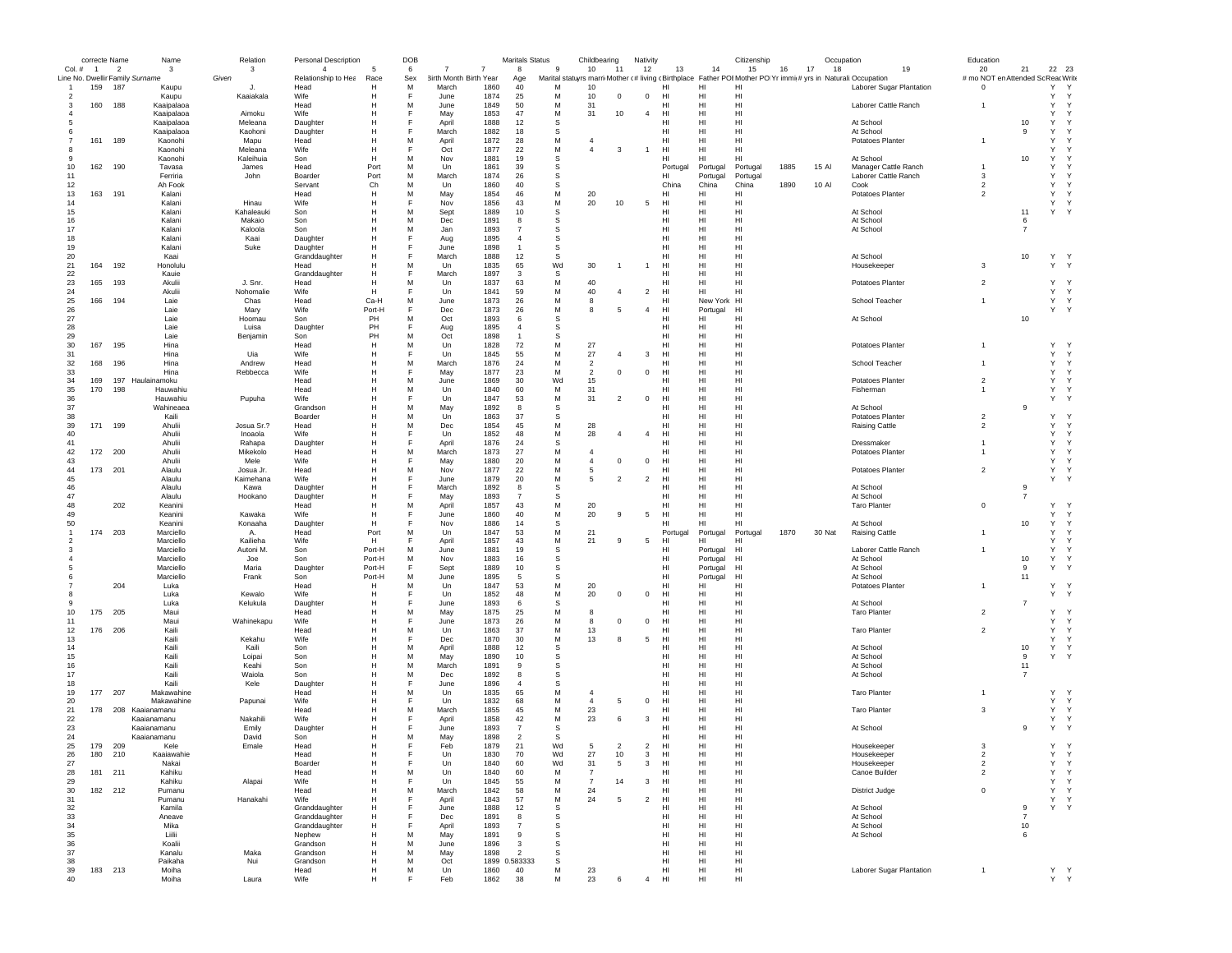|                                 |         | correcte Name  | Name           | Relation           | <b>Personal Description</b> |              | DOB |                        |              | <b>Maritals Status</b> |          | Childbearing   |                | Nativity       |                | Citizenship                                                                                                  |      | Occupation |                           | Education               |          |                   |                   |
|---------------------------------|---------|----------------|----------------|--------------------|-----------------------------|--------------|-----|------------------------|--------------|------------------------|----------|----------------|----------------|----------------|----------------|--------------------------------------------------------------------------------------------------------------|------|------------|---------------------------|-------------------------|----------|-------------------|-------------------|
| Col. # 1                        |         | $\overline{2}$ | 3              | 3                  | $\overline{4}$              | 5            | 6   | 7<br>7                 |              | 8                      | 9        | 10             | 11             | 12             | 13             | 15<br>14                                                                                                     | 16   | 17<br>18   | 19                        | 20                      | 21       | 22 23             |                   |
| Line No. Dwellir Family Surname |         |                |                | Given              | Relationship to Hea         | Race         | Sex | 3irth Month Birth Year |              | Age                    |          |                |                |                |                | Marital statuyrs marri Mother (# living cBirthplace Father POIMother PO Yr immit# yrs in Naturali:Occupation |      |            |                           | # mo NOT en Attended So |          | ReacWrite         |                   |
| 41                              |         |                | Moiha          | Moiha Liilii       | Son                         | H            | M   | May                    | 1884         | 16                     | S        |                |                |                | HI             | H<br>HI                                                                                                      |      |            | At School                 |                         | 10       | Y Y               |                   |
| 42                              |         |                | Moiha          | Kama               | Son                         | Н            | M   | Sept                   | 1887         | 13                     | s        |                |                |                | HI             | H<br>HI                                                                                                      |      |            | At School                 |                         | -9       | Υ                 | Y                 |
| 43                              |         |                | Moiha          | Kaaipuni           | Daughter                    | н            |     | Nov                    | 1891         | 9                      | S        |                |                |                | HI             | H<br>HI                                                                                                      |      |            | At School                 |                         | -8       |                   |                   |
| 44                              |         |                | Moiha          | Kanui              | Son                         | Н            | M   | Jan                    | 1895         | 5                      | S        |                |                |                | HI             | H<br>HI                                                                                                      |      |            |                           |                         |          |                   |                   |
| 45                              | 184 214 |                | Halualani      |                    | Head                        | Н            | M   | Dec                    | 1855         | 45                     | M        | 15             |                |                | HI             | H<br>HI                                                                                                      |      |            | Overseer Sugar Plantation |                         |          | Y                 |                   |
| 46                              |         |                | Halualani      | Luisa              | Wife                        | Н            |     | Un                     | 1851         | 49                     | М        | 15             |                | $\mathbf 0$    | HI             | HI<br>HI                                                                                                     |      |            |                           |                         |          | Υ                 | Y                 |
| 47                              |         |                | Alohikea       | Mary               | Niece                       | н            |     | March                  | 1886         | 14                     | S        |                |                |                | HI             | HI<br>HI                                                                                                     |      |            | At School                 |                         | 10       | $\mathsf{Y}$<br>Y |                   |
| 48                              |         |                | Meek           | Mary               | Granddaughter               | Ca-H         |     | April                  | 1895         | -5                     | <b>s</b> |                |                |                | HI             | Ohio<br>HI                                                                                                   |      |            |                           |                         |          |                   |                   |
| 49                              | 185 215 |                | Charles        |                    | Head                        | South Seas   | M   | Un                     | 1880         | 20                     | М        | 5              |                |                |                | South Sea South Sea South Sea                                                                                | 1885 | 15 Al      | Laborer Sugar Plantation  | $\overline{2}$          |          | ${\sf N}$         | N                 |
| 50                              |         |                | Charles        | Parsalee           | Wife                        | South Seas   |     | Un                     | 1865         | 35                     | М        | 5              | $^{\circ}$     | $^{\circ}$     |                | South Sea South Sea South Sea                                                                                | 1885 | 15         | Laborer Sugar Plantation  | 3                       |          | N                 | N                 |
|                                 | 186 216 |                | Willie         |                    | Head                        | South Seas   | M   | Un                     | 1860         | 40                     | М        | 5              |                |                |                | South Sea South Sea South Sea                                                                                | 1885 | 15 Al      | Laborer Sugar Plantation  | $\overline{2}$          |          | N                 | N                 |
|                                 |         |                | Willie         | Rebecca            | Wife                        | South Seas   |     | Un                     | 1862         | 38                     | М        | 5              | $\overline{2}$ | $\overline{c}$ |                | South Sea South Sea South Sea Un                                                                             |      |            |                           |                         |          | N                 | N                 |
|                                 |         |                | Willie         | Mele               | Daughter                    | South Seas   |     | Un                     | 1889         | 11                     | S        |                |                |                | HI             | South Sea South Sea Islands                                                                                  |      |            | At School                 |                         | $10$     | Y                 |                   |
|                                 |         |                | Willie         | Jims               | Son                         | South Seas   | M   | Un                     | 1892         | 8                      | S        |                |                |                | HI             | South Sea South Sea Islands                                                                                  |      |            | At School                 |                         | 9        |                   |                   |
|                                 | 187     | 217            | Shylack        |                    | Head                        | South Seas   | M   | Un                     | 1866         | 34                     | M        | 10             |                |                |                | South Sea South Sea South Sea                                                                                | 1885 | 15 Al      | Laborer Sugar Plantation  |                         |          | N                 | N                 |
|                                 |         |                | Shylack        | Shamlack           | Wife                        | South Seas   | E   | Un                     | 1867         | 33                     | M        | 10             | $^{\circ}$     | $^{\circ}$     |                | South Sea South Sea South Sea                                                                                | 1885 | 15         |                           |                         |          | N                 | N                 |
|                                 | 188 218 |                | Spitch         | John               | Head                        | South Seas   | M   | Un                     | 1863         | 37                     | M        | 8              |                |                |                | South Sea South Sea South Sea                                                                                | 1885 | 15 Al      | Laborer Sugar Plantation  | $\overline{2}$          |          | N                 | N                 |
|                                 |         |                | Spitch         | Hallie             | Wife                        | South Seas   | E   | $_{\text{Un}}$         | 1868         | 32                     | M        | 8              | $\Omega$       | $\Omega$       |                | South Sea South Sea South Sea                                                                                | 1885 | 15         |                           |                         |          | N                 | N                 |
|                                 |         |                | Kalana         |                    | Boarder                     | South Seas   | M   | Un                     | 1859         | 41                     | S        |                |                |                |                | South Sea South Sea South Sea                                                                                | 1885 | 15 AI      | Laborer Sugar Plantation  |                         |          | N                 | N                 |
| 10                              | 189     | 219            | Johnson        |                    | Head                        | South Seas   | M   | Un                     | 1861         | 39                     | M        | 10             |                |                |                | South Sea South Sea South Sea                                                                                | 1885 | 15 Al      | Laborer Sugar Plantation  | $\overline{2}$          |          | N                 | N                 |
| 11                              |         |                | Johnson        | Masako             | Wife                        | South Seas   |     | Un                     | 1871         | 29                     | М        | 10             | $\overline{4}$ | $\overline{2}$ |                | South Sea South Sea South Sea                                                                                | 1885 | 15         |                           |                         |          | N                 |                   |
| 12                              |         |                | Johnson        | Lucia              | Daughter                    | South Seas   |     | Un                     | 1892         | 8                      | s        |                |                |                | HI             | South Sea South Sea Islands                                                                                  |      |            | At School                 |                         | 10       |                   |                   |
| 13                              |         |                | Johnson        | Bill               | Son                         | South Seas   | M   | Un                     | 1894         | 6                      | s        |                |                |                | HI             | South Sea South Sea Islands                                                                                  |      |            | At School                 |                         | 11       |                   |                   |
| 14                              | 190     | 220            | Kanamu         | J.                 | Head                        | Н            | M   | June                   | 1857         | 42                     | M        | 22             |                |                | HI             | HI<br>HI                                                                                                     |      |            | Constable                 | $\Omega$                |          | Y                 |                   |
| 15                              |         |                |                | Ananeki            | Wife                        | н            |     | Oct                    | 1860         | 40                     | M        | 22             | $\overline{2}$ |                | HI             | H<br>HI                                                                                                      |      |            |                           |                         |          | Y Y               |                   |
| 16                              |         |                |                | Auuu               | Daughter                    | Н            |     | Feb                    | 1879         | 21                     | S        |                |                |                | HI             | HI<br>HI                                                                                                     |      |            | Dressmaker                | $\overline{2}$          |          | Y Y               |                   |
| 17                              |         |                | Kaala          |                    | Granddaughter               | Н            |     | Nov                    | 1895         | 5                      | s        |                |                |                | HI             | HI<br>HI                                                                                                     |      |            | At School                 |                         | 10       |                   |                   |
| 18                              |         |                | Anuu           |                    | Niece                       | Н            |     | Dec                    | 1889         | 11                     | S        |                |                |                | HI             | HI<br>HI                                                                                                     |      |            | At School                 |                         | -5       |                   |                   |
| 19                              |         |                | Kanamu         | S.                 | Nephew                      | H            | M   | April                  | 1898         | $\overline{2}$         | S        |                |                |                | HI             | HI<br>HI                                                                                                     |      |            |                           |                         |          |                   |                   |
| 20                              | 191     | 221            | Mau            | John               | Head                        | н            | M   | Un                     | 1840         | 60                     | M        | 17             |                |                | HI             | HI<br>HI                                                                                                     |      |            | <b>Taro Planter</b>       | $\overline{2}$          |          | Υ                 |                   |
| 21                              |         |                | Mau            | Mary               | Wife                        | H            |     | Un                     | 1845         | 55                     | M        | 17             | $\overline{2}$ |                | HI             | HI<br>HI                                                                                                     |      |            |                           |                         |          | Y                 | Y                 |
|                                 |         |                |                |                    |                             |              |     |                        |              |                        |          |                |                |                |                |                                                                                                              |      |            | <b>Taro Planter</b>       | $\overline{2}$          |          | Y                 |                   |
| 22                              | 192     | 222            | Kahele         | R. W.              | Head                        | H            | M   | Un                     | 1848         | 52                     | М        | 30             |                |                | HI             | HI<br>HI                                                                                                     |      |            |                           |                         |          |                   | Y                 |
| 23                              |         |                | Kahele         | Malualni           | Wife                        | H<br>H       | M   | Un                     | 1855<br>1878 | 45<br>22               | М<br>S   | 30             | 10             | $\overline{c}$ | HI<br>HI       | HI<br>HI<br>HI<br>HI                                                                                         |      |            |                           | $\overline{2}$          |          | Y<br>Y            | Y<br>$\mathsf{Y}$ |
| 24                              |         |                | Kahele         | Kulanui            | Son                         |              |     | May                    |              |                        |          |                |                |                |                |                                                                                                              |      |            | Laborer Sugar Plantation  |                         |          |                   |                   |
| 25                              |         | 223            | Joe            | Joe                | Head                        | South Seas   | M   | Un                     | 1871         | 29                     | M        | 5              |                |                |                | South Sea South Sea South Sea                                                                                | 1890 | 10 Al      | Laborer Sugar Plantation  | 3                       |          | ${\sf N}$         | N                 |
| 26                              |         |                | Joe            | Wawa               | Wife                        | South Seas   | F   | Un                     | 1863         | 37                     | M        | 5              | 5              | $\overline{4}$ |                | South Sea South Sea South Sea                                                                                | 1885 | 15 Al      |                           |                         |          | N                 |                   |
| 27                              |         |                | Joe            | Annil              | Daughter                    | South Seas   | E   | Un                     | 1892         | 8                      | s        |                |                |                | нı             | South Sea South Sea Islands                                                                                  |      |            | At School                 |                         | 10       |                   |                   |
| 28                              |         |                | Joe            | Bill               | Son                         | South Seas   | M   | Un                     | 1894         | 6                      | s        |                |                |                | HI             | South Sea South Sea Islands                                                                                  |      |            | At School                 |                         | 9        |                   |                   |
| 29                              |         |                | Joe            | Mary               | Daughter                    | South Seas   | E   | Un                     | 1896         | $\overline{a}$         | S        |                |                |                | HI             | South Sea South Sea Islands                                                                                  |      |            |                           |                         |          |                   |                   |
| 30                              |         |                | Joe            | <b>Bill John</b>   | Son                         | South Seas   | M   | $_{\text{Un}}$         | 1898         | $\overline{2}$         | S        |                |                |                | HI.            | South Sea South Sea Islands                                                                                  |      |            |                           |                         |          |                   |                   |
| 31                              |         |                | Kinney         |                    | Boarder                     | South Seas   | M   | Un                     | 1872         | 28                     | Wd       |                |                |                |                | South Sea South Sea South Sea                                                                                | 1885 | 15 Al      | Laborer Sugar Plantation  |                         |          | N                 | N                 |
| 32                              | 193     | 224            | Kapehana       |                    | Head                        | Н            | M   | March                  | 1863         | 37                     | M        | 12             |                |                | HI             | HI<br>н                                                                                                      |      |            | Laborer Sugar Plantation  | $\overline{2}$          |          | Υ                 |                   |
| 33                              |         |                | Kapehana       | Hookauo            | Wife                        | Н            |     | June                   | 1864         | 35                     | M        | 12             | 9              | $\overline{4}$ | HI             | H<br>HI                                                                                                      |      |            |                           |                         |          | Y                 | Y                 |
| 34                              |         |                | Kapehana       | Naohia             | Daughter                    | H            |     | April                  | 1894         | 6                      | s        |                |                |                | HI             | HI<br>HI                                                                                                     |      |            | At School                 |                         | 6        |                   |                   |
| 35                              |         |                | Kapehana       | Kapehana           | Son                         | Н            | M   | May                    | 1897         | 3                      | s        |                |                |                | HI             | H<br>HI                                                                                                      |      |            |                           |                         |          |                   |                   |
| 36                              |         |                | Kapehana       | Kaluna             | Son                         | H            | M   | June                   | 1898         | $\mathbf{1}$           | S        |                |                |                | HI             | H<br>HI                                                                                                      |      |            |                           |                         |          |                   |                   |
| 37                              |         |                | Kapehana       | Kumukau            | Son                         | Н            | M   | Jan                    | 1900         | 0.5                    | S        |                |                |                | HI             | H<br>HI                                                                                                      |      |            |                           |                         |          |                   |                   |
| 38                              |         | 225            | Kahuila        |                    | Head                        | Н            | M   | Dec                    | 1862         | 38                     | M        | 8              |                |                | HI             | H<br>HI                                                                                                      |      |            | Laborer Sugar Plantation  |                         |          | Y Y               |                   |
| 39                              |         |                | Kahuila        | Haweke             | Wife                        | Н            | E   | June                   | 1869         | 31                     | М        | 8              | -5             | $\overline{4}$ | HI             | HI<br>HI                                                                                                     |      |            |                           |                         |          | Y Y               |                   |
| 40                              |         |                | Kaheha         |                    | Niece                       | H            |     | Jan                    | 1892         | $\overline{7}$         | S        |                |                |                | HI             | HI<br>HI                                                                                                     |      |            | At School                 |                         | 9        |                   |                   |
| 41                              |         |                | Keluhuwawa     |                    | Nephew                      | H            | M   | May                    | 1894         | -6                     | S        |                |                |                | HI             | HI<br>HI                                                                                                     |      |            | At School                 |                         | 6        |                   |                   |
| 42                              |         |                | Minuil         |                    | Niece                       | H            | F   | April                  | 1896         | $\overline{4}$         | S        |                |                |                | HI             | HI<br>HI                                                                                                     |      |            |                           |                         |          |                   |                   |
| 43                              |         |                | Luahiwa        |                    | Nephew                      | н            | M   | June                   | 1893         | 6                      | s        |                |                |                | HI             | HI<br>HI                                                                                                     |      |            | At School                 |                         | 10       |                   |                   |
| 44                              | 194     | 226            | Gomes          | Manuel             | Head                        | Port         | M   | Un                     | 1859         | 41                     | М        | 15             |                |                | Portugal       | Portugal<br>Portugal                                                                                         | 1889 | 11 Al      | Laborer Sugar Plantation  |                         |          | N                 | N                 |
| 45                              |         |                | Gomes          | Rolinda            | Wife                        | Port         | E   | May                    | 1862         | 38                     | М        | 15             | 6              | 5              | Portugal       | Portugal<br>Portugal                                                                                         | 1889 | 11         |                           |                         |          | N                 | N                 |
| 46                              |         |                | Gomes          | Benjamin           | Son                         | Port         | M   | April                  | 1885         | 15                     | s        |                |                |                | Portugal       | Portugal<br>Portugal                                                                                         | 1889 | 11         | Laborer Sugar Plantation  | $\overline{2}$          |          | Y                 | $\mathsf{Y}$      |
| 47                              |         |                | Gomes          | Auloni             | Son                         | Port         | M   | Nov                    | 1886         | 14                     | S        |                |                |                | Portugal       | Portugal<br>Portugal                                                                                         | 1889 | 11         | Laborer Sugar Plantation  | $\mathfrak{p}$          |          | Y Y               |                   |
| 48                              |         |                |                |                    |                             |              | M   |                        |              |                        | S        |                |                |                |                |                                                                                                              |      |            |                           |                         |          | Y<br>$\mathsf{Y}$ |                   |
| 49                              |         |                | Gomes<br>Gomes | Marisul<br>Marrian | Son<br>Daughter             | Port<br>Port | F   | Dec<br>March           | 1888<br>1890 | 12<br>10               | S        |                |                |                | Portugal<br>нı | Portugal<br>Portugal<br>Portugal                                                                             | 1889 | 11         | At School<br>At School    |                         | 11<br>11 | Y                 | Y                 |
| 50                              |         |                | Gomes          | Wao                | Son                         | Port         | M   | June                   | 1892         | 8                      | S        |                |                |                | HI             | Portugal<br>Portugal                                                                                         |      |            | At School                 |                         | 10       |                   |                   |
|                                 |         |                |                | Cacarna            |                             | Port         | F   | May                    | 1894         | 6                      | S        |                |                |                | HI.            | Portugal                                                                                                     |      |            | At School                 |                         | 6        |                   |                   |
|                                 |         |                | Gomes<br>Gomes | Wihias             | Daughter                    | Port         | F   | April                  | 1896         | $\overline{a}$         | S        |                |                |                | HI.            | Portugal<br>Portugal<br>Portugal                                                                             |      |            |                           |                         |          |                   |                   |
|                                 |         | 227            | Ekekela        |                    | Daughter<br>Head            | н            | M   | May                    | 1875         | 25                     | M        | 8              |                |                | HI             | Portugal<br>HI<br>HI                                                                                         |      |            | Laborer Sugar Plantation  |                         |          | Υ                 |                   |
|                                 |         |                | Ekekela        |                    | Wife                        | Н            |     | June                   | 1871         | 29                     | М        |                | $^{\circ}$     | $^{\circ}$     | HI             | HI<br>HI                                                                                                     |      |            |                           |                         |          | Y                 | Y                 |
|                                 |         |                |                | Naliakalo          |                             |              |     |                        |              |                        |          | 8              |                |                |                |                                                                                                              |      |            | Housekeeper               | $\overline{2}$          |          | Y                 |                   |
|                                 |         |                | Kauiano        |                    | Mother                      | н            |     | Oct                    | 1861         | 39                     | Wd       | 9              | 5              | 5              | HI             | HI<br>HI                                                                                                     |      |            |                           |                         |          |                   | Y                 |
|                                 |         |                | Josepa         |                    | Nephew                      | H            | M   | Nov                    | 1889         | 10                     | s        |                |                |                | нı             | HI<br>HI                                                                                                     |      |            | At School                 |                         | 10       | Y                 | Y                 |
|                                 | 195     | 228            | Vollerberg     | H. A.              | Head                        | Ca           | M   | March                  | 1863         | 37                     | M        |                |                |                | Germany        | Germany<br>Germany                                                                                           | 1892 | 8 Al       | Overseer Sugar Plantation |                         |          | $\mathsf{Y}$      | Y                 |
|                                 |         |                | Vollerberg     | Emilly             | Wife                        | Port         |     | Aug                    | 1869         | 30                     | M        | -1             |                | $\overline{1}$ | Portugal       | Portugal<br>Portugal                                                                                         | 1892 | 8          |                           |                         |          | Υ                 |                   |
|                                 |         |                | Vollerberg     | Henry              | Son                         | Ca           | M   | Aug                    | 1899         | 0.75                   | S        |                |                |                | нı             | Germany<br>Portugal                                                                                          |      |            |                           |                         |          |                   |                   |
| 10                              |         | 229            | Canto de Ar?   |                    | Head                        | Port         | M   | Un                     | 1861         | 39                     | M        | 12             |                |                | Portugal       | Portugal<br>Portugal                                                                                         | 1885 | 15 Nat     | Overseer Sugar Plantation | $\overline{2}$          |          | N                 | N                 |
| 11                              |         |                | Canto de Ar?   | Maria              | Wife                        | Port         | F   | Un                     | 1865         | 35                     | M        | 12             | 3              | 3              | Portugal       | Portugal<br>Portugal                                                                                         | 1885 | 15         |                           |                         |          | Ν                 | N                 |
| 12                              |         |                | Canto de Ar?   | Maria              | Daughter                    | Port         |     | March                  | 1891         | 9                      | S        |                |                |                | HI             | Portugal<br>Portugal                                                                                         |      |            | At School                 |                         | 6        |                   |                   |
| 13                              |         |                | Canto de Ar?   | Manuel             | Son                         | Port         | M   | June                   | 1889         | 10                     | S        |                |                |                | HI             | Portugal<br>Portugal                                                                                         |      |            | At School                 |                         | 11       | Y                 | $\mathsf{Y}$      |
| 14                              | 196     | 230            | Silva          | Pillipi            | Head                        | Port-H       | M   | Feb                    | 1869         | 31                     | М        | $\overline{2}$ |                |                | HI             | Portugal<br>H <sub>1</sub>                                                                                   |      |            | Laborer Sugar Plantation  |                         |          | Υ                 | $\mathsf{Y}$      |
| 15                              |         |                | Silva          | Olelia             | Wife                        | H            | F   | March                  | 1872         | 28                     | М        | $\overline{2}$ | $^{\circ}$     | $\,0\,$        | HI             | HI<br>HI                                                                                                     |      |            |                           |                         |          | Y                 | Y                 |
| 16                              | 197     | 231            | Willock        |                    | Head                        | South Sea    | м   | Un                     | 1863         | 37                     |          |                |                |                |                | South Sea South Sea South Sea 1885                                                                           |      | 15 AI      | Laborer Sugar Plantation  |                         |          | Ν                 | N                 |
| 17                              |         |                | Otis Garai     |                    | Boarder                     | South Seas   | M   | Un                     | 1850         | 50                     | s        |                |                |                |                | South Sea South Sea South Sea                                                                                | 1885 | 15 Al      | Laborer Sugar Plantation  | $\overline{2}$          |          | ${\sf N}$         | N                 |
| 18                              |         |                | Hau            | Rose               | Boarder                     | South Seas   | M   | Un                     | 1874         | 26                     | s        |                |                |                |                | South Sea South Sea South Sea                                                                                | 1885 | 15 Al      | Laborer Sugar Plantation  | $\mathbf{1}$            |          | ${\sf N}$         | N                 |
| 19                              |         |                | Bust?          |                    | Boarder                     | South Seas   | M   | Un                     | 1871         | 29                     | S        |                |                |                |                | South Sea South Sea South Sea                                                                                | 1885 | 15 AI      | Laborer Sugar Plantation  | 3                       |          | ${\sf N}$         | N                 |
| 20                              | 198 232 |                | Uteh?          |                    | Head                        | South Seas   | M   | Un                     | 1861         | 39                     | M        | 10             |                |                |                | South Sea South Sea South Sea                                                                                | 1885 | 15 Al      | Laborer Sugar Plantation  | $\overline{2}$          |          | N                 | N                 |
| 21                              |         |                | Uteh?          | Cabarigo           | Wife                        | South Seas   | F   | Un                     | 1875         | 25                     | М        | 10             | $^{\circ}$     | $\mathbf{0}$   |                | South Sea South Sea South Sea                                                                                | 1885 | 15         | Laborer Sugar Plantation  | $\overline{\mathbf{2}}$ |          | N                 | N                 |
| 22                              | 199 233 |                | Kaleina        |                    | Head                        | Н            | M   | March                  | 1855         | 45                     | M        | 23             |                |                | HI             | HI<br>HI                                                                                                     |      |            | <b>Taro Planter</b>       | $\overline{1}$          |          | Y                 | Y                 |
| 23                              |         |                | Kaleina        | Mananui            | Wife                        | H            | E   | June                   | 1848         | 52                     | M        | 23             | 6              | $\overline{c}$ | HI             | HI<br>HI                                                                                                     |      |            |                           |                         |          | Y                 | $\mathsf{Y}$      |
| 24                              |         |                | Upu            |                    | Boarder                     | н            | M   | April                  | 1861         | 39                     | Wd       | 15             |                |                | HI             | HI<br>HI                                                                                                     |      |            | <b>Taro Planter</b>       |                         |          | Y                 |                   |
| 25                              |         |                | fhina?         |                    | Boarder                     | Н            | M   | Dec                    | 1893         | $\overline{7}$         | S        |                |                |                | HI             | HI<br>HI                                                                                                     |      |            | At School                 |                         | 6        |                   |                   |
| 26                              | 200 234 |                | Kaikala        |                    | Head                        | Н            | M   | Nov                    | 1865         | 34                     | М        | 15             |                |                | HI             | HI<br>HI                                                                                                     |      |            | Fisherman                 | $\mathbf{1}$            |          | Y                 |                   |
| 27                              |         |                | Kaikala        | Hookano            | Wife                        | H            |     | Dec                    | 1869         | 30                     | М        | 15             | 9              | $\overline{7}$ | HI             | HI<br>HI                                                                                                     |      |            |                           |                         |          | Y Y               |                   |
| 28                              |         |                | Kaikala        | Kekipi             | Daughter                    | н            |     | April                  | 1890         | 10                     | s        |                |                |                | HI             | HI<br>HI                                                                                                     |      |            | At School                 |                         | 10       | Y                 | Y                 |
| 29                              |         |                | Kaikala        | Samuel             | Son                         | н            | M   | March                  | 1893         | $\overline{7}$         | s        |                |                |                | HI             | HI<br>HI                                                                                                     |      |            | At School                 |                         | 11       |                   |                   |
| 30                              |         |                | Kaikala        | Luhili             | Son                         | Н            | M   | Feb                    | 1894         | 6                      | S        |                |                |                | HI             | HI<br>HI                                                                                                     |      |            | At School                 |                         | 9        |                   |                   |
|                                 |         |                |                |                    |                             |              |     |                        |              |                        |          |                |                |                |                |                                                                                                              |      |            |                           |                         |          |                   |                   |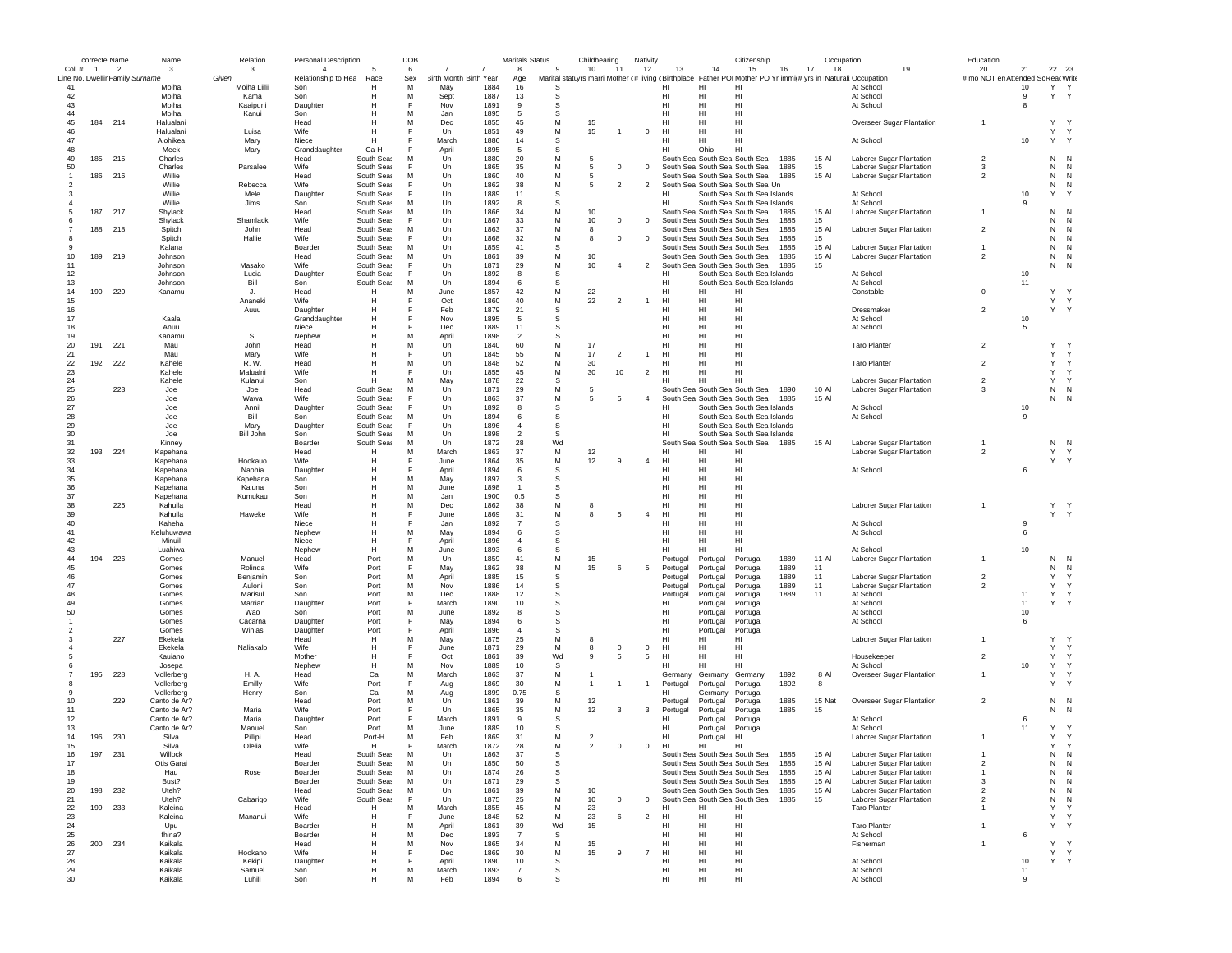|                | correcte Name  |                                 | Name                   | Relation            | Personal Description            |           | DOB      |                                       |              | Maritals Status      |               | Childbearing |                | Nativity       |                       |                | Citizenship                                                                                                        |              | Occupation                       |                                                      | Education                          |    |                   |  |
|----------------|----------------|---------------------------------|------------------------|---------------------|---------------------------------|-----------|----------|---------------------------------------|--------------|----------------------|---------------|--------------|----------------|----------------|-----------------------|----------------|--------------------------------------------------------------------------------------------------------------------|--------------|----------------------------------|------------------------------------------------------|------------------------------------|----|-------------------|--|
| Col.#          | $\overline{1}$ | $\overline{\phantom{a}}$        | 3                      | 3                   | $\Delta$                        | 5         | 6        | $\overline{7}$<br>7                   |              | 8                    | 9             | 10           | 11             | 12             | 13                    | 14             | 15                                                                                                                 | 16           | 17<br>18                         | 19                                                   | 20                                 | 21 | 22 23             |  |
| 31             |                | Line No. Dwellir Family Surname | Kaikala                | Given<br>Joshipine  | Relationship to Hea<br>Daughter | Race<br>H | Sex<br>F | <b>3irth Month Birth Year</b><br>June | 1896         | Age<br>3             | s             |              |                |                | HI                    | н              | Marital statuyrs marri Mother (# living (Birthplace Father POI Mother PO Yr immit# yrs in Naturali:Occupation<br>н |              |                                  |                                                      | # mo NOT en Attended Sc Reac Write |    |                   |  |
| 32             |                |                                 | Kaikala                | Kainala Liilii      | Son                             | н         | M        | Nov                                   | 1899         | 0.583333             | s             |              |                |                | HI                    | HI             | HI                                                                                                                 |              |                                  |                                                      |                                    |    |                   |  |
| 33             | 201            | 235                             | Keoho                  | W.K.                | Head                            | н         | M        | Oct                                   | 1848         | 51                   | М             | 10           |                |                | HI                    | HI             | HI                                                                                                                 |              |                                  | <b>Taro Planter</b>                                  | $\mathbf{1}$                       |    | Y Y               |  |
| 34             |                |                                 | Keoho                  | Neki                | Wife                            |           | E        | Sept                                  | 1870         | 29                   | М             | 10           | 2              | $\mathbf{1}$   | HI                    | н              | HI                                                                                                                 |              |                                  |                                                      |                                    |    | Y Y               |  |
| 35             |                |                                 | Keoho                  | Keoha               | Son                             |           | M        | June                                  | 1893         | 6                    | s             |              |                |                | HI                    | HI             | H <sub>1</sub>                                                                                                     |              |                                  | At School                                            |                                    | 9  |                   |  |
| 36             |                |                                 | Kaahanui               |                     | Grandmother                     |           | F        | Un                                    | 1845         | 55                   | М             | 30           | 5              | $\overline{2}$ | HI                    | HI             | HI                                                                                                                 |              |                                  | Housekeeper                                          | 3                                  |    | Y Y               |  |
| 37             |                | 202 236                         | Kaaihue                |                     | Head                            |           | M        | March                                 | 1860         | 40                   | M             | 20           |                |                | HI                    | HI             | HI                                                                                                                 |              |                                  | <b>Taro Planter</b>                                  | $\overline{2}$                     |    | Y Y               |  |
| 38<br>39       |                |                                 | Kaaihue                | Anahi               | Wife                            | н         | F<br>M   | Dec                                   | 1862<br>1892 | 37<br>8              | М<br>s        | 20           | 6              | 3              | HI<br>HI              | HI<br>HI       | HI<br>HI                                                                                                           |              |                                  | At School                                            |                                    | 10 | Y<br>Y            |  |
| 40             |                |                                 | Kaaihue<br>Kaaihue     | Kaaialii<br>Meleana | Son<br>Daughter                 | H         | F        | Feb<br>June                           | 1895         | $\overline{4}$       | s             |              |                |                | HI                    | HI             | H <sub>II</sub>                                                                                                    |              |                                  |                                                      |                                    |    |                   |  |
| 41             |                |                                 | Kaaihue                | Hakua               | Daughter                        | H         | F        | Sept                                  | 1897         | $\overline{2}$       | s             |              |                |                | HI                    | HI             | H <sub>II</sub>                                                                                                    |              |                                  |                                                      |                                    |    |                   |  |
| 42             |                | 203 237                         | Poepoe                 |                     | Head                            | H         | M        | Un                                    | 1829         | 71                   | M             | 40           |                |                | HI                    | HI             | HI                                                                                                                 |              |                                  | Fisherman                                            | $\overline{2}$                     |    | Υ<br>Y            |  |
| 43             |                |                                 | Poepoe                 | Poohina             | Wife                            | Н         | F        | Un                                    | 1847         | 53                   | М             | 40           | 9              | 5              | HI                    | HI             | HI                                                                                                                 |              |                                  |                                                      |                                    |    | Y<br>Υ            |  |
| 44             |                |                                 | Poepoe                 | Kalua               | Son                             | H         | M        | Sept                                  | 1888         | 11                   | s             |              |                |                | HI                    | HI             | HI                                                                                                                 |              |                                  | At School                                            |                                    | 10 | Y Y               |  |
| 45             |                |                                 | Poepoe                 | Huewaa              | Son                             | H         | M        | Oct                                   | 1895         | $\overline{4}$       | s             |              |                |                | HI                    | HI             | HI                                                                                                                 |              |                                  |                                                      |                                    |    |                   |  |
| 46             |                | 238                             | Manaliilii             |                     | Head                            | Н         | M        | Dec                                   | 1833         | 67                   | M             | 9            |                |                | H <sub>II</sub>       | HI             | HI                                                                                                                 |              |                                  | <b>Taro Planter</b>                                  | $\mathbf{1}$                       |    | Y<br>Y            |  |
| 47             |                |                                 | Manaliilii             | Hawaii              | Wife                            | H         | F        | Un                                    | 1840         | 60                   | M             | 9            | $\overline{4}$ | $\overline{2}$ | HI                    | HI             | HI                                                                                                                 |              |                                  |                                                      |                                    |    | Υ<br>Y            |  |
| 48             | 204            | 239                             | Keko                   |                     | Head                            | Н         | M        | Un                                    | 1841         | 59                   | M             | 30           |                |                | HI                    | HI             | HI                                                                                                                 |              |                                  | Fisherman                                            | $\overline{2}$                     |    | Y<br>Υ            |  |
| 49             |                |                                 | Keko                   | Namokuelua          | Wife                            | Н         | F        | Un                                    | 1849         | 51                   | M             | 30           | 6              | 3              | HI                    | HI             | HI                                                                                                                 |              |                                  |                                                      |                                    |    | Y<br>Y            |  |
| 50<br>-1       | 205            | 240                             | Keko<br>Keoho          | Aea                 | Daughter<br>Head                | Н<br>H    | E<br>M   | Un<br>Un                              | 1886<br>1828 | 14<br>72             | s<br>M        | 40           |                |                | HI<br>H <sub>II</sub> | HI<br>HI       | HI<br>H <sub>II</sub>                                                                                              |              |                                  | At School<br><b>Taro Planter</b>                     | $\overline{2}$                     | 10 | Υ<br>Y<br>Y<br>Y  |  |
| $\overline{2}$ |                |                                 | Keoho                  | Paahao              | Wife                            | H         | F        | Un                                    | 1832         | 68                   | M             | 40           | 10             |                | HI                    | HI             | HI                                                                                                                 |              |                                  |                                                      |                                    |    | Υ<br>Y            |  |
| 3              |                | 206 241                         | Kaaimoo                |                     | Head                            | H         | M        | Un                                    | 1843         | 57                   | M             | 27           |                |                | HI                    | HI             | HI                                                                                                                 |              |                                  | <b>Taro Planter</b>                                  |                                    |    | Υ<br>Υ            |  |
|                |                |                                 | Kaaimoo                | Keo                 | Wife                            | Н         | F        | Un                                    | 1847         | 53                   | М             | 27           | $\overline{4}$ | $\overline{2}$ | HI                    | HI             | HI                                                                                                                 |              |                                  |                                                      |                                    |    | Y<br>Υ            |  |
| 5              | 207            | 242                             | Yamamoto               |                     | Head                            | Jp        | M        | Un                                    | 1863         | 37                   | s             |              |                |                | Japan                 | Japan          | Japan                                                                                                              | 1898         | 2 Al                             | Laborer Sugar Plantation                             | $\overline{2}$                     |    | N<br>N            |  |
|                |                |                                 | Satamoto               |                     | Servant                         | Jp        | M        | Un                                    | 1865         | 35                   | s             |              |                |                | Japan                 | Japan          | Japan                                                                                                              | 1898         | 2 Al                             | Laborer Sugar Plantation                             | 3                                  |    | N<br>N            |  |
|                |                |                                 | Kado                   |                     | Servant                         | Jp        | M        | Un                                    | 1864         | 36                   | s             |              |                |                | Japan                 | Japan          | Japan                                                                                                              | 1898         | 2 Al                             | Laborer Sugar Plantation                             | $\mathcal{P}$                      |    | N<br>N            |  |
|                |                |                                 | Otamodo                |                     | Servant                         | Jp        | M        | Un                                    | 1871         | 29                   | s             |              |                |                | Japan                 | Japan          | Japan                                                                                                              | 1898         | 2 Al                             | Laborer Sugar Plantation                             |                                    |    | Y<br>Y            |  |
|                |                |                                 | Ubara                  |                     | Servant                         | Jp        | M        | Un                                    | 1859         | 41                   | s             |              |                |                | Japan                 | Japan          | Japan                                                                                                              | 1898         | 2 Al                             | Laborer Sugar Plantation                             | 3                                  |    | Y<br>Υ            |  |
| 10             |                |                                 | Umeyia                 |                     | Servant                         | Jp        | M        | Un                                    | 1853         | 47                   | s             |              |                |                | Japan                 | Japan          | Japan                                                                                                              | 1898         | 2 Al                             | Laborer Sugar Plantation                             | $\overline{2}$                     |    | Y<br>Y            |  |
| 11             |                |                                 | Tobota                 |                     | Servant                         | Jp        | M        | Un                                    | 1854         | 46                   | s             |              |                |                | Japan                 | Japan          | Japan                                                                                                              | 1898         | 2 Al                             | Laborer Sugar Plantation                             |                                    |    | Y<br>Y            |  |
| 12             |                |                                 | Higiriya               |                     | Servant                         | Jp        | M        | Un                                    | 1857         | 43                   | s             |              |                |                | Japan                 | Japan          | Japan                                                                                                              | 1898         | 2 Al                             | Laborer Sugar Plantation                             | $\mathfrak{p}$                     |    | N<br>N            |  |
| 13             |                |                                 | Tikamoto               |                     | Servant                         | Jp        | M        | Un                                    | 1861         | 39                   | s             |              |                |                | Japan                 | Japan          | Japan                                                                                                              | 1898         | 2 Al                             | Laborer Sugar Plantation                             | 3                                  |    | N<br>N            |  |
| 14             |                |                                 | Hirada                 |                     | Servant                         | Jp        | M        | Un                                    | 1866         | 34                   | s             |              |                |                | Japan                 | Japan          | Japan                                                                                                              | 1898         | 2 Al                             | Laborer Sugar Plantation                             | $\overline{2}$                     |    | N<br>N<br>Υ       |  |
| 15             |                |                                 | Kawayama               |                     | Servant                         | Jp        | M<br>M   | Un                                    | 1863         | 37                   | s<br>s        |              |                |                | Japan                 | Japan          | Japan                                                                                                              | 1898         | 2 Al                             | Laborer Sugar Plantation                             | $\overline{2}$                     |    | Υ<br>Υ            |  |
| 16<br>17       |                |                                 | Yoshimoto<br>Heyamoto  |                     | Servant<br>Servant              | Jp<br>Jp  | M        | Un<br>Un                              | 1874<br>1869 | 26<br>31             | s             |              |                |                | Japan<br>Japan        | Japan<br>Japan | Japan<br>Japan                                                                                                     | 1898<br>1898 | 2 Al<br>2 Al                     | Laborer Sugar Plantation<br>Laborer Sugar Plantation | 3                                  |    | N<br>N            |  |
| 18             |                |                                 | Nishimoto              |                     | Servant                         | Jp        | M        | Un                                    | 1849         | 51                   | s             |              |                |                | Japan                 | Japan          | Japan                                                                                                              | 1898         | 2 Al                             | Laborer Sugar Plantation                             | $\overline{2}$                     |    | N<br>N            |  |
| 19             |                |                                 | Sumigama               |                     | Servant                         | Jp        | M        | Un                                    | 1844         | 56                   | s             |              |                |                | Japan                 | Japan          | Japan                                                                                                              | 1898         | 2 Al                             | Laborer Sugar Plantation                             | $\overline{2}$                     |    | Y<br>Y            |  |
| 20             |                |                                 | Saiki                  |                     | Servant                         | Jp        | M        | Un                                    | 1851         | 49                   | s             |              |                |                | Japan                 | Japan          | Japan                                                                                                              | 1898         | 2 Al                             | Laborer Sugar Plantation                             |                                    |    | N<br>N            |  |
| 21             |                |                                 | Hirabara               |                     | Servant                         | Jp        | M        | Un                                    | 1868         | 32                   | S             |              |                |                | Japan                 | Japan          | Japan                                                                                                              | 1898         | 2 Al                             | Laborer Sugar Plantation                             | $\mathcal{P}$                      |    | N<br>N            |  |
| 22             |                |                                 | Matsumoto              |                     | Servant                         | Jp        | M        | Un                                    | 1870         | 30                   | S             |              |                |                | Japan                 | Japan          | Japan                                                                                                              | 1898         | 2 Al                             | Laborer Sugar Plantation                             | 3                                  |    | N<br>N            |  |
| 23             |                |                                 | Yoshigiro              |                     | Servant                         | Jp        | M        | Un                                    | 1873         | 27                   | s             |              |                |                | Japan                 | Japan          | Japan                                                                                                              | 1898         | 2 Al                             | Laborer Sugar Plantation                             | $\mathfrak{p}$                     |    | Y<br>Y            |  |
| 24             |                |                                 | Furumitsu              |                     | Servant                         | Jp        | M        | Un                                    | 1874         | 26                   | s             |              |                |                | Japan                 | Japan          | Japan                                                                                                              | 1898         | 2 Al                             | Laborer Sugar Plantation                             |                                    |    | Υ                 |  |
| 25             |                |                                 | Yamada                 |                     | Servant                         | Jp        | M        | Un                                    | 1863         | 37                   | s             |              |                |                | Japan                 | Japan          | Japan                                                                                                              | 1898         | 2 Al                             | Laborer Sugar Plantation                             | 3                                  |    | Y                 |  |
| 26             | 208            | 243                             | Morita                 |                     | Head                            | Jp        | M        | Un                                    | 1860         | 40                   | s             |              |                |                | Japan                 | Japan          | Japan                                                                                                              | 1898         | 2 Al                             | Laborer Sugar Plantation                             |                                    |    | N<br>N            |  |
| 27             |                |                                 | Obaga                  |                     | Servant                         | Jp        | M        | Un                                    | 1863         | 37                   | s             |              |                |                | Japan                 | Japan          | Japan                                                                                                              | 1898         | 2 Al                             | Laborer Sugar Plantation                             | $\overline{2}$                     |    | Υ<br>Υ            |  |
| 28             |                |                                 | Matsui                 |                     | Servant                         | Jp        | M        | Un                                    | 1858         | 42                   | s             |              |                |                | Japan                 | Japan          | Japan                                                                                                              | 1898         | 2 Al                             | Laborer Sugar Plantation                             | $\Omega$                           |    | Y<br>$\mathbf{v}$ |  |
| 29             |                |                                 | Hagachi                |                     | Servant                         | Jp        | M        | Un                                    | 1857         | 43                   | s             |              |                |                | Japan                 | Japan          | Japan                                                                                                              | 1898         | 2 Al                             | Laborer Sugar Plantation                             | $\overline{2}$                     |    | Υ<br>Y            |  |
| 30             |                |                                 | Nakano                 |                     | Servant                         | Jp        | M        | Un                                    | 1853         | 47                   | s             |              |                |                | Japan                 | Japan          | Japan                                                                                                              | 1898         | 2 Al                             | Laborer Sugar Plantation                             | 3                                  |    | N<br>N            |  |
| 31<br>32       |                |                                 | Yamura                 |                     | Servant                         | Jp        | M<br>M   | Un                                    | 1863         | 37<br>31             | s<br>s        |              |                |                | Japan                 | Japan          | Japan                                                                                                              | 1898<br>1898 | 2 Al<br>2 Al                     | Laborer Sugar Plantation                             | $\overline{2}$                     |    | N<br>N<br>N<br>N  |  |
| 33             |                |                                 | Mana<br>Hitamitsu      |                     | Servant<br>Servant              | Jp<br>Jp  | M        | Un<br>Un                              | 1869<br>1861 | 39                   | s             |              |                |                | Japan                 | Japan          | Japan<br>Japan                                                                                                     | 1898         | 2 Al                             | Laborer Sugar Plantation<br>Laborer Sugar Plantation |                                    |    | Y<br>Y            |  |
| 34             |                |                                 | Miyadi                 |                     | Servant                         | Jp        | M        | Un                                    | 1858         | 42                   | s             |              |                |                | Japan                 | Japan          | Japan                                                                                                              | 1898         | 2 Al                             | Laborer Sugar Plantation                             | 4                                  |    | ${\sf N}$<br>N    |  |
| 35             |                |                                 | Katsura                |                     | Servant                         | Jp        | M        | Un                                    | 1871         | 29                   | s             |              |                |                | Japan<br>Japan        | Japan<br>Japan | Japan                                                                                                              | 1898         | 2 Al                             | Laborer Sugar Plantation                             | $\mathbf 0$                        |    | Y<br>Y            |  |
| 36             |                |                                 | Matsumnaga             |                     | Servant                         | Jp        | M        | Un                                    | 1863         | 37                   | s             |              |                |                | Japan                 | Japan          | Japan                                                                                                              | 1898         | 2 Al                             | Laborer Sugar Plantation                             | 0                                  |    | N<br>N            |  |
| 37             | 209            | 244                             | Matsumoto              |                     | Head                            | Jp        | M        | Un                                    | 1849         | 51                   | М             | 5            |                |                | Japan                 | Japan          | Japan                                                                                                              | 1898         | 2 Al                             | Laborer Sugar Plantation                             | $\mathbf{1}$                       |    | N<br>N            |  |
| 38             |                |                                 | Matsumoto              | Suno                | Wife                            | Jp        | F        | Oct                                   | 1869         | 31                   | М             | 5            | $\overline{2}$ | $\mathbf{1}$   | Japan                 | Japan          | Japan                                                                                                              | 1897         | $\mathbf{3}$                     | Laborer Sugar Plantation                             | $\overline{2}$                     |    | Υ<br>Y            |  |
| 39             |                |                                 | Matsumoto              | Sumiya              | Daughter                        | Jp        | F        | March                                 | 1892         | 8                    | s             |              |                |                | Japan                 | Japan          | Japan                                                                                                              | 1897         | $\mathbf{3}$                     | At School                                            |                                    | 6  |                   |  |
| 40             |                | 210 245                         | Hirano                 |                     | Head                            | Jp        | M        | Un                                    | 1860         | 40                   | s             |              |                |                | Japan                 | Japan          | Japan                                                                                                              | 1897         | 3 Al                             | Laborer Sugar Plantation                             | $\overline{2}$                     |    | N<br>N            |  |
| 41             |                |                                 | Okamura                |                     | Servant                         | Jp        | M        | Un                                    | 1861         | 39                   | s             |              |                |                | Japan                 | Japan          | Japan                                                                                                              | 1897         | 3 Al                             | Laborer Sugar Plantation                             | $\overline{4}$                     |    | N<br>N            |  |
| 42             |                |                                 | Fugimoto               |                     | Servant                         | Jp        | M        | Un                                    | 1857         | 43                   | s             |              |                |                | Japan                 | Japan          | Japan                                                                                                              | 1897         | 3 Al                             | Laborer Sugar Plantation                             | 3                                  |    | N<br>N            |  |
| 43             |                | 211 246                         | Kamaga                 |                     | Head                            | Jp        | M        | Un                                    | 1869         | 31                   | М             | 8            |                |                | Japan                 | Japan          | Japan                                                                                                              | 1897         | 3 Al                             | Laborer Sugar Plantation                             | $\overline{\mathbf{c}}$            |    | Y<br>Υ            |  |
| 44             |                |                                 | Kamaga                 | Giyo                | <b>Wife</b>                     | Jp        | F<br>F   | Un                                    | 1871         | 29<br>$\overline{4}$ | M<br>s        | 8            | 3              | $\overline{2}$ | Japan                 | Japan          | Japan                                                                                                              | 1897         | $\mathbf{3}$                     | Laborer Sugar Plantation                             | $\Omega$                           |    | Y<br>Y            |  |
| 45<br>46       |                |                                 | Kamaga<br>Kamaga       | Sato                | Daughter<br>Daughter            | Jp        | F        | Nov<br>June                           | 1895<br>1897 | 3                    | s             |              |                |                | Japan<br>Japan        | Japan<br>Japan | Japan<br>Japan                                                                                                     | 1897<br>1897 | $\mathbf{3}$<br>$\mathbf{3}$     |                                                      |                                    |    |                   |  |
| 47             |                | 212 247                         | Hirota                 | Fugii               | Head                            | Jp<br>Jp  | M        | Un                                    | 1852         | 48                   | s             |              |                |                | Japan                 | Japan          | Japan                                                                                                              | 1897         | 3 Al                             | Laborer Sugar Plantation                             | $\overline{4}$                     |    | N<br>N            |  |
| 48             |                |                                 | Katsumoto              |                     | Servant                         | Jp        | M        | Un                                    | 1849         | 51                   | s             |              |                |                | Japan                 | Japan          | Japan                                                                                                              | 1897         | 3 Al                             | Laborer Sugar Plantation                             | $\mathcal{P}$                      |    | Υ<br>Y            |  |
| 49             |                |                                 | Saiyume                |                     | Servant                         | Jp        | M        | Un                                    | 1868         | 32                   | s             |              |                |                | Japan                 | Japan          | Japan                                                                                                              | 1897         | 3 Al                             | Laborer Sugar Plantation                             | 3                                  |    | N<br>N            |  |
| 50             |                |                                 | Nimura                 |                     | Servant                         | Jp        | M        | Un                                    | 1863         | 37                   | s             |              |                |                | Japan                 | Japan          | Japan                                                                                                              | 1897         | 3 Al                             | Laborer Sugar Plantation                             |                                    |    | N<br>N            |  |
| -1             |                | 213 248                         | Sylva                  | Manuel              | Head                            | Port      | M        | Un                                    | 1863         | 37                   | Wd            | 10           |                |                | Portugal              | Portugal       | Portugal                                                                                                           | 1885         | 15 AI                            | Laborer Sugar Plantation                             |                                    |    | N<br>N            |  |
|                | 214            | 249                             | Hatimoto               |                     | Head                            | Jp        | M        | Un                                    | 1867         | 33                   | s             |              |                |                | Japan                 | Japan          | Japan                                                                                                              | 1898         | 2 Al                             | Laborer Sugar Plantation                             | $\Omega$                           |    | N<br>N            |  |
|                |                |                                 | Suiyumi                |                     | Servant                         | Jp        | M        | Un                                    | 1858         | 42                   | s             |              |                |                | Japan                 | Japan          | Japan                                                                                                              | 1898         | 2 Al                             | Laborer Sugar Plantation                             | $\Omega$                           |    | N<br>N            |  |
|                |                |                                 | Ogibara                |                     | Servant                         | Jp        | M        | Un                                    | 1871         | 29                   | s             |              |                |                | Japan                 | Japan          | Japan                                                                                                              | 1898         | 2 Al                             | Laborer Sugar Plantation                             | $\Omega$                           |    | Υ<br>Y            |  |
|                |                |                                 | Hamagawa               |                     | Servant                         | Jp        | M        | Un                                    | 1869         | 31                   | S             |              |                |                | Japan                 | Japan          | Japan                                                                                                              | 1898         | 2 Al                             | Laborer Sugar Plantation                             |                                    |    | Y<br>Y            |  |
|                | 215            | 250                             | Poepoe                 | Jonn                | Head                            | н         | M        | Ma                                    | 1862         | -38                  | $\mathcal{S}$ |              |                |                | нı                    | н              | HI                                                                                                                 |              |                                  | Laborer Sugar Plantation                             |                                    |    |                   |  |
|                | 216            | 251                             | Hirai                  |                     | Head                            | Jp        | M        | Un                                    | 1863         | 37                   | М             | 5            |                |                | Japan                 | Japan          | Japan                                                                                                              | 1898         | 2 Al                             | Laborer Sugar Plantation                             | $\mathbf 0$                        |    | N<br>N            |  |
| 8              |                |                                 | Hirai                  | Bagai               | Wife                            | Jp        | F        | Un                                    | 1871         | 29                   | М             | 5            | $\mathbf 0$    | $^{\circ}$     | Japan                 | Japan          | Japan                                                                                                              | 1898         | $\overline{2}$                   | Laborer Sugar Plantation                             | $\mathbf 0$                        |    | N<br>N            |  |
| 9              |                |                                 | Yumichi                |                     | Boarder                         | Jp        | M        | Un                                    | 1859         | 41                   | s             |              |                |                | Japan                 | Japan          | Japan                                                                                                              | 1898         | 2 Al                             | Laborer Sugar Plantation                             | 0                                  |    | Υ<br>Y            |  |
| 10             |                |                                 | Sato                   |                     | Boarder                         | Jp        | M        | Un                                    | 1857         | 43                   | s             |              |                |                | Japan                 | Japan          | Japan                                                                                                              | 1898         | 2 Al                             | Laborer Sugar Plantation                             | $\mathbf 0$                        |    | ${\sf N}$<br>N    |  |
| 11             |                | 217 252                         | Yamachuci              |                     | Head                            | Jp        | M<br>F   | Un                                    | 1867         | 33                   | M<br>M        | 6<br>6       |                |                | Japan                 | Japan          | Japan                                                                                                              | 1898         | 2 Al                             | Laborer Sugar Plantation                             | $\mathbf 0$<br>$\mathbf 0$         |    | Υ<br>Y            |  |
| 12<br>13       |                |                                 | Yamachuci<br>Yamachuci | Yano<br>Yumi        | Wife<br>Daughter                | Jp<br>Jp  | F        | Un<br>Un                              | 1874<br>1897 | 26<br>3              | s             |              | -1             | $\overline{1}$ | Japan<br>Japan        | Japan<br>Japan | Japan<br>Japan                                                                                                     | 1898<br>1898 | $\overline{2}$<br>$\overline{2}$ | Laborer Sugar Plantation                             |                                    |    | $N$ N             |  |
| 14             |                | 218 253                         | Kaluna                 | P. M.               | Head                            | Ĥ         | M        | Nov                                   | 1848         | 51                   | М             | 39           |                |                | HI                    | HI             | HI                                                                                                                 |              |                                  | <b>Taro Planter</b>                                  | $\mathbf{1}$                       |    | Υ<br>$\mathsf{Y}$ |  |
| 15             |                |                                 | Kaluna                 | Kapehe              | Wife                            | H         | F        | Dec                                   | 1852         | 47                   | М             | 39           | 10             | 8              | H <sub>II</sub>       | HI             | HI                                                                                                                 |              |                                  |                                                      |                                    |    | Y<br>Y            |  |
| 16             |                |                                 | Kaluna                 | Kahula              | Son                             | H         | M        | Feb                                   | 1873         | 27                   | s             |              |                |                | HI                    | HI             | H <sub>II</sub>                                                                                                    |              |                                  | Taro Planter                                         | $\overline{9}$                     |    | Y Y               |  |
| 17             |                |                                 | Kaluna                 | Andarade            | Son                             | H         | M        | March                                 | 1891         | 9                    | s             |              |                |                | HI                    | HI             | HI                                                                                                                 |              |                                  | At School                                            |                                    | 10 |                   |  |
| 18             |                |                                 | Kaluna                 | Kahale              | Daughter                        | H         | F        | June                                  | 1893         | 6                    | s             |              |                |                | HI                    | HI             | HI                                                                                                                 |              |                                  | At School                                            |                                    | 11 |                   |  |
| 19             |                | 219 254                         | Kaluna                 | lokewe              | Head                            | H         | М        | May                                   | 1875         | 25                   | М             |              |                |                | HI                    | HI             | HI                                                                                                                 |              |                                  | Laborer Sugar Plantation                             | $\mathbf{1}$                       |    | Y Y               |  |
| 20             |                |                                 | Kaluna                 | Annie               | Wife                            | Н         | E        | Feb                                   | 1881         | 19                   | М             | -1           | $\mathbf{0}$   | $^{\circ}$     | HI                    | HI             | HI                                                                                                                 |              |                                  |                                                      |                                    |    |                   |  |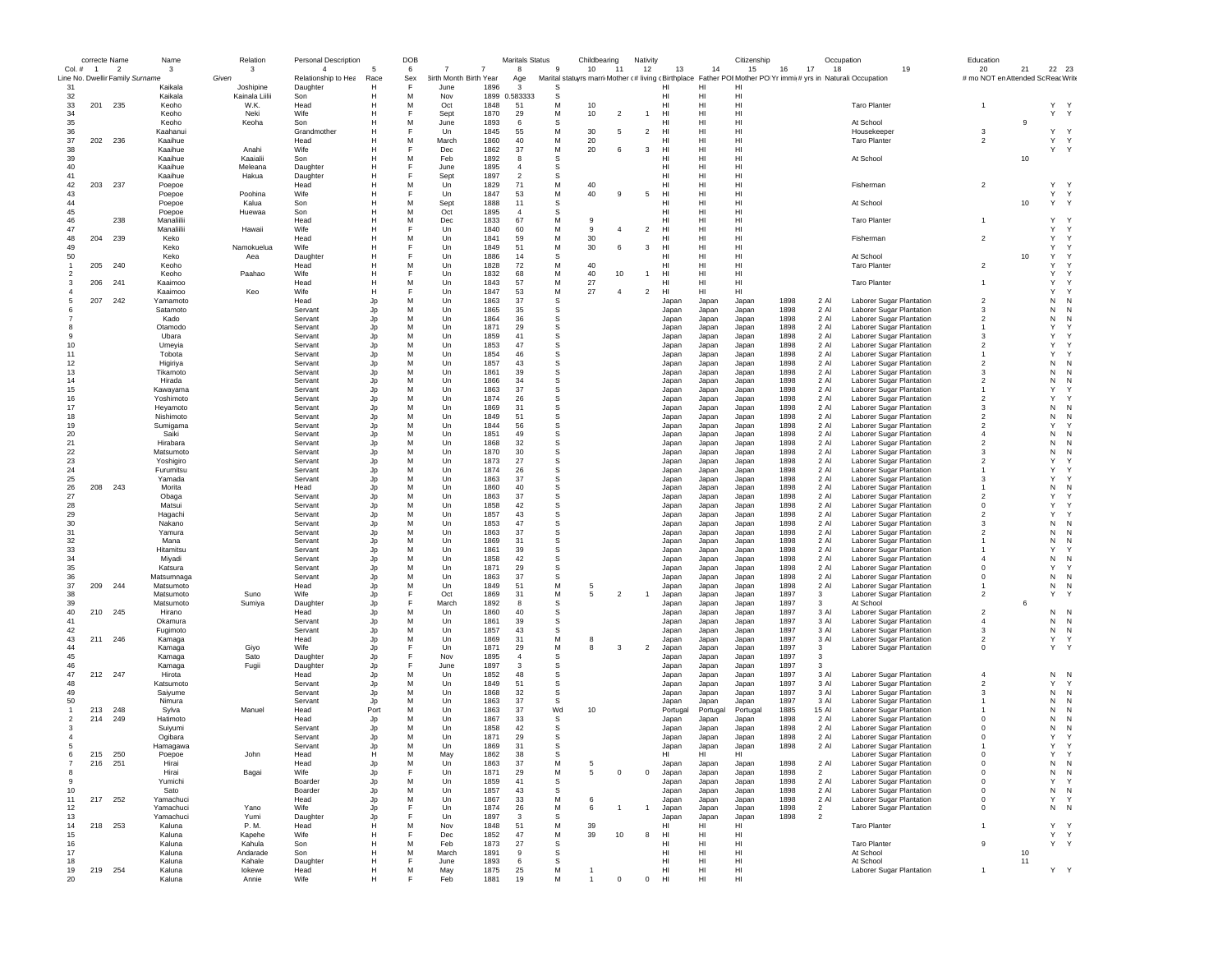|                | correcte Name  |                          | Name                            | Relation           | <b>Personal Description</b> |                 | DOB    |                        |              | <b>Maritals Status</b> |              | Childbearing                                                                                                   | Nativity       |             |                 |                 | Citizenship                   |      | Occupation |                                                 | Education                          |                |                       |                              |
|----------------|----------------|--------------------------|---------------------------------|--------------------|-----------------------------|-----------------|--------|------------------------|--------------|------------------------|--------------|----------------------------------------------------------------------------------------------------------------|----------------|-------------|-----------------|-----------------|-------------------------------|------|------------|-------------------------------------------------|------------------------------------|----------------|-----------------------|------------------------------|
| Col. #         | $\overline{1}$ | $\overline{\phantom{a}}$ | $\mathbf{3}$                    | 3                  | $\overline{4}$              |                 | 6      |                        | 7            | $\mathbf{a}$           | $\mathbf{q}$ | 10<br>11                                                                                                       |                | 12          | 13              | 14              | 15                            | 16   | 17<br>18   | 19                                              | 20                                 | 21             | 22 23                 |                              |
|                |                |                          | Line No. Dwellir Family Surname | Given              | Relationship to Hea         | Race            | Sex    | 3irth Month Birth Year |              | Age                    |              | Marital statuyrs marri Mother (# living (Birthplace Father POI Mother PO Yr immi(# yrs in Naturali: Occupation |                |             |                 |                 |                               |      |            |                                                 | # mo NOT en Attended Sc Reac Write |                |                       |                              |
| 21<br>22       | 220            | - 255                    | Lei<br>Kanui                    |                    | Head<br>Grandson            | н<br>н          | M<br>M | Dec<br>Oct             | 1841<br>1887 | 59<br>13               | Wd<br>s      |                                                                                                                |                |             | нı<br>HI        | Н<br>HI         | HI<br>HI                      |      |            | Fishermar<br>At School                          |                                    | 11             | Υ<br>Y                | Y                            |
| 23             | 221            | 256                      | Kaowili                         |                    | Head                        | н               | M      | March                  | 1859         | 41                     | М            | 13                                                                                                             |                |             | HI              | HI              | HI                            |      |            | Laborer Sugar Plantation                        | $\overline{2}$                     |                | $\mathsf{Y}$          | Y                            |
| 24             |                |                          | Kaowili                         | Uwalo              | Wife                        |                 | E      | April                  | 1866         | 34                     | M            | 13                                                                                                             | $\overline{1}$ |             | HI              | HI              | HI                            |      |            |                                                 |                                    |                | Y                     | $\mathsf{Y}$                 |
| 25             |                |                          | Kaowili                         | Maoea              | Son                         | н               | М      | May                    | 1899         | $\overline{2}$         | -S           |                                                                                                                |                |             | HI              | HI              | HI                            |      |            |                                                 |                                    |                |                       |                              |
| 26             |                | 257                      | Kapo                            | Eddie              | Head                        |                 | М      | June                   | 1871         | 29                     | M            | $\overline{4}$                                                                                                 |                |             | HI              | HI              | HI                            |      |            | Potatoes Planter                                | $\mathbf{1}$                       |                | Y                     |                              |
| 27             |                |                          | Kapo                            | Waa                | Wife                        |                 | F      | Jan                    | 1872         | 28                     | M            | $\overline{4}$<br>3                                                                                            | 1              |             | HI              | HI              | HI                            |      |            |                                                 |                                    |                | Y                     | Y                            |
| 28             | 222            | 258                      | Kahula                          |                    | Head                        | н               | M      | Feb                    | 1873         | 27                     | -S           |                                                                                                                |                |             | нı              | HI              | HI                            |      |            | Potatoes Planter                                |                                    |                | Y                     | Y                            |
| 29             | 223            | 259                      | Pohepohe                        |                    | Head                        | н               | M      | June                   | 1861         | 39                     | M            | -7                                                                                                             |                |             | HI              | HI              | HI                            |      |            | Laborer Sugar Plantation                        | $\overline{2}$                     |                | Y                     |                              |
| 30             |                |                          | Pohepohe                        | Kunaloha           | Wife                        | Н               | F      | May                    | 1863         | 37                     | M            | $\overline{7}$<br>$\mathbf 0$                                                                                  | $^{\circ}$     |             | HI              | HI              | HI                            |      |            |                                                 |                                    |                | Y                     |                              |
| 31             |                | 260                      | Kahale                          |                    | Head                        | Н               | М      | Nov                    | 1868         | 31                     | M            | 3                                                                                                              |                |             | HI              | HI              | HI                            |      |            | Laborer Sugar Plantation                        | $\overline{1}$                     |                | Y                     |                              |
| 32             |                |                          | Kahale                          | Kealoha            | Wife                        |                 |        | Feb                    | 1870         | 30                     | М            | 3<br>$^{\circ}$                                                                                                | $\mathbf 0$    |             | HI              | HI              | HI                            |      |            |                                                 |                                    |                | Y                     |                              |
| 33             | 224<br>225     | 261                      | Liilii<br>Nanila                | John               | Head                        | South Seas<br>н | M<br>М | April                  | 1865<br>1860 | 35<br>40               | s            | 19                                                                                                             |                | HI          |                 | HI              | South Sea South Sea South Sea | 1885 | 15 Al      | Laborer Sugar Plantation<br><b>Taro Planter</b> | $\overline{\phantom{a}}$           |                | N<br>Y                | N                            |
| 34             |                | 262                      |                                 | J. K.              | Head                        |                 | F      | May                    | 1865         |                        | М            |                                                                                                                |                |             |                 |                 | HI<br>HI                      |      |            |                                                 |                                    |                | Y                     | $\mathsf{Y}$                 |
| 35<br>36       |                |                          | Nanila<br>Nanila                | Isabella<br>Minewa | Wife<br>Daughter            | н<br>н          | F      | June<br>Feb            | 1888         | 34<br>12               | M<br>S       | 19<br>8                                                                                                        | 5              | HI          | нı              | HI<br>HI        | HI                            |      |            | At School                                       |                                    | 10             | Y                     | Y                            |
| 37             |                |                          | Nanila                          | Kanae              | Son                         |                 | M      | Jan                    | 1893         | $\overline{7}$         | s            |                                                                                                                |                |             | нı              | HI              | HI                            |      |            | At School                                       |                                    | 9              |                       |                              |
| 38             |                |                          | Nanila                          | Estha              | Daughter                    | н               | F      | Feb                    | 1900         | 0.25                   | s            |                                                                                                                |                |             | HI              | HI              | HI                            |      |            |                                                 |                                    |                |                       |                              |
| 39             | 226            | 263                      | Keawikuloa                      | John               | Head                        | н               | M      | July                   | 1872         | 27                     | M            |                                                                                                                |                |             | HI              | HI              | HI                            |      |            | <b>Taro Planter</b>                             | $\mathbf{1}$                       |                | Y                     |                              |
| 40             |                |                          | Keawikuloa                      | Elizabeta          | <b>Wife</b>                 |                 | F      | Sept                   | 1881         | 19                     | M            | $^{\circ}$<br>$\overline{1}$                                                                                   | $^{\circ}$     |             | H <sub>II</sub> | HI              | HI                            |      |            |                                                 |                                    |                | Y                     | Y                            |
| 41             | 227            | 264                      | Kaili                           |                    | Head                        |                 | M      | March                  | 1865         | 35                     | Wd           | 18<br>$\overline{2}$                                                                                           | $\mathbf{1}$   |             | HI              | HI              | HI                            |      |            | Laborer Sugar Plantation                        | $\mathbf 0$                        |                | Y                     | Y                            |
| 42             |                |                          | Kaili                           | Apalai             | Daughter                    |                 |        | April                  | 1883         | 17                     | s            |                                                                                                                |                |             | HI              | HI              | HI                            |      |            |                                                 |                                    |                | Y                     | Y                            |
| 43             | 228            | 265                      | Kahahiko                        |                    | Head                        |                 | M      | June                   | 1852         | 48                     | М            | 20                                                                                                             |                |             | HI              | HI              | HI                            |      |            | Potatoes Planter                                | 3                                  |                | Y                     |                              |
| 44             |                |                          | Kahahiko                        | Keamalu            | Wife                        |                 |        | May                    | 1858         | 42                     | М            | 20<br>8                                                                                                        | 8              |             | HI              | HI              | HI                            |      |            |                                                 |                                    |                | Y                     |                              |
| 45             |                |                          | Kahahiko                        | Kekula             | Daughter                    |                 |        | Dec                    | 1883         | 18                     | -S           |                                                                                                                |                |             | HI              | HI              | HI                            |      |            | At School                                       |                                    | 11             | Y                     |                              |
| 46             |                |                          | Kahahiko                        | Aiwaiwa            | Son                         |                 | М      | Feb                    | 1884         | 16                     | s            |                                                                                                                |                |             | HI              | HI              | HI                            |      |            | At School                                       |                                    | 10             | Y                     |                              |
| 47             |                |                          | Kahahiko                        | Humu               | Daughter                    |                 | F      | March                  | 1886         | 14                     | s            |                                                                                                                |                |             | HI              | HI              | HI                            |      |            | At School                                       |                                    | 9              | Y                     | $\mathsf{Y}$                 |
| 48             |                |                          | Kahahiko                        | Naeole             | Daughter                    |                 | F      | June                   | 1888         | 12                     | s            |                                                                                                                |                |             | HI              | HI              | HI                            |      |            | At School                                       |                                    | 10             | Y                     | Y                            |
| 49             |                |                          | Kahahiko                        | Paele              | Son                         |                 | M      | May                    | 1890         | 10                     | s            |                                                                                                                |                |             | HI              | HI              | HI                            |      |            | At School                                       |                                    | $\overline{7}$ | Y                     | Y                            |
| 50             |                |                          | Kahahiko                        | Kuaapiko           | Son                         |                 | M      | April                  | 1892         | 8                      | S            |                                                                                                                |                |             | HI              | HI              | HI                            |      |            | At School                                       |                                    | 10             |                       |                              |
|                |                |                          | Kahahiko                        | Kiliko             | Son                         |                 | M<br>F | May                    | 1896         | $\overline{4}$         | S            |                                                                                                                |                |             | HI              | H               | HI                            |      |            |                                                 |                                    |                |                       |                              |
| 2              |                | 266                      | Kulia                           |                    | Granddaughter               |                 | М      | June                   | 1890<br>1848 | 9                      | s            | 27                                                                                                             |                |             | HI              | HI              | HI<br>HI                      |      |            | At School                                       |                                    | 11             | Υ<br>Y                | Y                            |
|                |                |                          | Maihui<br>Maihui                | Kaniau             | Head<br>Wife                |                 | F      | Dec<br>Nov             | 1852         | 51<br>47               | М<br>M       | 27<br>10                                                                                                       | 5              | HI          | HI              | HI<br>HI        | HI                            |      |            | Potatoes Planter                                |                                    |                | Y                     | Y                            |
|                |                |                          | Maihui                          | Lulu               | Daughter                    | н               | F      | Feb                    | 1880         | 20                     | s            |                                                                                                                |                |             | HI              | HI              | HI                            |      |            | Potatoes Planter                                | $\overline{2}$                     |                | Y                     | Y                            |
| 6              |                |                          | Maihui                          | Kina               | Daughter                    |                 | F      | June                   | 1882         | 17                     | s            |                                                                                                                |                |             | HI              | HI              | HI                            |      |            | <b>Potatoes Planter</b>                         |                                    |                | Y                     | $\mathsf{Y}$                 |
|                |                |                          | Maihui                          | Hua                | Son                         | н               | М      | Nov                    | 1876         | 23                     | s            |                                                                                                                |                |             | HI              | HI              | HI                            |      |            | Potatoes Planter                                | $\overline{1}$                     |                | Y<br>$\mathsf{Y}$     |                              |
| 8              |                |                          | Maihui                          | Paahao             | Daughter                    |                 | F      | May                    | 1896         | $\overline{4}$         | S            |                                                                                                                |                |             | HI              | HI              | HI                            |      |            |                                                 |                                    |                |                       |                              |
| 9              |                |                          | Maihui                          | Hua                | Son                         |                 | М      | June                   | 1897         | $\overline{2}$         | s            |                                                                                                                |                |             | HI              | HI              | HI                            |      |            |                                                 |                                    |                |                       |                              |
| 10             |                | 267                      | Kalua                           |                    | Head                        |                 | М      | Nov                    | 1856         | 43                     | M            | 13                                                                                                             |                |             | HI              | HI              | HI                            |      |            | Potatoes Planter                                | $\overline{2}$                     |                | Y                     | $\mathsf{Y}$                 |
| 11             |                |                          | Kalua                           | Nalau              | <b>Wife</b>                 |                 | F      | Dec                    | 1858         | 41                     | M            | 13<br>$^{\circ}$                                                                                               | $\mathbf 0$    |             | HI              | HI              | HI                            |      |            |                                                 |                                    |                | Y                     | Y                            |
| 12             |                |                          | Kalaeohia                       |                    | Granddaughter               |                 | E      | Jan                    | 1892         | $\mathbf{a}$           | s            |                                                                                                                |                |             | HI              | H               | HI                            |      |            | At School                                       |                                    | 11             |                       |                              |
| 13             | 229            | 268                      | Kekahuna                        |                    | Head                        |                 | M      | May                    | 1854         | 46                     | M            | 20                                                                                                             |                |             | HI              | HI              | HI                            |      |            | Laborer Sugar Plantation                        |                                    |                | Y                     |                              |
| 14             |                |                          | Kekahuna                        | Kaea               | Wife                        |                 |        | Dec                    | 1857         | 42                     | М            | 20                                                                                                             |                |             | HI              | HI              | HI                            |      |            |                                                 |                                    |                | Y                     | Y                            |
| 15             |                | 269                      | Poouahi                         |                    | Head                        |                 | М      | April                  | 1864         | 36                     | М            | 6                                                                                                              |                |             | HI              | HI              | HI                            |      |            | <b>Taro Planter</b>                             | $\overline{2}$                     |                | $\mathsf{Y}$          | Y                            |
| 16             |                |                          | Poouahi                         | Kahale             | Wife                        |                 |        | Jan                    | 1874         | 26                     | М            | 6                                                                                                              |                |             | HI              | HI              | HI                            |      |            |                                                 |                                    |                | Y                     | Y                            |
| 17             |                |                          | Poouahi                         | Kaonohi            | Son                         |                 | M      | May                    | 1885         | 15                     | -S           |                                                                                                                |                |             | HI              | HI              | HI                            |      |            | At School                                       |                                    | 10             | Y                     |                              |
| 18             |                |                          | Poouahi                         | Kalua              | Son                         |                 | М      | March                  | 1898         | $\overline{2}$         | s            |                                                                                                                |                |             | HI              | HI              | HI                            |      |            |                                                 |                                    |                |                       |                              |
| 19             |                |                          | Lono                            |                    | Grandson                    |                 | М      | March                  | 1897         | 3                      | s            |                                                                                                                |                |             | HI              | HI              | HI                            |      |            |                                                 |                                    |                |                       |                              |
| 20             |                |                          | Laahana                         |                    | Grandmother                 |                 | F      | June                   | 1840         | 59                     | Wd           | 35<br>5                                                                                                        | 3              |             | HI              | HI              | HI                            |      |            | Dressmaker                                      | 6                                  |                | Y                     | Y                            |
| 21             | 230            | 270                      | Ololua                          | M.                 | Head                        |                 | М      | Un                     | 1840         | 60                     | М            | 30                                                                                                             |                |             | нı              | HI              | HI                            |      |            | <b>Taro Planter</b>                             | -3                                 |                | Y                     | Y                            |
| 22             |                |                          | Ololua                          | Ote                | <b>Wife</b>                 |                 | F<br>F | Un                     | 1841         | 59                     | M<br>S       | 30<br>$\mathbf 0$                                                                                              | $^{\circ}$     |             | HI              | HI<br>HI        | HI                            |      |            |                                                 |                                    |                | Y                     | Y                            |
| 23             |                |                          | Kahookii                        |                    | Granddaughte                |                 |        | April                  | 1892<br>1854 | 8                      | M            |                                                                                                                |                |             | HI              | HI              | HI<br>HI                      |      |            | At School                                       | $\overline{4}$                     | 6              | Y                     |                              |
| 24<br>25       | 231            | 271                      | Kekukahiko                      | J.                 | Head<br>Wife                |                 | М      | Dec                    | 1861         | 46<br>39               | М            | 29<br>29<br>10                                                                                                 | 8              |             | HI<br>HI        | HI              | HI                            |      |            | Potatoes Planter                                |                                    |                | Y                     | Y                            |
| 26             |                |                          | Kekukahiko<br>Kekukahiko        | Naone<br>Nancy     | Daughter                    |                 | Е      | April<br>Dec           | 1882         | 17                     | s            |                                                                                                                |                |             | HI              | HI              | HI                            |      |            | At School                                       |                                    | 11             | Y                     | Y                            |
| 27             |                |                          | Kekukahiko                      | Naione             | Daughter                    | н               | F      | June                   | 1884         | 15                     | s            |                                                                                                                |                |             | HI              | HI              | HI                            |      |            | At School                                       |                                    | 10             | Y                     | Y                            |
| 28             |                |                          | Kekukahiko                      | Humu               | Daughter                    | н               | F      | April                  | 1886         | 14                     | s            |                                                                                                                |                |             | HI              | H <sub>II</sub> | HI                            |      |            | At School                                       |                                    | 9              | Y                     | Y                            |
| 29             |                |                          | Kekukahiko                      | Kekula             | Daughter                    | н               | F      | May                    | 1890         | 10                     | s            |                                                                                                                |                |             | HI              | HI              | HI                            |      |            | At School                                       |                                    | 8              | Y                     | $\mathsf{Y}$                 |
| 30             |                |                          | Kekukahiko                      | Paele              | Son                         |                 | M      | Sept                   | 1892         | $\overline{7}$         | s            |                                                                                                                |                |             | HI              | HI              | HI                            |      |            | At School                                       |                                    | 11             |                       |                              |
| 31             |                |                          | Kekukahiko                      | Kaaiwaiwai         | Son                         | н               | M      | Oct                    | 1894         | 5                      | s            |                                                                                                                |                |             | HI              | HI              | HI                            |      |            | At School                                       |                                    | 10             |                       |                              |
| 32             |                |                          | Kekukahiko                      | Kiliko             | Son                         |                 | M      | April                  | 1896         | $\overline{4}$         | s            |                                                                                                                |                |             | HI              | HI              | HI                            |      |            |                                                 |                                    |                |                       |                              |
| 33             |                |                          | Kekukahiko                      | Kekukahiko         | Son                         |                 | M      | May                    | 1898         | $\overline{2}$         | s            |                                                                                                                |                |             | HI              | HI              | HI                            |      |            |                                                 |                                    |                |                       |                              |
| 34             |                |                          | Kekukahiko                      | Emma               | Daughter                    |                 | F      | June                   |              | 1900 0.083333          | s            |                                                                                                                |                |             | HI              | HI              | HI                            |      |            |                                                 |                                    |                |                       |                              |
| 35             | 232            | 272                      | Puahaunui                       | L.                 | Head                        |                 | M      | Dec                    | 1857         | 42                     | М            | 27                                                                                                             |                |             | HI              | HI              | HI                            |      |            | Potatoes Planter                                | $\overline{2}$                     |                | Y Y                   |                              |
| 36             |                |                          | Puahaunui                       | Kaumaha            | Wife                        |                 |        | Nov                    | 1853         | 46                     | M            | 27<br>5                                                                                                        | $\overline{2}$ |             | HI              | HI              | HI                            |      |            |                                                 |                                    |                | Y Y                   |                              |
| 37             |                |                          | Puahaunui                       | Mahu               | Daughter                    |                 |        | March                  | 1893         | $\overline{7}$         | s            |                                                                                                                |                |             | HI              | HI              | HI                            |      |            | At School                                       |                                    | 10             |                       |                              |
| 38             |                |                          | Puahaunui                       | Hookano            | Daughter                    |                 | F      | June                   | 1895         | $\overline{4}$         | -S           |                                                                                                                |                |             | HI              | HI              | HI                            |      |            |                                                 |                                    |                |                       |                              |
| 39             | 233            | 273                      | Kalolo                          |                    | Head                        | Н               | М      | Oct                    | 1840         | 59                     | Wd           | 30                                                                                                             |                |             | HI              | HI              | HI                            |      |            | Potatoes Planter                                | 6                                  |                | Y.                    | $\mathsf{Y}$<br>$\mathsf{Y}$ |
| 40<br>41       | 234            | 274                      | Kekula                          |                    | Head<br>Wife                | н<br>н          | М      | Nov                    | 1860         | 39                     | M<br>M       | 15<br>$\overline{4}$                                                                                           | $\overline{2}$ |             | HI<br>HI        | HI<br>HI        | HI<br>HI                      |      |            | Potatoes Planter                                | 3                                  |                | Y<br>Y                | Y                            |
| 42             |                |                          | Kekula<br>Ah Chin               | Meheula            | Nephew                      | Ch-H            | M      | April<br>March         | 1862<br>1890 | 38<br>10               | -S           | 15                                                                                                             |                |             | HI              | China           | HI                            |      |            | At School                                       |                                    | 6              | $\mathsf{Y}$          | Y                            |
| 43             |                |                          | Kahookiekie                     |                    | Nephew                      | н               | M      | June                   | 1892         | $\overline{7}$         | -S           |                                                                                                                |                |             | HI              | HI              | HI                            |      |            | At School                                       |                                    | $\overline{4}$ |                       |                              |
| 44             | 235            | 275                      | Naleinaole                      |                    | Head                        | н               | M      | July                   | 1841         | 59                     | M            | 28                                                                                                             |                |             | HI              | HI              | HI                            |      |            | Potatoes Planter                                | -3                                 |                | Y                     | $\checkmark$                 |
| 45             |                |                          | Naleinaole                      | Kauhaniu           | Wife                        | H               |        | Aug                    | 1849         | 51                     | M            | 28<br>$\mathbf 0$                                                                                              |                | $\mathbf 0$ | HI              | HI              | HI                            |      |            |                                                 |                                    |                | Υ                     | $\mathsf{Y}$                 |
|                | 236            | 276                      | Huinui                          |                    | Head                        |                 |        | <b>Dec</b>             | 1850         | 50                     | M            | 20                                                                                                             |                |             | н               | HI              | HI                            |      |            | Potatoes Planter                                |                                    |                |                       |                              |
| 47             |                |                          | Huinui                          | Kailiwila          | Wife                        | н               | F      | Jan                    | 1854         | 46                     | М            | 20<br>3                                                                                                        | $\mathbf{1}$   |             | HI              | HI              | HI                            |      |            |                                                 |                                    |                | Υ                     | Y                            |
| 48             |                |                          | Huinui                          | Kahuna             | Son                         | н               | M      | June                   | 1882         | 18                     | s            |                                                                                                                |                |             | HI              | HI              | HI                            |      |            | At School                                       |                                    | -9             | Y                     | Y                            |
| 49             |                | 237 277                  | Kiliko                          |                    | Head                        | н               | M      | May                    | 1852         | 48                     | М            | 10                                                                                                             |                |             | HI              | HI              | HI                            |      |            | Potatoes Planter                                | $\overline{2}$                     |                | Y                     | $\mathsf{Y}$                 |
| 50             |                |                          | Kiliko                          | Kahoolanialii      | Wife                        | н               | F      | Dec                    | 1863         | 37                     | M            | 10<br>6                                                                                                        | $\overline{4}$ |             | H <sub>II</sub> | HI              | HI                            |      |            |                                                 |                                    |                | Υ                     | $\mathsf{Y}$                 |
| $\overline{1}$ |                | 238 278                  | Davidson                        | 1.7                | Head                        | Ca              | М      | Dec                    | 1835         | 64                     | M            | 25                                                                                                             |                |             | Scotland        | Scotland        | Scotland                      | 1870 | 30 Nat     | <b>Overseer Sugar Plantation</b>                | $\mathbf{1}$                       |                | Y                     | Y                            |
| $\overline{2}$ |                |                          | Davidson                        | Anna               | Wife                        | н               | F      | Sept                   | 1852         | 47                     | M            | 25<br>12                                                                                                       |                | 10<br>HI    |                 | HI              | HI                            |      |            |                                                 |                                    |                | Y                     | Y                            |
| 3              |                |                          | Davidson                        | James Watson       | Son                         | Ca-H            | М      | May                    | 1881         | 19                     | s            |                                                                                                                |                |             | HI              | Scotland        | HI                            |      |            | <b>Taro Planter</b>                             | $\overline{1}$                     |                | Y                     | Y                            |
| $\overline{4}$ |                |                          | Davidson                        | Maggie S.          | Daughter                    | Ca-H            | E      | April                  | 1883         | 17                     | s            |                                                                                                                |                |             | HI              | Scotland        | H <sub>1</sub>                |      |            | Housekeeper                                     |                                    |                | Y Y                   |                              |
| 5              |                |                          | Davidson                        | Yufine             | Daughter                    | Ca-H            | F      | Aug                    | 1886         | 13                     | S            |                                                                                                                |                |             | HI              | Scotland        | HI                            |      |            | At School                                       |                                    | 10             | Y Y                   |                              |
| 6              |                |                          | Davidson                        | Mary               | Daughter                    | Ca-H            | F      | Jan                    | 1895         | 5                      | S            |                                                                                                                |                |             | HI              | Scotland        | HI                            |      |            |                                                 |                                    |                |                       |                              |
| $\overline{7}$ |                |                          | Davidson                        | Nancy              | Daughter                    | Ca-H            | F      | April                  | 1897         | 3                      | s            |                                                                                                                |                |             | HI              | Scotland        | HI                            |      |            |                                                 |                                    |                |                       |                              |
| 8              |                |                          | Yotomura                        |                    | Servant                     | Jp              | М      | Un                     | 1860         | 40                     | s            |                                                                                                                |                |             | Japan           | Japan           | Japan                         | 1890 | 10 AI      | Cook                                            | $\overline{2}$                     |                | N <sub>N</sub><br>Y Y |                              |
| 9              |                | 239 279                  | Kaaihue                         |                    | Head                        | н<br>н          | M<br>F |                        | 1853         | 47                     | М            | 27                                                                                                             | $\mathfrak{p}$ |             | HI              | HI<br>HI        | HI                            |      |            | Laborer Sugar Plantation                        | $\overline{1}$                     |                |                       |                              |
| 10             |                |                          | Kaaihue                         | Hooipo             | Wife                        |                 |        |                        | 1863         | 37                     | M            | 27                                                                                                             |                |             | HI              |                 | HI                            |      |            |                                                 |                                    |                | Y Y                   |                              |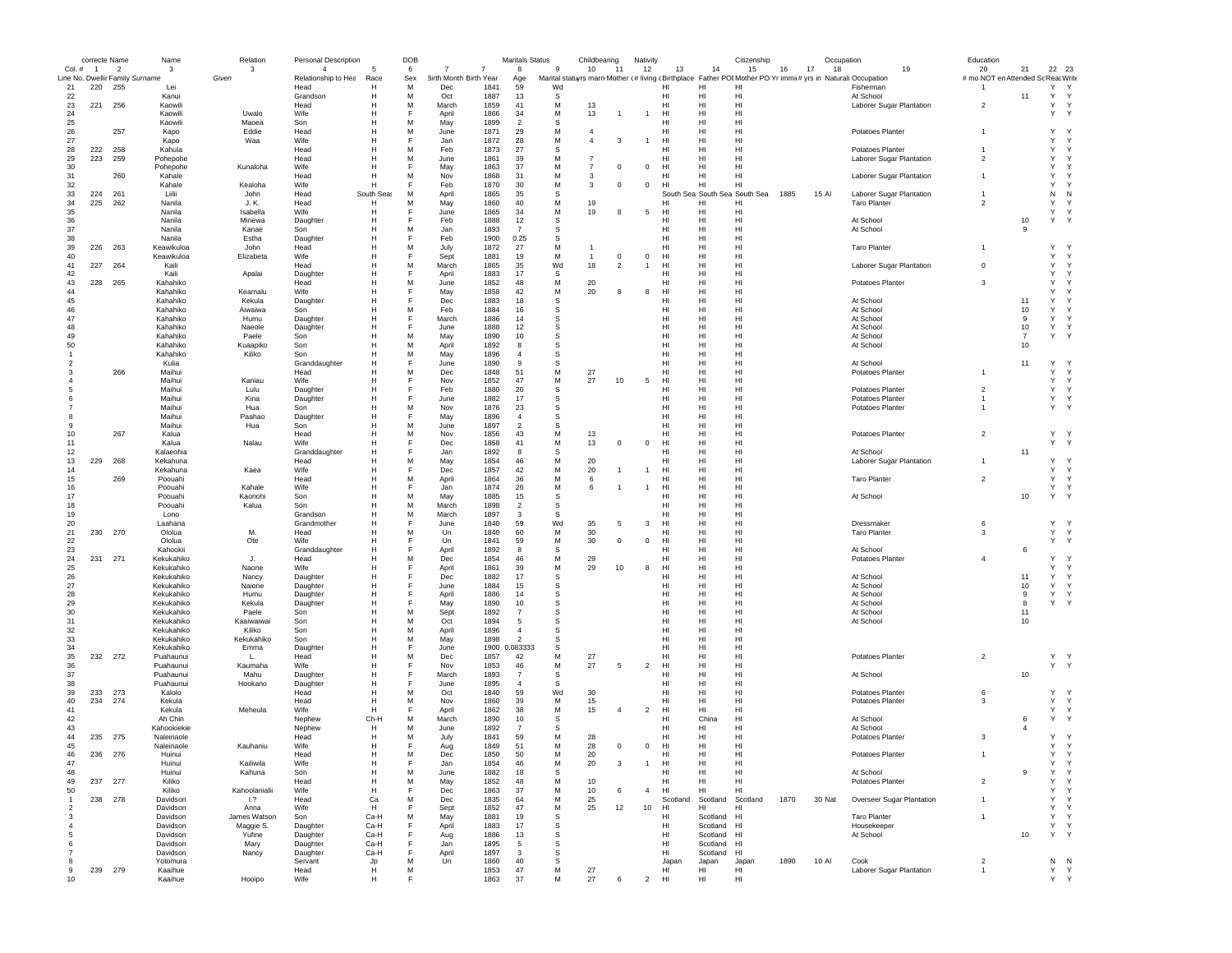|                | correcte Name  |                          | Name                            | Relation                  | <b>Personal Description</b> |                | DOB    |                        |              | <b>Maritals Status</b> |             | Childbearing   |                | Nativity       |                        |                 | Citizenship                   |              | Occupation     |                                                                                                               | Education                         |         |                        |   |
|----------------|----------------|--------------------------|---------------------------------|---------------------------|-----------------------------|----------------|--------|------------------------|--------------|------------------------|-------------|----------------|----------------|----------------|------------------------|-----------------|-------------------------------|--------------|----------------|---------------------------------------------------------------------------------------------------------------|-----------------------------------|---------|------------------------|---|
| Col. #         | $\overline{1}$ | $\overline{\phantom{a}}$ | 3                               | 3                         | $\overline{4}$              | 5              | 6      |                        |              | 8                      | -9          | 10             | -11            | 12             | 13                     | 14              | 15                            | 16<br>17     | 18             | 19                                                                                                            | 20                                | 21      | 22 23                  |   |
|                |                |                          | Line No. Dwellir Family Surname | Given                     | Relationship to Hea         | Race           | Sex    | 3irth Month Birth Year |              | Age                    |             |                |                |                |                        |                 |                               |              |                | Marital statuyrs marri Mother c#living cBirthplace Father POI Mother PO Yr immit# yrs in Naturali: Occupation | # mo NOT en Attended Sc ReacWrite |         |                        |   |
| 11<br>12       |                |                          | Kaaihue<br>Kaaihue              | Kealoha<br>Kaaihue Kamana | Daughter<br>Son             | н<br>н         | F<br>M |                        | 1886<br>1892 | 14<br>8                | S<br>s      |                |                |                | HI<br>HI               | HI<br>HI        | HI<br>HI                      |              |                | At School<br>At School                                                                                        |                                   | 10<br>8 | Y                      |   |
| 13             |                |                          | Kaaihue                         | Maikai                    | Daughter                    | н              | F      |                        | 1890         | 10                     | s           |                |                |                | HI                     | HI              | HI                            |              |                | At School                                                                                                     |                                   | 9       | Y                      |   |
| 14             | 240            | 280                      | Mahu                            |                           | Head                        | н              | M      |                        | 1848         | 52                     | Wd          | 30             |                |                | HI                     | HI              | HI                            |              |                | Housekeeper                                                                                                   | $\overline{2}$                    |         | Y Y                    |   |
| 15             |                |                          | Kiliko                          |                           | Granddaughter               | н              | F      |                        | 1881         | 19                     | S           |                |                |                | HI                     | HI              | HI                            |              |                | At School                                                                                                     |                                   | 10      | Υ<br>$\mathsf{Y}$      |   |
| 16             |                |                          | Kainea                          |                           | Granddaughter               | н              | F      |                        | 1892         | 8                      | S           |                |                |                | HI                     | HI              | HI                            |              |                | At School                                                                                                     |                                   | 9       |                        |   |
| 17             | 241            | 281                      | Paulo                           |                           | Head                        | н              | M      |                        | 1845         | 55                     | M           | 10             |                |                | HI                     | HI              | HI                            |              |                | Fishermar                                                                                                     | $\overline{2}$                    |         | Y                      |   |
| 18             |                |                          | Paulo                           | Luika                     | Wife                        | н              | F      |                        | 1855         | 45                     | M           | 10             | $^{\circ}$     | $^{\circ}$     | HI                     | HI              | н                             |              |                |                                                                                                               |                                   |         | Y<br>Y                 |   |
| 19             | 242            | 282                      | Tosugi                          | Tiko                      | Head                        | Jp             | M      |                        | 1870         | 30                     | M           | $\mathbf{1}$   |                |                | Japan                  | Japan           | Japan                         | 1894         | 6 Al           | Vegetable Planter                                                                                             | 3                                 |         | ${\sf N}$<br>N         |   |
| 20             |                |                          | Tosugi                          |                           | Wife                        | Jp             | F      |                        | 1871         | 29                     | M           |                |                |                | Japan                  | Japan           | Japan                         | 1894         | 6              |                                                                                                               |                                   |         | ${\sf N}$<br>N         |   |
| 21             | 243            | 283                      | Takeda                          |                           | Head                        | Jp             | M      |                        | 1860         | 40                     | M           |                |                |                | Japan                  | Japan           | Japan                         | 1888         | 12 Al          | Vegetable Planter                                                                                             | $\overline{2}$                    |         | Y<br>$\mathsf{Y}$      |   |
| 22             |                |                          | Takeda                          | Niriya                    | Wife                        | Jp             | F      |                        | 1865         | 35                     | M           |                | 5              | 5              | Japan                  | Japan           | Japan                         | 1888         | 12             |                                                                                                               |                                   |         | N<br>N                 |   |
| 23             |                |                          | Takeda                          | Masao                     | Son                         | Jp             | M      |                        | 1892         | 8                      | s           |                |                |                | Japan                  | Japan           | Japan                         | Un           |                |                                                                                                               |                                   |         |                        |   |
| 24             |                |                          | Takeda                          | Yoniya                    | Daughter                    | Jp             | F      |                        | 1894         | -6                     | s           |                |                |                | Japan                  | Japan           | Japan                         | Un           |                |                                                                                                               |                                   |         |                        |   |
| 25             |                |                          | Takeda                          | Sunei                     | Son                         | Jp             | M      |                        | 1895         | -5                     | s           |                |                |                | Japan                  | Japan           | Japan                         | Un           |                |                                                                                                               |                                   |         |                        |   |
| 26             |                |                          | Takeda                          | Furiga                    | Son                         | Jp             | M      | May                    | 1896         | $\overline{4}$         | S           |                |                |                | Japan                  | Japan           | Japan                         | 1899         | $\mathbf{1}$   |                                                                                                               |                                   |         |                        |   |
| 27             | 244            | 284                      | Takeda                          | Oiya                      | Daughter                    | Jp             | F<br>M | June                   | 1898         | $\overline{1}$<br>40   | s           |                |                |                | Japan                  | Japan           | Japan                         | 1899         |                | Vegetable Planter                                                                                             |                                   |         | Υ                      |   |
| 28             | 245            | 285                      | Takamaiya                       |                           | Head                        | Jp             | M      | Un                     | 1860         | 44                     | s<br>M      |                |                |                | Japan<br>HI            | Japan           | Japan<br>HI                   | 1897         | 3 Al           |                                                                                                               | -1                                |         | Y<br>$\mathsf{Y}$      |   |
| 29<br>30       |                |                          | Keanu<br>Keanu                  | Joseph<br>Kukiha          | Head<br><b>Wife</b>         | Jp<br>Jp       | F      | Oct                    | 1855<br>1860 | 39                     | M           | 25<br>25       | 10             | $\overline{4}$ | HI                     | HI<br>HI        | HI                            |              |                | <b>Taro Planter</b>                                                                                           |                                   |         | Y<br>Y                 |   |
| 31             |                |                          | Keanu                           | Smith                     | Son                         | Jp             | M      | Nov<br>Aug             | 1880         | 19                     | s           |                |                |                | HI                     | HI              | HI                            |              |                | <b>Taro Planter</b>                                                                                           | $\overline{2}$                    |         | Y Y                    |   |
| 32             |                |                          | Keanu                           | Kaiminoonoo               | Daughter                    | Jp             | F      | Nov                    | 1891         | 8                      | s           |                |                |                | HI                     | HI              | HI                            |              |                | At School                                                                                                     |                                   |         |                        |   |
| 33             |                |                          | Mele Kaiminoonoo                |                           | Mother                      | Jp             | F      | Un                     | 1840         | 60                     | Wd          | 30             |                |                | HI                     | HI              | HI                            |              |                | Housekeeper                                                                                                   | $\overline{2}$                    |         | Υ                      |   |
| 34             |                |                          | Neki                            |                           | Granddaughter               | Jp             | F      | March                  | 1886         | 14                     | s           |                |                |                | HI                     | HI              | HI                            |              |                | At School                                                                                                     |                                   | 10      | Y<br>Y                 |   |
| 35             |                |                          | Maraea                          |                           | Granddaughter               | Jp             |        | April                  | 1885         | 15                     | s           |                |                |                | HI                     | HI              | HI                            |              |                | At School                                                                                                     |                                   | 11      | Y<br>Y                 |   |
| 36             |                |                          | Julia                           |                           | Granddaughter               | Jp             |        | May                    | 1888         | 12                     | s           |                |                |                | HI                     | HI              | HI                            |              |                | At School                                                                                                     |                                   | 9       | Υ<br>$\mathsf{Y}$      |   |
| 37             |                |                          | Kealo                           |                           | Niece                       | Jp             | F      | June                   | 1884         | 15                     | S           |                |                |                | HI                     | HI              | HI                            |              |                | At School                                                                                                     |                                   | 10      | Y                      |   |
| 38             | 246            | 286                      | Ki                              | Ρ.                        | Head                        | Jp             | M      | Jan                    | 1835         | 65                     | M           | 30             |                |                | н                      | HI              | HI                            |              |                | <b>Taro Planter</b>                                                                                           | $\overline{2}$                    |         | Y                      |   |
| 39             |                |                          | Ki                              | Nahoopii                  | Wife                        | Jp             | E      | March                  | 1845         | 55                     | M           | 30             | $\overline{2}$ | $\overline{1}$ | HI                     | HI              | HI                            |              |                |                                                                                                               |                                   |         | Y                      |   |
| 40             |                |                          | Ki                              | Elizabeta                 | Daughter                    | Jp             | F      | April                  | 1887         | 13                     | s           |                |                |                | HI                     | HI              | H <sub>II</sub>               |              |                | At School                                                                                                     |                                   | 10      | Y                      |   |
| 41             | 247            | 287                      | Momoa                           | Joane                     | Head                        | Jp             | M      | Dec                    | 1855         | 44                     | M           | 25             |                |                | HI                     | HI              | H <sub>II</sub>               |              |                | <b>Taro Planter</b>                                                                                           | $\overline{2}$                    |         | Y                      |   |
| 42             |                |                          | Momoa                           | Kalala                    | Wife                        | Jp             | F      | April                  | 1860         | 40                     | M           | 25             | 9              | $\overline{7}$ | HI                     | HI              | HI                            |              |                |                                                                                                               |                                   |         | Y<br>Y                 |   |
| 43             |                |                          | Momoa                           | Kelestona                 | Son                         | Jp             | M      | March                  | 1880         | 20                     | s           |                |                |                | HI                     | HI              | HI                            |              |                | <b>Taro Planter</b>                                                                                           | $\overline{2}$                    |         | Y<br>Y                 |   |
| 44             |                |                          | Momoa                           | Pua                       | Son                         | Jp             | M      | June                   | 1882         | 17                     | s           |                |                |                | HI                     | HI              | HI                            |              |                | At School                                                                                                     |                                   | 11      | Y<br>Y                 |   |
| 45             |                |                          | Momoa                           | Kapeka                    | Daughter                    | Jp             | F      | April                  | 1884         | 16                     | s           |                |                |                | HI                     | H <sub>II</sub> | HI                            |              |                | At School                                                                                                     |                                   | 10      | $\mathsf{Y}$<br>Y      |   |
| 46             |                |                          | Momoa                           | Kilo                      | Daughter                    | Jp             | F      | Nov                    | 1887         | 13                     | s           |                |                |                | HI                     | H <sub>II</sub> | HI                            |              |                | At School                                                                                                     |                                   | $10$    | Y                      |   |
| 47             |                |                          | Momoa                           | Keao                      | Daughter                    | Jp             | F      | May                    | 1892         | 8                      | s           |                |                |                | HI                     | HI              | HI                            |              |                | At School                                                                                                     |                                   | 8       |                        |   |
| 48             |                |                          | Momoa                           | Kaalo                     | Son                         | Jp             | M      | Nov                    | 1894         | 5                      | s           |                |                |                | HI                     | HI              | HI                            |              |                | At School                                                                                                     |                                   | 6       |                        |   |
| 49             |                |                          | Momoa                           | Nane                      | Son                         | Jp             | M      | Aug                    | 1896         | 3                      | s           |                |                |                | HI                     | HI              | HI                            |              |                |                                                                                                               |                                   |         |                        |   |
| 50             |                |                          | Mitsumi                         |                           | Servant                     | Jp             | M      | Un                     | 1860         | 40                     | s           |                |                |                | Japan                  | Japan           | Japan                         | 1895         | 5 Al           | Cook                                                                                                          | 3                                 |         | N<br>N                 |   |
| $\blacksquare$ | 248            | 288                      | Flia                            |                           | Head                        | н              | M      | March                  | 1843         | 57                     | s           |                |                |                | HI                     | HI              | HI                            |              |                | Laborer Government Road                                                                                       | $\overline{1}$                    |         | Y<br>Y                 |   |
| $\mathcal{P}$  | 249            | 289                      | Tutsube                         |                           | Head                        | South Seas     | M      | Un                     | 1870         | 30                     | M           |                |                |                |                        |                 | South Sea South Sea South Sea | 1885         | 15 Al          | Laborer Government Road                                                                                       |                                   |         | Y<br>Y                 |   |
| 3              |                |                          | Tutsube                         | Kamaka                    | Wife                        | н              | M      | April                  | 1863         | 37                     | M           | $\overline{4}$ | $^{\circ}$     | $^{\circ}$     | HI                     | HI              | HI                            |              |                | Laborer Government Road                                                                                       | $\overline{2}$                    |         | Y<br>$\mathsf{Y}$      |   |
|                | 250            | 290                      | Lono                            |                           | Head                        |                |        | March                  | 1850         | 50                     | M<br>M      | 20             | 15             | 9              | HI                     | HI<br>HI        | HI                            |              |                |                                                                                                               |                                   |         | Y<br>Y<br>Y<br>Y       |   |
|                |                |                          | Lono                            | Kamaka                    | Wife                        |                |        | May                    | 1860<br>1894 | 40                     | s           | 20             |                |                | HI<br>HI               | HI              | HI<br>HI                      |              |                | At School                                                                                                     |                                   | 10      |                        |   |
|                |                |                          | Lono<br>Long                    | Mahoe<br>Kaai             | Daughter<br>Daughter        | н              |        | April<br>Feb           | 1896         | 6<br>-4                | s           |                |                |                | HI                     | HI              | HI                            |              |                |                                                                                                               |                                   |         |                        |   |
|                |                |                          | Lono                            | Keai                      | Daughter                    | н              |        | Jan                    | 1897         | 3                      | S           |                |                |                | HI                     | HI              | HI                            |              |                |                                                                                                               |                                   |         |                        |   |
|                |                |                          | Lono                            | Emma                      | Daughter                    | н              | F      | June                   | 1898         | $\overline{1}$         | S           |                |                |                | HI                     | HI              | HI                            |              |                |                                                                                                               |                                   |         |                        |   |
| 10             | 251            | 291                      | Kauhane                         | G. M.                     | Head                        | н              | M      | May                    | 1855         | 45                     | Wd          | 25             |                |                | HI                     | HI              | HI                            |              |                | Laborer Government Road                                                                                       | $\overline{2}$                    |         | Y                      |   |
| 11             |                |                          | Kauhane                         | Hoonohu                   | Daughter                    | н              | F      | June                   | 1885         | 14                     | s           |                |                |                | HI                     | HI              | HI                            |              |                | At School                                                                                                     |                                   | 10      | Y<br>Y                 |   |
| 12             |                |                          | Kauhane                         | Luisa                     | Daughter                    | н              | F      | April                  | 1888         | 12                     | s           |                |                |                | HI                     | H1              | HI                            |              |                | At School                                                                                                     |                                   |         | Y<br>$\mathsf{Y}$      |   |
| 13             |                |                          | Hira                            |                           | Servant                     | Jp             | M      | Un                     | 1860         | 40                     | S           |                |                |                | Japan                  | Japan           | Japan                         | 1890         | 10 AI          | Laborer Government Road                                                                                       |                                   |         | N<br>N                 |   |
| 14             | 252            | 292                      | Mano                            |                           | Head                        | н              | M      | Oct                    | 1870         | 29                     | M           | 5              |                |                | HI                     | HI              | HI                            |              |                | Laborer Government Road                                                                                       | $\overline{2}$                    |         | Y                      |   |
| 15             |                |                          | Mano                            | Kolena                    | Son                         | н              | M      | Dec                    | 1899         | 0.416667               | s           |                |                |                | HI                     | HI              | HI                            |              |                |                                                                                                               |                                   |         |                        |   |
| 16             | 253            | 293                      | Kanui                           |                           | Head                        | н              | М      | April                  | 1854         | 46                     | M           | 20             |                |                | HI                     | HI              | HI                            |              |                | <b>Taro Planter</b>                                                                                           | $\overline{2}$                    |         | Υ                      |   |
| 17             |                |                          | Kanui                           | Kealoha                   | Wife                        | н              | F      | Sept                   | 1861         | 38                     | M           | 20             | 9              | $\overline{7}$ | $\mathsf{H}\mathsf{I}$ | H <sub>II</sub> | HI                            |              |                |                                                                                                               |                                   |         | Y<br>$\mathsf{Y}$      |   |
| 18             |                |                          | Kanui                           | Aukai                     | Son                         | н              | M      | Oct                    | 1882         | 17                     | $\mathbb S$ |                |                |                | HI                     | H <sub>II</sub> | HI                            |              |                | At School                                                                                                     |                                   | 10      | Y<br>Y                 |   |
| 19             |                |                          | Kanui                           | Lui                       | Son                         | н              | M      | Nov                    | 1885         | 14                     | S           |                |                |                | HI                     | HI              | HI                            |              |                | At School                                                                                                     |                                   | 11      | Y<br>$\mathsf{Y}$      |   |
| 20             |                |                          | Kanui                           | Kuliano                   | Daughter                    |                | F      | April                  | 1887         | 13                     | s           |                |                |                | HI                     | HI              | HI                            |              |                | At School                                                                                                     |                                   | 10      | Y<br>Y                 |   |
| 21             |                |                          | Kanui                           | Agata                     | Daughter                    | н              | F      | May                    | 1891         | 9                      | $\mathbb S$ |                |                |                | HI                     | H <sub>II</sub> | HI                            |              |                | At School                                                                                                     |                                   | 9       |                        |   |
| $22\,$         |                |                          | Kanui                           | Elgenche                  | Daughter                    | н              | F      | June                   | 1894         | -5                     | $\mathbb S$ |                |                |                | HI                     | H <sub>II</sub> | HI                            |              |                | At School                                                                                                     |                                   | 8       |                        |   |
| 23<br>24       |                |                          | Kanui<br>Kanui                  | Kaleopaa<br>Mary          | Son<br>Daughter             | н<br>н         | M<br>F | July<br>June           | 1897<br>1898 | 3<br>$\overline{2}$    | s<br>S      |                |                |                | HI<br>HI               | HI<br>HI        | HI<br>HI                      |              |                |                                                                                                               |                                   |         |                        |   |
| 25             |                |                          | Pila Malulu                     |                           | <b>Brother</b>              | н              | M      | Un                     | 1864         | 36                     | s           |                |                |                | HI                     | HI              | HI                            |              |                | Laborer Government Road                                                                                       | $\overline{2}$                    |         | Υ<br>Y                 |   |
|                |                | 294                      |                                 |                           |                             | Ch             | M      | Un                     | 1860         | 40                     | s           |                |                |                |                        |                 |                               | 1890         |                |                                                                                                               | $\mathbf{1}$                      |         | Y<br>Y                 |   |
| 26<br>27       | 254            |                          | Yong Tong<br>Sung On Jong       |                           | Head<br>Servant             | Ch             | M      | Un                     | 1868         | 32                     | s           |                |                |                | China<br>China         | China<br>China  | China<br>China                | 1892         | 10 Al<br>8 Al  | Contractors to Cultivate Cane<br>Contractors to Cultivate Cane                                                | $\overline{2}$                    |         | N<br>N                 |   |
| 28             |                |                          | Lop Ching                       |                           | Servant                     | Ch             | M      | Un                     | 1852         | 48                     | s           |                |                |                | China                  | China           | China                         | 1885         | 15 AI          | Contractors to Cultivate Cane                                                                                 | 1.5                               |         | N<br>N                 |   |
| 29             |                |                          | Ching Pong                      |                           | Servant                     | Ch             | M      | Un                     | 1849         | 51                     | S           |                |                |                | China                  | China           | China                         | 1885         | 15 AI          | Contractors to Cultivate Cane                                                                                 | $^{\circ}$                        |         | Y                      |   |
| 30             |                |                          | Ah Poi                          |                           | Servant                     | Ch             | M      | Un                     | 1850         | 50                     | S           |                |                |                | China                  | China           | China                         | 1886         | 14 Al          | Contractors to Cultivate Cane                                                                                 | $^{\circ}$                        |         | N<br>N                 |   |
| 31             |                |                          | Nem Tia                         |                           | Servant                     | Ch             | M      | Un                     | 1853         | 47                     | S           |                |                |                | China                  | China           | China                         | 1887         | 13 Al          | Contractors to Cultivate Cane                                                                                 | 3                                 |         | N                      |   |
| 32             |                |                          | Wa Ching                        |                           | Servant                     | Ch             | M      | Un                     | 1863         | 37                     | -S          |                |                |                | China                  | China           | China                         | 1880         | 20 AI          | Contractors to Cultivate Cane                                                                                 | $\overline{2}$                    |         | Y                      |   |
| 33             |                |                          | Kong Chan                       |                           | Servant                     | Ch             | M      | Un                     | 1847         | 53                     | s           |                |                |                | China                  | China           | China                         | 1889         | 11 AI          | Contractors to Cultivate Cane                                                                                 | 1.5                               |         | N<br>N                 |   |
| 34             |                |                          | Yop Sun                         |                           | Servant                     | Ch             | M      | Un                     | 1862         | 38                     | s           |                |                |                | China                  | China           | China                         | 1890         | 10 AI          | Contractors to Cultivate Cane                                                                                 | $\overline{1}$                    |         | N<br>N                 |   |
| 35             |                |                          | Lang On                         |                           | Servant                     | C <sub>h</sub> | M      | Un                     | 1861         | 39                     | s           |                |                |                | China                  | China           | China                         | 1891         | 9 Al           | Contractors to Cultivate Cane                                                                                 | $\overline{2}$                    |         | N<br>N                 |   |
| 36             |                |                          | ram ivee                        |                           | servant                     | ◡⊓             |        | Un                     | 1859         |                        | ు           |                |                |                | Unina                  | Unina           | Unina                         | 1892         | 8 Al           | Contractors to Cultivate Cane                                                                                 |                                   |         | N<br>- IN              |   |
| $37\,$         |                |                          | Tong Him Wong                   |                           | Servant                     | Ch             | М      | Un                     | 1847         | 53                     | s           |                |                |                | China                  | China           | China                         | 1887         | 13 AI          | Contractors to Cultivate Cane                                                                                 | $\mathbf 0$                       |         | Υ                      | Y |
| 38             |                | 295                      | Lee Suck                        |                           | Head                        | Ch             | М      | Un                     | 1850         | 50                     | s           |                |                |                | China                  | China           | China                         | 1884         | 16 Al          | Contractors to Cultivate Cane                                                                                 | $^{\circ}$                        |         | $\mathsf{Y}$<br>Y      |   |
| 39             |                |                          | Chong Tai                       |                           | Servant                     | Ch             | М      | Un                     | 1858         | 42                     | s           |                |                |                | China                  | China           | China                         | 1882         | 18 Al          | Contractors to Cultivate Cane                                                                                 | $\overline{1}$                    |         | Y<br>Y                 |   |
| 40             |                |                          | Ah Hoo                          |                           | Servant                     | Ch             | M      | Un                     | 1845         | 55                     | s           |                |                |                | China                  | China           | China                         | 1879         | 21 Al          | Contractors to Cultivate Cane                                                                                 | $\overline{2}$                    |         | N<br>N                 |   |
| 41             |                |                          | Lang Chow Nee                   |                           | Servant                     | Ch             | M      | Un                     | 1844         | 56                     | s           |                |                |                | China                  | China           | China                         | 1880         | 20 Al          | Contractors to Cultivate Cane                                                                                 | 3.5                               |         | N<br>N                 |   |
| 42             |                |                          | On Nee                          |                           | Servant                     | Ch             | M      | Un                     | 1848         | 52                     | s           |                |                |                | China                  | China           | China                         | 1883         | 17 Al          | Contractors to Cultivate Cane                                                                                 | $\overline{2}$                    |         | Y<br>Y                 |   |
| 43             |                |                          | Lee Tum                         |                           | Servant                     | Ch             | M      | Un                     | 1867         | 33                     | s           |                |                |                | China                  | China           | China                         | 1891         | 9 Al           | Contractors to Cultivate Cane                                                                                 | 2.5                               |         | N<br>N                 |   |
| 44             |                |                          | On Nee                          |                           | Servant                     | Ch             | M      | Un                     | 1865         | 35                     | $\mathbb S$ |                |                |                | China                  | China           | China                         | 1893         | 7 AI           | Contractors to Cultivate Cane<br>Contractors to Cultivate Cane                                                | $\overline{1}$                    |         | N<br>N                 |   |
| 45             |                |                          | Lee Tum                         |                           | Servant                     | Ch             | M      | Un                     | 1861         | 39                     | s           |                |                |                | China                  | China           | China                         | 1894         | 6 Al           |                                                                                                               | 1.5                               |         | ${\sf N}$<br>N         |   |
| 46             |                |                          | Ong Song                        |                           | Servant                     | Ch             | M<br>M | Un                     | 1859<br>1858 | 41                     | s           |                |                |                | China                  | China           | China                         | 1892         | 8 Al           | Contractors to Cultivate Cane                                                                                 | $\overline{4}$<br>3               |         | ${\sf N}$<br>N<br>N    |   |
| 47<br>48       |                |                          | Hoy May<br>Hoay May             |                           | Servant<br>Servant          | Ch<br>Ch       | М      | Un<br>Un               | 1847         | 42<br>53               | s<br>s      |                |                |                | China<br>China         | China<br>China  | China<br>China                | 1887<br>1875 | 13 Al<br>25 Al | Contractors to Cultivate Cane<br>Contractors to Cultivate Cane                                                | $\overline{2}$                    |         | N<br>$\mathsf{Y}$<br>Y |   |
| 49             |                |                          | Sim Coch                        |                           | Servant                     | Ch             | М      | Un                     | 1845         | 55                     | s           |                |                |                | China                  | China           | China                         | 1880         | 20 Al          | Contractors to Cultivate Cane                                                                                 | 1.5                               |         | Y<br>Y                 |   |
| 50             |                |                          | Chong Wong                      |                           | Servant                     | Ch             | М      | Un                     | 1843         | 57                     | s           |                |                |                | China                  | China           | China                         | 1879         | 21 Al          | Contractors to Cultivate Cane                                                                                 | -1                                |         | Y Y                    |   |
|                |                |                          |                                 |                           |                             |                |        |                        |              |                        |             |                |                |                |                        |                 |                               |              |                |                                                                                                               |                                   |         |                        |   |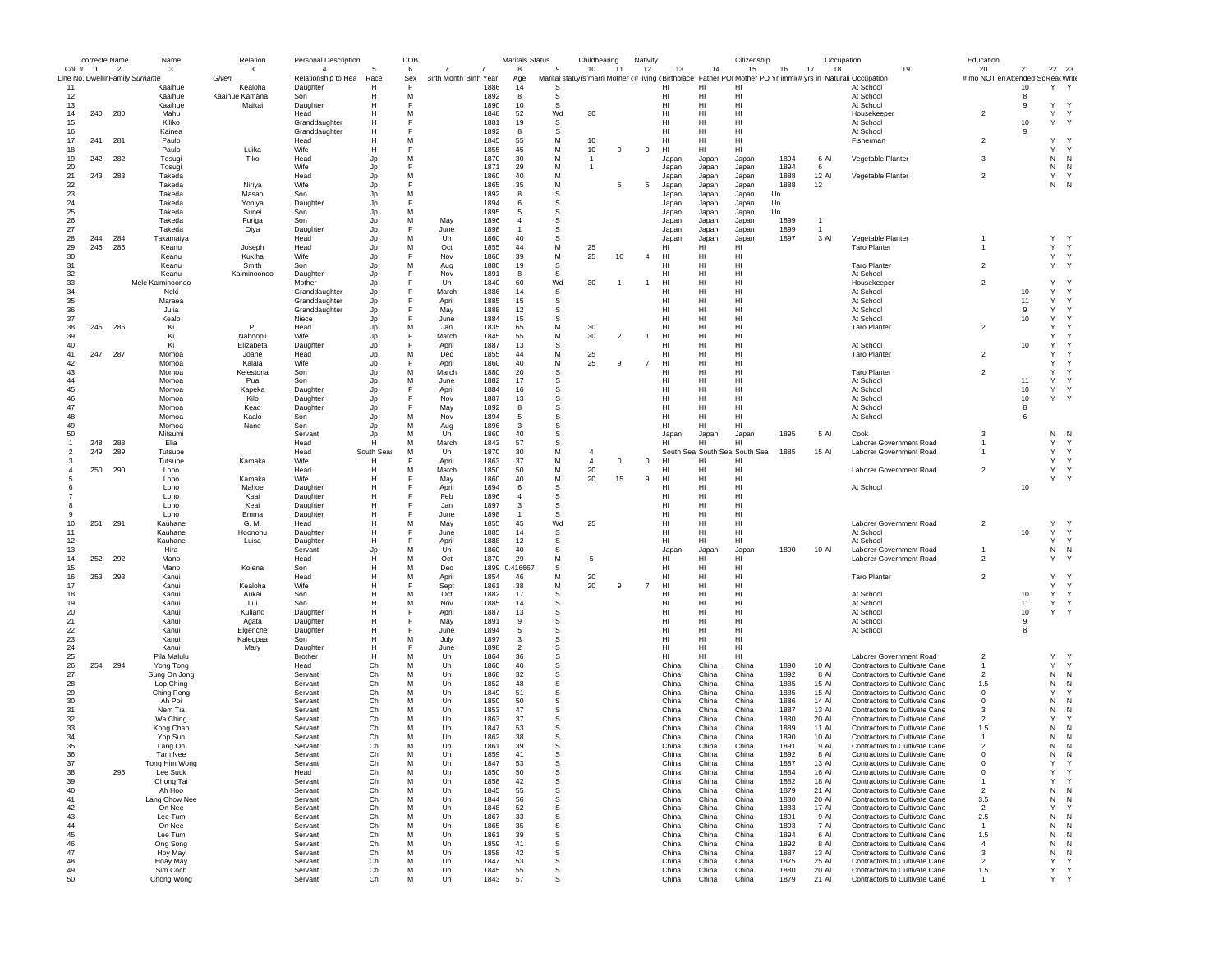|                                 |                | correcte Name            | Name                        |       | Relation        | Personal Description |          | DOB    |                       |              | <b>Maritals Status</b> |                      | Childbearing                                        | Nativity       |                |                | Citizenship                                                |              | Occupation                       |                                                                | Education                          |                   |                |
|---------------------------------|----------------|--------------------------|-----------------------------|-------|-----------------|----------------------|----------|--------|-----------------------|--------------|------------------------|----------------------|-----------------------------------------------------|----------------|----------------|----------------|------------------------------------------------------------|--------------|----------------------------------|----------------------------------------------------------------|------------------------------------|-------------------|----------------|
| Col. #                          | $\overline{1}$ | $\overline{\phantom{a}}$ | $\mathbf{3}$                |       | 3               | $\mathbf{A}$         | 5        | 6      | 7                     |              | 8                      | -9                   | 10<br>11                                            | 12             | 13             | 14             | 15                                                         | 16<br>17     | 18                               | 19                                                             | 20                                 | 21                | 22 23          |
| Line No. Dwellir Family Surname |                |                          |                             | Given |                 | Relationship to Hea  | Race     | Sex    | irth Month Birth Year |              | Age                    |                      | Marital statuyrs marri Mother (# living (Birthplace |                |                |                | Father POI Mother PO Yr immi(# yrs in Naturali: Occupation |              |                                  |                                                                | # mo NOT en Attended Sc Reac Write |                   | Y              |
|                                 | 255            | 296                      | Ah Lee<br>He Kneuo          |       |                 | Head<br>Servant      | Ch<br>Ch | M<br>M | Un<br>Un              | 1860<br>1863 | 40<br>37               | S<br>s               |                                                     |                | China<br>China | China<br>China | China<br>China                                             | 1890<br>1885 | 10 Al<br>15 Al                   | Laborer Sugar Plantation<br>Laborer Sugar Plantation           | $\overline{2}$                     | Υ<br>Υ            | Y              |
|                                 |                |                          | Chong Hing Hong             |       |                 | Servant              | Ch       | M      | Un                    | 1865         | 35                     | s                    |                                                     |                | China          | China          | China                                                      | 1890         | 10 Al                            | Laborer Sugar Plantation                                       |                                    | N                 | N              |
|                                 |                |                          | On Tuck                     |       |                 | Servant              | Ch       | M      | Un                    | 1845         | 55                     | S                    |                                                     |                | China          | China          | China                                                      | 1888         | 12 Al                            | Laborer Sugar Plantation                                       |                                    | N                 | N              |
|                                 |                |                          | Sam Jack Nee                |       |                 | Servant              | Ch       | M      | Un                    | 1840         | 60                     | S                    |                                                     |                | China          | China          | China                                                      | 1871         | 29 Al                            | Laborer Sugar Plantation                                       | 3                                  | Y                 |                |
|                                 |                |                          | Song Lum Kum                |       |                 | Servant              | Ch       | M      | Un                    | 1862         | 38                     | S                    |                                                     |                | China          | China          | China                                                      | 1885         | 15 Al                            | Laborer Sugar Plantation                                       | $\overline{2}$                     | N                 | N              |
|                                 |                |                          | Chong Chock                 |       |                 | Servant              | Ch       | M      | Un                    | 1868         | 32                     | S                    |                                                     |                | China          | China          | China                                                      | 1880         | 20 AI                            | Laborer Sugar Plantation                                       |                                    | N                 | N              |
|                                 |                |                          | Chung Pat Siing             |       |                 | Servant              | Ch       | M      | Un                    | 1871         | 29                     | S                    |                                                     |                | China          | China          | China                                                      | 1879         | 21 Al                            | Laborer Sugar Plantation                                       | $\Omega$                           | $\mathsf{Y}$      |                |
| -9                              |                |                          | Hui Lung                    |       |                 | Servant              | Ch       | M      | $_{\text{Un}}$        | 1859         | 41                     | S                    |                                                     |                | China          | China          | China                                                      | 1875         | 25 AI                            | Laborer Sugar Plantation                                       | $\mathbf{3}$                       | N                 | N              |
| 10                              |                |                          | Dum Kee                     |       |                 | Servant              | Ch       | M      | Un                    | 1857         | 43                     | S                    |                                                     |                | China          | China          | China                                                      | 1876         | 24 Al                            | Laborer Sugar Plantation                                       | $\overline{2}$                     | Y                 |                |
| 11                              |                |                          | Chong Chom                  |       |                 | Servant              | Ch       | M      | Un                    | 1858         | 42                     | S<br>S               |                                                     |                | China          | China          | China                                                      | 1884         | 16 Al                            | Laborer Sugar Plantation                                       | $\overline{4}$                     | N                 | N<br>N         |
| 12<br>13                        | 256            | 297                      | Lum Chum<br>Chung Lock      |       |                 | Servant<br>Head      | Ch<br>Ch | M<br>M | Un<br>Un              | 1851<br>1849 | 49<br>51               | s                    |                                                     |                | China<br>China | China<br>China | China<br>China                                             | 1888<br>1892 | 12 Al<br>8 Al                    | Laborer Sugar Plantation<br>Contractors to Cultivate Cane      | -3                                 | N<br>N            | N              |
| 14                              |                |                          | Wong Sung                   |       |                 | Servant              | Ch       | M      | Un                    | 1847         | 53                     | s                    |                                                     |                | China          | China          | China                                                      | 1895         | 5 Al                             | Contractors to Cultivate Cane                                  | $\overline{2}$                     | N                 | N              |
| 15                              |                |                          | Koo Tim                     |       |                 | Servant              | Ch       | M      | Un                    | 1845         | 55                     | s                    |                                                     |                | China          | China          | China                                                      | 1894         | 6 Al                             | Contractors to Cultivate Cane                                  |                                    | N                 | N              |
| 16                              |                |                          | Joung Jai                   |       |                 | Servant              | Ch       | M      | Un                    | 1851         | 49                     | S                    |                                                     |                | China          | China          | China                                                      | 1889         | 11 Al                            | Contractors to Cultivate Cane                                  |                                    | Y                 |                |
| 17                              |                |                          | Young Hu Tai                |       |                 | Servant              | Ch       | M      | Un                    | 1852         | 48                     | s                    |                                                     |                | China          | China          | China                                                      | 1886         | 14 Al                            | Contractors to Cultivate Cane                                  | 3                                  | Y                 |                |
| 18                              |                |                          | Yum Chong                   |       |                 | Servant              | Ch       | M      | Un                    | 1853         | 47                     | S                    |                                                     |                | China          | China          | China                                                      | 1884         | 16 Al                            | Contractors to Cultivate Cane                                  | $\overline{2}$                     | Y                 |                |
| 19                              |                |                          | Chong Mo Chai               |       |                 | Servant              | Ch       | M      | Un                    | 1857         | 43                     | S                    |                                                     |                | China          | China          | China                                                      | 1880         | 20 Al                            | Contractors to Cultivate Cane                                  | -1                                 | N                 | N              |
| 20                              |                |                          | Ku Wo                       |       |                 | Servant              | Ch       | M      | $_{\text{Un}}$        | 1863         | 37                     | S                    |                                                     |                | China          | China          | China                                                      | 1875         | 25 AI                            | <b>Contractors to Cultivate Cane</b>                           |                                    | Y                 |                |
| 21                              |                |                          | Sun Tai                     |       |                 | Servant              | Ch       | M      | Un                    | 1868         | 32                     | S                    |                                                     |                | China          | China          | China                                                      | 1892         | 8 Al                             | Contractors to Cultivate Cane                                  | 3                                  | N                 | N              |
| 22                              |                |                          | U. Son                      |       |                 | Servant              | Ch       | M      | Un                    | 1869         | 31                     | S<br>S               |                                                     |                | China          | China          | China                                                      | 1870         | 30 Al                            | Contractors to Cultivate Cane                                  | $\overline{4}$                     | Y                 | N              |
| 23<br>24                        |                |                          | Ching Lock<br>Chung Cup Nee |       |                 | Servant<br>Servant   | Ch<br>Ch | M<br>M | Un<br>Un              | 1864<br>1865 | 36<br>35               | s                    |                                                     |                | China<br>China | China<br>China | China<br>China                                             | 1891<br>1890 | 9 Al<br>10 Al                    | Contractors to Cultivate Cane<br>Contractors to Cultivate Cane | $\overline{2}$<br>-3               | N<br>N            | N              |
| 25                              |                |                          | Young Liu                   |       |                 | Servant              | Ch       | M      | Un                    | 1871         | 29                     | S                    |                                                     |                | China          | China          | China                                                      | 1895         | 5 Al                             | Contractors to Cultivate Cane                                  |                                    | Y                 |                |
| 26                              | 257            | 298                      | Chong Wong                  |       |                 | Head                 | Ch       | M      | Un                    | 1860         | 40                     | S                    |                                                     |                | China          | China          | China                                                      | 1885         | 15 Al                            | Vegetable Planter                                              |                                    | Y                 |                |
| 27                              |                |                          | Chin Chan                   |       |                 | Partner              | Ch       | M      | Un                    | 1849         | 51                     | S                    |                                                     |                | China          | China          | China                                                      | 1880         | 20 Al                            | Vegetable Planter                                              | $\overline{2}$                     | Y                 |                |
| 28                              |                |                          | Ah Yum                      |       |                 | Partner              | Ch       | M      | Un                    | 1851         | 49                     | S                    |                                                     |                | China          | China          | China                                                      | 1887         | 13 Al                            | Vegetable Planter                                              | 2.5                                | Y                 |                |
| 29                              |                |                          | Kamoto                      |       |                 | Partner              | Jp       | M      | Un                    | 1847         | 53                     | S                    |                                                     |                | Japan          | Japan          | Japan                                                      | 1892         | 8 Al                             | Vegetable Planter                                              | -1                                 | Y                 |                |
| 30                              | 258            | 299                      | Keai                        |       |                 | Head                 | Ĥ        | M      | Un                    | 1837         | 63                     | S                    |                                                     |                | нı             | HI             | HI                                                         |              |                                  | <b>Potatoes Planter</b>                                        | $\Delta$                           | Y                 |                |
| 31                              | 259            | 300                      | Ah Sing                     |       |                 | Head                 | Ch       | M      | $_{\text{Un}}$        | 1849         | 51                     | S                    |                                                     |                | China          | China          | China                                                      | 1882         | 18 Al                            | Vegetable Planter                                              | $\mathfrak{p}$                     | Y                 |                |
| 32                              |                |                          | Ah Non                      |       |                 | Partner              | Ch       | M      | Un                    | 1852         | 48                     | S                    |                                                     |                | China          | China          | China                                                      | 1880         | 20 AI                            | Vegetable Planter                                              |                                    | Y                 |                |
| 33                              |                |                          | Hoon On                     |       |                 | Partner              | Ch       | M      | Un                    | 1863         | 37                     | s                    |                                                     |                | China          | China          | China                                                      | 1875         | 25 AI                            | Vegetable Planter                                              | 3                                  | Y                 |                |
| 34                              | 260            | 301                      | Yamamoto                    |       | James           | Head                 | Jp       | M<br>E | Un                    | 1861         | 39                     | M<br>М               | 8<br>8<br>3                                         |                | Japan          | Japan          | Japan                                                      | 1898         | 2 Al                             | Contractors to Cultivate Cane                                  | $^{\circ}$                         | Y<br>$\mathsf{Y}$ | Y<br>Y         |
| 35<br>36                        |                |                          | Yamamoto<br>Yamamoto        |       | Jane            | Wife<br>Daughter     | Jp       | E      | Un<br>March           | 1869<br>1896 | 31<br>$\overline{4}$   | S                    |                                                     | $\overline{2}$ | Japan<br>Japan | Japan<br>Japan | Japan<br>Japan                                             | 1898<br>1898 | $\overline{2}$<br>$\overline{2}$ | Contractors to Cultivate Cane                                  |                                    |                   |                |
| 37                              |                |                          | Yamamoto                    |       | Matsuda         | Son                  | Jp<br>Jp | M      | April                 | 1897         | 3                      | S                    |                                                     |                | Japan          | Japan          | Japan                                                      | 1898         | $\overline{2}$                   |                                                                |                                    |                   |                |
| 38                              |                |                          | Miyamoto                    |       |                 | Partner              | Jp       | M      | Un                    | 1863         | 37                     | S                    |                                                     |                | Japan          | Japan          | Japan                                                      | 1895         | 5 Al                             | Contractors to Cultivate Cane                                  | $\overline{2}$                     | Y                 |                |
| 39                              |                |                          | Yamamoto                    |       |                 | Partner              | Jp       | M      | Un                    | 1865         | 35                     | s                    |                                                     |                | Japan          | Japan          | Japan                                                      | 1895         | 5 Al                             | Contractors to Cultivate Cane                                  | $\mathbf{1}$                       | N                 | N              |
| 40                              |                |                          | Taminada                    |       |                 | Partner              | Jp       | M      | Un                    | 1861         | 39                     | S                    |                                                     |                | Japan          | Japan          | Japan                                                      | 1896         | 4 Al                             | Contractors to Cultivate Cane                                  | $\overline{2}$                     | Y                 | Y              |
| 41                              | 261            | 302                      | Ah Wong                     |       |                 | Head                 | Ch       | M      | Un                    | 1849         | 51                     | S                    |                                                     |                | China          | China          | China                                                      | 1890         | 10 Al                            | <b>Potatoes Planter</b>                                        |                                    | N                 | N              |
| 42                              |                |                          | Ah Fat                      |       |                 | Partner              | Ch       |        | $_{\text{Un}}$        | 1848         | 52                     | S                    |                                                     |                | China          | China          | China                                                      | 1887         | 13                               | <b>Potatoes Planter</b>                                        |                                    | Y                 |                |
| 43                              |                |                          | Ah Chui                     |       |                 | Partner              | Ch       | M      | Un                    | 1847         | 53                     | S                    |                                                     |                | China          | China          | China                                                      | 1883         | 17 Al                            | Potatoes Planter                                               | 3                                  | Y                 |                |
| 44                              |                |                          | Kumg Wong                   |       |                 | Partner              | Ch       | M      | Un                    | 1852         | 48                     | S                    |                                                     |                | China          | China          | China                                                      | 1880         | 20 AI                            | Potatoes Planter                                               | $\overline{2}$                     | Y                 | Y              |
| 45                              | 262            | 303                      | Murada                      |       |                 | Head                 | Jp       | M      | Un                    | 1851         | 49                     | M                    | 10                                                  |                | Japan          | Japan          | Japan                                                      | 1895         | 5 Al                             | Vegetable Planter                                              | $\overline{\mathbf{2}}$            | Υ                 | Y              |
| 46<br>47                        |                |                          | Murada<br>Murada            |       | Tanutsu<br>Tako | Wife                 | Jp       | M      | Un<br>April           | 1866<br>1892 | 34<br>8                | M<br>S               | 10<br>$\overline{a}$                                | $\overline{2}$ | Japan          | Japan          | Japan                                                      | 1895<br>1895 | 5<br>-5                          | Vegetable Planter                                              |                                    | N                 | N              |
| 48                              |                |                          | Murada                      |       | Tahara          | Son<br>Daughter      | Jp<br>Jp | F      | June                  | 1894         | 5                      | S                    |                                                     |                | Japan<br>Japan | Japan<br>Japan | Japan<br>Japan                                             | 1895         | 5                                |                                                                |                                    |                   |                |
| 49                              |                |                          | Kobayiashi                  |       |                 | Partner              | Jp       | M      | Un                    | 1867         | 33                     | s                    |                                                     |                | Japan          | Japan          | Japan                                                      | 1896         | 4 Al                             | Vegetable Planter                                              | $\mathbf{1}$                       | Y                 |                |
| 50                              |                |                          | Muraoda                     |       |                 | Partner              | Jp       | M      | Un                    | 1863         | 37                     | s                    |                                                     |                | Japan          | Japan          | Japan                                                      | 1896         | 4 Al                             | Vegetable Planter                                              | 3                                  | Y                 | Y              |
|                                 | 263            | 304                      | Tanada                      |       | J.              | Head                 | Jp       | M      | Un                    | 1852         | 48                     | M                    | 10                                                  |                | Japan          | Japan          | Japan                                                      | 1898         | 2 Al                             | Laborer Sugar Plantation                                       |                                    | N                 | Y              |
| $\overline{\phantom{a}}$        |                |                          | Tanada                      |       | Harai           | Wife                 | Jp       | E      | $_{\text{Un}}$        | 1869         | 31                     | M                    | 10<br>$\overline{4}$                                | $\overline{2}$ | Japan          | Japan          | Japan                                                      | 1898         | $\mathfrak{D}$                   | Laborer Sugar Plantation                                       |                                    | N                 | N              |
|                                 |                |                          | Tanada                      |       | Makuota         | Son                  | Jp       | M      | Un                    | 1894         | 6                      | S                    |                                                     |                | Japan          | Japan          | Japan                                                      | 1898         | $\overline{2}$                   |                                                                |                                    |                   |                |
|                                 |                |                          | Tanada                      |       | Tomea           | Son                  | Jp       | M      | Un                    | 1896         | $\overline{4}$         | S                    |                                                     |                | Japan          | Japan          | Japan                                                      | 1898         | $\overline{2}$                   |                                                                |                                    |                   |                |
|                                 | 264            | 305                      | Tamiota                     |       | Yoshi           | Head                 | Jp       | M      | Un                    | 1861         | 39                     | M                    | 9                                                   |                | Japan          | Japan          | Japan                                                      | 1898         | 2 Al                             | Laborer Sugar Plantation                                       | $\overline{2}$                     |                   | Y Y            |
|                                 |                |                          | Tamiota                     |       | Taku            | Wife                 | Jp       | E      | Un                    | 1870         | 30                     | М                    | 9<br>3                                              | $\overline{2}$ | Japan          | Japan          | Japan                                                      | 1898         | $\overline{2}$                   | Laborer Sugar Plantation                                       | $\mathbf{1}$                       |                   | Y Y            |
|                                 |                |                          | Tamiota                     |       | Maku            | Daughter             | Jp       | F      | Un                    | 1896         | 4<br>3                 | s                    |                                                     |                | Japan          | Japan          | Japan                                                      | 1898         | $\overline{2}$<br>1 Al           |                                                                |                                    |                   |                |
| -9                              | 265            | 306                      | Tamiota<br>Harikawa         |       | Tanu            | Daughter<br>Head     | Jp       | M      | Un<br>Un              | 1897<br>1852 | 48                     | s<br>S               |                                                     |                | Japan<br>Japan | Japan<br>Japan | Japan<br>Japan                                             | 1899<br>1899 | 1 Al                             | Laborer Sugar Plantation                                       |                                    | N                 | N              |
| 10                              |                |                          | Yamamoto                    |       |                 | Servant              | Jp<br>Jp | M      | Un                    | 1851         | 49                     | s                    |                                                     |                | Japan          | Japan          | Japan                                                      | 1899         | 1 Al                             | Laborer Sugar Plantation                                       | $\overline{2}$                     | Y                 | Y              |
| 11                              |                |                          | Toboda                      |       |                 | Servant              | Jp       | M      | Un                    | 1849         | 51                     | S                    |                                                     |                | Japan          | Japan          | Japan                                                      | 1899         | 1 Al                             | Laborer Sugar Plantation                                       | $^{\circ}$                         | N                 | N              |
| 12                              |                |                          | Morida                      |       |                 | Servant              | Jp       | M      | Un                    | 1850         | 50                     | S                    |                                                     |                | Japan          | Japan          | Japan                                                      | 1899         | 1 Al                             | Laborer Sugar Plantation                                       | $\overline{1}$                     | Y                 | Y              |
| 13                              |                |                          | Yonegawa                    |       |                 | Servant              | Jp       | M      | $_{\text{Un}}$        | 1862         | 37                     | S                    |                                                     |                | Japan          | Japan          | Japan                                                      | 1899         | $1$ Al                           | Laborer Sugar Plantation                                       | 1.5                                | Y                 | Y              |
| 14                              |                |                          | Yoshimuri                   |       |                 | Servant              | Jp       | M      | Un                    | 1867         | 33                     | S                    |                                                     |                | Japan          | Japan          | Japan                                                      | 1899         | 1 Al                             | Laborer Sugar Plantation                                       | 1.5                                | N                 | N              |
| 15                              |                |                          | Yamatsugi                   |       |                 | Servant              | Jp       | M      | Un                    | 1871         | 29                     | S                    |                                                     |                | Japan          | Japan          | Japan                                                      | 1897         | 3 Al                             | Laborer Sugar Plantation                                       | $\overline{2}$                     | Y                 |                |
| 16                              |                |                          | Kobayashi                   |       |                 | Servant              | Jp       | M      | Un                    | 1872         | 28                     | S                    |                                                     |                | Japan          | Japan          | Japan                                                      | 1897         | 3 Al                             | Laborer Sugar Plantation                                       | 2.5                                | N                 | N              |
| 17                              |                |                          | Matsumoto                   |       |                 | Servant              | Jp       | M      | Un                    | 1869         | 31                     | s                    |                                                     |                | Japan          | Japan          | Japan                                                      | 1897         | 3 Al                             | Laborer Sugar Plantation                                       | $\overline{1}$                     | N                 | N              |
| 18                              |                |                          | Nobriga                     |       |                 | Servant              | Jp       | M      | Un                    | 1865         | 35                     | S                    |                                                     |                | Japan          | Japan          | Japan                                                      | 1897         | 3 Al                             | Laborer Sugar Plantation                                       | 1.5                                | Y                 |                |
| 19                              | 266 307        |                          | Katsuyama                   |       |                 | Head                 | Jp       | M<br>F | Un                    | 1864         | 36                     | M                    | 6                                                   |                | Japan          | Japan          | Japan                                                      | 1899         | 1 Al                             | Laborer Sugar Plantation                                       | 3                                  | Y                 | Y              |
| 20                              |                |                          | Katsuyama                   |       | Tosui           | Wife<br>Son          | Jo       | M      | Un<br>Un              | 1871<br>1896 | 29<br>$\overline{4}$   | M<br>S               | $\mathfrak{p}$<br>6                                 |                | Japan          | Japan          | Japan                                                      | 1899<br>1899 | 1<br>$\mathbf{1}$                | Laborer Sugar Plantation                                       | $\overline{2}$                     | N                 | N              |
| 21<br>22                        |                |                          | Katsuyama<br>Tanimoto       |       | Nobugo          | Servant              | Jp<br>Jp | M      | Un                    | 1861         | 39                     | S                    |                                                     |                | Japan<br>Japan | Japan<br>Japan | Japan<br>Japan                                             | 1898         | 2 Al                             | Laborer Sugar Plantation                                       |                                    | N                 | N              |
| 23                              |                |                          | Tanihara                    |       |                 | Servant              | Jp       | M      | Un                    | 1849         | 51                     | S                    |                                                     |                | Japan          | Japan          | Japan                                                      | 1898         | $2$ Al                           | Laborer Sugar Plantation                                       |                                    | N                 | N              |
| 24                              |                |                          | Hada                        |       | J.              | Servant              | Jp       | M      | Un                    | 1851         | 49                     | S                    |                                                     |                | Japan          | Japan          | Japan                                                      | 1898         | $2$ Al                           | Laborer Sugar Plantation                                       | $\mathfrak{p}$                     | N                 | N              |
| 25                              |                |                          | Yamori                      |       |                 | Servant              | .ln      | M      | Un                    | 1847         | 53                     | <b>s</b>             |                                                     |                | Japan          | Japan          | Japan                                                      | 1898         | 2 Al                             | Laborer Sugar Plantation                                       |                                    | N                 | N              |
| 26                              | 267            | 308                      | Ah Chung                    |       |                 | Head                 | Ch       |        | Jar                   | 1869         | 31                     | $\ddot{\phantom{0}}$ |                                                     |                | ∪nına          | Unina          | China                                                      | 1890         | 10 Al                            | vegetable Plante                                               |                                    |                   |                |
| 27                              |                |                          | Ah Fat                      |       |                 | Partner              | Ch       | M      | April                 | 1851         | 49                     | s                    |                                                     |                | China          | China          | China                                                      | 1888         | 12 AI                            | Vegetable Planter                                              | $\overline{2}$                     | Υ                 | Y              |
| 28                              |                |                          | Chung Leong                 |       |                 | Partner              | Ch       | М      | Un                    | 1849         | 51                     | s                    |                                                     |                | China          | China          | China                                                      | 1890         | 10 Al                            | Vegetable Planter                                              | $\overline{1}$                     | N                 | N              |
| 29                              |                |                          | Lamp Fat                    |       |                 | Partner              | Ch       | M      | Un                    | 1853         | 47                     | S                    |                                                     |                | China          | China          | China                                                      | 1880         | 20 Al                            | Vegetable Planter                                              | 3                                  | Y                 | Y              |
| 30                              | 268 309        |                          | Ah Hing                     |       |                 | Head                 | Ch       | M      | March                 | 1862         | 38                     | M                    | 10                                                  |                | China          | China          | China                                                      | 1887         | 13 Al                            | Potatoes Planter                                               | $\overline{2}$                     | Y                 | Y              |
| 31                              |                |                          | Ah Chung Tem                |       |                 | Wife                 | Ch       | F      | April                 | 1870         | 30                     | М                    | 10<br>3                                             | 3              | China          | China          | China                                                      | 1887         | 13                               |                                                                |                                    | Y                 | Y              |
| 32                              |                |                          | Ah King                     |       |                 | Servant              | Ch       | M<br>M | Un                    | 1849         | 51                     | s                    |                                                     |                | China          | China          | China                                                      | 1879         | 21 Al<br>2 Al                    | Potatoes Planter                                               | $\overline{2}$                     | Y                 | N              |
| 33<br>34                        | 269 310        |                          | Fuginada                    |       |                 | Head<br>Servant      | Jp<br>Jp | M      | Un<br>Un              | 1867<br>1863 | 33<br>37               | s<br>S               |                                                     |                | Japan<br>Japan | Japan          | Japan<br>Japan                                             | 1898<br>1898 | 2 Al                             | Laborer Sugar Plantation<br>Laborer Sugar Plantation           | $\mathbf{3}$                       | N<br>N            | N              |
| 35                              |                |                          | Fugisagi<br>Yamamoto        |       |                 | Servant              | Jp       | M      | Un                    | 1871         | 29                     | s                    |                                                     |                | Japan          | Japan<br>Japan | Japan                                                      | 1898         | 2 Al                             | Laborer Sugar Plantation                                       | 3                                  | Y                 | Y              |
| 36                              |                |                          | Yoshigawa                   |       |                 | Servant              | Jp       | M      | Un                    | 1864         | 36                     | S                    |                                                     |                | Japan          | Japan          | Japan                                                      | 1898         | 2 Al                             | Laborer Sugar Plantation                                       | $\overline{1}$                     | ${\sf N}$         | N              |
| 37                              |                |                          | Tanada                      |       |                 | Servant              | Jp       | M      | Un                    | 1865         | 35                     | s                    |                                                     |                | Japan          | Japan          | Japan                                                      | 1899         | 1 Al                             | Laborer Sugar Plantation                                       | $\overline{4}$                     | Y                 | Y              |
| 38                              |                |                          | Tanada                      |       | Y               | Servant              | Jp       | M      | Un                    | 1853         | 47                     | s                    |                                                     |                | Japan          | Japan          | Japan                                                      | 1899         | 1 Al                             | Laborer Sugar Plantation                                       | 2.5                                | N                 | N              |
| 39                              |                |                          | Kiyohara                    |       |                 | Servant              | Jp       | М      | Un                    | 1855         | 45                     | s                    |                                                     |                | Japan          | Japan          | Japan                                                      | 1899         | 1 Al                             | Laborer Sugar Plantation                                       | $1.5$                              | Y                 | $\mathsf{Y}$   |
| 40                              |                |                          | Doi                         |       | T               | Servant              | Jo       | M      | Un                    | 1857         | 43                     | s                    |                                                     |                | Japan          | Japan          | Japan                                                      | 1899         | 1 Al                             | Laborer Sugar Plantation                                       | $\mathfrak{p}$                     | N                 | $\overline{N}$ |